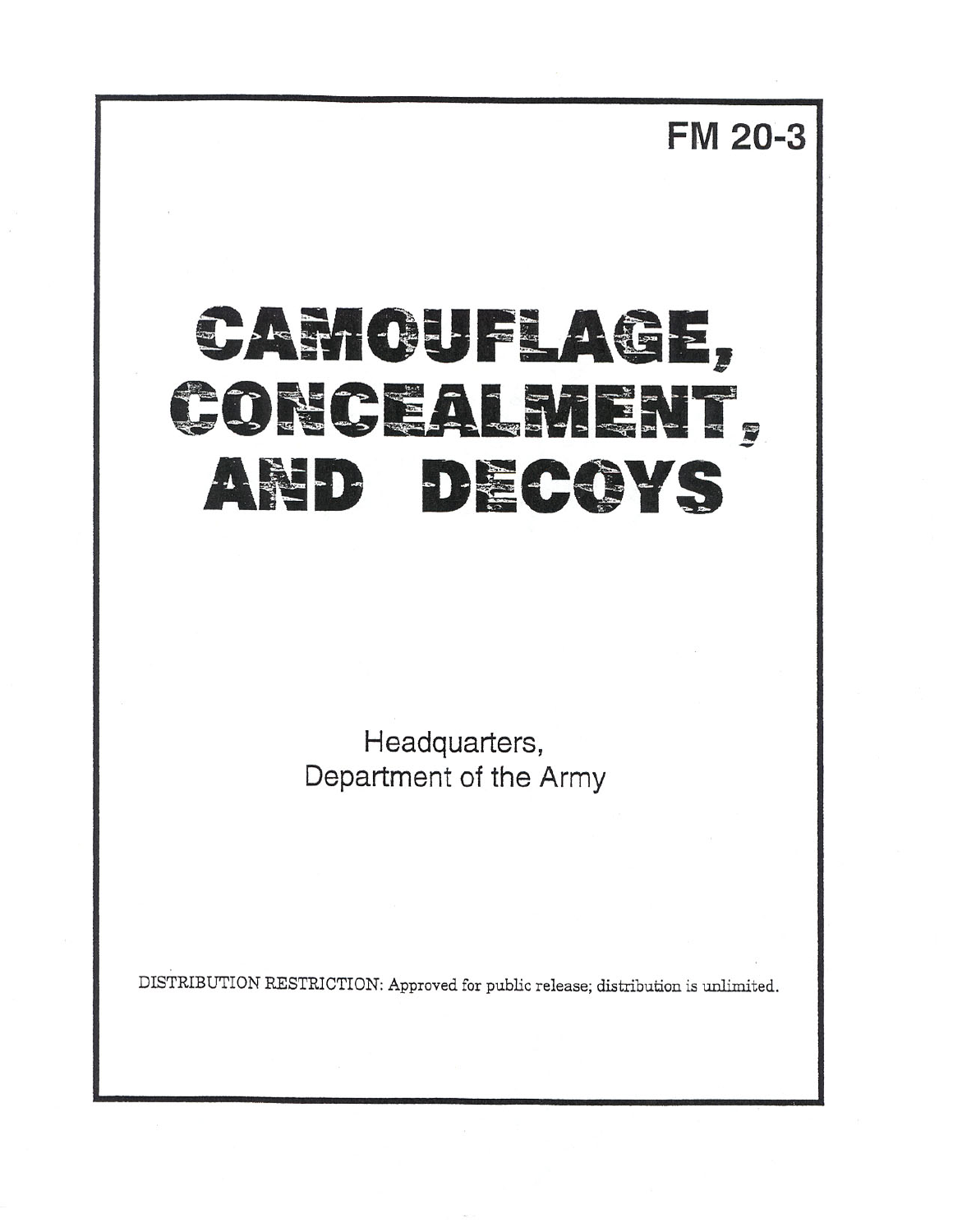\*FM 20-3

Field Manual No. 20-3

**Headquarters** Department of the Army Washington, DC, 30 August 1999

## **FM 20-3**

## **CAMOUFLAGE, CONCEALMENT, AND DECOYS**

## *TABLE OF CONTENTS*

## **PREFACE**

**1**

#### **CHAPTER BASICS**

Doctrinal Considerations **Responsibilities Priorities Training** Other Considerations

## **CHAPTER THREAT 2**

- **Doctrine Organization** Data Collection Sensor Systems CCD Versus Threat Sensors
- **CHAPTER FUNDAMENTALS 3 Section I — Principles** Avoiding Detection Identifying the Threat Avoiding Detection by Routine Surveillance

DISTRIBUTION RESTRICTION: Approved for public release; distribution is unlimited. \*This publication supersedes FM 20-3, 14 November 1990.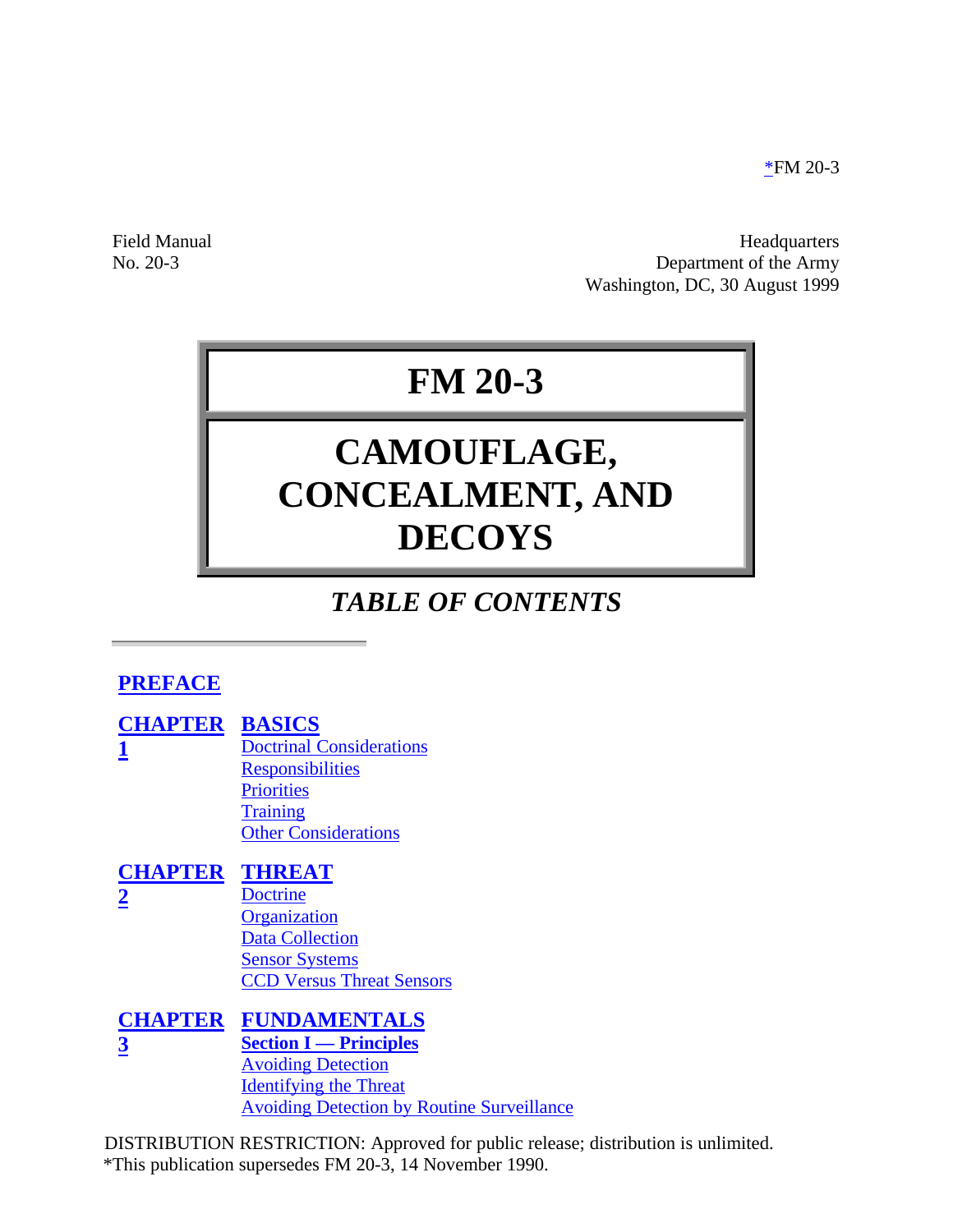Taking Countermeasures Employing Realistic CCD Minimizing Movement Using Decoys Avoiding Operational Patterns Applying Recognition Factors Site Selection CCD Discipline

## **Section II — Techniques and Materials**

**Techniques** Tests and Evaluations Natural Conditions Data Sources **Materials** 

## **CHAPTER OFFENSIVE OPERATIONS**

**4**

**Preparations** Battle

## **CHAPTER OFFENSIVE OPERATIONS**

**Preparations** Survivability Positions and Obstacles Battle

#### **CHAPTER HIGH-VALUE TARGETS**

**6**

**7**

**5**

## **Section I — CCD Planning** Plans **Objective**

Planning Process

## **Section II — Fixed Installations**

**Concept** Command Posts Supply and Water Points Army Aviation Sites

#### **Section III — Relocatable Units** Mobility and CCD

Built-In Capabilities

#### **CHAPTER SPECIAL ENVIRONMENTS**

**Desert** Snow-Covered Areas

Urban Terrain

## **APPENDI METRIC CONVERSION CHART**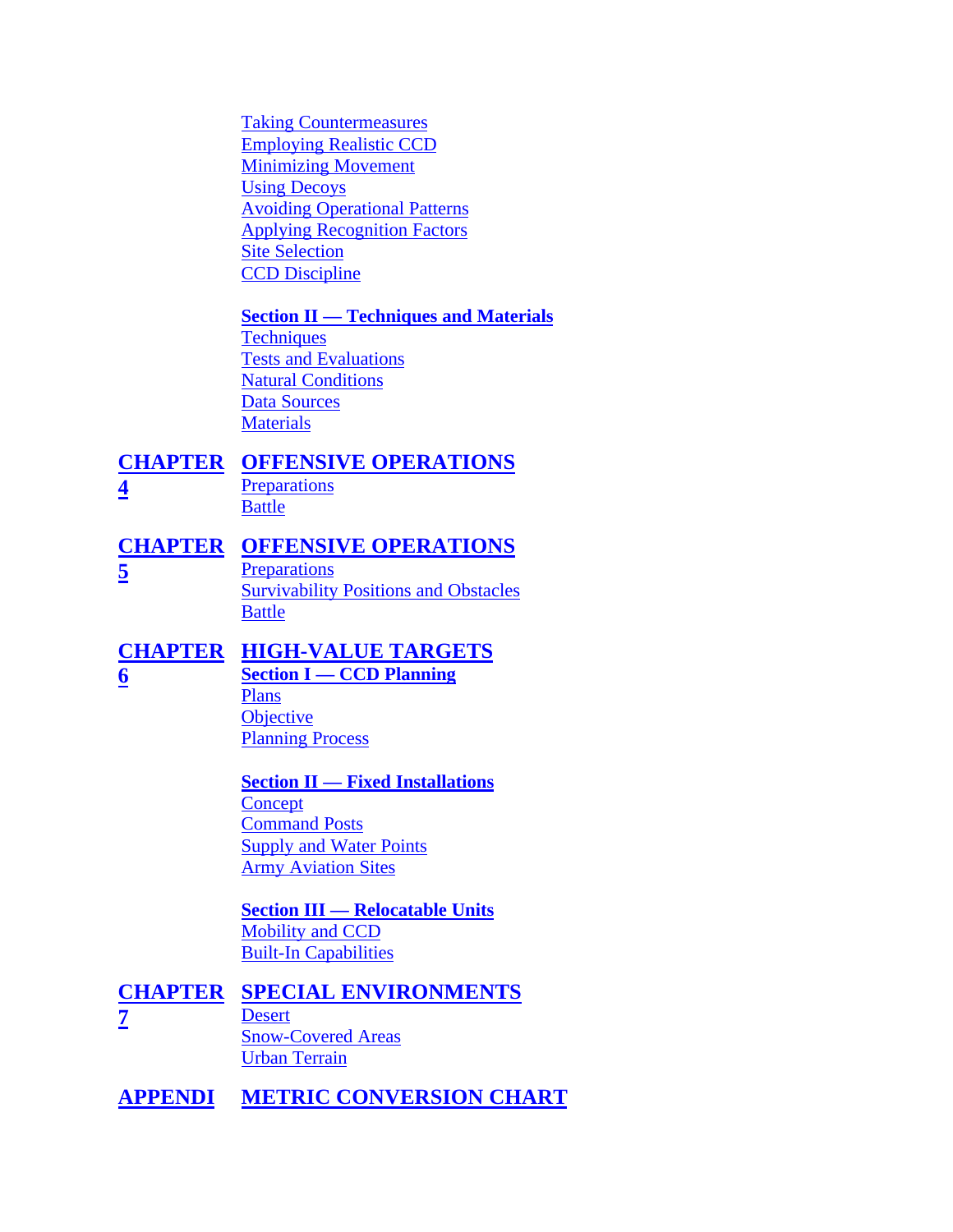## **X A.**

## **APPENDI X B. GUIDELINES FOR TACTICAL STANDING OPERATING PROCEDURES Content** Commanders' Responsibilities Fratricide

**APPENDI X C. CAMOUFLAGE REQUIREMENTS AND PROCEDURES** Lightweight Camouflage Screen System Supplemental Camouflage Vehicle Camouflage **Training** 

#### **APPENDI X D. INDIVIDUAL CAMOFLAGE, CONCEALMENT, AND DECOYS Materials Discipline Dispersal**

**Considerations** 

**Employment** 

#### **APPENDI STANDARD CAMOUFLAUGE MATERIALS**

**X E.**

#### **APPENDI X F. THE GENEVA EMBLEM AND CAMOUFLAGE OF MEDICAL FACILITIES**

**GLOSSARY**

**BIBLIOGRAPHY**

**AUTHORIZATION PAGE**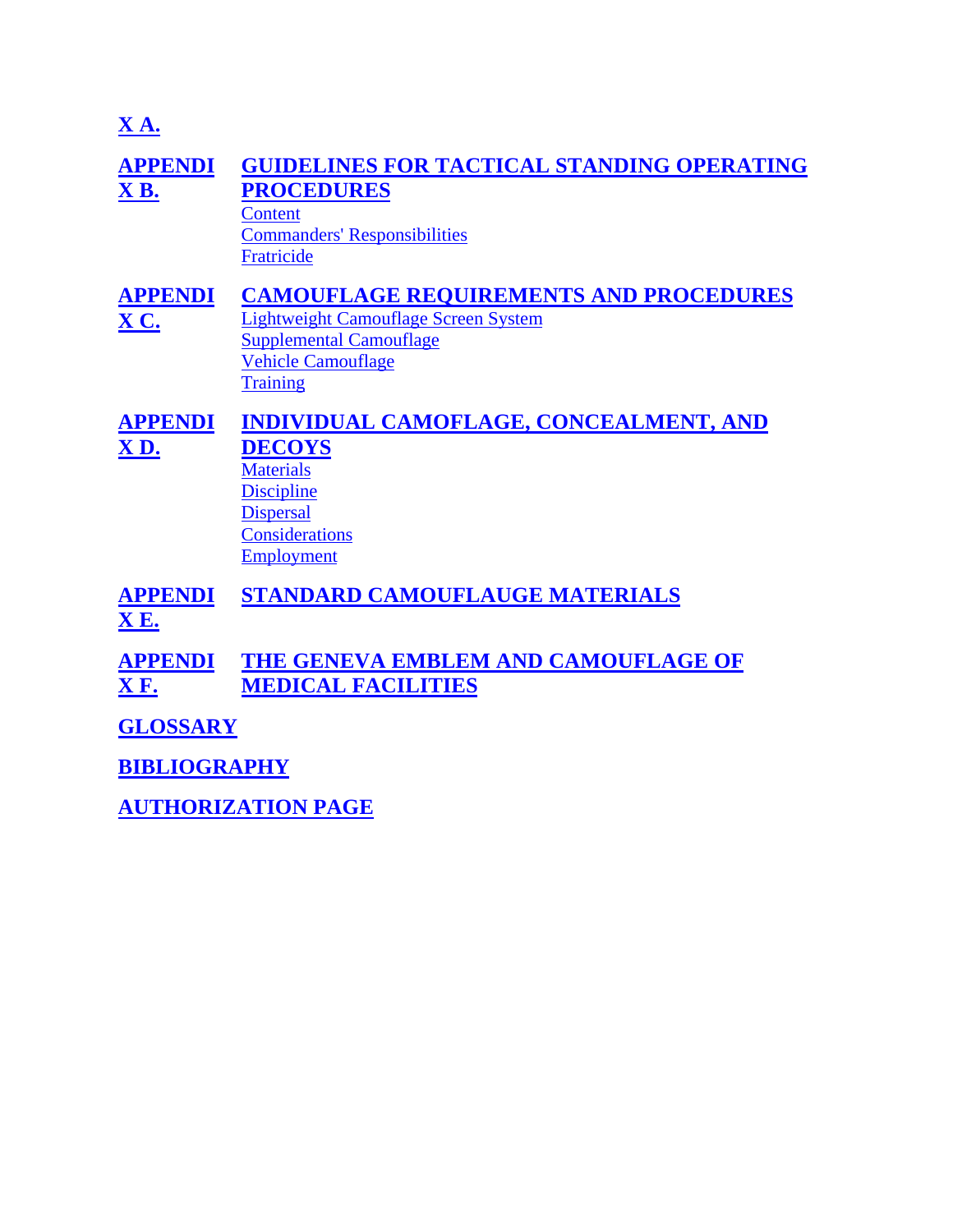## **Preface**

This field manual (FM) is intended to help company-level leaders understand the principles and techniques of camouflage, concealment, and decoys (CCD). To remain viable, all units must apply CCD to personnel and equipment. Ignoring a threat's ability to detect friendly operations on the battlefield is shortsighted and dangerous. Friendly units enhance their survivability capabilities if they are well versed in CCD principles and techniques.

CCD is equal in importance to marksmanship, maneuver, and mission. It is an integral part of a soldier's duty. CCD encompasses individual and unit efforts such as movement, light, and noise discipline; litter control; dispersal; and deception operations. Each soldier's actions must contribute to the unit's overall CCD posture to maximize effectiveness.

Increased survivability is the goal of a CCD plan. A unit commander must encourage each soldier to think of survivability and CCD as synonymous terms. Training soldiers to recognize this correlation instills a greater appreciation of CCD values.

A metric conversion chart is provided in *Appendix A*.

The proponent of this publication is HQ TRADOC. Send comments and recommendations on Department of the Army (DA) Form 2028 (Recommended Changes to Publications and Blank Forms) directly to Commandant, United States Army Engineer School (USAES), ATTN: ATSE-DOT-DD, Fort Leonard Wood, Missouri 65473-6650.

This publication implements Standardization Agreement (STANAG) 2931, *Orders for the Camouflage of the Red Cross and Red Crescent on Land in Tactical Operations*.

Unless this publication states otherwise, masculine nouns and pronouns do not refer exclusively to men.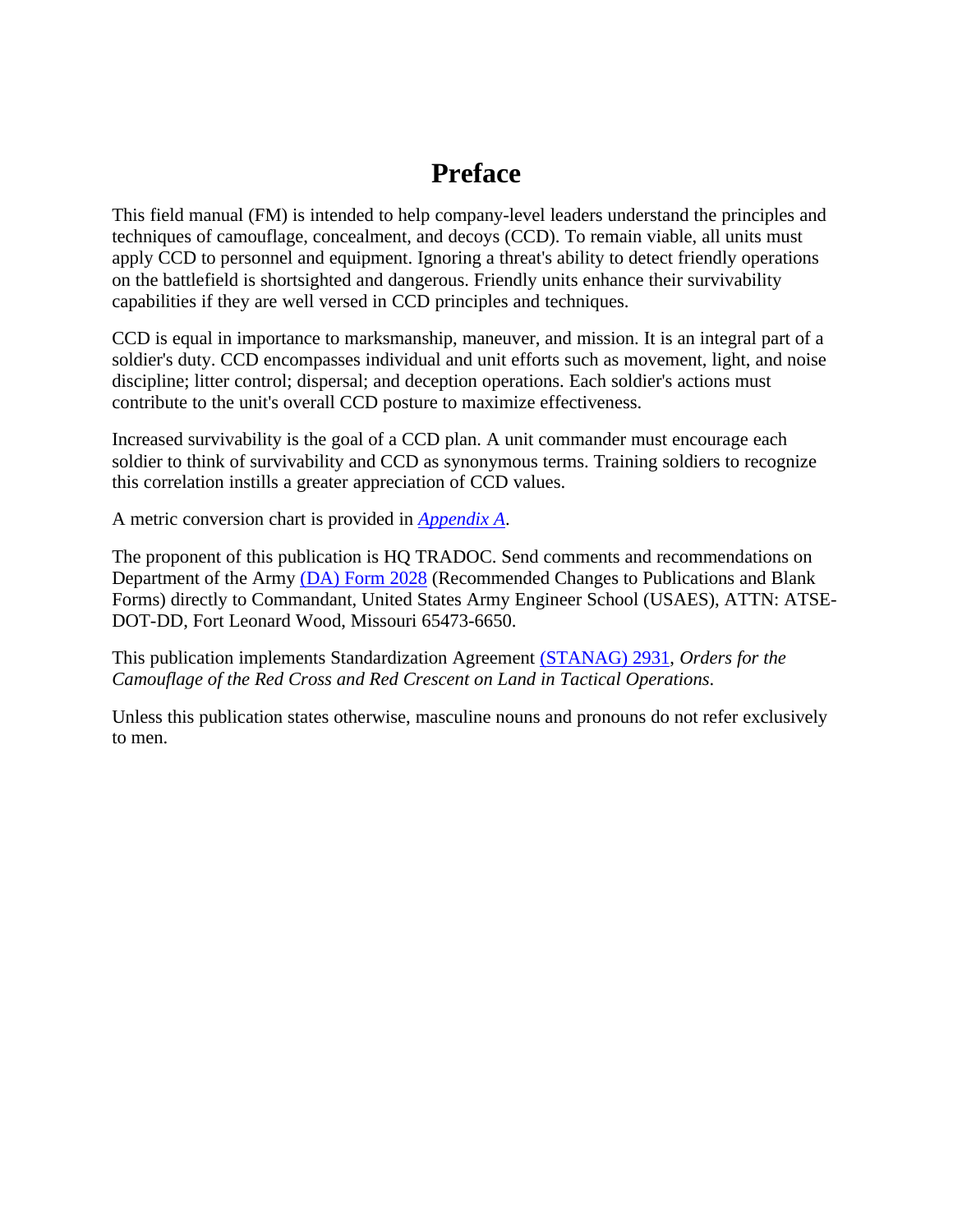## **Chapter 1**

## **Basics**

CCD is the use of materials and techniques to hide, blend, disguise, decoy, or disrupt the appearance of military targets and/or their backgrounds. CCD helps prevent an enemy from detecting or identifying friendly troops, equipment, activities, or installations. Properly designed CCD techniques take advantage of the immediate environment and natural and artificial materials. One of the imperatives of current military doctrine is to conserve friendly strength for decisive action. Such conservation is aided through sound operations security (OPSEC) and protection from attack. Protection includes all actions that make soldiers, equipment, and units difficult to locate.

## **DOCTRINAL CONSIDERATIONS**

1-1. CCD degrades the effectiveness of enemy reconnaissance, surveillance, and targetacquisition (RSTA) capabilities. Skilled observers and sophisticated sensors can be defeated by obscuring telltale signs (signatures) of units on the battlefield. Preventing detection impairs enemy efforts to assess friendly operational patterns, functions, and capabilities.

1-2. CCD enhances friendly survivability by reducing an enemy's ability to detect, identify, and engage friendly elements. Survivability encompasses all actions taken to conserve personnel, facilities, and supplies from the effects of enemy weapons and actions. Survivability techniques include using physical measures such as fighting and protective positions; nuclear, biological, chemical (NBC) equipment; and armor. These actions include interrelated tactical countermeasures such as dispersion, movement techniques, OPSEC, communications security (COMSEC), CCD, and smoke operations (a form of CCD). Improved survivability from CCD is not restricted to combat operations. Benefits are also derived by denying an enemy the collection of information about friendly forces during peacetime.

1-3. Deception helps mask the real intent of primary combat operations and aids in achieving surprise. Deception countermeasures can delay effective enemy reaction by disguising information about friendly intentions, capabilities, objectives, and locations of vulnerable units and facilities. Conversely, intentionally poor CCD can project misleading information about friendly operations. Successful tactical deception depends on stringent OPSEC.

1-4. Smoke and obscurants are effective CCD tools and greatly enhance the effectiveness of other traditionally passive CCD techniques. Smoke and obscurants can change battlefield dynamics by blocking or degrading the spectral bands used by an enemy's target-acquisition and weapons systems. More recently developed obscurants are now able to degrade nonvisual detection systems such as thermal infrared (IR) imaging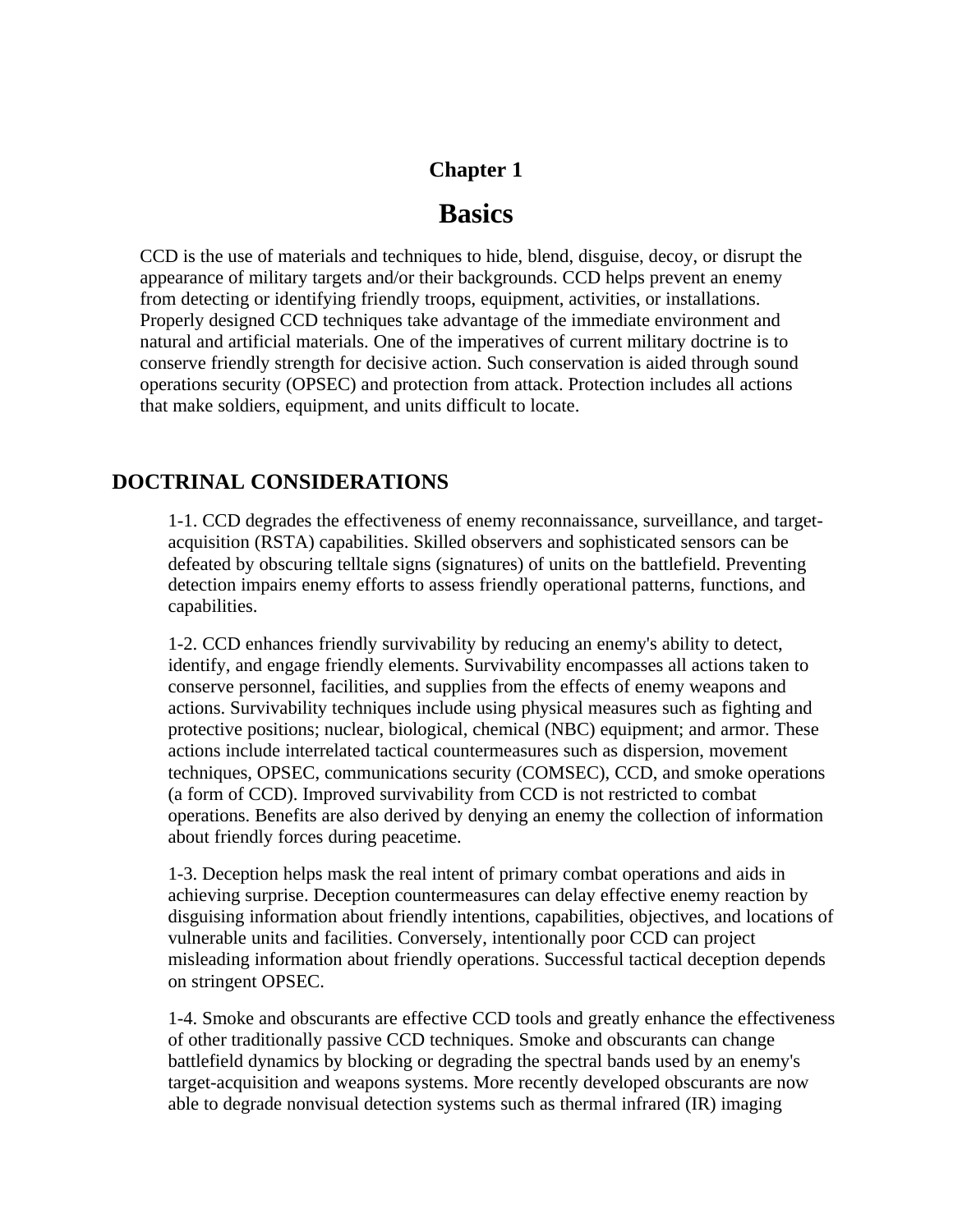systems, selected radar systems, and laser systems. (See FM 3-50 for more information on planning smoke operations.)

## **RESPONSIBILITIES**

1-5. Each soldier is responsible for camouflaging and concealing himself and his equipment. Practicing good CCD techniques lessens a soldier's probability of becoming a target. Additionally, a thorough knowledge of CCD and its guiding principles allows a soldier to easily recognize CCD as employed by an enemy.

1-6. A commander is responsible for CCD of his unit, and noncommissioned officers (NCOs) supervise well-disciplined soldiers in executing CCD. They use established standing operating procedures (SOPs) and battle drills to guide their efforts. CCD is a combat multiplier that should be exploited to the fullest extent.

1-7. An engineer is a battlefield expert on CCD. He integrates CCD into higher unit operations and advises commanders on all aspects of CCD employment as it relates to a unit's current mission.

## **PRIORITIES**

1-8. Every soldier and military unit has an inherent mission of self-protection, and they should use all CCD means available. However, CCD countermeasures have become more complicated due to advancing technology. Commanders must recognize that advanced technologies have—

- Enhanced the performance of enemy recon and surveillance equipment.
- Increased an enemy's ability to use electromagnetic (EM) signature analysis for detecting friendly units.
- Reduced the time available to apply CCD because units must perform nearly all aspects of battlefield operations at an increased speed.

1-9. When time, camouflage materials, or other resources are insufficient to provide adequate support to units, commanders must prioritize CCD operations. Considerations for establishing these priorities involve analyzing the mission, enemy, terrain, weather, troops, time available, and civilian considerations (METT-TC). The following sets forth a METT-TC methodology to help determine CCD priorities:

- **Mission.** The mission is always the first and most important consideration. CCD efforts must enhance the mission but not be so elaborate that they hinder a unit's ability to accomplish the mission.
- **Enemy.** An enemy's RSTA capabilities often influence the camouflage materials and CCD techniques needed to support a unit's mission. Before beginning a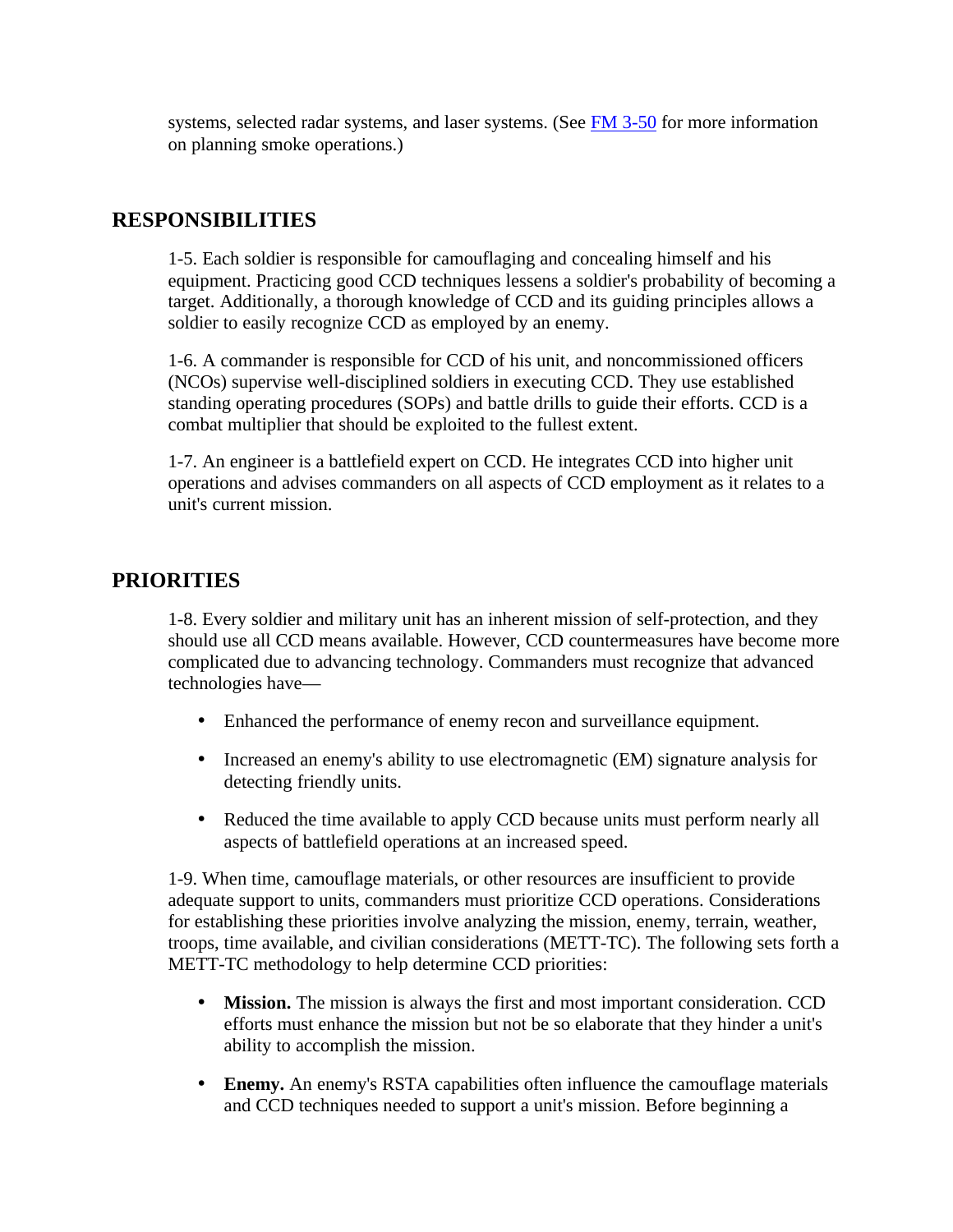mission, conduct an intelligence analysis to identify the enemy's RSTA capabilities.

- **Terrain and weather.** The battlefield terrain generally dictates what CCD techniques and materials are necessary. Different terrain types or background environments (urban, mountain, forest, plains, desert, arctic) require specific CCD techniques. (See *Chapter 7* for more information.)
- **Troops.** Friendly troops must be well trained in CCD techniques that apply to their mission, unit, and equipment. A change in the environment or the mission often requires additional training on effective techniques. Leaders must also consider the alertness of troops. Careless CCD efforts are ineffective and may disclose a unit's location, degrade its survivability, and hamper its mission accomplishment. Intelligence analysis should address the relative detectability of friendly equipment and the target signatures that unit elements normally project.
- **Time.** Time is often a critical consideration. Elaborate CCD may not be practical in all tactical situations. The type and amount of CCD needed are impacted by the time a unit occupies a given area, the time available to employ CCD countermeasures, and the time necessary to remove and reemploy camouflage during unit relocation. Units should continue to improve and perfect CCD measures as time allows.
- **Civilian considerations.** From conflict to war and from tactical to strategic, civilians in the area of operation (AO) may be active or passive collectors of information. Commanders and their staffs should manage this collection capability to benefit the command and the mission.

## **TRAINING**

1-10. CCD training must be included in every field exercise. Soldiers must be aware that an enemy can detect, identify, and acquire targets by using resources outside the visual portion of the EM spectrum.

## **INDIVIDUAL**

1-11. Each member of the unit must acquire and maintain critical CCD skills. These include the ability to analyze and use terrain effectively; to select an individual site properly; and to hide, blend, disguise, disrupt, and decoy key signatures using natural and artificial materials.

#### **CAUTION**

Ensure that local environmental considerations are addressed before cutting live vegetation or foliage in training areas.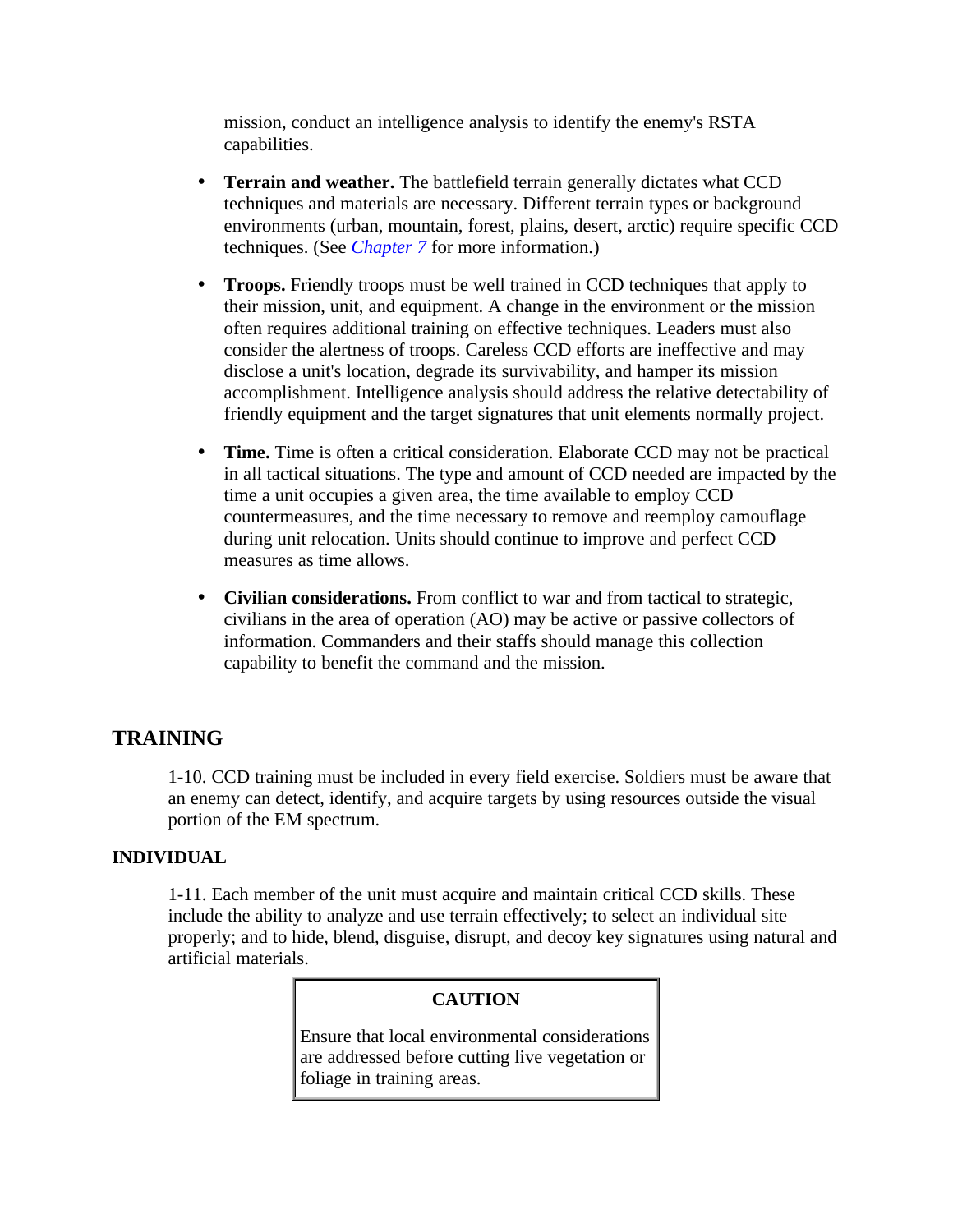1-12. Unit CCD training refines individual and leader skills, introduces the element of team coordination, and contributes to tactical realism. If CCD is to conserve friendly strength, it must be practiced with the highest degree of discipline. The deployment and teardown of camouflage; light, noise, and communications discipline; and signal security must be practiced and evaluated in an integrated mission-training environment. CCD proficiency is developed through practicing and incorporating lessons learned from exercises and operations. A unit must incorporate CCD (who, what, where, when, and how) into its tactical standing operating procedure (TACSOP). (*Appendix B* provides additional guidance on integrating CCD into a unit's field TACSOP.) Generally, CCD is additive and synergistic with other defensive measures. CCD enhances unit survivability and increases the likelihood of mission success. A unit that is well trained in CCD operations more easily recognizes CCD as employed by an enemy, and this recognition enhances a unit's lethality.

#### **EVALUATION**

1-13. CCD training should be realistic and integrated with a unit's training evaluations. Employ the following techniques to enhance training evaluations:

- Have small-unit leaders evaluate their unit's CCD efforts from an enemy's viewpoint. How a position looks from a few meters away is probably of little importance. Evaluators should consider the following:
	- Could an approaching enemy detect and place aimed fire on the position?
	- $\blacksquare$  From what distance can an enemy detect the position?
	- $\blacksquare$  Which CCD principle was ignored that allowed detection?
	- $\blacksquare$  Which CCD technique increased the possibility of detection?
- Use binoculars or night-vision or thermal devices, when possible, to show a unit how it would appear to an enemy.
- Use photographs and videotapes, if available, of a unit's deployments and positions as a method of self-evaluation.
- Incorporate ground-surveillance-radar (GSR) teams in training when possible. Let the troops know how GSR works and have them try to defeat it.
- Request aerial multispectral (visual, IR, radar) imagery of friendly unit positions. This imagery shows how positions appear to enemy aerial recon. Unit leaders should try to obtain copies of opposing forces (OPFOR) cockpit heads-up display (HUD) or videotapes, which are excellent assessment tools for determining a unit's detectability from an enemy's perspective. Another valuable assessment tool is the overhead imagery of a unit's actions and positions. Overhead imagery is often difficult to obtain; but if a unit is participating in a large-scale exercise or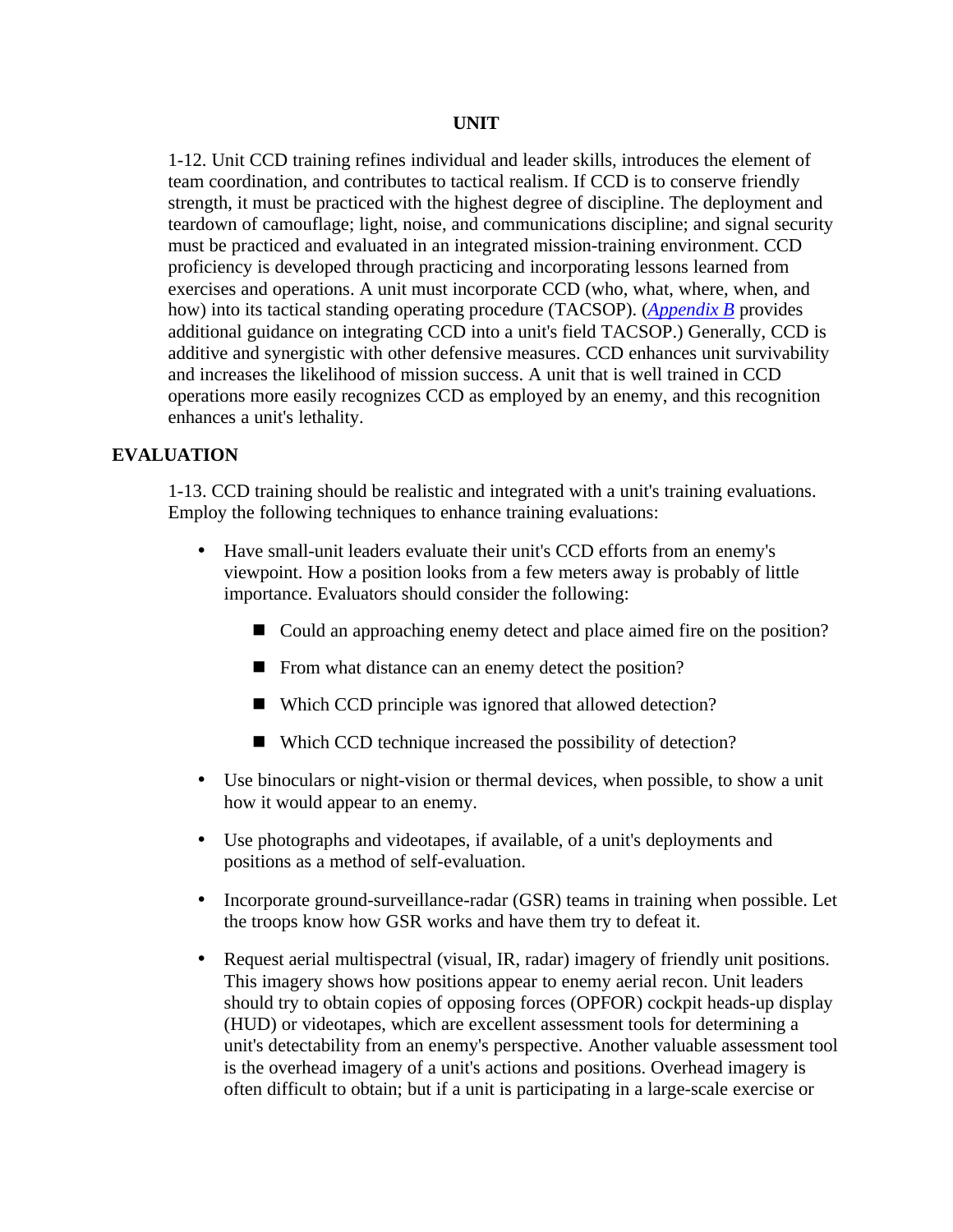deployment, the imagery probably exists and can be accessed through the unit's intelligence channels.

• Use OPFOR to make training more realistic. Supporting aviation in an OPFOR role also helps. When possible, allow the OPFOR to participate in the after-action review (AAR) following each mission. The unit should determine what factors enabled the OPFOR to locate, identify, and engage the unit and what the unit could have done to reduce its detectability.

## **OTHER CONSIDERATIONS**

1-14. Warfare often results in personnel losses from fratricide. Fratricide compels commanders to consider CCD's effect on unit recognition by friendly troops.

1-15. Army policy prescribes that camouflage aids be built into equipment and supplies as much as possible. Battle-dress uniforms (BDUs), paint, Lightweight Camouflage Screen systems (LCSSs), and decoys help achieve effective camouflage. These aids are effective only if properly integrated into an overall CCD plan that uses natural materials and terrain. During training exercises, ensure that cutting vegetation or foliage does not adversely effect the natural environment (coordinate with local authorities). CCD aids should not interfere with the battlefield performance of soldiers or equipment or the installations that they are designed to protect. (See *Appendix C* for more information on CSSs.)

1-16. When employed correctly, expedient CCD countermeasures are often the most effective means of confusing an enemy. Along with the standard items and materials listed above, soldiers can use battlefield by-products, construction materials, and indigenous or locally procurable items to enhance unit CCD posture. For example, a simple building decoy can be constructed with two-by-fours and plywood. With the addition of a heat source, such as a small charcoal pit, the decoy becomes an apparently functional building. However, as with all CCD countermeasures, ensure that expedient treatments project the desired signatures to the enemy and do not actually increase the unit's vulnerability to detection. Expedient CCD countermeasures are also beneficial because the enemy has less time to study and become familiar with the selected countermeasures.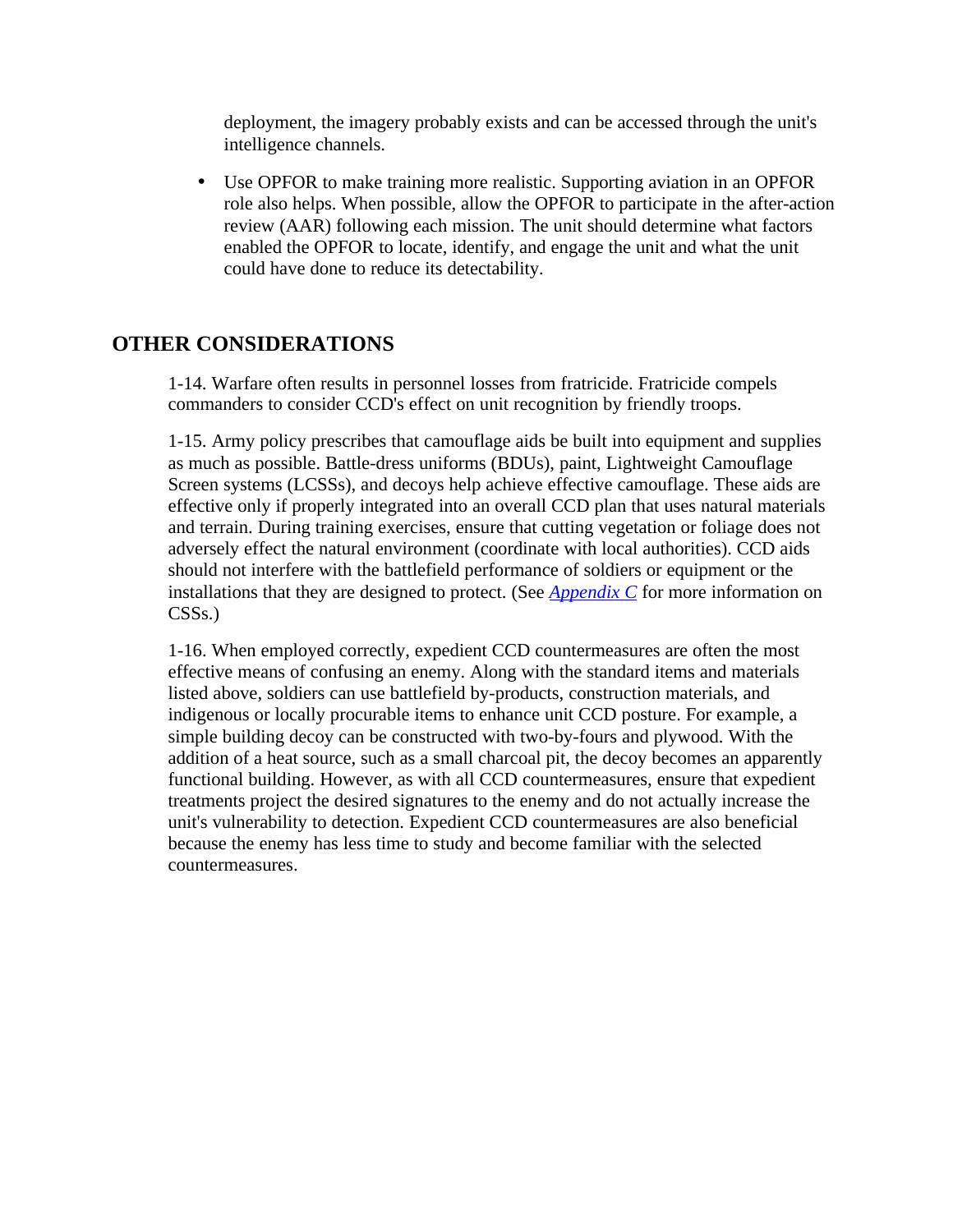## **Chapter 2**

## **Threat**

The enemy employs a variety of sensors to detect and identify US soldiers, equipment, and supporting installations. These sensors may be visual, near infrared (NIR), IR, ultraviolet (UV), acoustic, or multispectral/hyperspectral. They may be employed by dismounted soldiers or ground-, air-, or space-mounted platforms. Such platforms are often capable of supporting multiple sensors. Friendly troops rarely know the specific sensor systems or combination of systems that an enemy employs. When possible, friendly troops should protect against all known threat surveillance systems.

## **DOCTRINE**

2-1. Many threat forces were trained and equipped by the former Soviet Union. Its longstanding battlefield doctrine of *maskirovka* is a living legacy in many former Sovietclient states. Maskirovka incorporates all elements of CCD and tactical battlefield deception into a cohesive and effective philosophy. During the Gulf War, Iraq used maskirovka to effectively maintain its capability of surface-to-surface missiles (Scuds) in the face of persistent coalition-force attacks. Enemy forces that are trained in maskirovka possess a strong fundamental knowledge of CCD principles and techniques. Friendly forces must be very careful to conduct CCD operations so that a well-trained enemy will not easily recognize them.

2-2. Typical threat doctrine states that each battalion will continuously maintain two observation posts when in close contact with its enemy. An additional observation post is established when the battalion is in the defense or is preparing for an offense.

2-3. Patrolling is used extensively, but particularly during offensive operations. Patrols are used to detect the location of enemy indirect- and direct-fire weapons, gaps in formations, obstacles, and bypasses.

2-4. Enemy forces use raids to capture prisoners, documents, weapons, and equipment. A recon-in-force (usually by a reinforced company or battalion) is the most likely tactic when other methods of tactical recon have failed. A recon-in-force is often a deceptive tactic designed to simulate an offensive and cause friendly forces to reveal defensive positions.

## **ORGANIZATION**

2-5. A typical enemy force conducts recon activities at all echelons. A troop recon is usually conducted by specially trained units. The following types of enemy units might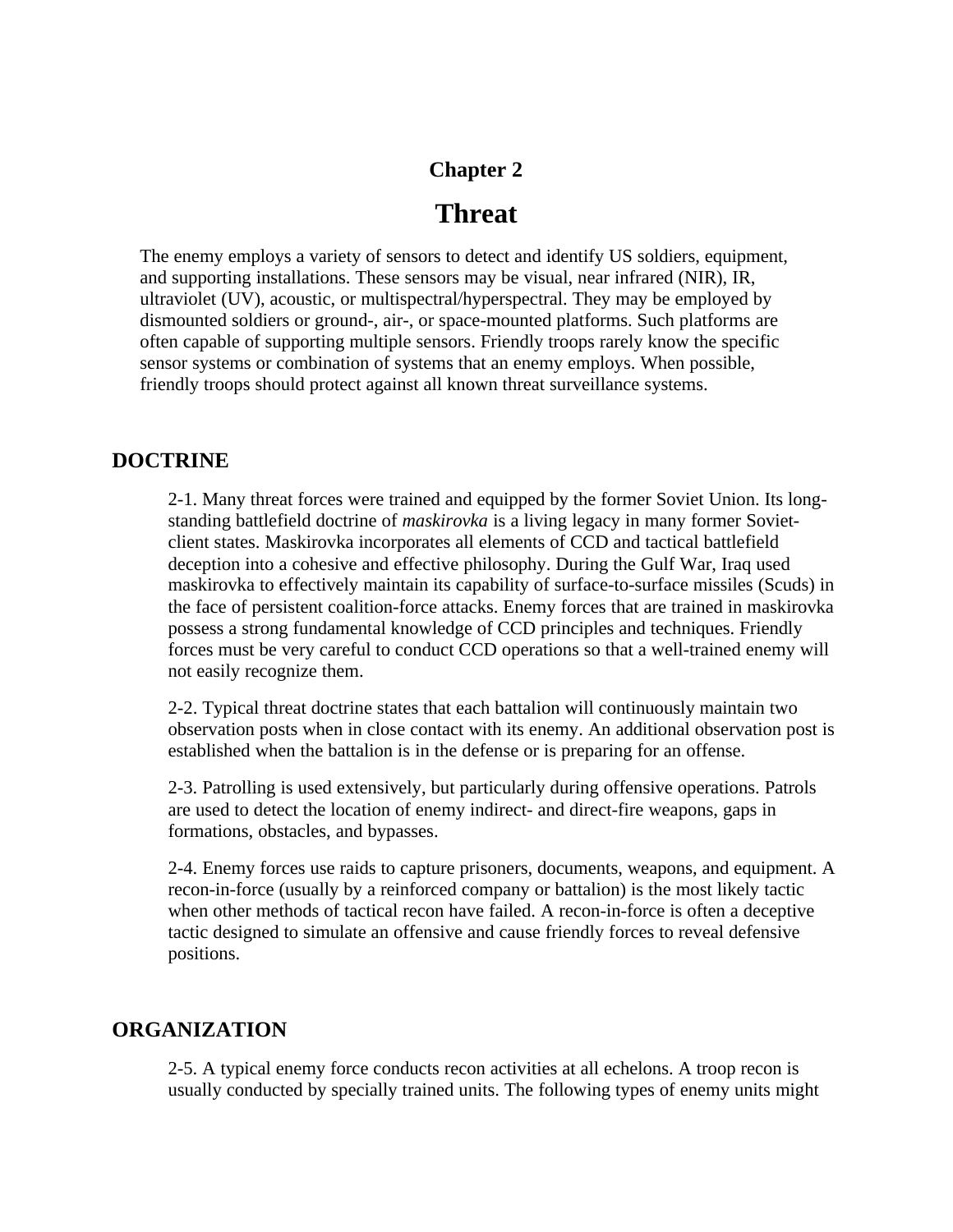have specific intelligence-collection missions:

- **Troops.** An enemy uses ordinary combat troops to perform recon. One company per battalion trains to conduct recon operations behind enemy lines.
- **Motorized rifle and tank regiments.** Each regiment has a recon company and a chemical recon platoon.
- **Maneuver divisions.** Divisions have a recon battalion, an engineer recon platoon, a chemical recon platoon, and a target-acquisition battery.

## **DATA COLLECTION**

2-6. An enemy collects information about United States (US) forces for two basic reasons—target acquisition and intelligence production. Enemy weapons systems often have sensors that locate and identify targets at long ranges in precise detail. Soldiers and units should take actions to hinder the enemy's target-acquisition process. These actions include all practical CCD operations expected to reduce the identification of soldiers, units, and facilities.

2-7. An enemy uses sensor systems to locate and identify large Army formations and headquarters (HQ) and to predict their future activities. Enemy detection of rear-area activities, such as logistics centers and communications nodes, may also reveal friendly intentions.

2-8. An enemy uses tactical recon to provide additional information on US forces' dispositions and the terrain in which they are going to operate. The enemy's tactical recon also attempts to identify targets for later attack by long-range artillery, rockets, aircraft, and ground forces.

## **SENSOR SYSTEMS**

2-9. An enemy uses many different types of electronic surveillance equipment. Sensor systems are classified according to the part of the EM spectrum in which they operate. *Figure 2-1* shows the EM spectrum and some typical enemy sensors operating within specific regions of the spectrum. An enemy uses detection sensors that operate in the active or passive mode:

- **Active.** Active sensors emit energy that reflects from targets and is recaptured by the emitting or other nearby sensor, indicating the presence of a target. Examples of active sensors are searchlights and radar.
- **Passive.** Passive sensors do not emit energy; they collect energy, which may indicate the presence of a target. Examples of passive sensors are the human eye, night-vision devices (NVDs), IR imaging devices, acoustic sensors, and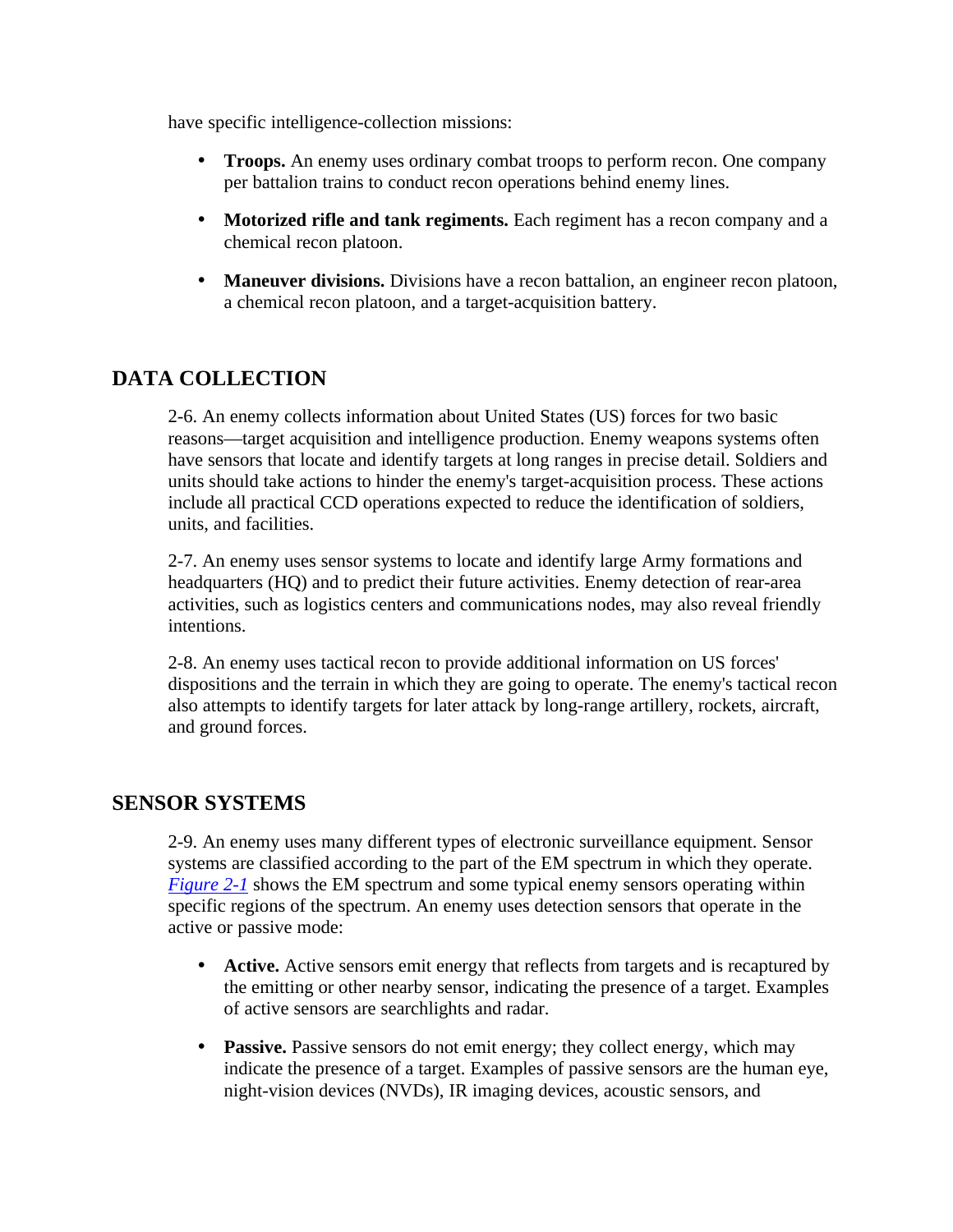photographic devices.



**Figure 2-1. EM spectrum**

## **VISUAL**

2-10. Visual sensors work in the parts of the EM spectrum that are visible to the human eye. Enemy soldiers' eyes are the principle sensors on a battlefield. They may be aided by binoculars, telescopic sights, and image intensifiers. Civilian populations, enemy agents, recon teams, and patrols are visual-sensor systems from the enemy's intelligence viewpoint. Three types of enemy visual sensors are—

- **Image intensifiers.** Image intensifiers are passive night-observation devices. They amplify the low-level light that is present on even the darkest nights. These devices are used for surveillance and as weapon sights on small arms and vehicles. Airborne platforms are also capable of supporting image intensifiers.
- **Low-light television (LLTV).** LLTV combines image intensification with television technology, and it is usually mounted on airborne platforms.
- **Aerial recon, remote sensing, and imagery.** Aerial photography, satellite imagery, and video imagery allow image analysts to record and study visual information. These analysts then produce target nomination lists that are, in effect, priority lists of targets in a given target scene. Since analysts often have to make subjective determinations of the identity and/or importance of a given target, the ranking of targets provides the defender with an opportunity to use CCD to impact an enemy's target-prioritization process. Video systems allow transmission of visual images to the ground while the manned aircraft, satellite, or unmanned aerial vehicle (UAV) is still in flight.

## **NEAR INFRARED**

2-11. NIR sensors operate at a wavelength immediately above the visible light wavelength of the EM spectrum (*Figure 2-1*). NIR energy reflects well from live vegetation but reflects better from dead vegetation and most man-made materials. NIR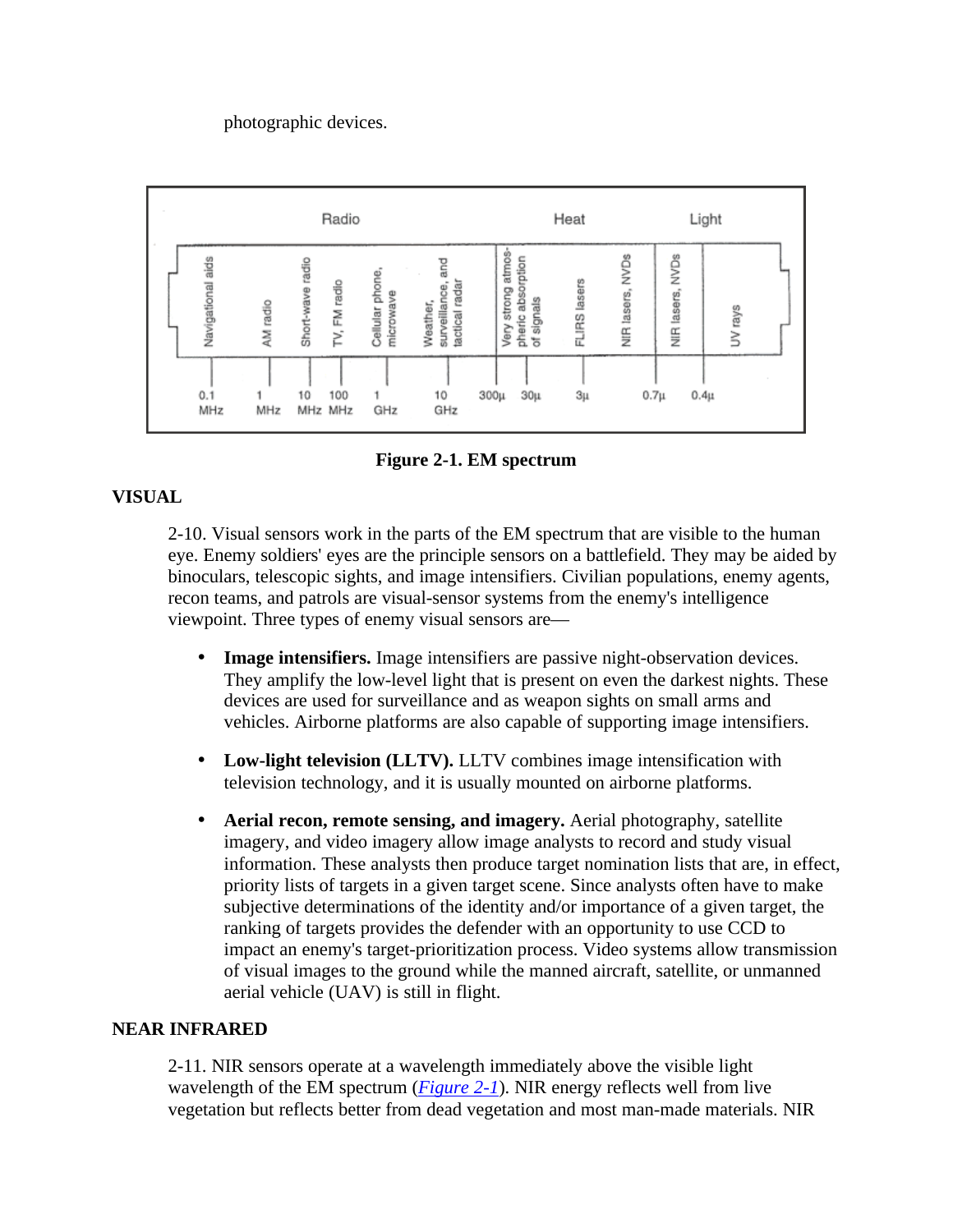sensors, such as sights and periscopes, allow the human eye to detect targets based on differences in their reflection of NIR energy. NIR sensors are partially blocked by fog, mist, and smoke operations, although not as completely as visual sensors. An enemy's combat vehicles use active NIR sensors that employ searchlights, scopes, and sights; but these sensors are rapidly being replaced with image intensifiers and thermal gun sights.

#### **INFRARED**

2-12. IR sensors detect the contrasts in heat energy that targets radiate on the battlefield and display the contrasts as different colors or shades. Because longer wavelength IR radiation is more susceptible to atmospheric absorption than NIR radiation, IR sensors are less affected by typical concentrations of fog or conventional smoke.

2-13. Differences in thermal mass and surface properties (reflectivity) of man-made and natural materials result in target-to-background contrasts. These contrast levels change dramatically over a daily cycle. For example, operating vehicles and generators, heated buildings and tents, and soldiers are usually hotter than their background. Also, equipment exposed to direct sunlight appears hotter than most natural backgrounds. At night, however, equipment might appear cooler than its background if it is treated with special emissivity coatings. In other words, military equipment, particularly metallic equipment, generally heats up and cools off more quickly than its background.

2-14. Sophisticated, passive IR sensors (such as the Forward-Looking Infrared System [FLIRS]) can be mounted on aircraft. FLIRS sensors provide aircrews and enemy ground forces with real-time IR imagery that is displayed on video monitors.

2-15. Recon aircraft often employ special IR films to record temperature differences. Due to film processing, however, these systems are subject to time delays in obtaining the data. Newer versions of this sensor produce non-film-based images.

#### **ULTRAVIOLET**

2-16. The UV area is the part of the EM spectrum immediately below visible light. UV sensors are more important in snow-covered areas, because snow reflects UV energy well and most white paints and man-made objects do not reflect UV energy very well. Photographic intelligence systems with simple UV filters highlight military targets as dark areas against snow-covered backgrounds. These backgrounds require specially designed camouflage that provides a high UV reflectance.

#### **RADAR**

2-17. Radar uses high-frequency radio waves to penetrate atmospheric impediments such as fog, mist, and smoke. Radar works by transmitting a very strong burst of radio waves and then receiving and processing the reflected waves. In general, metal objects reflect radar waves well, while radar waves are either weakly reflected by or pass through most other objects. The shape and size of a metal object determine the strength of the reflected signal. A large, metal object generally reflects more signal than a small object. Therefore, large, metal objects can be detected from greater distances. The method by which the received radio wave is processed determines the type of radar. Radar systems commonly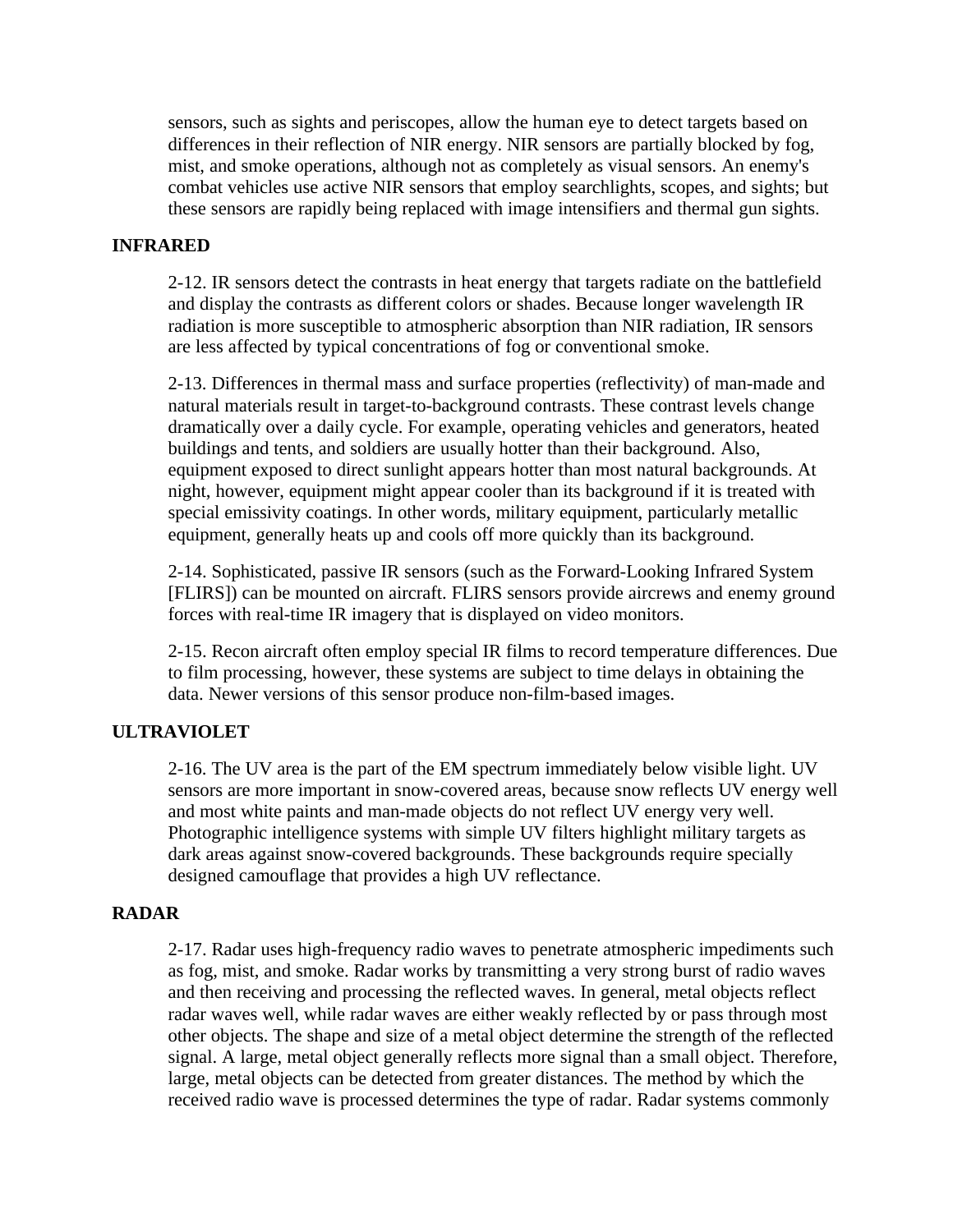used against ground forces on the battlefield include—

- **Moving-target indicators (MTIs).** When an EM wave hits a moving target, the wave is reflected and changes frequency. The faster the target moves, the larger the changes in frequency. The simplest and most common battlefield radar detects this frequency change. Threat forces use MTIs for target acquisition. More sophisticated developmental radar systems, such as the Joint Surveillance Target Attack Radar System (JSTARS), use airborne surveillance platforms that downlink captured data to ground-station modules in near real time. Groundbased operators are then able to manipulate the data and gain heightened situational information, which is forwarded to command-and-control  $(C^2)$  nodes to enhance tactical decision-making.
- **Imaging radar.** An imaging radar's receiver and processor are so sensitive that an image of the detected target is displayed on a scope. Imaging radar, such as sidelooking airborne radar (SLAR), is generally used on airborne or space-borne platforms. Imaging radar typically does not provide the same resolution as the FLIRS and is less likely to be used for terminal target acquisition.
- **Countermortar (CM) and counterbattery (CB) radar.** CM and CB radar usually transmit two beams of energy that sweep above the horizon. An artillery or mortar round or a rocket passing through the beams reflects two signals that are received and plotted to determine the origin of the round.

## **ACOUSTIC**

2-18. The three predominant types of acoustical detection systems are—

- **Human ear.** Every soldier, whether engaged in normal operations or at a listening post, is an acoustic sensor. However, visual confirmation is usually preferred.
- **Flash-sound ranging.** Flash-sound ranging is used against artillery. Light travels faster than sound, so enemy sound-ranging teams can determine the distance to a gun tube by accurately measuring the time between seeing a muzzle flash and hearing the sound. If the sound is detected by two or more teams, analysts plot the ranges using automated data-processing computers. The target is located where the plots intersect.
- **Ground-based microphone array.** Ground-based microphone-array systems allow listeners to record acoustic signatures and accurately triangulate their positions.

## **RADIO**

2-19. Threat forces make a great effort to search for, detect, and locate the sources of US radio communications. They use various direction-finding techniques to locate opposing emitters. Once an emitter is detected, an enemy can take a number of actions, ranging from simply intercepting the transmissions to jamming or targeting the emitter for destruction. (See **FM 34-1** for more information on radio sensors.)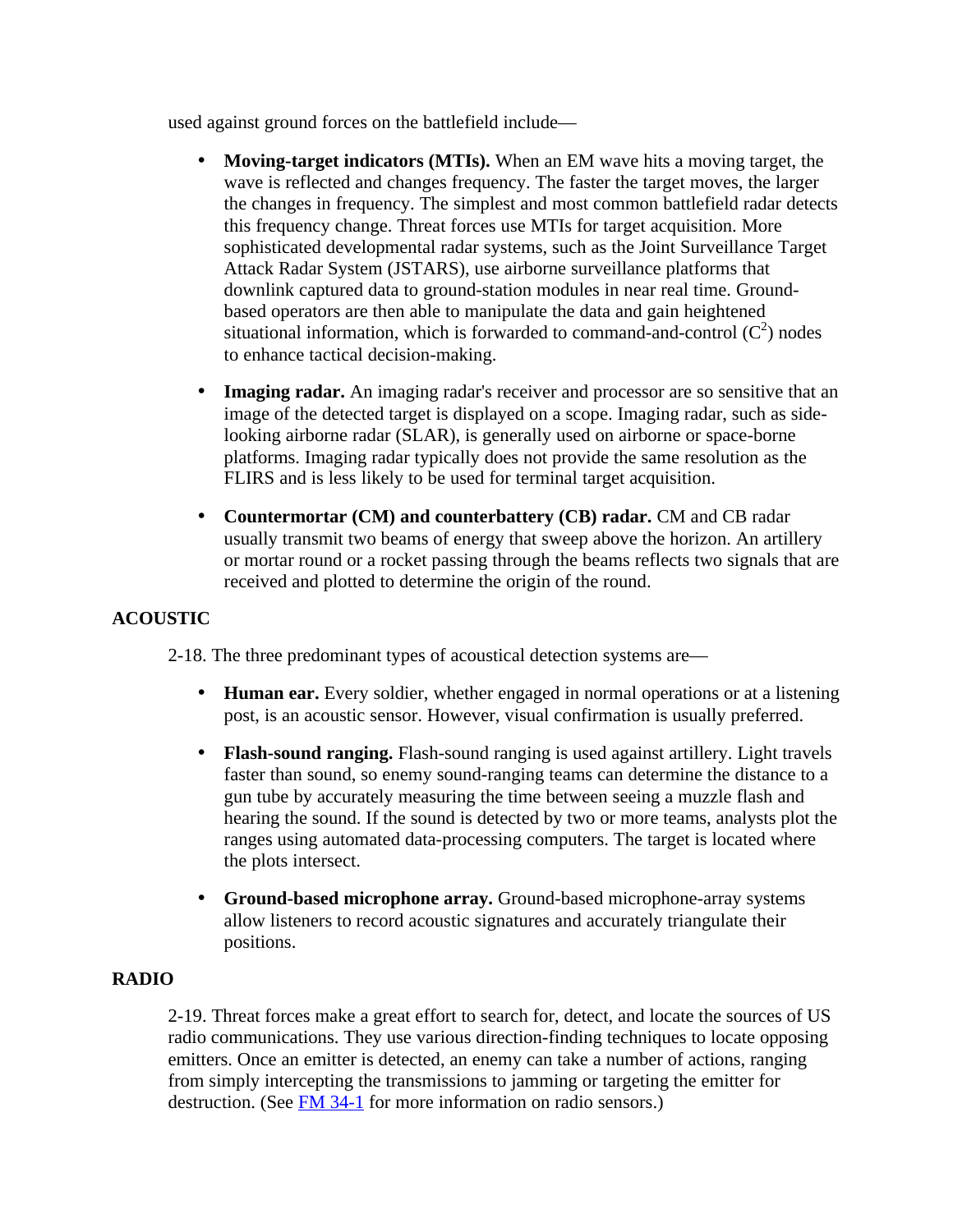#### **MULTISPECTRAL AND HYPERSPECTRAL**

2-20. Recent advancements in sensor acquisition and information-processing technologies have fostered the advent of multispectral and hyperspectral sensors:

- **Multispectral.** Multispectral sensors typically scan a few broad-band channels within the EM spectrum. An example of a multispectral sensor might be one which coincidentally scans the visual and thermal IR portions of the EM spectrum. Such sensors allow an enemy to assess a cross section of EM wavelengths and acquire a target in one wavelength even though it might be effectively concealed in another.
- **Hyperspectral.** Hyperspectral sensors collect data across a continuous portion of the EM spectrum. These sensors scan many channels across a relatively narrow bandwidth and provide detailed information about target spatial and spectral patterns. Absorption and emission bands of given substances often occur within very narrow bandwidths. They allow high-resolution, hyperspectral sensors to distinguish the properties of the substances to a finer degree than an ordinary broadband sensor.

## **CCD VERSUS THREAT SENSORS**

2-21. Target acquisition can be accomplished by a variety of sensors that operate throughout the EM spectrum. This poses a challenge in CCD planning and employment—determining which enemy sensor(s) that CCD operations should be designed to defeat. Unfortunately, no single answer is correct for all situations. Unit commanders without specific guidance from higher echelons assess their tactical situation and plan CCD operations accordingly. If intelligence data indicate that an enemy will use visual sensors for recon and target acquisition, then visual countermeasures must be employed. For IR or radar sensors, countermeasures that are effective in those spectra must be employed. If a multispectral or hyperspectral threat is anticipated, CCD operations are conducted to protect a unit in its most vulnerable EM bandwidths. Very few available camouflage materials or techniques provide complete broadband protection.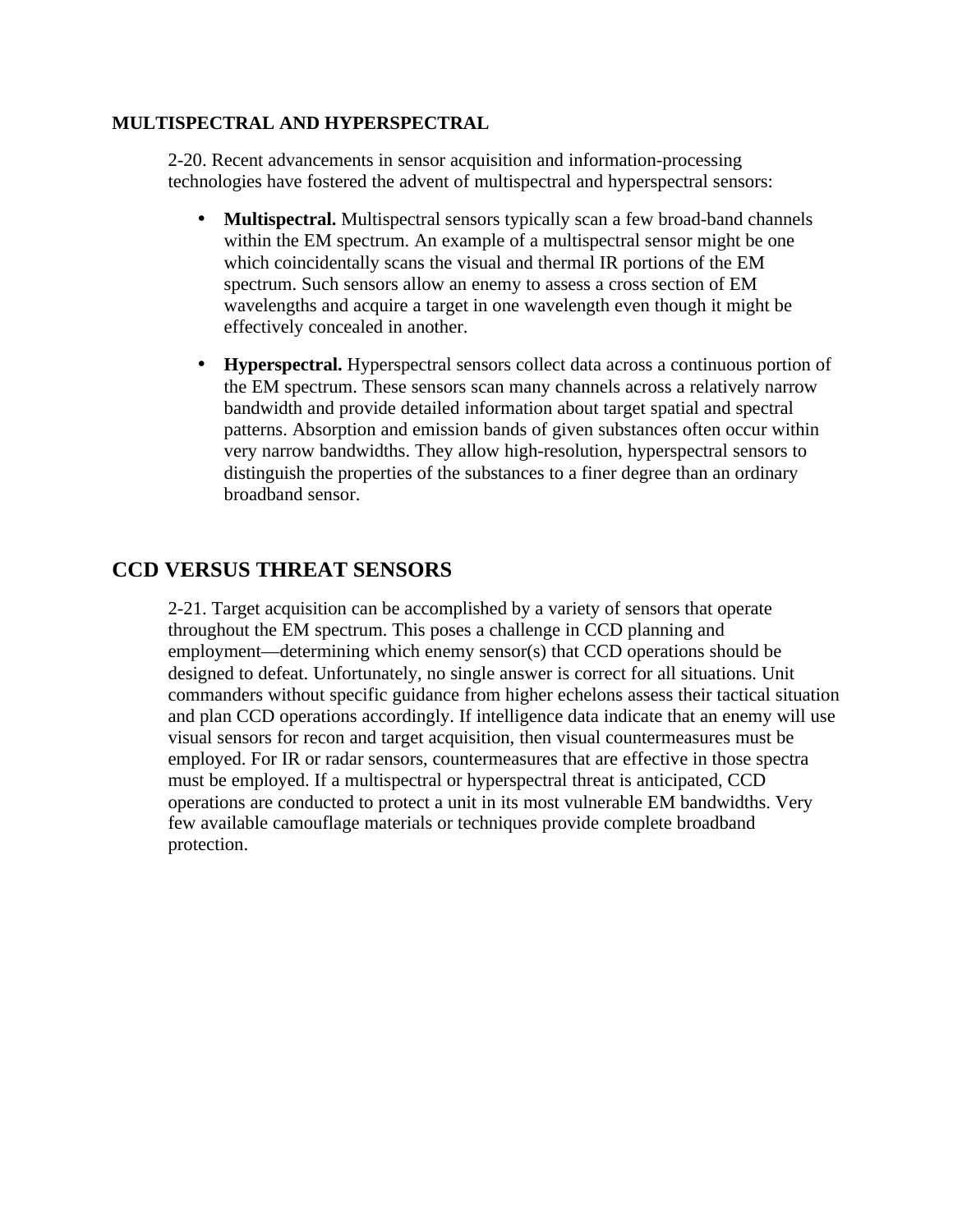## **Chapter 3**

## **Fundamentals**

To remain a viable force on the battlefield, units must understand CCD fundamentals because they are essential to survivability. To design and place effective CCD, soldiers must constantly consider an enemy's point of view. (What will it see? What characteristics will its sensors detect?) Placing a low priority on CCD because of time constraints, minimal resources, or inconvenience could result in mission failure and unnecessary loss of life. (*Appendix D* contains more information on individual CCD.)

## **SECTION I — PRINCIPLES**

## **AVOIDING DETECTION**

3-1. The primary goal of CCD is to avoid enemy detection; however, this is not always feasible. In some cases, CCD may succeed by merely preventing an enemy from identifying a target. Simply avoiding identification is often sufficient to increase survivability. The following seven rules are critical when considering how to avoid detection or identification:

- Identify the enemy's detection capabilities.
- Avoid detection by the enemy's routine surveillance.
- Take countermeasures against the enemy's sensors.
- Employ realistic, CCD countermeasures.
- Minimize movement.
- Use decoys properly.
- Avoid predictable operational patterns.

## **IDENTIFYING THE THREAT**

3-2. Obtain as much information as possible about an enemy's surveillance capability. Intelligence preparation of the battlefield (IPB) should—

• Include the sensors that an enemy may use in a particular AO.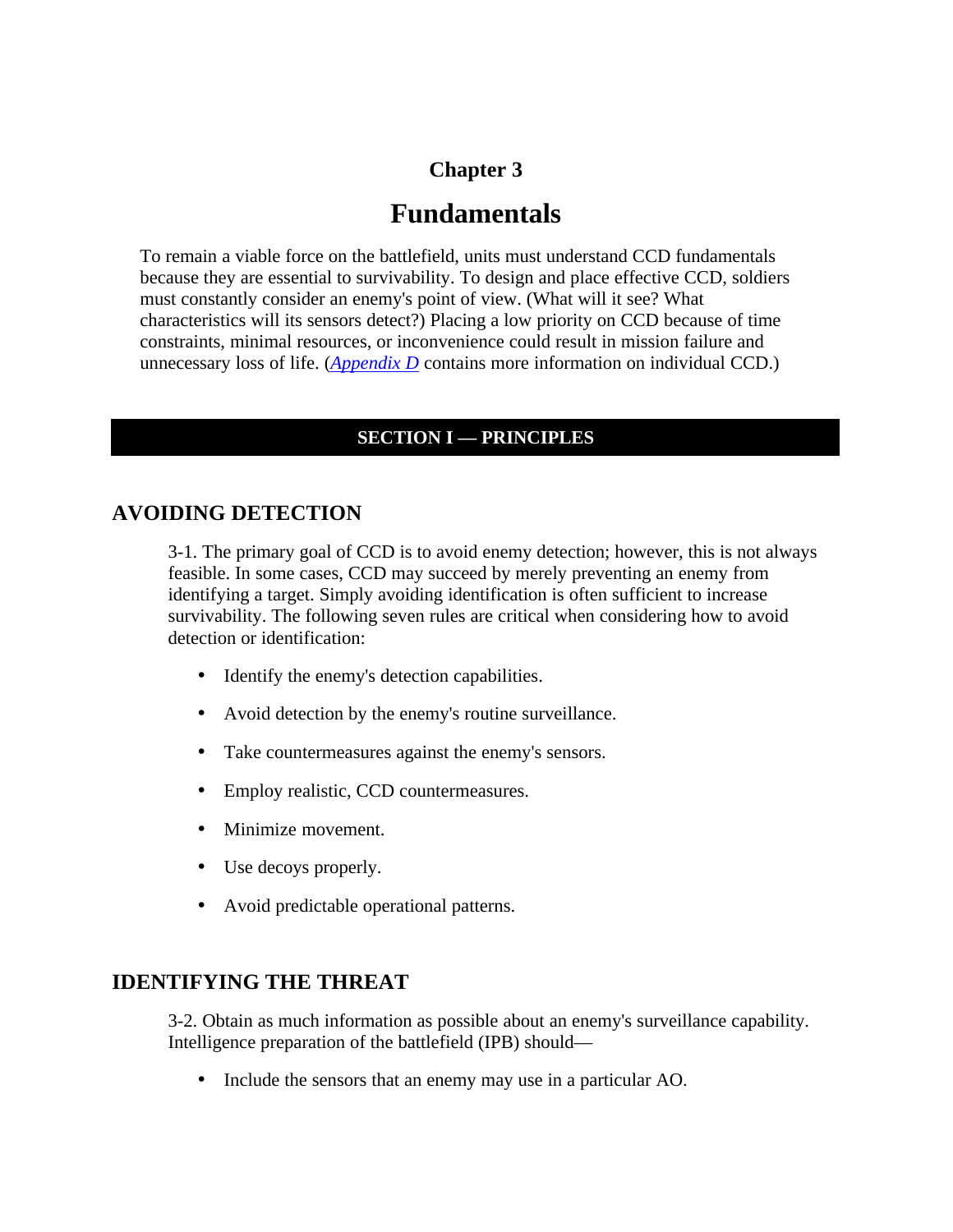- Include information on the enemy's tactical employment of the sensors, if possible.
- Assess the impact of the enemy's surveillance potential on the target under consideration. This assessment varies with the relative positions of the sensor and the target on the battlefield, the role of the target, and the physical characteristics of the sensor and the target.

## **AVOIDING DETECTION BY ROUTINE SURVEILLANCE**

3-3. Sophisticated sensors often have narrow fields of view. Furthermore, sensors can be very expensive and are unlikely to be deployed in such numbers as to enable coverage of the entire battlefield at all times. Sophisticated sensors are most likely to be deployed in those areas where an enemy suspects that friendly targets are deployed. The enemy may suspect that an area contains targets because of detection by less sophisticated, widercoverage sensors or because of tactical analysis. Therefore, an important aspect of remaining undetected is to avoid detection by routine enemy surveillance.

3-4. Many sensors operate as well at night as they do during the day. Therefore, darkness does not provide effective protection from surveillance. Passive sensors are very difficult to detect, so assume that they are being used at night. Do not allow antidetection efforts to lapse during the hours of darkness. For example, conceal spoil while excavating a fighting position, even at night. Certain types of smoke will also defeat NVDs.

## **TAKING COUNTERMEASURES**

3-5. In some cases, it might be appropriate to take action against identified enemy sensors. The ability to deploy countermeasures depends on a number of factors—the effective range of friendly weapons, the distance to enemy sensors, and the relative cost in resources versus the benefits of preventing the enemy's use of the sensor. An additional factor to consider is that the countermeasure itself may provide an enemy with an indication of friendly intentions.

## **EMPLOYING REALISTIC CCD**

3-6. The more closely a target resembles its background, the more difficult it is for an enemy to distinguish between the two. Adhering to this fundamental CCD principle requires awareness of the surroundings, proper CCD skills, and the ability to identify target EM signatures that enemy sensors will detect.

#### **VISUAL SENSORS**

3-7. The most plentiful, reliable, and timely enemy sensors are visual. Therefore, CCD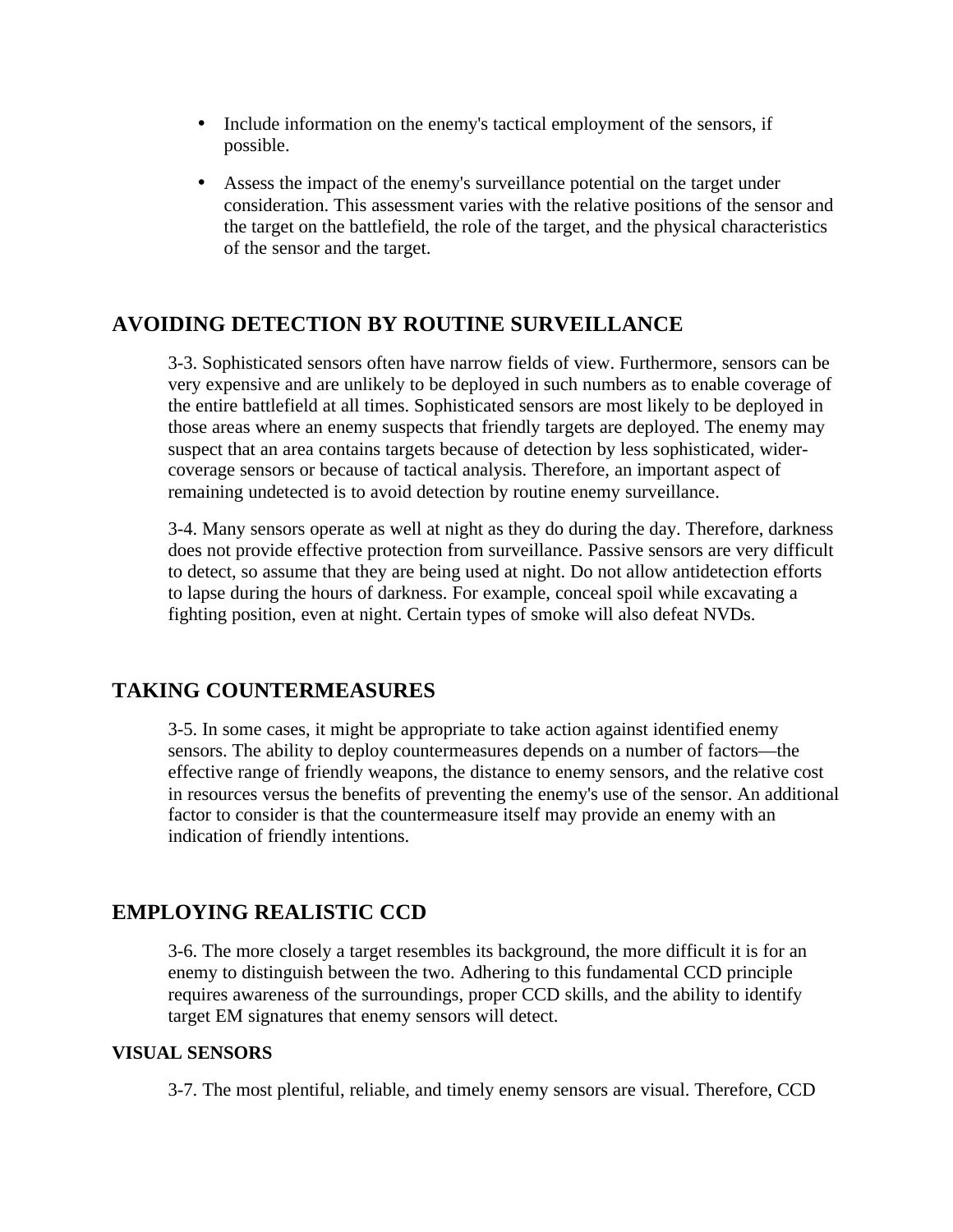techniques effective in the visual portion of the EM spectrum are extremely important. Something that cannot be seen is often difficult to detect, identify, and target. BDUs, standard camouflage screening paint patterns (SCSPPs), LCSS, and battlefield obscurants are effective CCD techniques against visual sensors. Full-coverage CCD helps avoid visual detection by the enemy. When time is short, apply CCD first to protect the target from the most likely direction of attack and then treat the remainder of the target as time allows.

#### **NEAR INFRARED SENSORS**

3-8. NIR sights are effective at shorter ranges (typically 900 meters) than enemy main guns. While red filters help preserve night vision, they cannot prevent NIR from detecting light from long distances. Therefore, careful light discipline is an important countermeasure to NIR sensors and visual sensors (such as image intensifiers). BDUs, LCSS, battlefield obscurants, and SCSPPs are designed to help defeat NIR sensors.

#### **INFRARED SENSORS**

3-9. Natural materials and terrain shield heat sources from IR sensors and break up the shape of cold and warm military targets viewed on IR sensors. Do not raise vehicle hoods to break windshield glare because this exposes a hot spot for IR detection. Even if the IR system is capable of locating a target, the target's actual identity can still be disguised. Avoid building unnecessary fires. Use vehicle heaters only when necessary. BDU dyes, LCSSs, IR-defeating obscurants, and chemical-resistant paints help break up IR signatures; but they will not defeat IR sensors.

#### **ULTRAVIOLET SENSORS**

3-10. UV sensors are a significant threat in snow-covered areas. Winter paint patterns, the arctic LCSS, and terrain masking are critical means for defending against these sensors. Any kind of smoke will defeat UV sensors. Field-expedient countermeasures, such as constructing snow walls, also provide a means of defeating UV sensors.

## **RADAR**

3-11. An enemy uses MTI, imaging, CM, and CB radars. Mission dictates the appropriate defense, while techniques depend on the equipment available.

#### **Moving-Target Indicator**

3-12. MTI radar is a threat to ground forces near a battle area. Radar-reflecting metal on uniforms has been reduced, and Kevlar helmets and body armor are now radartransparent. Plastic canteens are standard issue, and buttons and other nonmetal fasteners have replaced metal snaps on most field uniforms. A soldier wearing only the BDU cannot be detected until he is very close to MTI radar.

3-13. Soldiers still carry metal objects (ammunition, magazines, weapons) to accomplish their mission, and most radar can detect these items. Therefore, movement discipline is very important. Moving by covered routes (terrain masking) prevents radar detection.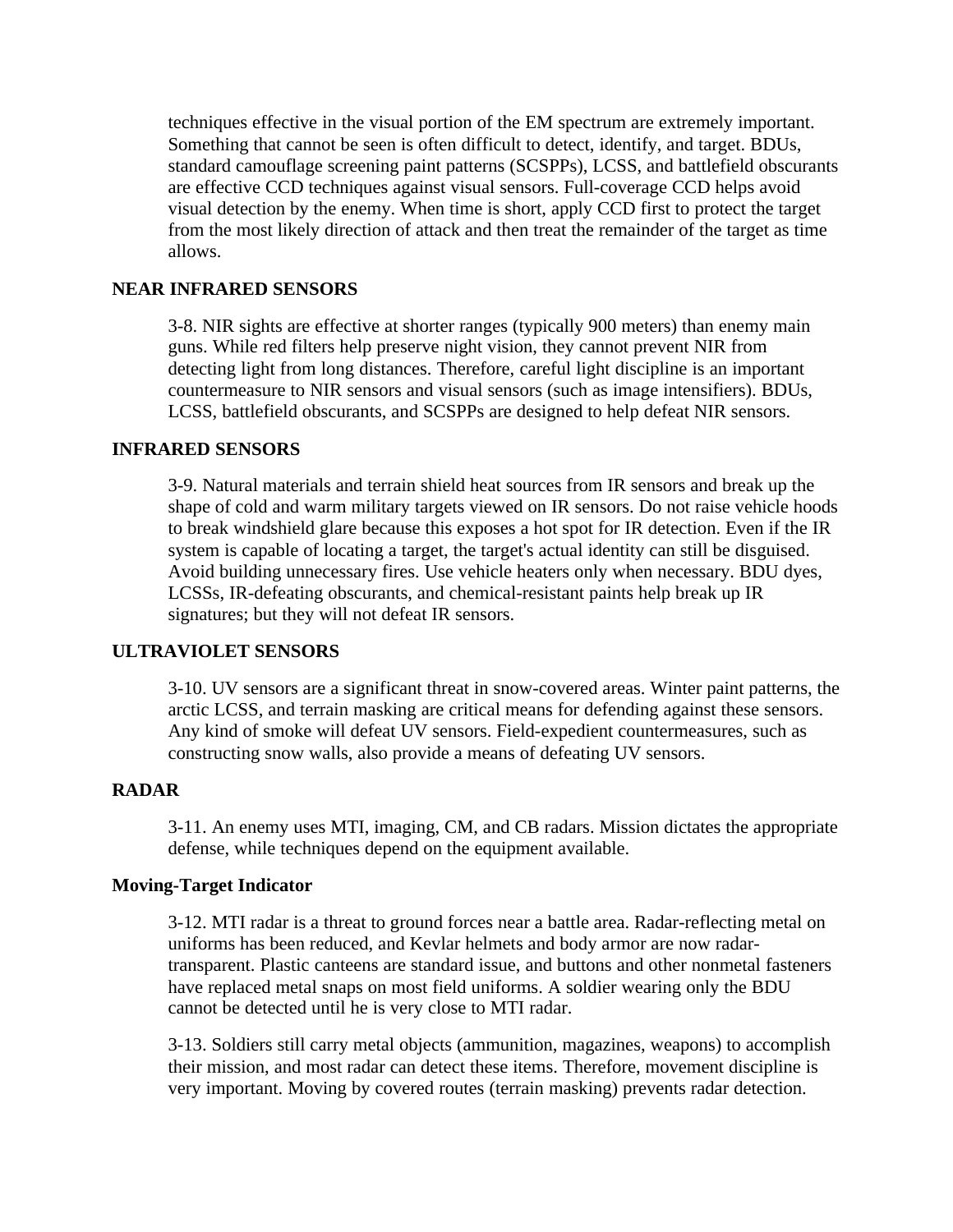Slow, deliberate movements across areas exposed to radar coverage helps avoid detection by MTI radar.

3-14. Vehicles are large radar-reflecting targets, and a skilled MTI operator can even identify the type of vehicle. Moving vehicles can be detected by MTI radar from 20 kilometers, but travelling by covered routes helps protect against surveillance.

#### **Imaging**

3-15. Imaging radar is not a threat to individual soldiers. Concealing vehicles behind earth, masonry walls, or dense foliage effectively screens them from imaging radar. Light foliage may provide complete visual concealment; however, it is sometimes totally transparent to imaging radar. When properly deployed, the LCSS effectively scatters the beam of imaging radar. (See *Appendix C* for more information.)

#### **Countermortar and Counterbattery**

3-16. Radar is subject to overload. It is very effective and accurate when tracking single rounds; however, it cannot accurately process data on multiple rounds (four or more) that are fired simultaneously. Chaff is also effective against CM and CB radar if it is placed near the radar.

#### **ACOUSTIC SENSORS**

3-17. Noise discipline defeats detection by the human ear. Pyrotechnics or loudspeakers can screen noise, cover inherently noisy activities, and confuse sound interpretation.

3-18. It is possible to confuse an enemy by screening flashes or sounds. Explosives or pyrotechnics, fired a few hundred meters from a battery's position within a second of firing artillery, will effectively confuse sound-ranging teams. Coordinating fire with adjacent batteries (within two seconds) can also confuse enemy sound-ranging teams.

#### **RADIO SENSORS**

3-19. The best way to prevent an enemy from locating radio transmitters is to minimize transmissions, protect transmissions from enemy interception, and practice good radiotelephone-operator (RATELO) procedures. Preplanning message traffic, transmitting as quickly as possible, and using alternate communication means whenever possible ensure that transmissions are minimized. To prevent the enemy from intercepting radio communications, change the radio frequencies and use low-power transmissions, terrain masking, or directional or short-range antennas. (FM 24-33 provides an in-depth review of reducing the threat to friendly communications.)

## **MINIMIZING MOVEMENT**

3-20. Movement attracts the enemy's attention and produces a number of signatures (tracks, noise, hot spots, dust). In operations that inherently involve movement (such as offensive operations), plan, discipline, and manage movement so that signatures are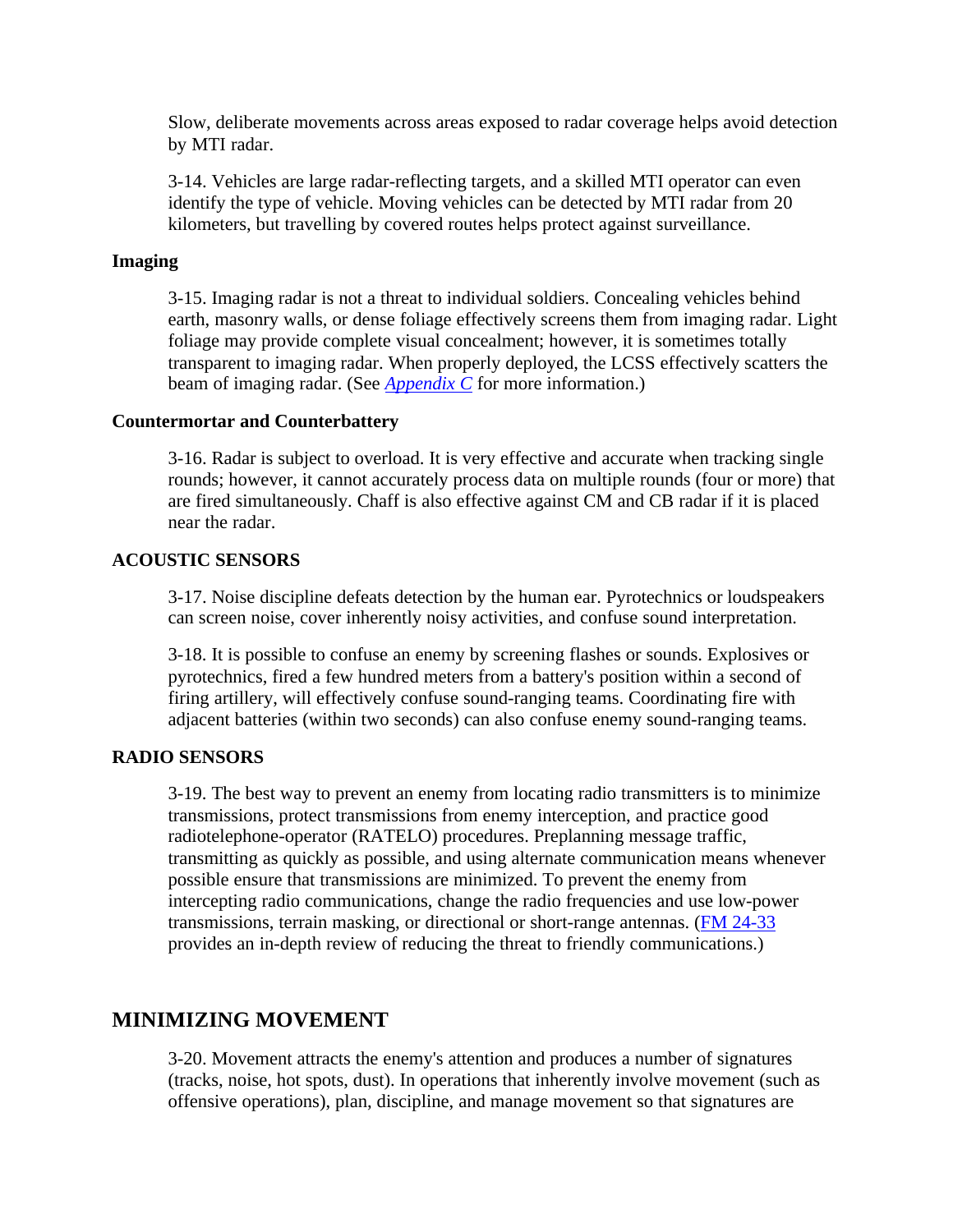reduced as much as possible. (See *Chapter 4* for information on disciplined movement techniques.)

## **USING DECOYS**

3-21. Use decoys to confuse an enemy. The goal is to divert enemy resources into reporting or engaging false targets. An enemy who has mistakenly identified decoys as real targets is less inclined to search harder for the actual, well-hidden targets. The keys to convincing an enemy that it has found the real target are—

- Decoy fidelity (realism), which refers to how closely the multispectral decoy signature represents the target signature.
- Deployment location, which refers to whether or not a decoy is deployed so that the enemy will recognize it as typical for that target type. For example, a decoy tank is not properly located if it is placed in the middle of a lake.

3-22. A high-fidelity decoy in a plausible location often fools an enemy into believing that it has acquired the real target. Deploying low-fidelity decoys, however, carries an associated risk. If an enemy observes a decoy and immediately recognizes it as such, it will search harder for the real target since decoys are generally deployed in the same vicinity as the real targets. Plausible, high-fidelity decoys specifically designed to draw enemy fire away from real targets should be deployed to closely represent the multispectral signatures of the real targets. Properly deployed decoys have been proven in operational employment and experimental field tests to be among the most effective of all CCD techniques.

## **AVOIDING OPERATIONAL PATTERNS**

3-23. An enemy can often detect and identify different types of units or operations by analyzing the signature patterns that accompany their activities. For example, an offensive operation is usually preceded by the forward movement of engineer obstaclereduction assets; petroleum, oils, and lubricants (POL); and ammunition. Such movements are very difficult to conceal; therefore, an alternative is to modify the pattern of resupply. An enemy will recognize repetitive use of the same CCD techniques.

## **APPLYING RECOGNITION FACTORS**

3-24. To camouflage effectively, continually consider the threat's viewpoint. Prevent patterns in antidetection countermeasures by applying the following recognition factors to tactical situations. These factors describe a target's contrast with its background. If possible, collect multispectral imagery to determine which friendly target signatures are detectable to enemy sensors.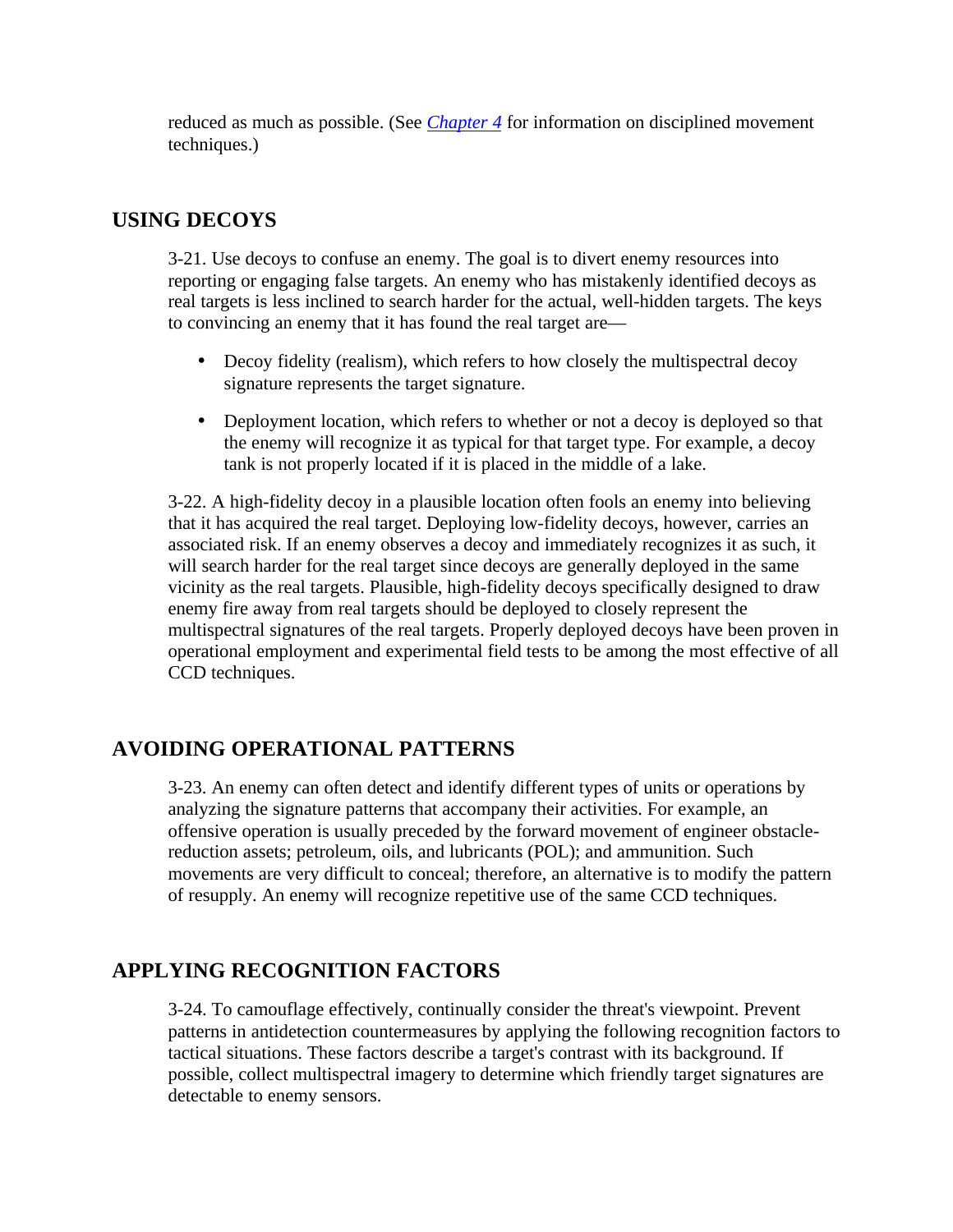#### **REFLECTANCE**

3-25. Reflectance is the amount of energy returned from a target's surface as compared to the energy striking the surface. Reflectance is generally described in terms of the part of the EM spectrum in which the reflection occurs:

- *Visual reflectance* is characterized by the color of a target. Color contrast can be important, particularly at close ranges and in homogeneous background environments such as snow or desert terrain. The longer the range, the less important color becomes. At very long ranges, all colors tend to merge into a uniform tone. Also, the human eye cannot discriminate color in poor light.
- *Temperature reflectance* is the thermal energy reflected by a target (except when the thermal energy of a target is self-generated, as in the case of a hot engine). IR imaging sensors measure and detect differences in temperature-reflectance levels (known as thermal contrast).
- *Radar-signal reflectance* is the part of the incoming radio waves that is reflected by a target. Radar sensors detect differences in a target's reflected radar return and that of the background. Since metal is an efficient radio-wave reflector and metals are still an integral part of military equipment, radar return is an important reflectance factor.

## **SHAPE**

3-26. Natural background is random, and most military equipment has regular features with hard, angular lines. Even an erected camouflage net takes on a shape with straightline edges or smooth curves between support points. An enemy can easily see silhouetted targets, and its sensors can detect targets against any background unless their shape is disguised or disrupted. Size, which is implicitly related to shape, can also distinguish a target from its background.

#### **SHADOW**

3-27. Shadow can be divided into two types:

- A *cast shadow* is a silhouette of an object projected against its background. It is the more familiar type and can be highly conspicuous. In desert environments, a shadow cast by a target can be more conspicuous than the target itself.
- A *contained shadow* is the dark pool that forms in a permanently shaded area. Examples are the shadows under the track guards of an armored fighting vehicle (AFV), inside a slit trench, inside an open cupola, or under a vehicle. Contained shadows show up much darker than their surroundings and are easily detected by an enemy.

## **MOVEMENT**

3-28. Movement always attracts attention against a stationary background. Slow, regular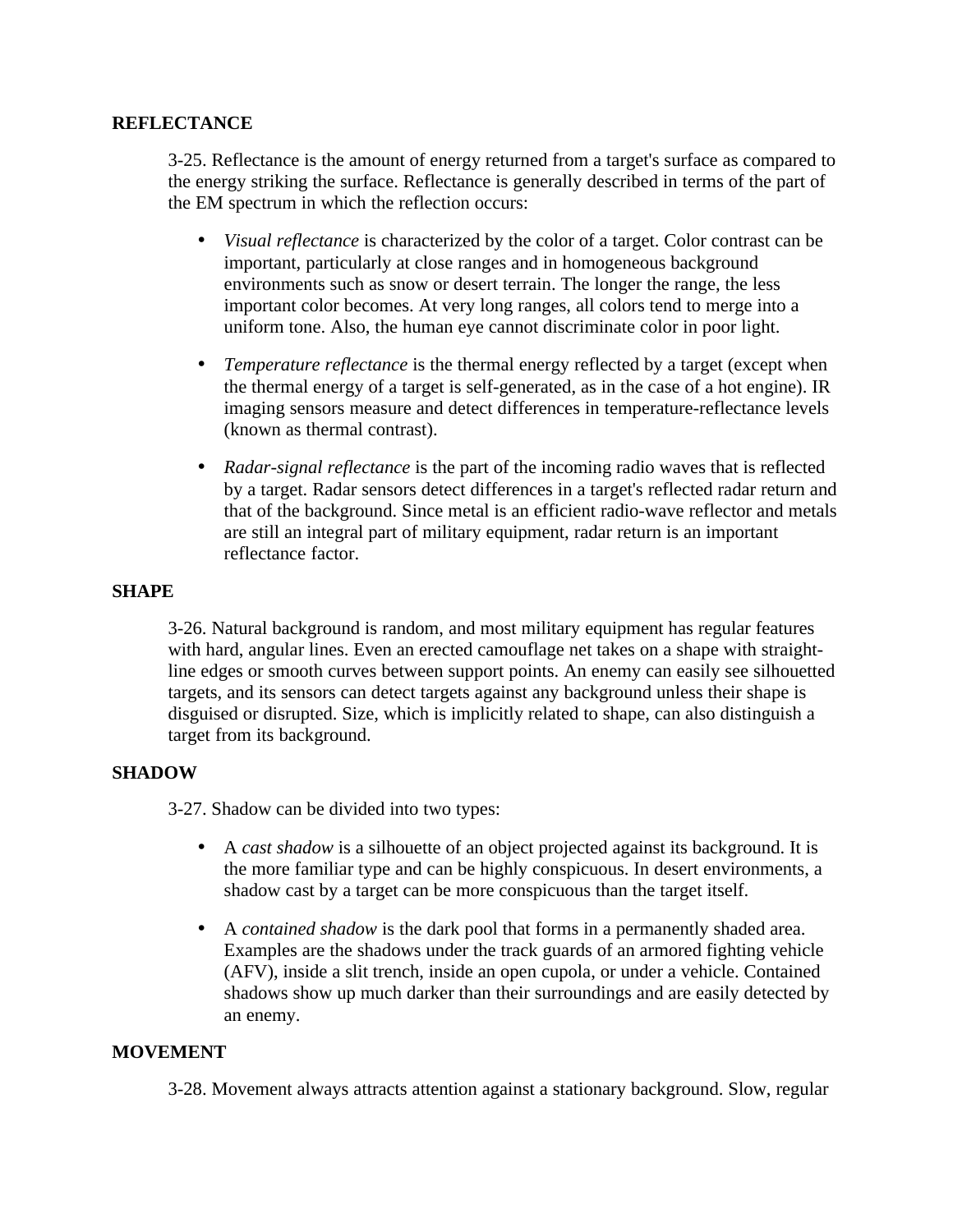movement is usually less obvious than fast, erratic movement.

#### **NOISE**

3-29. Noise and acoustic signatures produced by military activities and equipment are recognizable to the enemy.

#### **TEXTURE**

3-30. A rough surface appears darker than a smooth surface, even if both surfaces are the same color. For example, vehicle tracks change the texture of the ground by leaving clearly visible track marks. This is particularly true in undisturbed or homogeneous environments, such as a desert or virgin snow, where vehicle tracks are highly detectable. In extreme cases, the texture of glass or other very smooth surfaces causes a shine that acts as a beacon. Under normal conditions, very smooth surfaces stand out from the background. Therefore, eliminating shine must be a high priority in CCD.

#### **PATTERNS**

3-31. Rows of vehicles and stacks of war materiel create equipment patterns that are easier to detect than random patterns of dispersed equipment. Equipment patterns should be managed to use the surroundings for vehicle and equipment dispersal. Equipment dispersal should not be implemented in such a way that it reduces a unit's ability to accomplish its mission.

3-32. Equipment paint patterns often differ considerably from background patterns. The critical relationships that determine the contrast between a piece of equipment and its background are the distance between the observer and the equipment and the distance between the equipment and its background. Since these distances usually vary, it is difficult to paint equipment with a pattern that always allows it to blend with its background. As such, no single pattern is prescribed for all situations. Field observations provide the best match between equipment and background.

3-33. The overall terrain pattern and the signatures produced by military activity on the terrain are important recognition factors. If a unit's presence is to remain unnoticed, it must match the signatures produced by stationary equipment, trucks, and other activities with the terrain pattern. Careful attention must also be given to vehicle tracks and their affect on the local terrain during unit ingress, occupation, and egress.

## **SITE SELECTION**

3-34. Site selection is extremely important because the location of personnel and equipment can eliminate or reduce recognition factors. If a tank is positioned so that it faces probable enemy sensor locations, the thermal signature from its hot engine compartment is minimized. If a vehicle is positioned under foliage, the exhaust will disperse and cool as it rises, reducing its thermal signature and blending it more closely with the background. Placing equipment in defilade (dug-in) positions prevents detection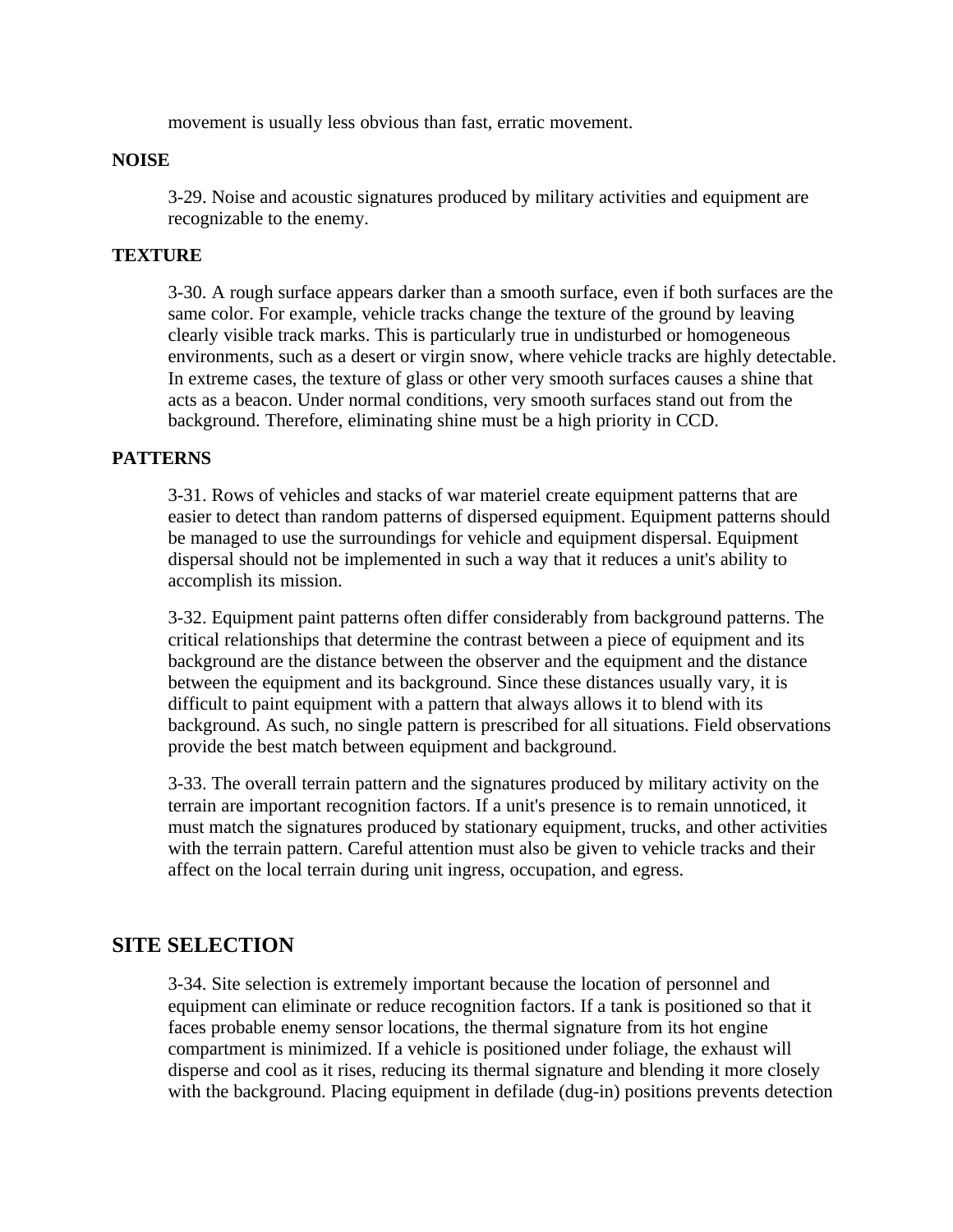by ground-mounted radar. The following factors govern site selection:

#### **MISSION**

3-35. The mission is the most important factor in site selection. A particular site may be excellent from a CCD standpoint, but the site is useful only if the mission is accomplished. If a site is so obvious that the enemy will acquire and engage a target before mission accomplishment, the site was poorly selected to begin with. Survivability is usually a part of most missions, so commanders must first evaluate the worthiness of a site with respect to mission accomplishment and then consider CCD.

#### **DISPERSION**

3-36. Dispersion requirements dictate the size of a site. A site has limited usefulness if it will not permit enough dispersal for survivability and effective operations.

#### **TERRAIN PATTERNS**

3-37. Every type of terrain, even a flat desert, has a discernible pattern. Terrain features can blur or conceal the signatures of military activity. By using terrain features, CCD effectiveness can be enhanced without relying on additional materials. The primary factor to consider is whether using the site will disturb the terrain pattern enough to attract an enemy's attention. The goal is not to disturb the terrain pattern at all. Any change in an existing terrain pattern will indicate the presence of activity. Terrain patterns have distinctive characteristics that are necessary to preserve. The five general terrain patterns are—

- **Agricultural.** Agricultural terrain has a checkerboard pattern when viewed from aircraft. This is a result of the different types of crops and vegetation found on most farms.
- **Urban.** Urban terrain is characterized by uniform rows of housing with interwoven streets and interspersed trees and shrubs.
- **Wooded.** Woodlands are characterized by natural, irregular features, unlike the geometric patterns of agricultural and urban terrains.
- **Barren.** Barren terrain presents an uneven, irregular work of nature without the defined patterns of agricultural and urban areas. Desert environments are examples of barren terrain.
- **Arctic.** Arctic terrain is characterized by snow and ice coverage.

## **CCD DISCIPLINE**

3-38. CCD discipline is avoiding an activity that changes the appearance of an area or reveals the presence of military equipment. CCD discipline is a continuous necessity that applies to every soldier. If the prescribed visual and audio routines of CCD discipline are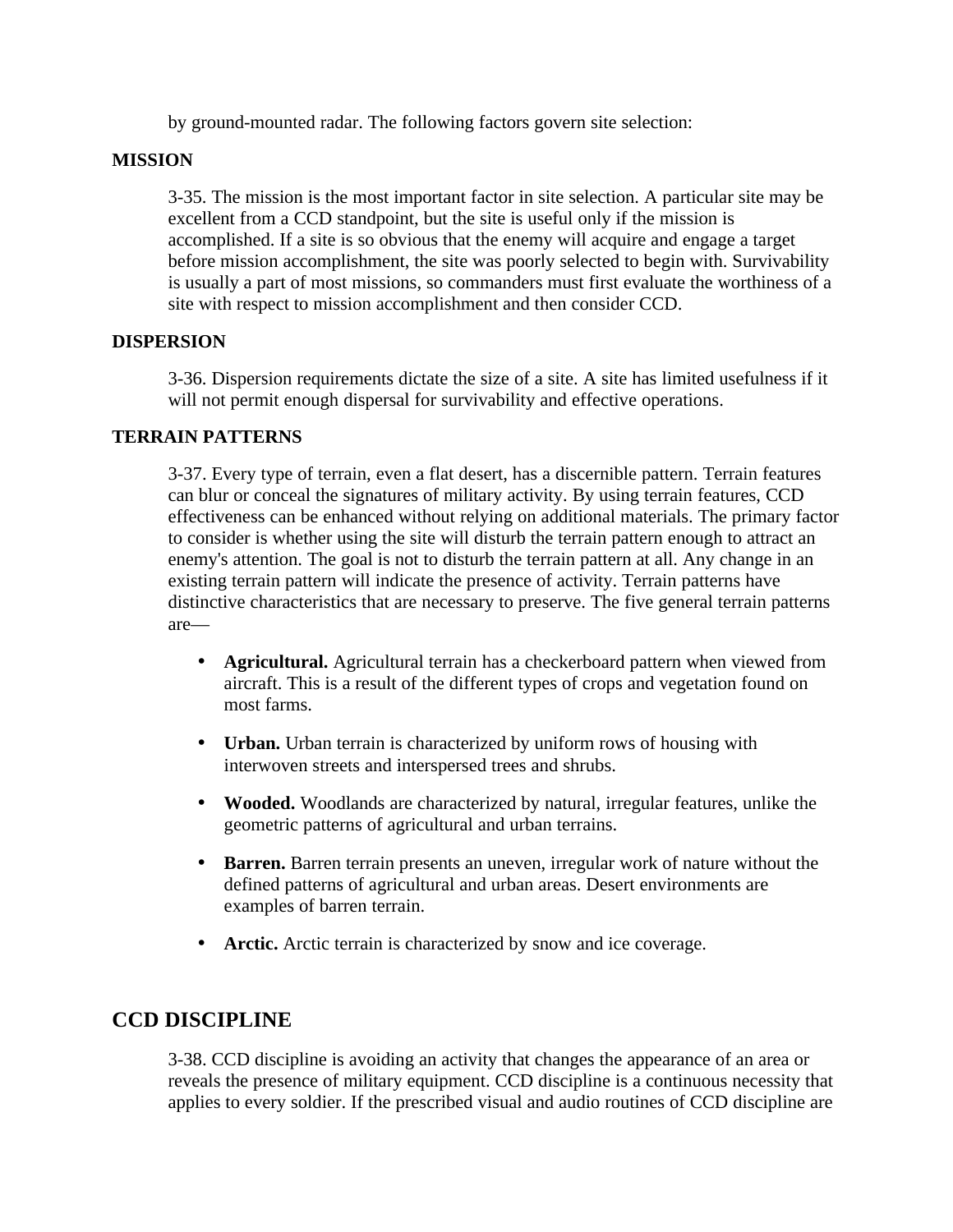not observed, the entire CCD effort may fail. Vehicle tracks, spoil, and debris are the most common signs of military activity. Their presence can negate all efforts of proper placement and concealment.

3-39. CCD discipline denies an enemy the indications of a unit's location or activities by minimizing disturbances to a target area. To help maintain unit viability, a unit must integrate all available CCD means into a cohesive plan. CCD discipline involves regulating light, heat, noise, spoil, trash, and movement. Successful CCD discipline depends largely on the actions of individual soldiers. Some of these actions may not be easy on a soldier, but his failure to observe CCD discipline could defeat an entire unit's CCD efforts and possibly impact the unit's survivability and mission success.

3-40. TACSOPs prescribing CCD procedures aid in enforcing CCD discipline, and they should—

- List specific responsibilities for enforcing established CCD countermeasures and discipline.
- Detail procedures for individual and unit conduct in assembly areas (AAs) or other situations that may apply to the specific unit.

3-41. Units should have frequent CCD battle drills. CCD discipline is a continuous requirement that calls for strong leadership, which produces a disciplined CCD consciousness throughout the entire unit. *Appendix B* contains additional guidance for incorporating CCD into a unit TACSOP.

## **LIGHT AND HEAT**

3-42. Light and heat discipline, though important at all times, is crucial at night. As long as visual observation remains a primary recon method, concealing light signatures remains an important CCD countermeasure. Lights that are not blacked out at night can be observed at great distances. For example, the human eye can detect camp fires from 8 kilometers and vehicle lights from 20 kilometers. Threat surveillance can also detect heat from engines, stoves, and heaters from great distances. When moving at night, vehicles in the forward combat area should use ground guides and blackout lights. When using heat sources is unavoidable, use terrain masking, exhaust baffling, and other techniques to minimize thermal signatures of fires and stoves.

#### **NOISE**

3-43. Individuals should avoid or minimize actions that produce noise. For example, muffle generators by using shields or terrain masking or place them in defilade positions. Communications personnel should operate their equipment at the lowest possible level that allows them to be heard and understood. Depending on the terrain and atmospheric conditions, noise can travel great distances and reveal a unit's position to an enemy.

#### **SPOIL**

3-44. The prompt and complete policing of debris and spoil is an essential CCD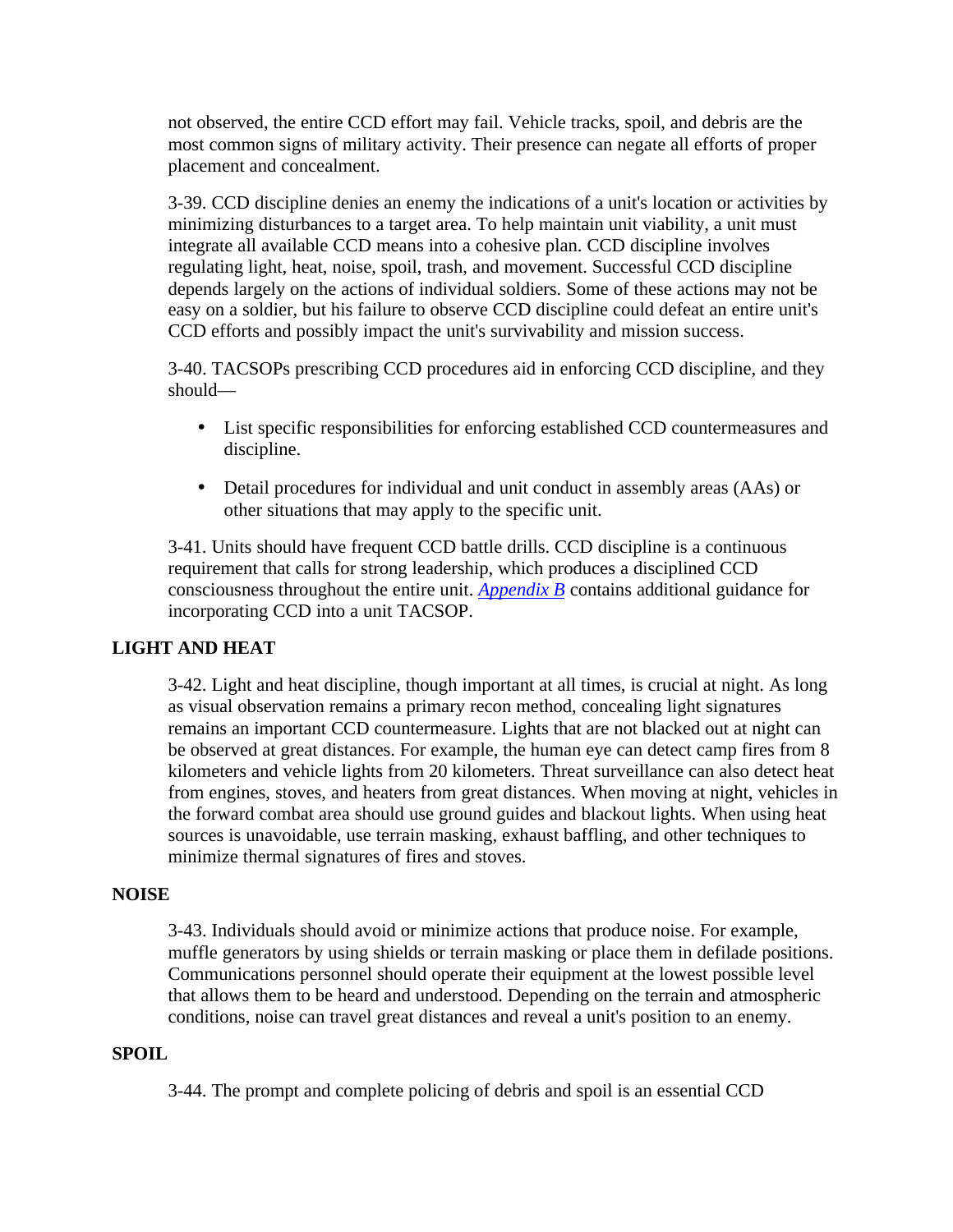consideration. Proper spoil discipline removes a key signature of a unit's current or past presence in an area.

## **TRACK**

3-45. Vehicle tracks are clearly visible from the air, particularly in selected terrain. Therefore, track and movement discipline is essential. Use existing roads and tracks as much as possible. When using new paths, ensure that they fit into the existing terrain's pattern. Minimize, plan, and coordinate all movement; and take full advantage of cover and dead space.

## **SECTION II — TECHNIQUES AND MATERIALS**

## **TECHNIQUES**

3-46. CCD is an essential part of tactical operations. It must be integrated into METT-TC analyses and the IPB process at all echelons. CCD is a primary consideration when planning OPSEC. The skillful use of CCD techniques is necessary if a unit is to conceal itself and survive. A general knowledge of CCD methods and techniques also allows friendly troops to recognize CCD better when the enemy uses it. *Table 3-1* lists the five general techniques of employing CCD—hiding, blending, disguising, disrupting, and decoying.

| <b>CCD</b><br><b>Techniq</b><br>ues | <b>Sensor Systems</b>                                                                    |                                                                                          |                                                                                                        |  |
|-------------------------------------|------------------------------------------------------------------------------------------|------------------------------------------------------------------------------------------|--------------------------------------------------------------------------------------------------------|--|
|                                     | <b>Optical</b>                                                                           | <b>Thermal</b>                                                                           | Radar                                                                                                  |  |
| Hiding                              | Earth cover<br>Earth embankments<br>Vegetation<br><b>LCSS</b><br><b>Screens</b><br>Smoke | Earth cover<br>Earth embankments<br>Vegetation<br><b>LCSS</b><br><b>Screens</b><br>Smoke | Chaff<br>Earth cover<br>Earth<br>embankments<br>Vegetation<br><b>Nets</b><br><b>RAM</b><br><b>LCSS</b> |  |
| <b>Blending</b>                     | Paint<br>Foam<br>Lights<br>Vegetation<br><b>LCSS</b>                                     | Thermal paint<br>Foam<br>Air<br>conditioning/heating<br>Vegetation                       | Vegetation<br><b>LCSS</b><br><b>RAM</b><br>Reshaping<br><b>Textured</b> mats                           |  |

|  |  | Table 3-1. CCD techniques |
|--|--|---------------------------|
|--|--|---------------------------|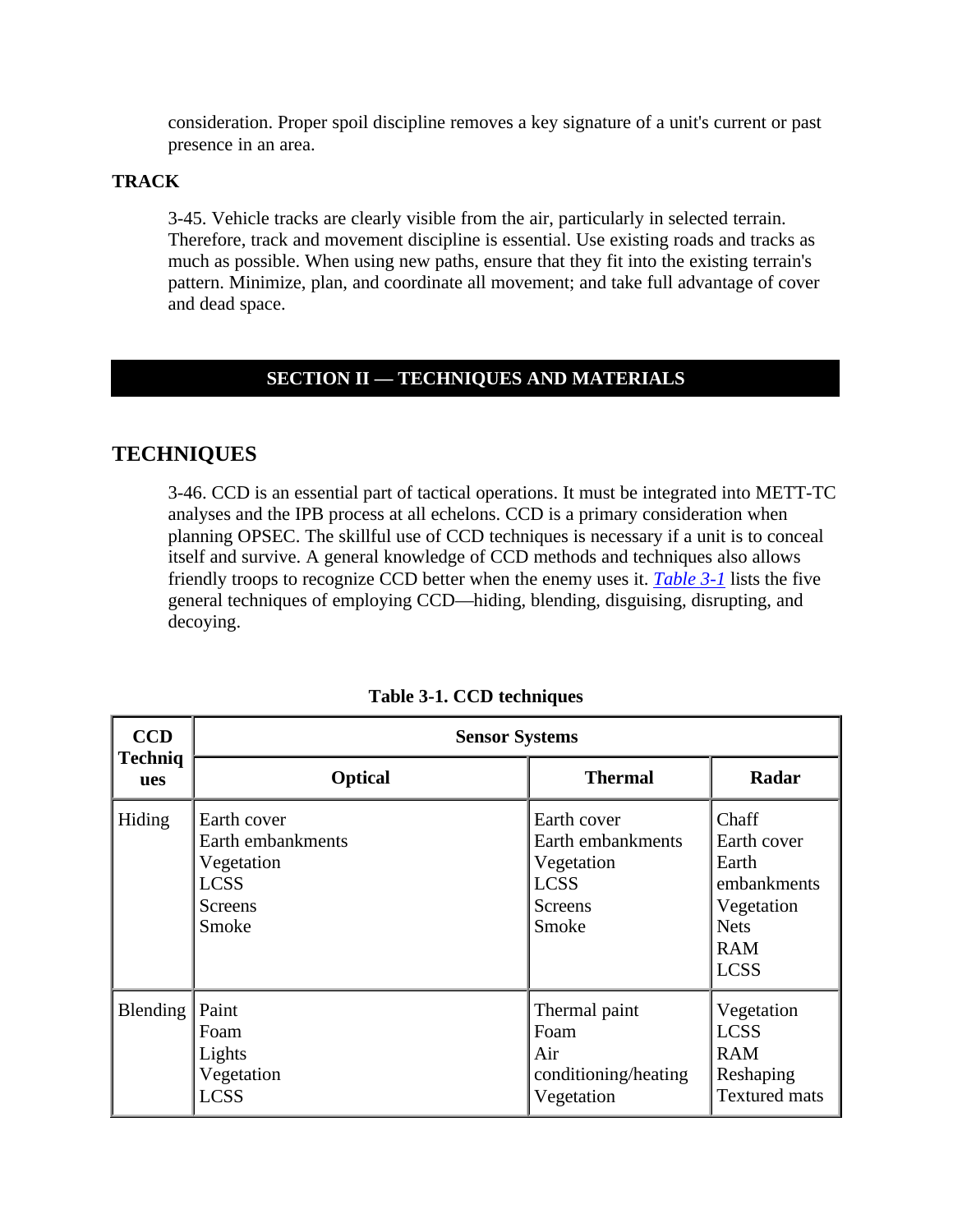|                | <b>Textured</b> mats                                                                                                                   | <b>LCSS</b><br><b>Textured</b> mats<br>Water<br>Insulation     |                                                              |
|----------------|----------------------------------------------------------------------------------------------------------------------------------------|----------------------------------------------------------------|--------------------------------------------------------------|
| Disguisi<br>ng | Reshaping<br>Paint<br><b>LCSS</b>                                                                                                      | Reshaping<br>Paint                                             | Corner<br>reflectors                                         |
| Disrupti<br>ng | Camouflage sails<br><b>FOS</b><br>Pyrotechnics<br>Smudge pots<br><b>Balloons</b><br>Strobe lights<br><b>Tracer simulators</b><br>Smoke | Flares<br>Smoke                                                | Chaff<br>Corner<br>reflectors                                |
| Decoyin<br>g   | Decoy target (pneumatic or rigid<br>structures)<br>Lights<br>Smoke                                                                     | Decoy target<br>Flares<br>Air<br>conditioning/heating<br>Smoke | Decoy target<br>Corner<br>reflectors<br>Signal<br>generators |

#### **HIDING**

3-47. Hiding is screening a target from an enemy's sensors. The target is undetected because a barrier hides it from a sensor's view. Every effort should be made to hide all operations; this includes using conditions of limited visibility for movement and terrain masking. Examples of hiding include—

- Burying mines.
- Placing vehicles beneath tree canopies.
- Placing equipment in defilade positions.
- Covering vehicles and equipment with nets.
- Hiding roads and obstacles with linear screens.
- Using battlefield obscurants, such as smoke.

## **BLENDING**

3-48. Blending is trying to alter a target's appearance so that it becomes a part of the background. Generally, it is arranging or applying camouflage material on, over, and/or around a target to reduce its contrast with the background. Characteristics to consider when blending include the terrain patterns in the vicinity and the target's size, shape,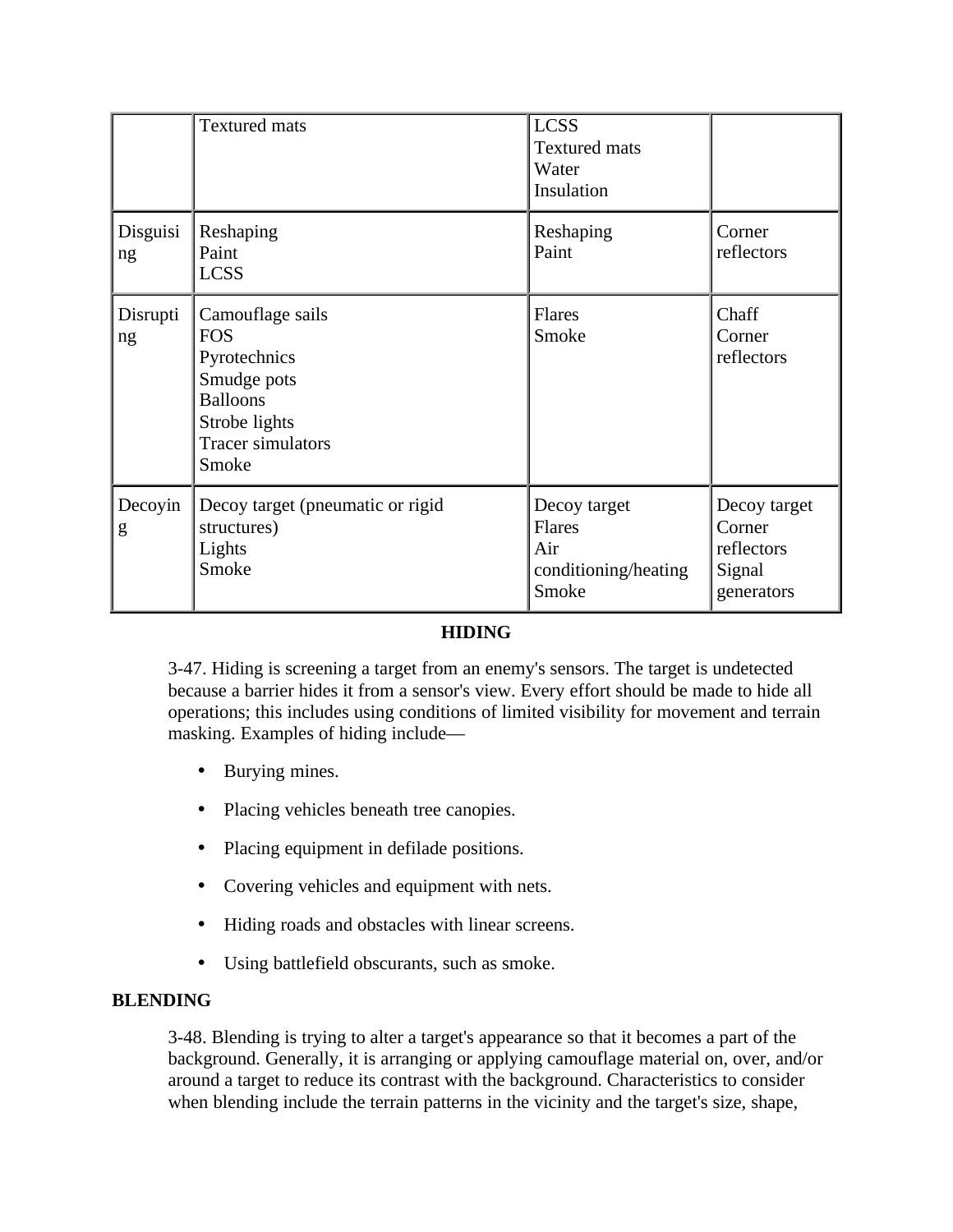texture, color, EM signature, and background.

#### **DISGUISING**

3-49. Disguising is applying materials on a target to mislead the enemy as to its true identity. Disguising changes a target's appearance so that it resembles something of lesser or greater significance. For example, a missile launcher might be disguised to resemble a cargo truck or a large building might be disguised to resemble two small buildings.

## **DISRUPTING**

3-50. Disrupting is altering or eliminating regular patterns and target characteristics. Disrupting techniques include pattern painting, deploying camouflage nets over selected portions of a target, and using shape disrupters (such as camouflage sails) to eliminate regular target patterns.

## **DECOYING**

3-51. Decoying is deploying a false or simulated target(s) within a target's scene or in a position where the enemy might conclude that it has found the correct target(s). Decoys generally draw fire away from real targets. Depending on their fidelity and deployment, decoys will greatly enhance survivability.

## **TESTS AND EVALUATIONS**

3-52. Until recently, the effectiveness of CCD techniques had not been scientifically quantified. As such, CCD was not widely accepted in the US military as an effective means of increasing survivability. However, the Joint Camouflage, Concealment, and Deception (JCCD) Joint Test and Evaluation (JT&E) completed in 1995 measured the effectiveness of CCD against manned aerial attacks. It provided military services the basis for guidance on CCD-related issues. JCCD field tests were conducted in multiple target environments using a broad cross section of US attack aircraft flying against different classes of military targets. In controlled attack sorties, targets were attacked before and after employing CCD techniques.

3-53. The presence of CCD greatly reduced correct target attacks, particularly when decoys were employed as part of the CCD plan. Other JCCD findings included the following:

- CCD significantly increased aircrew aim-point error.
- CCD increased the target's probability of survival.
- Each CCD technique (hiding, blending, disguising, disrupting, and decoying) was effective to some degree in increasing the probability of survival.
- CCD was effective in all tested environments (desert, temperate, and subarctic).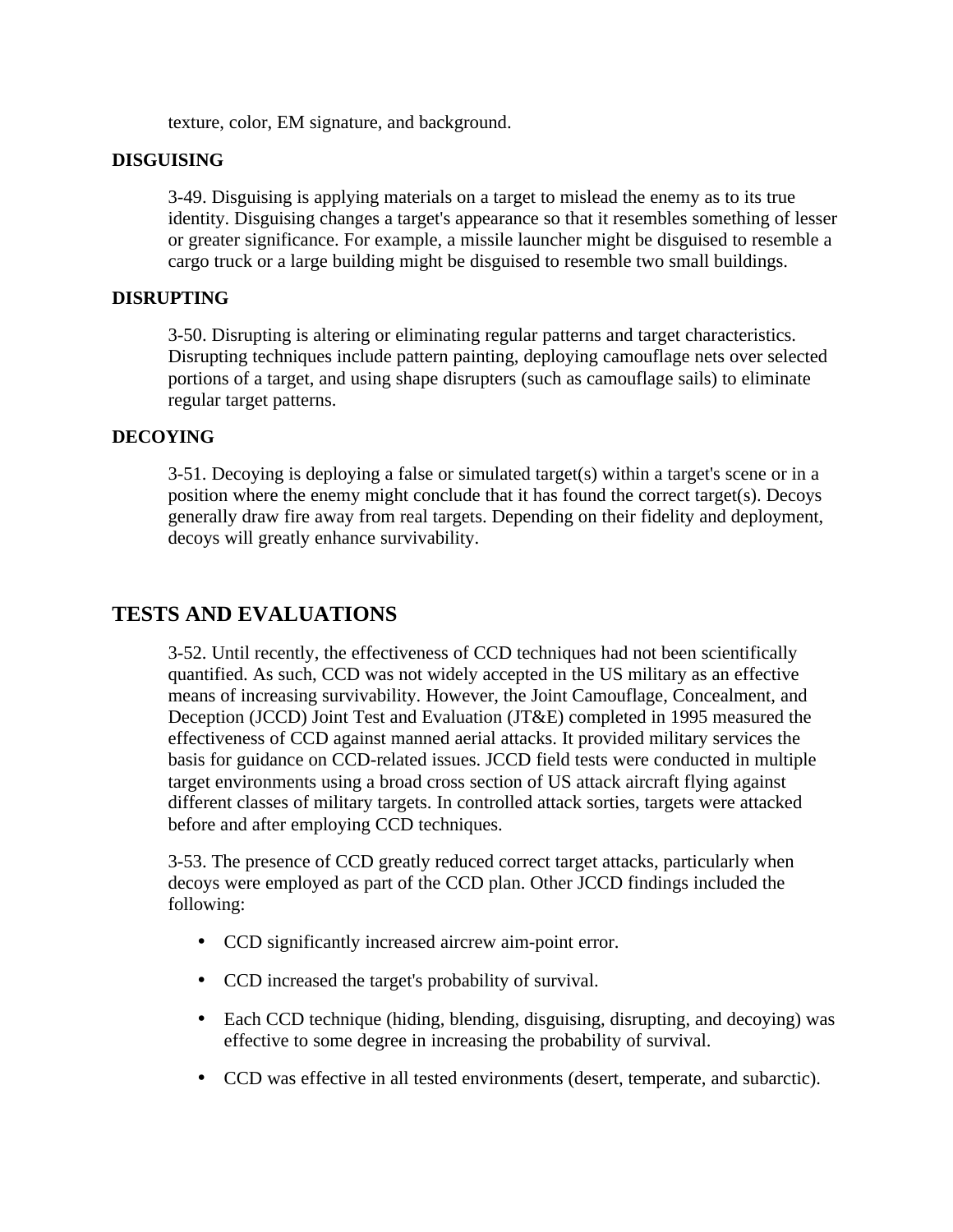## **NATURAL CONDITIONS**

3-54. Properly using terrain and weather is a first priority when employing CCD. Cover provided by the terrain and by conditions of limited visibility is often enough to conceal units. The effective use of natural conditions minimizes the resources and the time devoted to CCD. The terrain's concealment properties are determined by the number and quality of natural screens, terrain patterns, and the type and size of targets.

#### **FORESTS**

3-55. Forests generally provide the best type of natural screen against optical recon, especially if the crowns of the trees are wide enough to prevent aerial observation of the ground. Forests with undergrowth also hinder ground observation. Deciduous (leafing) forests are not as effective during the months when trees are bare, while coniferous (evergreen) forests preserve their concealment properties all year. When possible, unit movements should be made along roads and gaps that are covered by tree crowns. Shade should be used to conceal vehicles, equipment, and personnel from aerial observation.

#### **OPEN TERRAIN**

3-56. Limited visibility is an especially important concealment tool when conducting operations in open terrain. The threat, however, will conduct recon with a combination of night-surveillance devices, radar, IR sensors, and terrain illumination. When crossing open terrain during limited visibility, supplement concealment with smoke.

#### **DEAD SPACE**

3-57. Units should not locate or move along the topographic crests of hills or other locations where they are silhouetted against the sky. They should use reverse slopes of hills, ravines, embankments, and other terrain features as screens to avoid detection by ground-mounted sensors. IPB concealment and terrain overlays should identify areas of dead space. If overlays are not available, use the line-of-sight (LOS) method to identify areas of dead space. (See FM 21-26 for more details.)

## **WEATHER**

3-58. Conditions of limited visibility (fog, rain, snowfall) hamper recon by optical sensors. Dense fog is impervious to visible sensors and some thermal sensors, making many threat night-surveillance devices unusable. Dense fog and clouds are impenetrable to thermal sensors (IR). Rain, snow, and other types of precipitation hinder optical, thermal, and radar sensors.

#### **SMOKE**

3-59. Smoke is an effective CCD tool when used by itself or with other CCD techniques. It can change the dynamics of a battle by blocking or degrading the spectral bands that an enemy's target-acquisition and weapons systems use, including optical and thermal bands. (See FM 3-50, for more information on planning smoke operations.)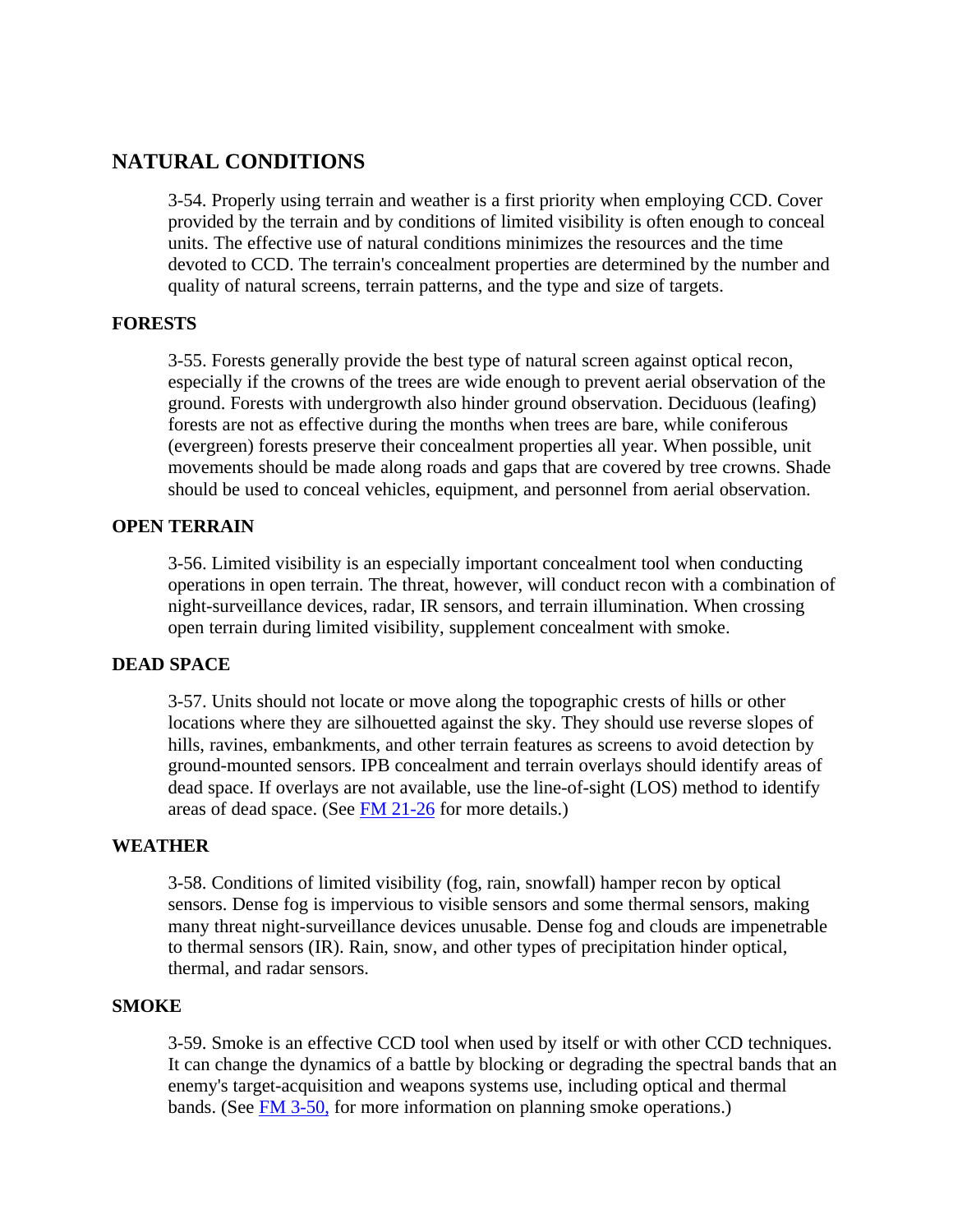## **DATA SOURCES**

3-60. Commanders must be able to evaluate natural conditions in their area to effectively direct unit concealment. They must know the terrain and weather conditions before mission execution. In addition to IPB terrain overlays, weather reports, and topographic maps, commanders should use aerial photographs, recon, and information gathered from local inhabitants to determine the terrain's natural concealment properties.

## **MATERIALS**

3-61. Using natural conditions and materials is the first CCD priority, but using manmade materials can greatly enhance CCD efforts. Available materials include patternpainted equipment, camouflage nets (LCSS), radar-absorbing paint (RAP), radarabsorbing material (RAM), false operating surfaces (FOSs), vegetation, expedient paint, decoys, and battlefield by-products (construction materials, dirt). (*Appendix E* lists manmade CCD materials that are available through the supply system.)

#### **PATTERN PAINT**

3-62. Pattern-painted vehicles blend well with the background and can hide from optical sensors better than those painted a solid, subdued color. Pattern-painted equipment enhances antidetection by reducing shape, shadow, and color signatures. Improved paints also help avoid detection by reducing a target's reflectance levels in the visible and IR portions of the EM spectrum. The result is a vehicle or an item of equipment that blends better with its background when viewed by threat sensors. While a patterned paint scheme is most effective in static positions, it also tends to disrupt aim points on a moving target. (See *Appendix E* for a list of available paints.)

## **CAMOUFLAGE NETS**

3-63. The LCSS is the standard Army camouflage net currently available, and it can be ordered through normal unit supply channels (see *Appendix E*). The LCSS reduces a vehicle's visual and radar signatures. Stainless steel fibers in the LCSS material absorb some of the radar signal and reflect most of the remaining signal in all directions. The result is a small percentage of signal return to the radar for detection. The radar-scattering capabilities of the LCSS are effective only if there is at least 2 feet of space between the LCSS and the camouflaged equipment and if the LCSS completely covers the equipment. Do not place a radar-scattering net over a radar antenna because it interferes with transmission. The LCSS is also available in a radar-transparent model.

3-64. The three different LCSS color patterns are desert, woodland, and arctic. Each side of each LCSS has a slightly different pattern to allow for seasonal variations. The LCSS uses modular construction that allows the coverage of various sizes of equipment. (*Appendix C* discusses the required components and the instructions for assembling LCSS structures for different sizes of equipment.)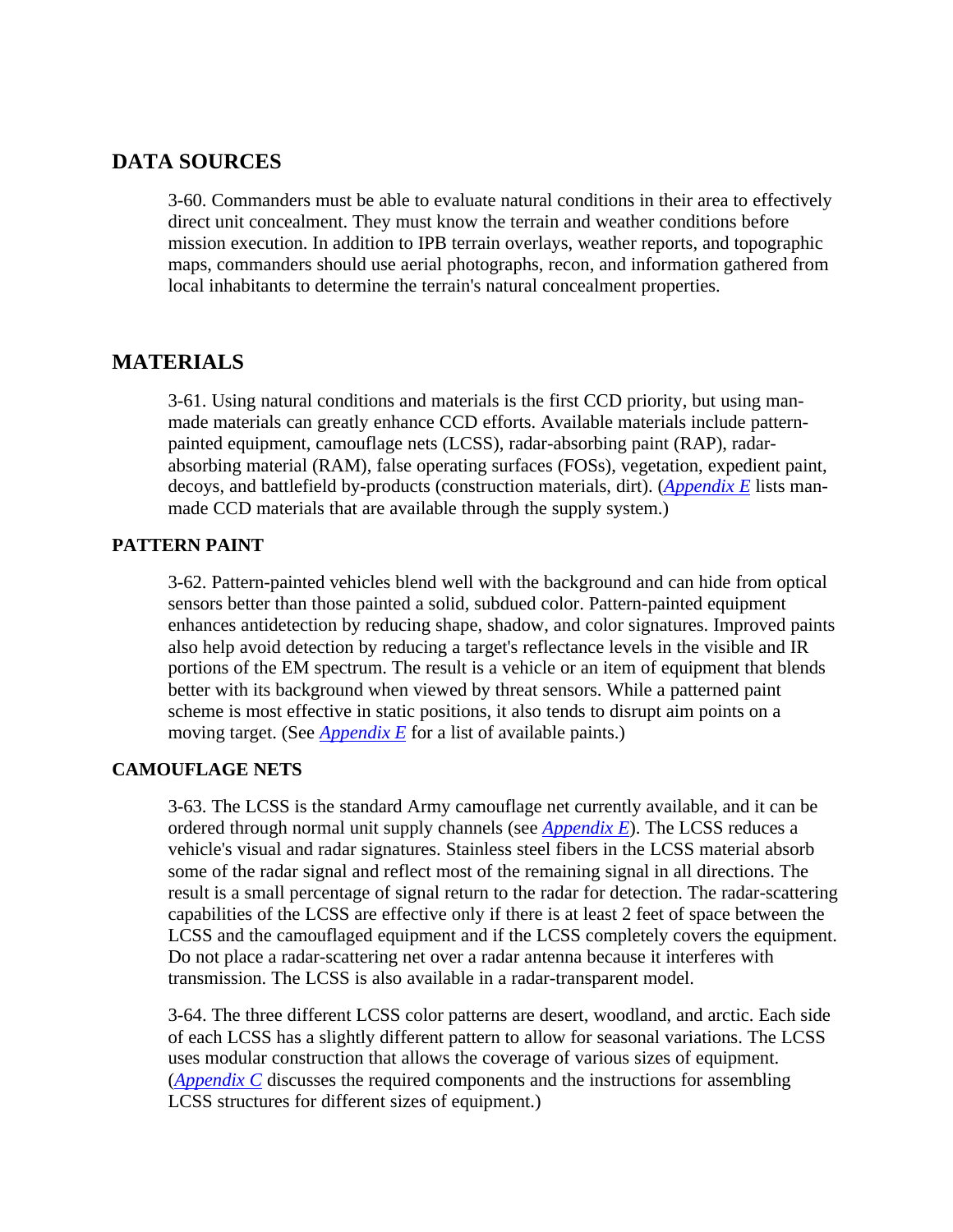#### **VEGETATION**

3-65. Use branches and vines to temporarily conceal vehicles, equipment, and personnel. Attach vegetation to equipment with camouflage foliage brackets, spring clips, or expedient means (such as plastic tie-wraps). Use other foliage to complete the camouflage or to supplement natural-growing vegetation. Also use cut foliage to augment other artificial CCD materials, such as branches placed on an LCSS to break up its outline. Be careful when placing green vegetation since the underside of leaves presents a lighter tone in photographs. Replace cut foliage often because it wilts and changes color rapidly. During training exercises, ensure that cutting vegetation and foliage does not adversely effect the natural environment (coordinate with local authorities).

#### **Living Vegetation**

3-66. Living vegetation can be obtained in most environments, and its color and texture make it a good blending agent. However, foliage requires careful maintenance to keep the material fresh and in good condition. If branches are not placed in their proper growing positions, they may reveal friendly positions to enemy observers. Cutting large amounts of branches can also reveal friendly positions, so cut all vegetation away from target areas.

3-67. Living vegetation presents a chlorophyll response at certain NIR wavelengths. As cut vegetation wilts, it loses color and its NIR-blending properties, which are related to the chlorophyll response. Replace cut vegetation regularly because over time it becomes a detection cue rather than an effective concealment technique.

#### **Dead Vegetation**

3-68. Use dead vegetation (dried grass, hay, straw, branches) for texturing. It provides good blending qualities if the surrounding background vegetation is also dead. Dead vegetation is usually readily available and requires little maintenance; however, it is flammable. Due to the absence of chlorophyll response, dead vegetation offers little CCD against NIR sensors and hyperspectral sensors operating in the IR regions.

#### **Foliage Selection**

3-69. When selecting foliage for CCD, consider the following:

- Coniferous vegetation is preferred to deciduous vegetation since it maintains a valid chlorophyll response longer after being cut.
- Foliage cut during periods of high humidity (at night, during a rainstorm, or when there is fog or heavy dew) will wilt more slowly.
- Foliage with leaves that feel tough to the fingers and branches with large leaves are preferred because they stay fresher longer.
- Branches that grow in direct sunlight are tougher and will stay fresher longer.
- Branches that are free of disease and insects will not wilt as rapidly.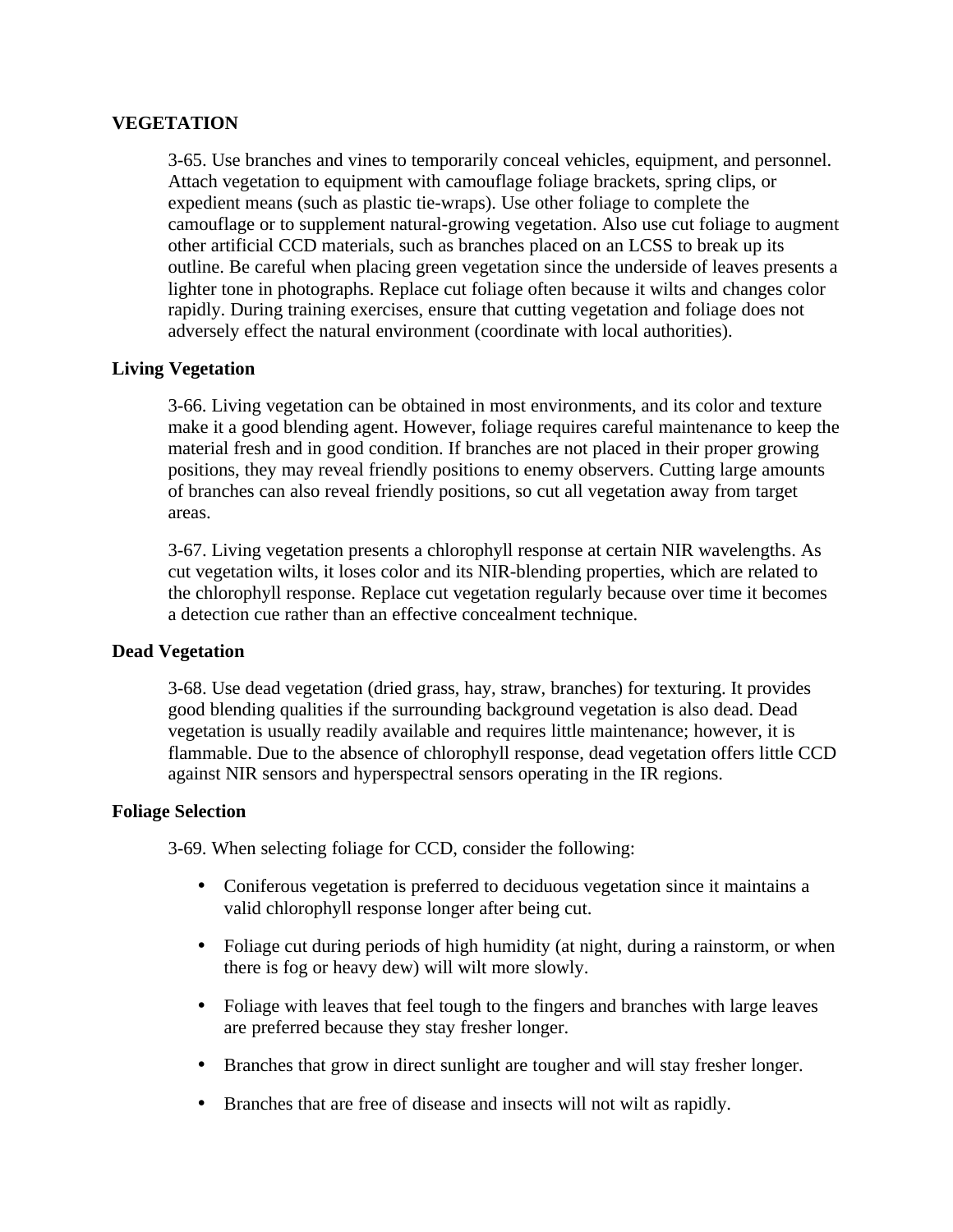## **CHLOROPHYLL RESPONSE**

3-70. Standard-issue camouflage materials (LCSS) are designed to exhibit an artificial chlorophyll response at selected NIR wavelengths. Nonstandard materials (sheets, tarps) are not likely to exhibit a chlorophyll response and will not blend well with standard CCD material or natural vegetation. Use nonstandard materials only as CCD treatments against visual threat sensors, not against NIR or hyperspectral threat sensors.

## **EXPEDIENT PAINT**

## **CAUTION**

Expedient paint containing motor oil should be used with extreme caution.

3-71. Use earth, sand, and gravel to change or add color, provide a coarse texture, simulate cleared spots or blast marks, and create shapes and shadows. Mud makes an excellent field expedient for toning down bright, shiny objects (glass, bayonets, watches). Add clay (in mud form) of various colors to crankcase oil to produce a field-expedient paint. *Table 3-2* provides instructions on how to mix soil-based expedient paints. Use surface soils to mimic natural surface color and reflectivity.

| <b>Paint Materials</b>                      | <b>Mixing</b>                                                                                     | <b>Color</b>                  | <b>Finish</b>                         |
|---------------------------------------------|---------------------------------------------------------------------------------------------------|-------------------------------|---------------------------------------|
| Earth, GI soap,<br>water, soot,<br>paraffin | Mix soot with paraffin, add to solution of 8<br>gal water and 2 bars soap, and stir in earth.     | Dark gray                     | Flat,<br>lusterless                   |
| Oil, clay, water,<br>gasoline, earth        | Mix 2 gal water with 1 gal oil and to gal<br>clay, add earth, and thin with gasoline or<br>water. | Depends<br>on earth<br>colors | Glossy on<br>metal.<br>otherwise dull |
| Oil, clay, GI<br>soap, water,<br>earth      | Mix 1 bars soap with 3 gal water, add 1 gal<br>oil, stir in 1 gal clay, and add earth for color.  | Depends<br>on earth<br>colors | Glossy on<br>metal,<br>otherwise dull |

## **Table 3-2. Expedient paints**

## **NOTE: Use canned milk or powdered eggs to increase the binding properties of fieldexpedient paints.**

## **RADAR-ABSORBING MATERIAL**

3-72. RAM was designed for placement on valuable military equipment. It absorbs radar signals that are transmitted in selected threat wave bands and reduces the perceived radar cross section (RCS) of the treated equipment. RAM is expensive relative to other CCD equipment and is not yet widely available. RAP offers the same RCS reduction benefits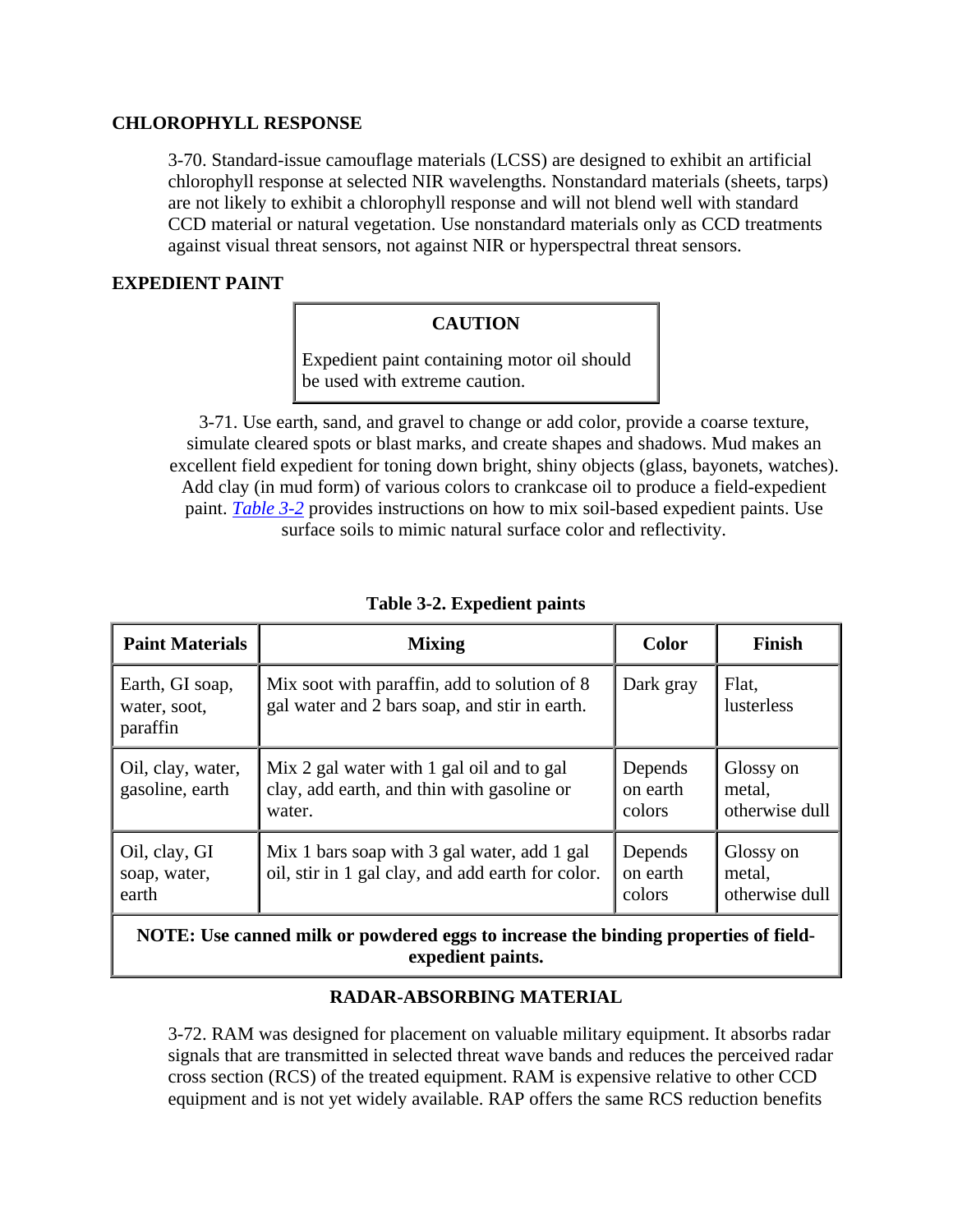as RAM, and it is also expensive.

## **BATTLEFIELD BY-PRODUCTS**

3-73. Battlefield by-products (construction materials, dirt) can be used to formulate expedient CCD countermeasures. For example, use plywood and two-by-fours to erect expedient target decoys or use dirt to construct concealment berms.

## **DECOYS**

3-74. Decoys are among the most effective of all CCD tools. The proper use of decoys provides alternate targets against which an enemy will expend ammunition, possibly revealing its position in the process. Decoys also enhance friendly survivability and deceive an enemy about the number and location of friendly weapons, troops, and equipment.

#### **Employment Rationale**

3-75. Decoys are used to attract an enemy's attention for a variety of tactical purposes. Their main use is to draw enemy fire away from high-value targets (HVTs). Decoys are generally expendable, and they—

- Can be elaborate or simple. Their design depends on several factors, such as the target to be decoyed, a unit's tactical situation, available resources, and the time available to a unit for CCD employment.
- Can be preconstructed or made from field-expedient materials. Except for selected types, preconstructed decoys are not widely available (see *Appendix E*). A typical Army unit can construct effective, realistic decoys to replicate its key equipment and features through imaginative planning and a working knowledge of the EM signatures emitted by the unit.

3-76. Proper decoy employment serves a number of tactical purposes, to include—

- Increasing the survivability of key unit equipment and personnel.
- Deceiving the enemy about the strength, disposition, and intentions of friendly forces.
- Replacing friendly equipment removed from the forward line of own troops (FLOT).
- Drawing enemy fire, which reveals its positions.
- Encouraging the enemy to expend munitions on relatively low-value targets (decoys).

#### **Employment Considerations**

3-77. The two most important factors regarding decoy employment are location and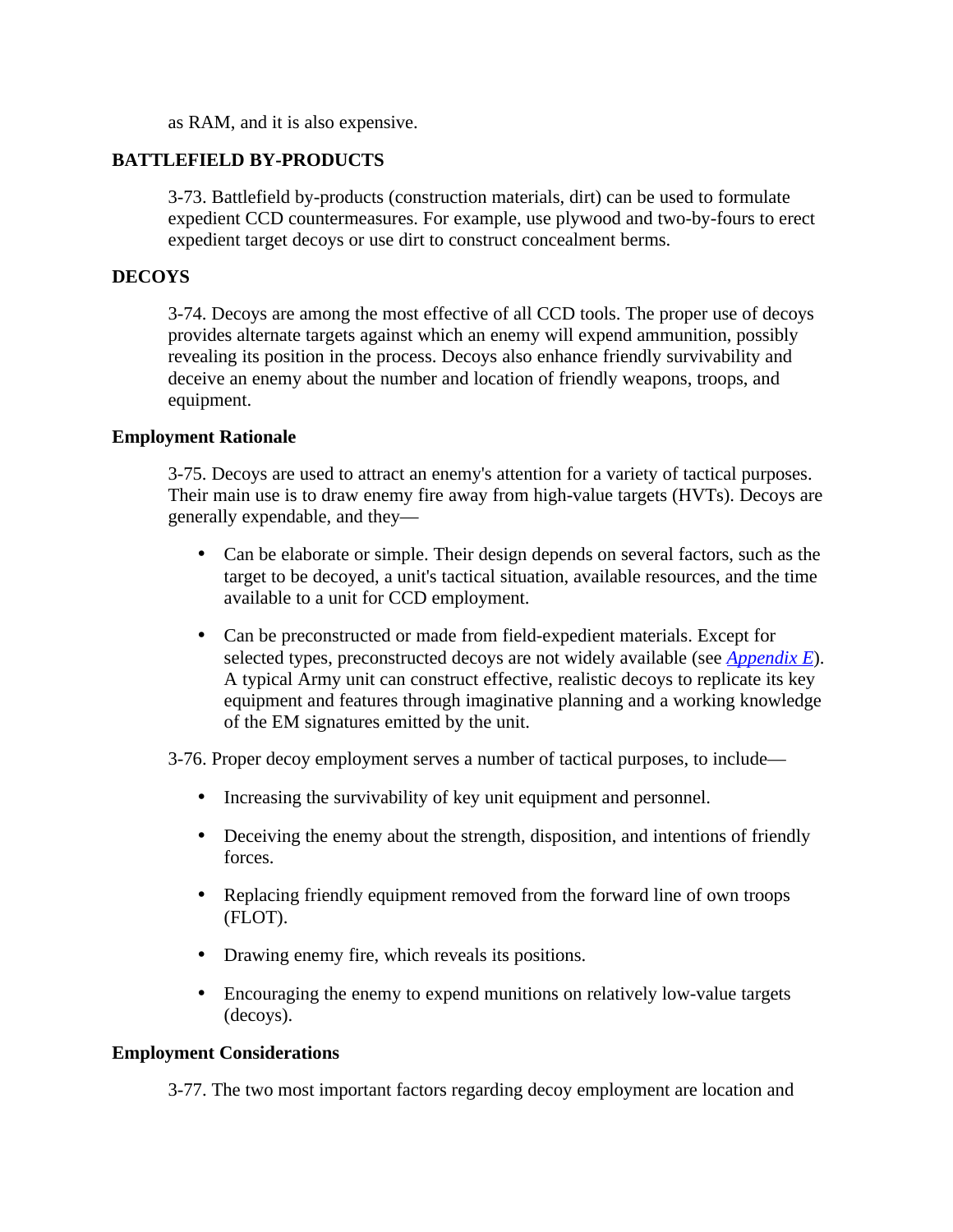fidelity (realism):

- **Location.** Logically placing decoys will greatly enhance their plausibility. Decoys are usually placed near enough to the real target to convince an enemy that it has found the target. However, a decoy must be far enough away to prevent collateral damage to the real target when the decoy draws enemy fire. Proper spacing between a decoy and a target depends on the size of the target, the expected enemy target-acquisition sensors, and the type of munitions directed against the target.
- **Fidelity.** Decoys must be constructed according to a friendly unit's SOP and must include target features that an enemy recognizes. The most effective decoys are those that closely resemble the real target in terms of EM signatures. Completely replicating the signatures of some targets, particularly large and complex targets, can be very difficult. Therefore, decoy construction should address the EM spectral region in which the real target is most vulnerable. The seven recognition factors that allow enemy sensors to detect a target are conversely important for decoys. When evaluating a decoy's fidelity, it should be recognizable in the same ways as the real target, only more so. Try to make the decoy slightly more conspicuous than the real target.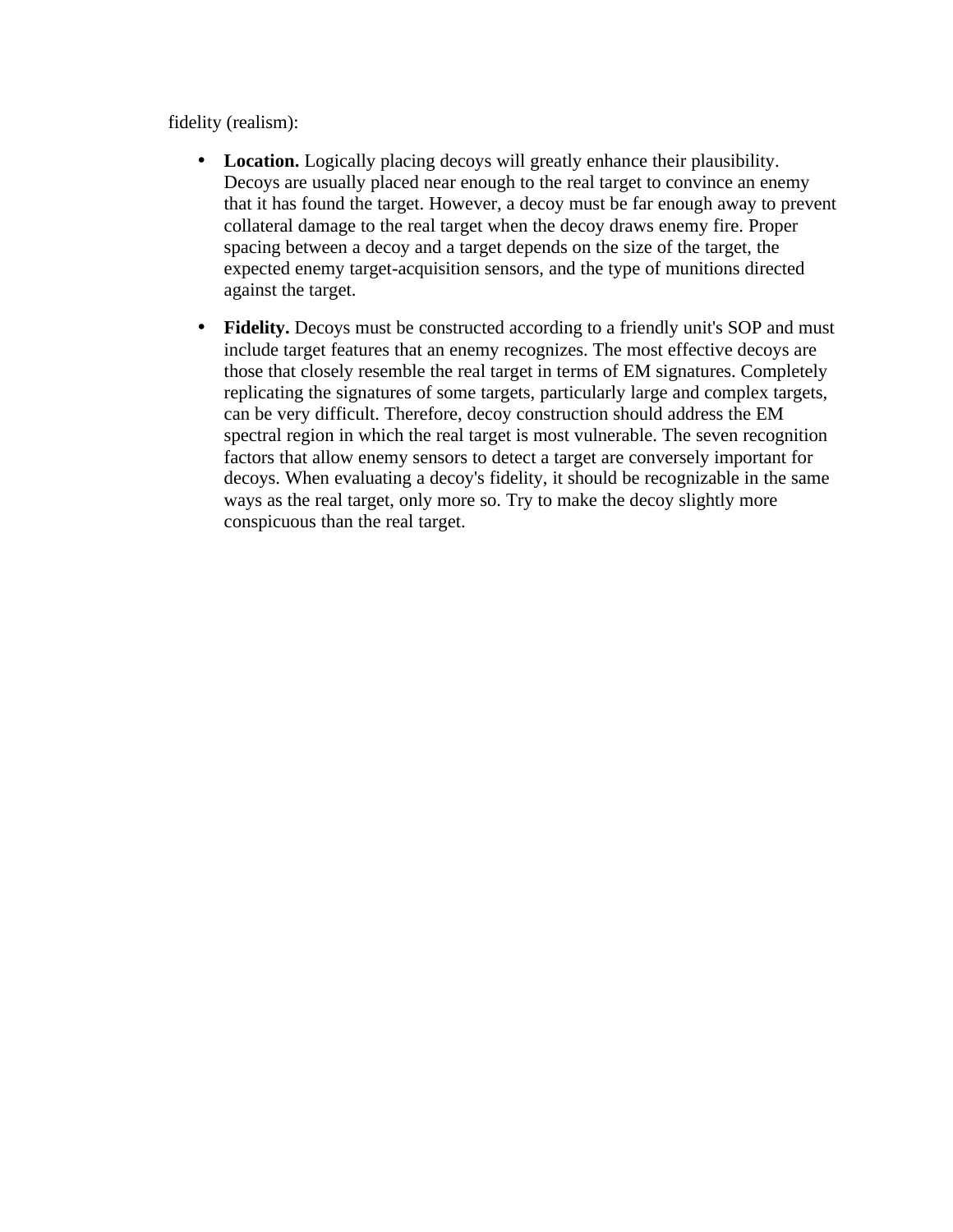## **Chapter 4**

## **Offensive Operations**

CCD countermeasures implemented during an offensive operation deceive the enemy or prevent it from discovering friendly locations, actions, and intentions. Successful CCD contributes to achieving surprise and reduces subsequent personnel and equipment losses.

## **PREPARATIONS**

4-1. The main CCD concern in preparing for offensive operations is to mask tactical unit deployment. While CCD is the primary means of masking these activities, deceptive operations frequently achieve the same goals.

#### **SIGNATURES**

4-2. Offensive operations create signatures that are detectable to an enemy. Analyzing these signatures may alert an enemy to the nature of an offensive operation (such as planning and location). Commanders at all levels should monitor operation signatures and strive to conceal them from enemy surveillance. These signatures include—

- Increasing scouting and recon activity.
- Preparing traffic routes.
- Moving supplies and ammunition forward.
- Breaching obstacles.
- Preparing and occupying AAs (engineer function).
- Preparing and occupying forward artillery positions.
- Increasing radio communications.

#### **ASSEMBLY AREAS**

4-3. Prepare AAs during limited visibility. They should then suppress the signatures that their preparations produced and remove any indications of their activities upon mission completion.

4-4. Designate Aas on terrain with natural screens and a developed network of roads and paths. Thick forests and small towns and villages often provide the best locations. If natural screens are unavailable, use spotty sectors of the terrain or previously occupied locations. Place equipment on spots of matching color, and take maximum advantage of artificial CCD materials.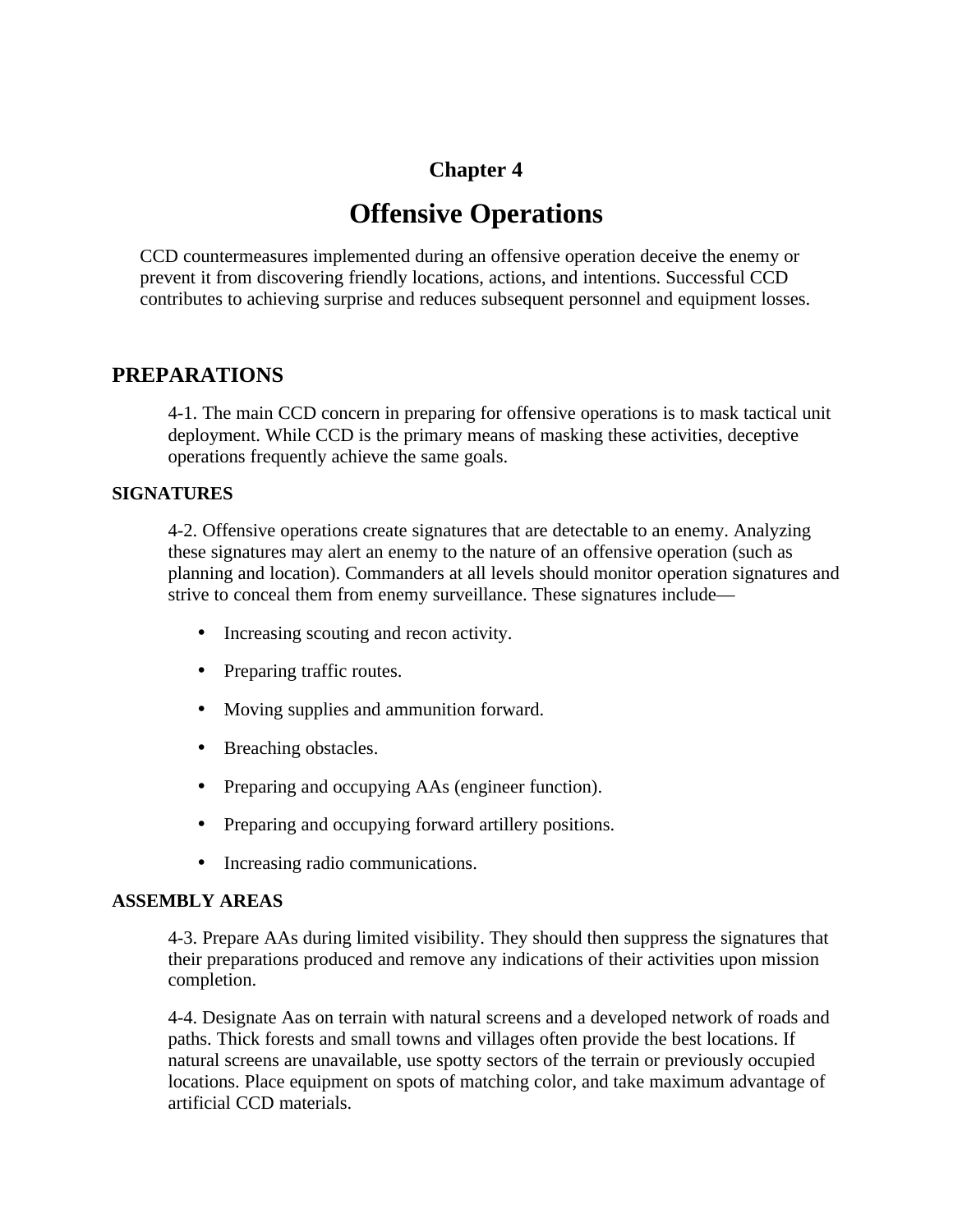4-5. Designate concealed routes for movement into and out of an area. Mask noise by practicing good noise discipline. For instance, armor movements can be muffled by the thunder of artillery fire, the noise of low-flying aircraft, or the transmission of sounds from broadcast sets.

4-6. Position vehicles to take full advantage of the terrain's natural concealment properties, and cover the vehicles with camouflage nets. Apply paint and cut vegetation to vehicles to enhance CCD at AAs and during battle. (When using vegetation for this type of CCD treatment, do not cut it from areas close to vehicles.) Aas are particularly vulnerable to aerial detection. Strictly enforce track, movement, and radio discipline. Remove tracks by covering or sweeping them with branches.

4-7. While at an AA, personnel should apply individual CCD. Applying stick paint and cut vegetation enhances CCD during all phases of an operation.

#### **DECOYS**

4-8. An enemy may interpret decoy construction as an effort to reinforce a defensive position. Laying false minefields and building bunkers and positions can conceal actual offensive preparations and give the enemy the impression that defenses are being improved. If necessary, conduct engineer preparation activities on a wide front so that the area and direction of the main attack are not revealed.

## **MOVEMENT**

4-9. Move troops, ammunition, supplies, and engineer breaching equipment forward at night or during limited visibility. Although an enemy's use of radar and IR aerial recon hinders operations at night, darkness remains a significant concealment tool. Select routes that take full advantage of the terrain's screening properties. Commanders must understand how to combine darkness and the terrain's concealing properties to conceal troop and supply movements.

4-10. When conducting a march, convoy commanders must strictly enforce blackout requirements and the order of march. Guidelines concerning lighting, march orders, and other requirements are usually published in SOPs or operation orders (OPORDs). Required lighting conditions vary depending on the type of movement (convoy versus single vehicle) and a unit's location (forward edge of the battle area [FEBA], division area, corps rear area). Inspect each vehicle's blackout devices for proper operation.

4-11. Enemy aerial recon usually focuses on open and barely passable route sectors. When on a march, vehicles should pass these types of sectors at the highest possible speeds. If prolonged delays result from encountering an unexpected obstacle, halt the column and disperse into the nearest natural screens. If a vehicle breaks down during a movement, push it off the road and conceal it.

4-12. When conducting a march during good visibility, consider movement by infiltration (single or small groups of vehicles released at different intervals). Movement in stages, from one natural screen to the next, will further minimize possible detection. Use smoke screens at critical crossings and choke points.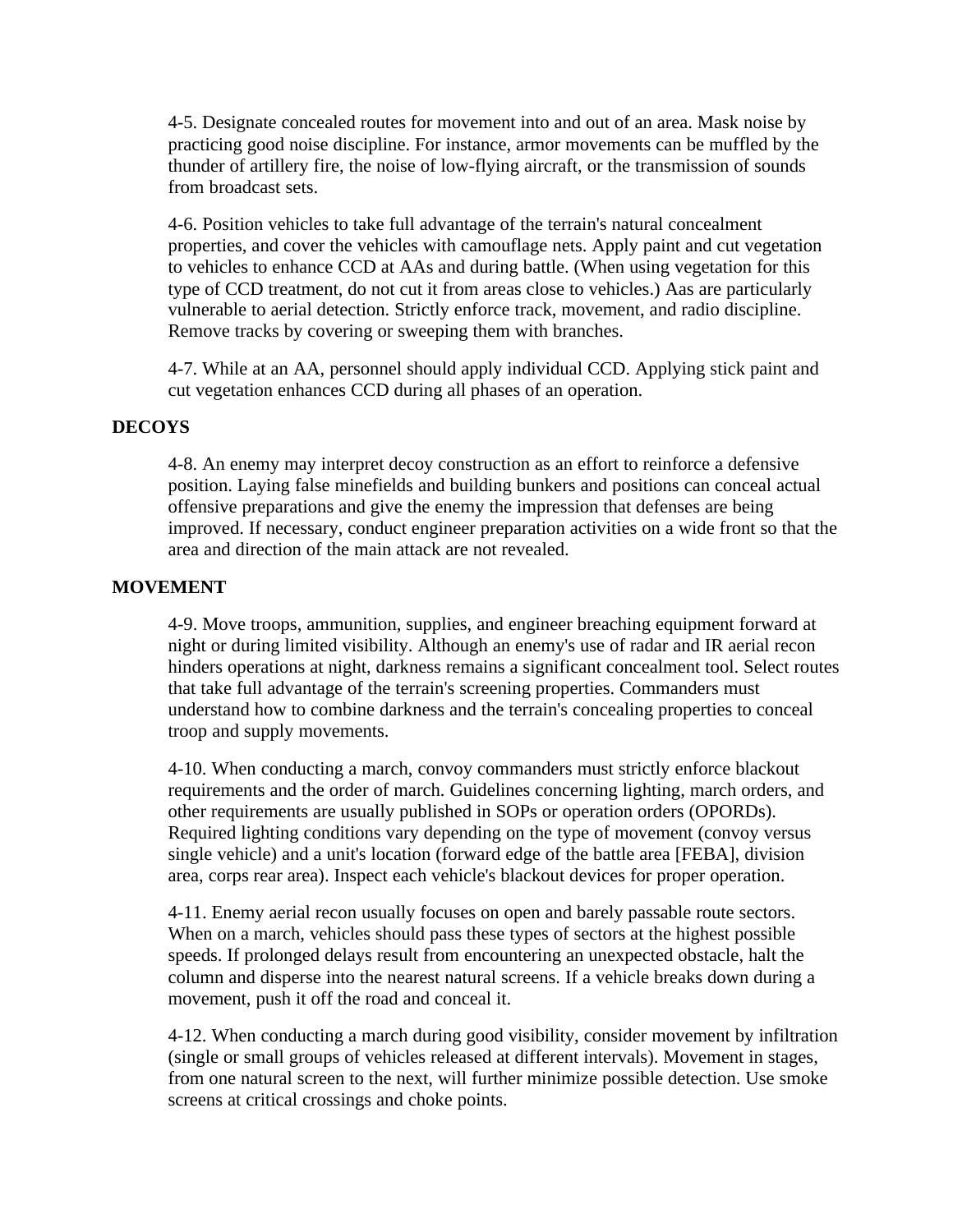4-13. During brief stops, quickly disperse vehicles under tree crowns or other concealment along the sides of the road. Strictly enforce CCD discipline. Watch for glare from vehicle windshields, headlights, or reflectors; and remedy the situation if it does occur. Try to control troop movement on the road or in other open areas. Conduct recon to select areas for long halts. The recon party should select areas that are large enough to allow sufficient CCD and dispersion. The quartering party should predetermine vehicle placement, develop a vehicle circulation plan, and guide vehicles into suitable and concealed locations. The first priority, however, is to move vehicles off the road as quickly as possible, even at the expense of initial dispersion. Use camouflage nets and natural vegetation to enhance concealment, and carefully conceal dug-in positions.

4-14. Traffic controllers have a crucial role in enforcing convoy CCD. Commanders should issue precise instructions for traffic controllers to stop passing vehicles and have the drivers correct the slightest violation of CCD discipline. Convoy commanders are responsible for the convoy's CCD discipline.

4-15. Pass through friendly obstacles at night, in fog, or under other conditions of poor visibility. Also use smoke screens because these conditions will not protect against many types of threat sensors. Lay smoke on a wide front, several times before actually executing the passage of lines. Doing this helps deceive an enemy about the time and place of an attack. Conceal lanes through obstacles from the enemy's view.

### **DECEPTIVE OPERATIONS**

4-16. Conduct demonstrations and feints to confuse an enemy about the actual location of the main attack. Such deceptive operations are effective only if prior recon activities were conducted on a wide front, thereby preventing the enemy from pinpointing the likely main-attack area.

## **BATTLE**

4-17. Units should adapt to the terrain during a battle. Deploying behind natural vegetation, terrain features, or man-made structures maximizes concealment from enemy observation. Make optimum use of concealed routes, hollows, gullies, and other terrain features that are dead-space areas to enemy observation and firing positions. A trade-off, however, usually exists in terms of a slower rate of movement when using these types of routes.

4-18. Movement techniques emphasizing fire and maneuver help prevent enemy observation and targeting. Avoid dusty terrain because clouds of dust will alert an enemy to the presence of friendly units. However, if the enemy is aware of a unit's presence, dust can be an effective means of obscuring the unit's intentions in the same way as smoke. When natural cover and concealment are unavailable or impractical, the coordinated employment of smoke, suppressive fires, speed, and natural limited-visibility conditions minimize exposure and avoid enemy fire sacks. However, offensive operations under these conditions present unique training and  $C^2$  challenges.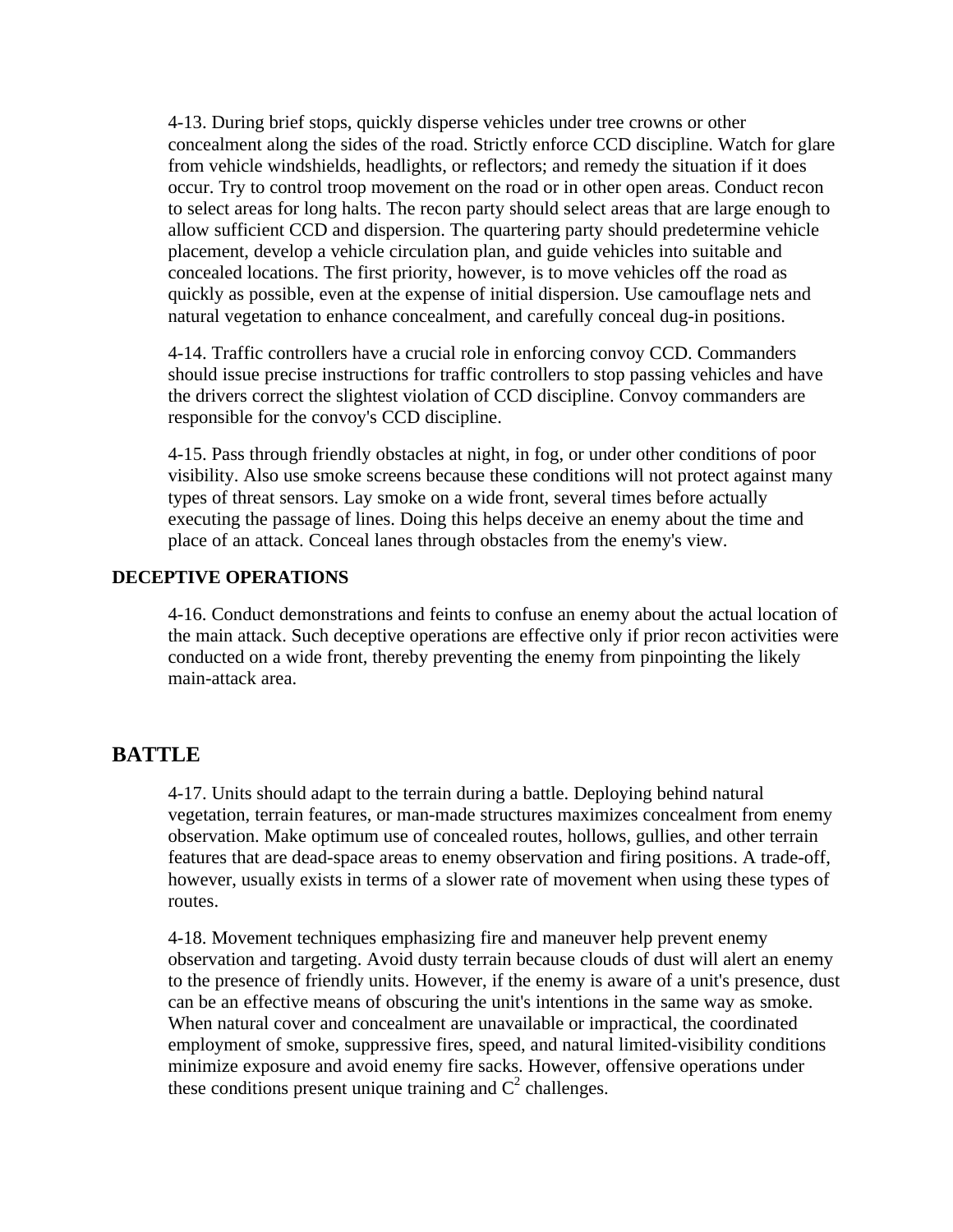4-19. Breaching operations require concealing the unit that is conducting the breach. Use conditions of poor visibility, and plan the use of smoke and suppressive fires to screen breaching operations.

4-20. Deliberate river crossings are uniquely difficult and potentially hazardous. Plan the coordinated use of terrain masking, smoke, decoys, and deceptive operations to ensure successful crossings (see **FM 90-13**).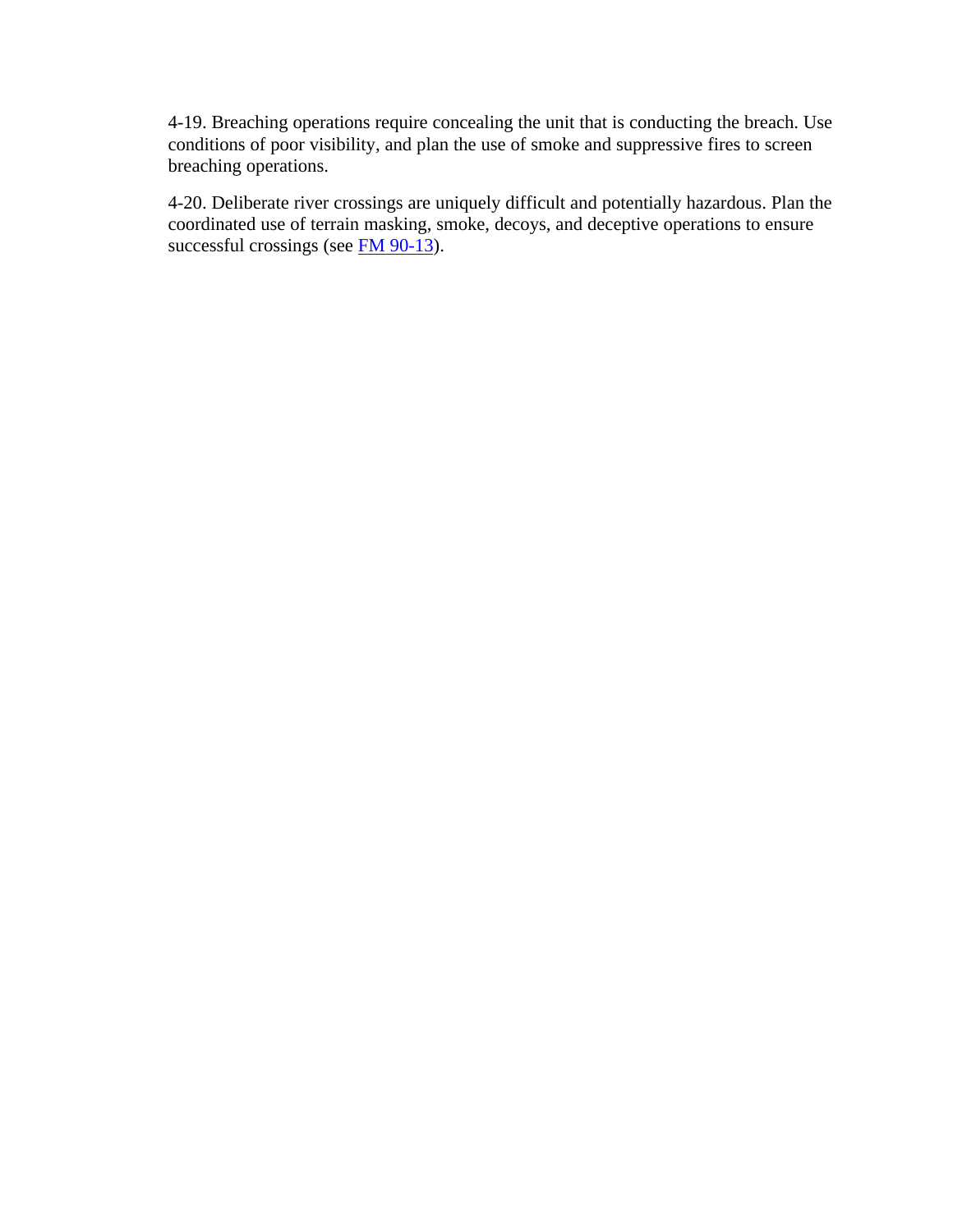# **Chapter 5**

# **Defensive Operations**

Successful defensive operations require strong emphasis on OPSEC. Proper OPSEC denies an enemy information about a friendly force's defensive preparations. Particularly important is the counterrecon battle, where defensive forces seek to blind an enemy by eliminating its recon forces. The winner of this preliminary battle is often the winner of the main battle. CCD, by virtue of its inherent role in counterefforts, plays an important role in both battles.

## **PREPARATIONS**

5-1. The purpose of CCD during defensive preparations is to mask key or sensitive activities. Successful CCD of these activities leads to an enemy force that is blinded or deceived and therefore more easily influenced to attack where the defender wants (at the strengths of the defense). These key activities include—

- Preparing reserve and counterattack forces' locations.
- Preparing survivability positions and constructing obstacles (minefields, tank ditches).
- Establishing critical  $C^2$  nodes.

## **SIGNATURES**

5-2. A number of signatures may indicate the intentions of friendly defensive preparations, and an enemy analyzes these signatures to determine the defensive plan. Specific signatures that could reveal defensive plans include—

- Working on survivability positions.
- Emplacing minefields and other obstacles.
- Moving different types of combat materiel into prepared positions.
- Preparing routes and facilities.
- Constructing strongpoints or hardened artillery positions.

#### **COUNTERATTACK AND RESERVE FORCES**

5-3. Due to the similarity of missions, the concerns for concealing counterattack and reserve forces are similar to those of maneuver forces engaged in offensive operations. *Chapter 4* discusses considerations about AAs, troop and supply movements, passages of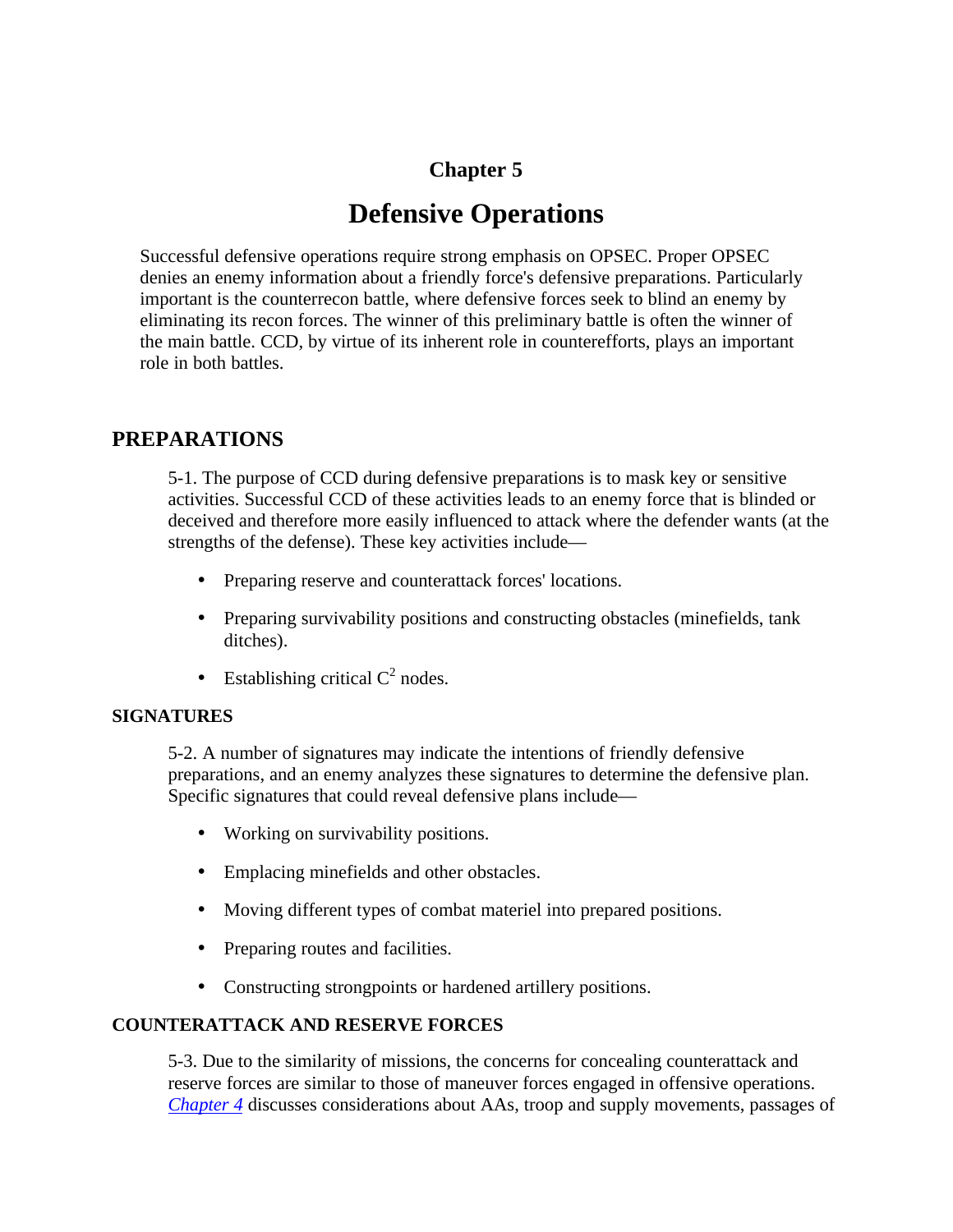lines, and deception operations. This information is also useful as a guide when planning CCD for a counterattack.

#### **Planning**

5-4. Proper planning is essential to avoid threat detection and prevent successful enemy analysis of the engineer efforts that are integral to defensive preparations. Engineer equipment creates significant signatures, so minimize its use to a level that is commensurate with available time and manpower. Disperse engineer equipment that is not required at the job site. Complete as much work as possible without using heavy equipment, and allow heavy equipment on site only when necessary. Engineers should minimize their time on site by conducting thorough, extensive planning and preparation. Additional signatures include—

- Supplies, personnel, and vehicles arriving to and departing from the unit area.
- Survivability positions being constructed.
- Smoke and heat emitting from kitchens, fires, or stoves.
- Communications facilities being operated.
- Educational and training exercises being conducted.

#### **Movement**

5-5. Reserve forces should move along preplanned, concealed routes. They should also move and occupy selected locations at night or during other conditions of limited visibility. Quartering parties should preselect individual positions and guide vehicles and personnel to assigned locations. Light, noise, and track discipline are essential; but they are difficult to control during this phase. The quartering party should also develop a traffic-flow plan that minimizes vehicle and troop movement to and from the unit area.

5-6. Arriving units should immediately begin to conceal their positions. Commanders should detail the priorities for CCD in the OPORD, based on their assessment of which signatures present the greatest opportunity for threat detection.

#### **Assembly Areas**

5-7. While AA CCD actions are similar to those of counterattack and reserve positions, the latter positions are more likely to be occupied longer. Therefore, CCD needs are more extensive and extended for counterattack and reserve forces. In fact, their CCD operations are often indistinguishable from those of support units.

5-8. Counterattack and reserve forces awaiting employment should capitalize on the time available to conduct rehearsals. While essential, these activities are prone to detection by an enemy's sensors so observe CCD discipline at all times and locations.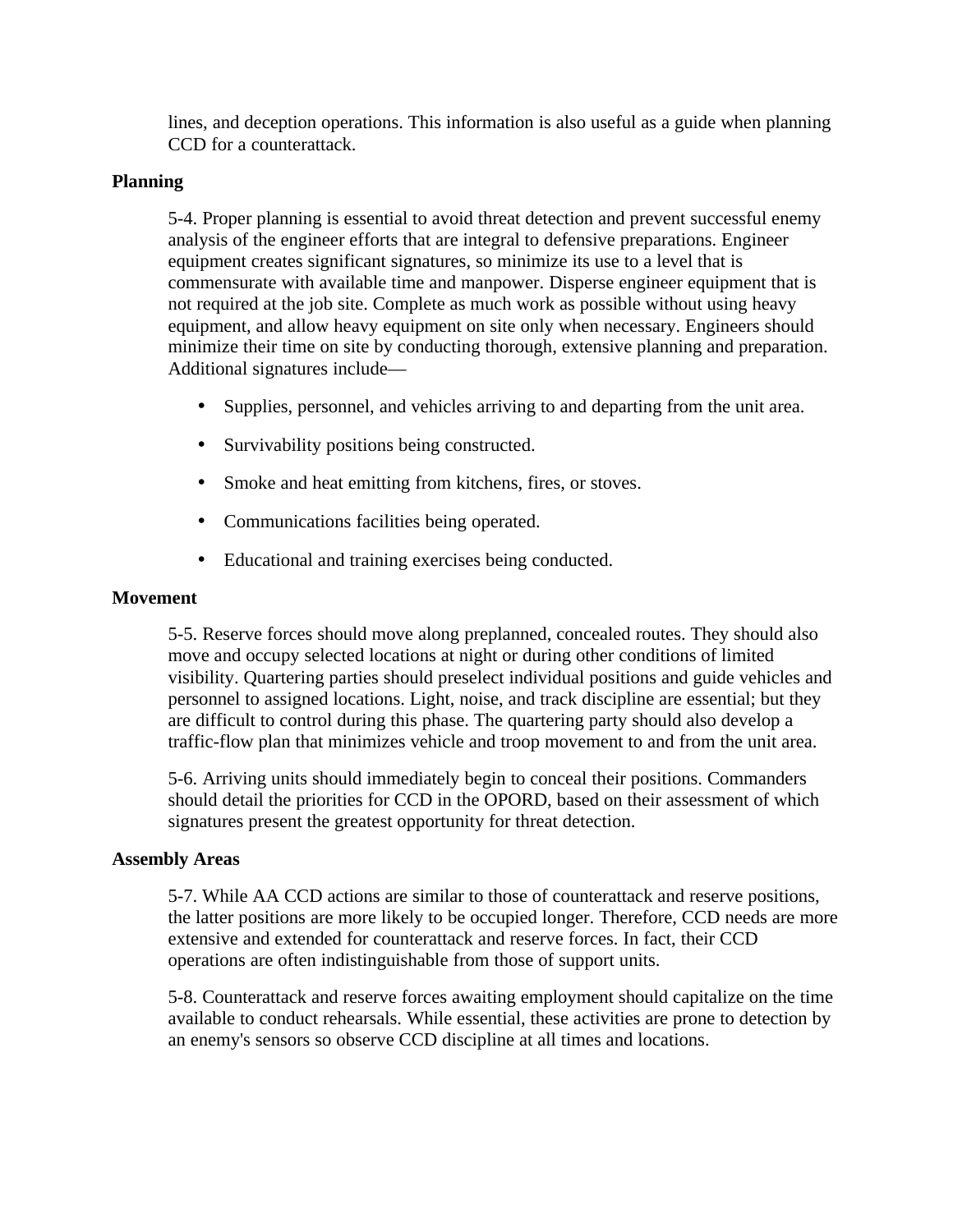#### **Placement and Dispersal**

5-9. Site selection is crucial when concealing engineer effort. Proper placement and dispersal of equipment and operations are essential. Use natural screens (terrain masking); however, urban areas often provide the best concealment for counterattack and reserve forces. (*Chapter 7* discusses placement and dispersal in more detail.) When using forests as natural screens, carefully consider factors such as the height and density of vegetation, the amount and darkness of shadows cast by the screen, and the appropriateness of the particular screen for the season. The condition and quality of natural screens have a decisive effect on the capability to conceal units. Commanders should evaluate natural screens during engineer recon missions and conduct the missions on a timely, extensive basis.

5-10. The probability of detection increases considerably when survivability positions are prepared. Detection is easier due to the increased size of the targets to be concealed, the contrasting upturned soil, and the difficulty of concealing survivability effort. Despite these considerations, the enhanced protection afforded by survivability positions usually dictates their use. To minimize the probability of detection, employ a combination of natural screens and overhead nets to conceal construction sites.

### **CAMOUFLAGE NETS**

5-11. Use camouflage nets (LCSS) to conceal vehicles, tents, shelters, and equipment. Use vegetation to further disrupt the outline of the target rather than completely hide it. Ensure that vegetation is not removed from a single location, because it could leave a signature for threat detection. Gather vegetation sparingly from as many remote areas as possible. This technique allows the immediate area to remain relatively undisturbed.

#### **STOVES AND FIRES**

5-12. Strictly control the use of stoves and fires because they produce visual and thermal signatures detectable to threat sensors. If fires are necessary, permit them only during daylight hours and place them in dead ground or under dense foliage. Use nets and other expedient thermal screens to dissipate rising heat and reduce the fire's thermal signature.

#### **COMMUNICATIONS**

5-13. Monitor communications to prevent enemy intelligence teams from identifying unit locations. (FM 24-33 addresses techniques for reducing the threat to friendly communications.)

#### **CCD DISCIPLINE**

5-14. Strict CCD discipline allows the continued concealment of a unit's position. The longer a unit stays in one location, the harder it is for it to maintain CCD discipline. Extended encampments require constant command attention to CCD discipline. The evacuation of an area also requires CCD discipline to ensure that evidence (trash, vehicle tracks) is not left for enemy detection.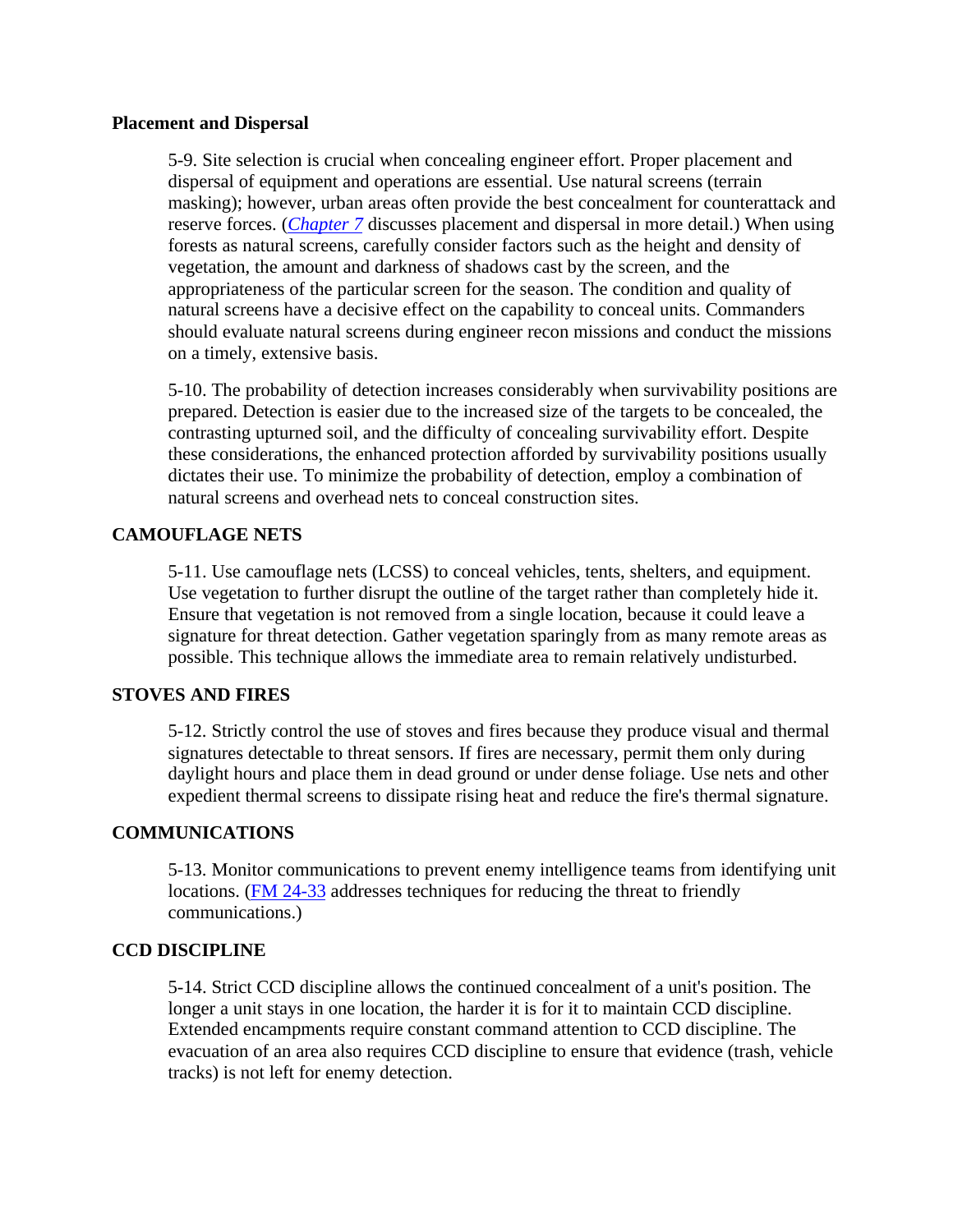# **SURVIVABILITY POSITIONS AND OBSTACLES**

5-15. Survivability positions include fighting positions, protective positions (shelters), and trench-work connections. Such positions are usually constructed of earth and logs but may also be composed of man-made building materials such as concrete.

## **PLACEMENT**

5-16. Properly occupying positions and placing obstacles are critical CCD considerations. When possible, place obstacles and occupy positions out of the direct view of threat forces (such as a reverse-slope defense), at night, or under conditions of limited visibility.

## **BACKGROUNDS**

5-17. Select backgrounds that do not silhouette positions and obstacles or provide color contrast. Use shadows to hinder an enemy's detection efforts. If possible, place positions and obstacles under overhead cover, trees, or bushes or in any other dark area of the terrain. This technique prevents the disruption of terrain lines and hinders aerial detection. CCD efforts, however, should not hinder the integration of obstacles with fires.

5-18. When using the terrain's natural concealment properties, avoid isolated features that draw the enemy's attention. Do not construct positions directly on or near other clearly defined terrain features (tree lines, hedge rows, hill crests). Offsetting positions into tree lines or below hill crests avoids silhouetting against the background and also counters enemy fire.

## **NATURAL MATERIALS**

5-19. Use natural materials to supplement artificial materials. Before constructing positions and obstacles, remove and save natural materials (turf, leaves, humus) for use in restoring the terrain's natural appearance for deception purposes. During excavation, collect spoil in carrying devices for careful disposal. When preparing survivability positions and obstacles—

- Avoid disturbing the natural look of surroundings. Use camouflage nets and natural vegetation to further distort the outline of a position, to hide the bottom of an open position or trench, and to mask spoil used as a parapet. To further avoid detection, replace natural materials regularly or when they wilt or change color.
- Consider the effect of backblasts from rocket launchers, missile systems, and antitank weapons. Construct a concealed open space to the position's rear to accommodate backblasts. A backblast area should not contain material that will readily burn or generate large dust signatures.
- Use natural materials to help conceal machine-gun emplacements. Machine guns are priority targets, and concealing them is an essential combat task. Although CCD is important, placement is the primary factor in concealing machine guns.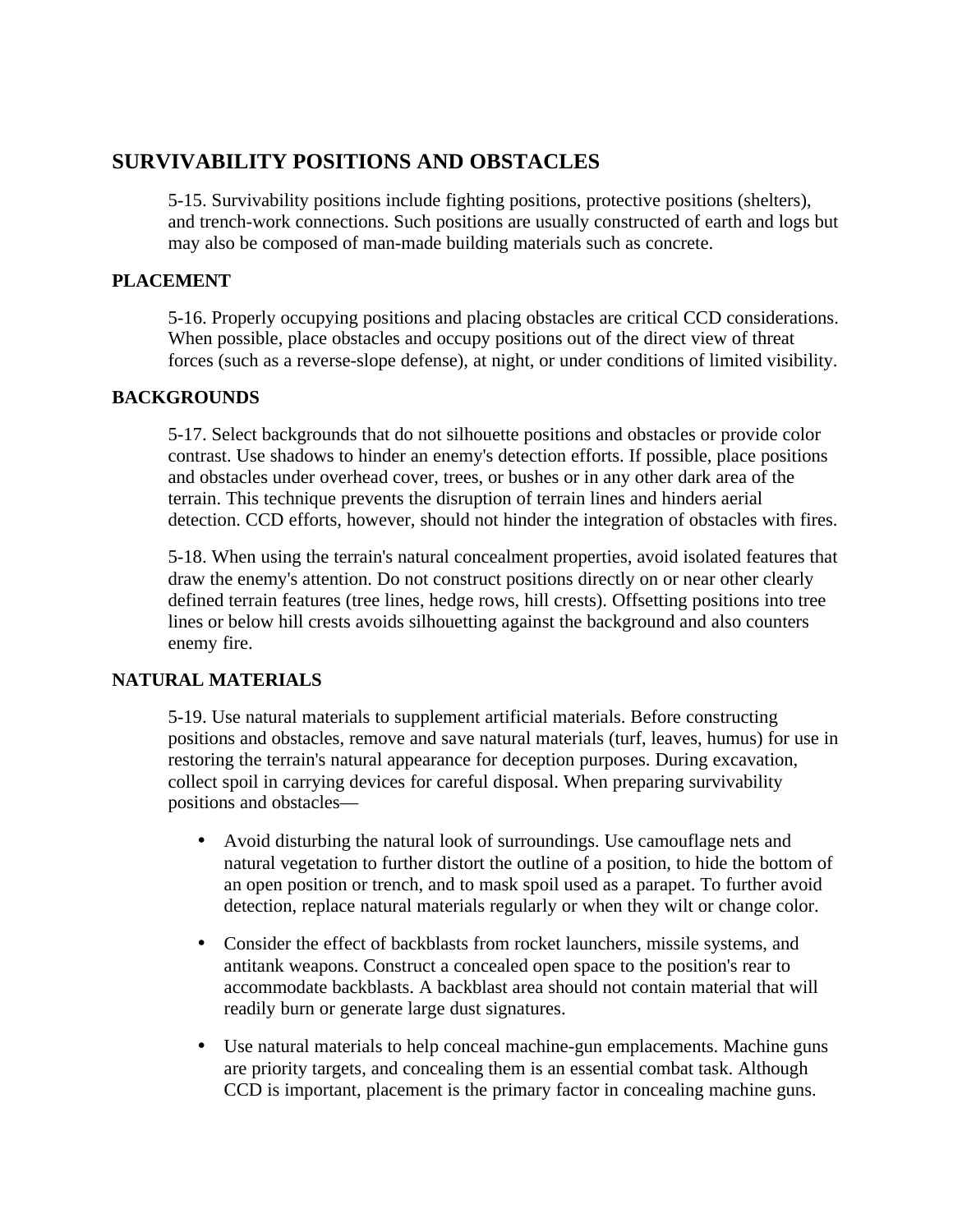- Place mortars in defilade positions. Proper placement, coupled with the use of artificial and natural CCD materials, provides the maximum possible concealment. Also consider removable overhead concealment.
- Use decoy positions and phony obstacles to draw enemy attention away from actual survivability positions and traces of obstacle preparation. Decoys serve the additional function of drawing enemy fire, allowing easier targeting of an enemy's weapons systems.

# **BATTLE**

5-20. CCD during the defensive battle is essentially the same as for the offensive battle. While a majority of the battle is normally fought from prepared, concealed positions, defensive forces still maneuver to prevent enemy breakthroughs or to counterattack. When maneuvering, units should—

- Adapt to the terrain.
- Make optimum use of concealed routes.
- Preselect and improve concealed routes to provide defensive forces with a maneuver advantage.
- Plan smoke operations to provide additional concealment for maneuvering forces.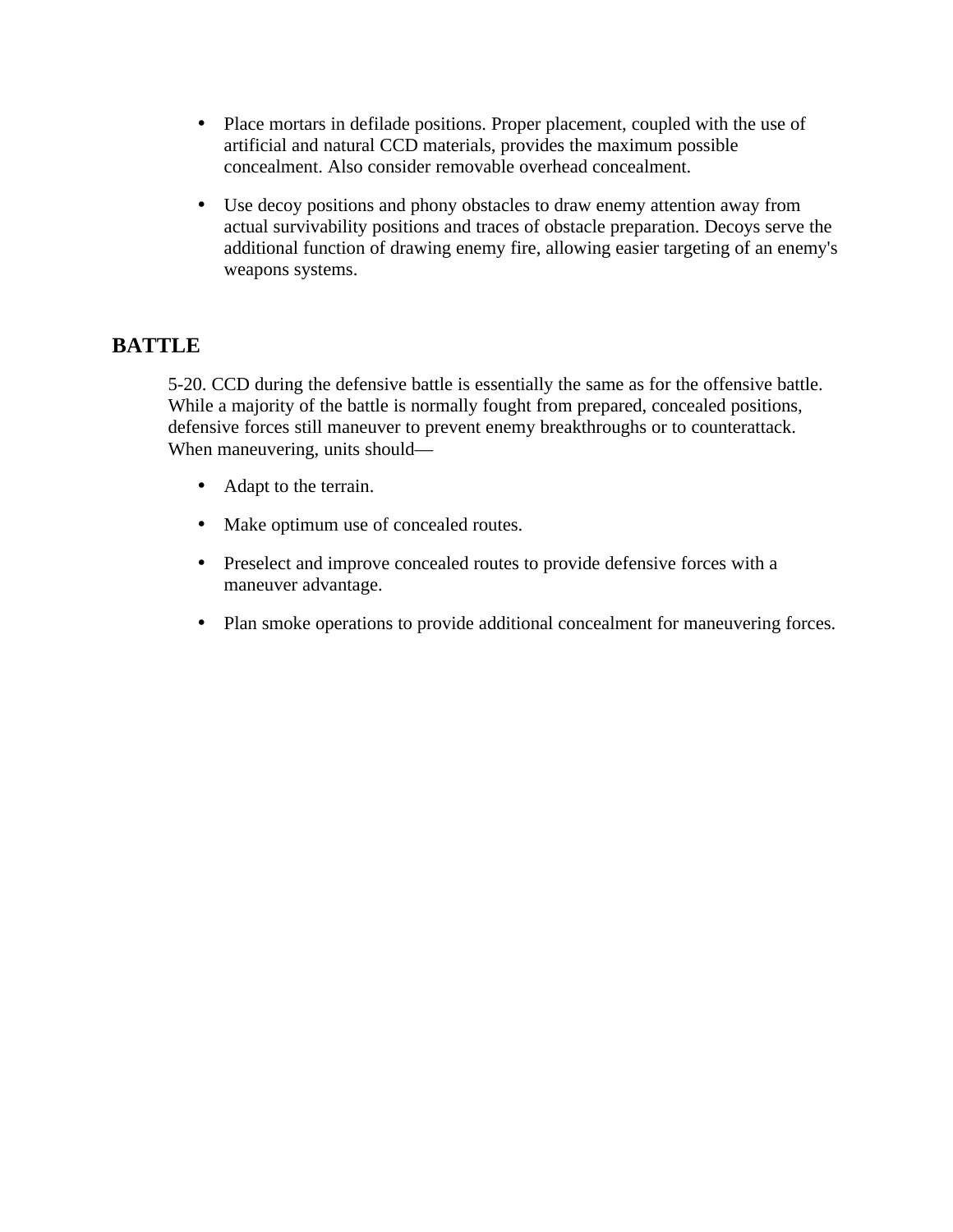## **Chapter 6**

# **High-Value Targets**

The purpose of threat doctrine is for enemy forces to locate, target, and destroy deep targets, thereby degrading friendly capabilities while adding offensive momentum to attacking enemy forces. Enemy commanders focus their most sophisticated sensors in search of HVTs. By attacking these targets, enemy forces hope to deny adequate  $C^2$ , combat support, or resupply operations to forward friendly forces throughout the battlespace. Therefore, properly employing CCD at key fixed installations, such as command posts (CPs) and Army aviation sites (AASs), is essential to survival on a battlefield. HVTs fall into two general classifications—fixed installations (*Section II*) and relocatable units (*Section III*). For information on camouflaging medical facilities, see *Appendix F*.

# **SECTION I — CCD PLANNING**

## **PLANS**

6-1. No single solution exists for enhancing the survivability of HVTs with CCD (except for large-area smoke screens). The characteristics of many such targets are unique and require the creative application of CCD principles and techniques. Therefore, the CCD planning process presented in this section is not intended to impose a regimen that must be followed at all costs. Rather, it suggests a logical sequence that has proven successful over time. In fact, the steps outlined below often lead to creative CCD solutions simply because they allow designers to consider the many options, benefits, and pitfalls of CCD employment. No CCD plan is wrong if it achieves the intended signature-management goals and does not impair mission accomplishment.

6-2. Each commander should develop his unit's CCD plan based on an awareness, if not a comprehensive assessment, of the detectable EM signatures emitted by HVTs under his command. He should evaluate these signatures by considering the enemy's expected RSTA capabilities (airborne and ground-based), knowledge of the target area, and weapons-on-target capability.

### **OBJECTIVE**

6-3. A CCD plan increases target survivability within the limits of available resources. The design procedure must systematically determine which features of a given target are conspicuous, why those features are conspicuous, and how CCD principles and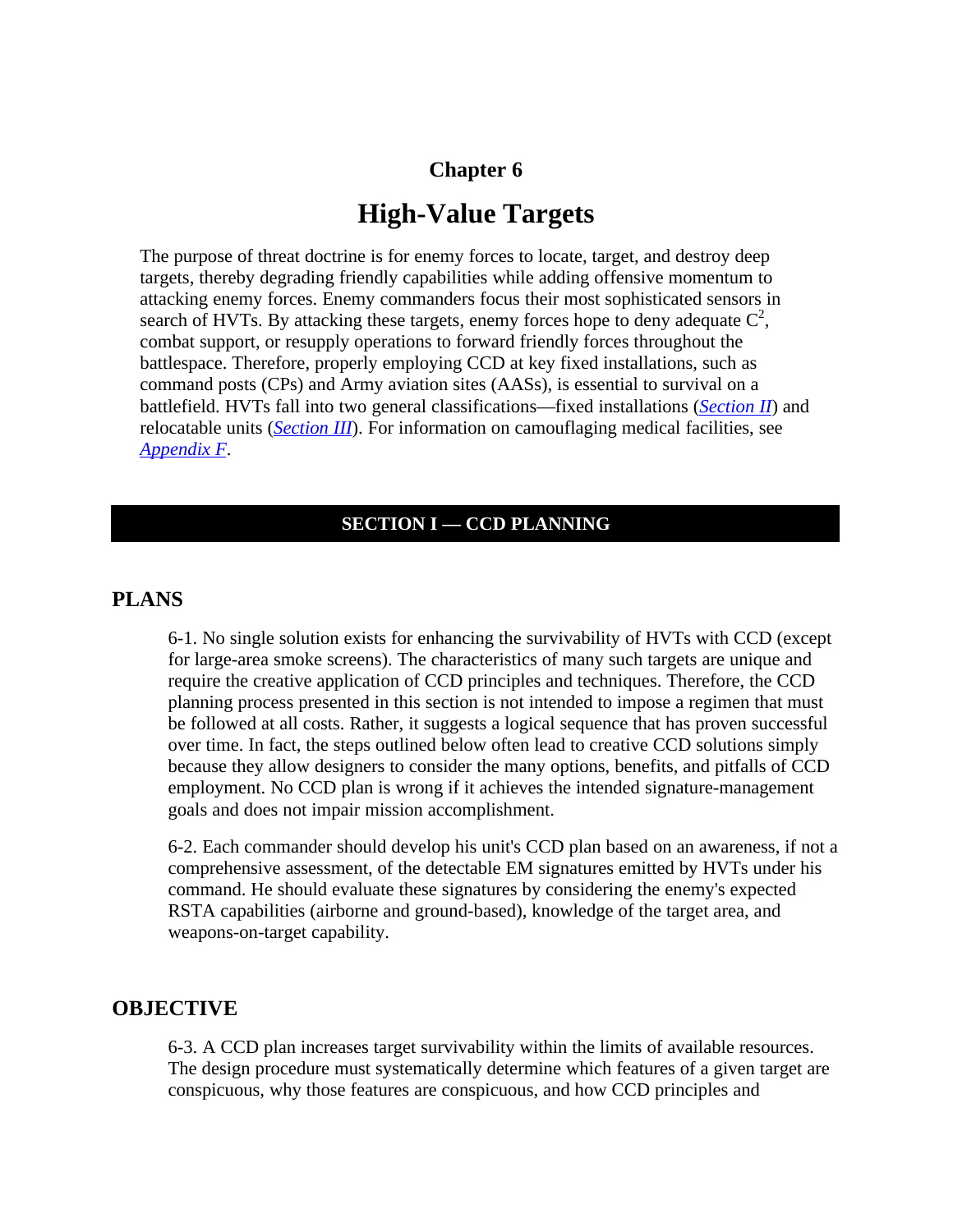techniques can best eliminate or reduce target signatures. CCD should decrease the effectiveness of enemy attacks by interfering with its target-acquisition process, which in turn increases target survivability.

## **PLANNING PROCESS**

6-4. The steps outlined below provide guidance for designing CCD plans for HVTs. The detailed planning approach is applicable in any situation where CCD employment is necessary, but more so when the plans include HVTs.

*Step 1.* Identify the threat. Identify the principal threat sensors, weapon-delivery platforms, and likely directions of attack.

*Step 2.* Identify critical facilities. Identify critical HVTs. Include those that are critical from an operational standpoint and those that may provide reference points (cues) for an attack on more lucrative targets.

*Step 3.* Evaluate facilities. Once the critical HVTs are identified, focus efforts on identifying the target features that might be conspicuous to an enemy RSTA. Consider multispectral (visual, thermal, NIR, radar) signatures in this assessment. The seven recognition factors (*Chapter 3*) are an excellent framework for conducting this assessment. Include a review of area maps, site plans, photographs, and aerial images of the target area.

*Step 4.* Quantify signatures. Quantify the multispectral signatures that are emitted by high-value facilities. Base the quantification on actual surveys of critical facilities, using facsimiles of threat sensors when possible. Specify the EM wavelengths in which targets are most vulnerable, and develop signature-management priorities.

*Step 5.* Establish CCD goals. Establish specific CCD goals for HVTs. These goals should indicate the signature reduction (or increase) desired and the resources available for CCD implementation. Base these goals on the results of steps 1 through 4. Change the CCD goals as the planning process develops and reiterate them accordingly.

*Step 6.* Select materials and techniques. Select CCD materials and techniques that best accomplish signature-management goals within logistical, maintenance, and resource constraints. Expedient, off-the-shelf materials and battlefield by-products are not identified in this manual, but they are always optional CCD materials.

*Step 7.* Organize the plan. Develop a CCD plan that matches goals with available materials, time and manpower constraints, and operational considerations. If the goals are unobtainable, repeat steps 5 and 6 until a manageable plan is developed.

*Step 8.* Execute the plan. Once a feasible CCD plan is developed, execute it. Store temporary or expedient materials inconspicuously. Conduct deployment training on a schedule that denies enemy intelligence teams the opportunity to identify the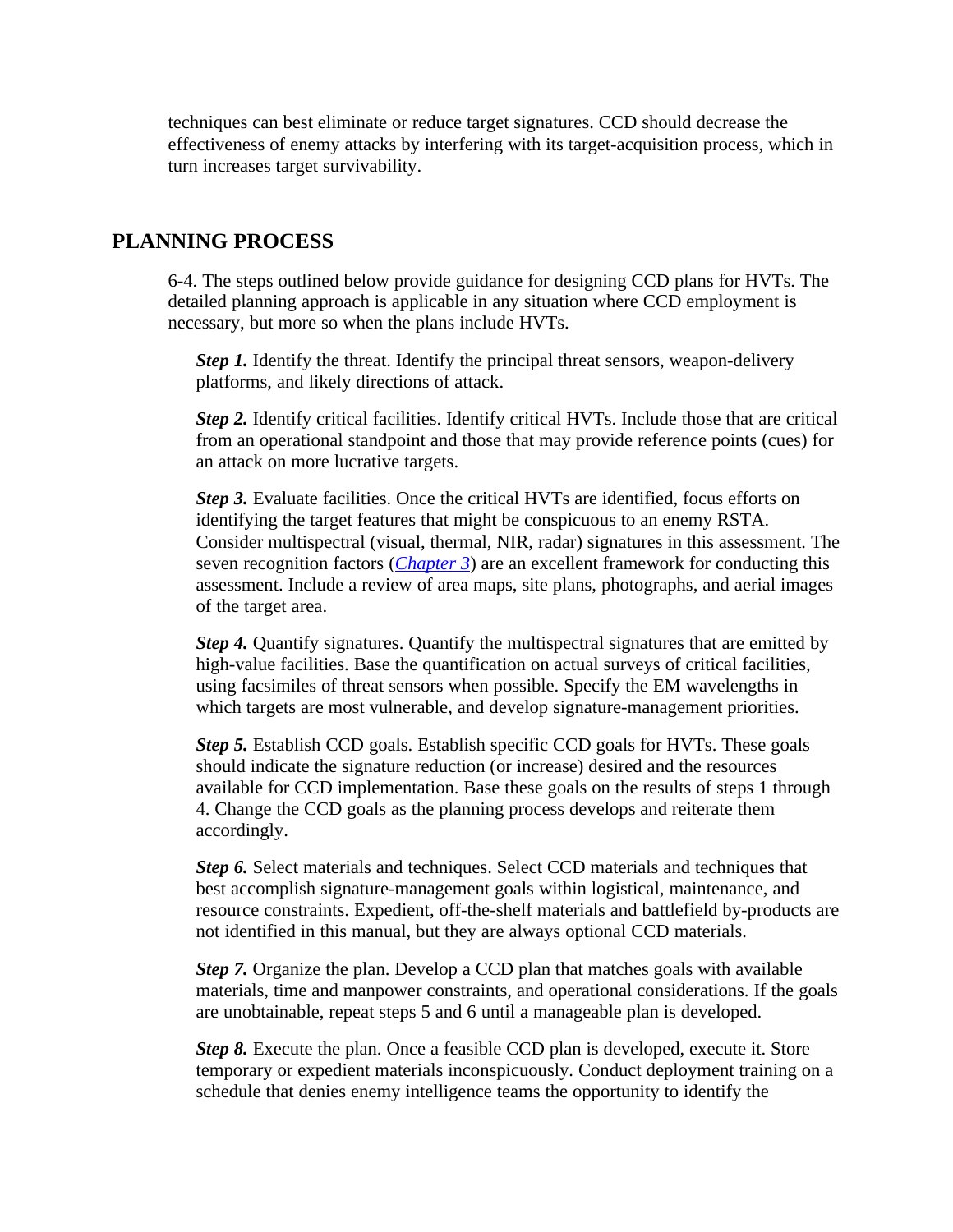countermeasures or develop methods to defeat the CCD.

*Step 9.* Evaluate the CCD. The final step in the CCD planning process is to evaluate the deployed CCD materials and techniques. Important questions to ask in this evaluation include the following:

- Does CCD increase the survivability of HVTs?
- Does deployed CCD meet the signature-management goals outlined in the plan?
- Is deployed CCD operationally compatible with the treated target(s)?
- Are CCD materials and techniques maintainable within manpower and resource constraints?

# **SECTION II — FIXED INSTALLATIONS**

## **CONCEPT**

6-5. Fixed installations (base camps, AASs, CPs, warehouses, roadways, pipelines, railways, and other lines-of-communication [LOC] facilities) provide scarce, nearly irreplaceable functional support to ground maneuver forces. The threat to these facilities is both ground-based and aerial. The CCD techniques for the two attack types do not necessarily change, but the defender must be aware of the overall implications of his CCD plan.

#### **GROUND ATTACKS**

6-6. Ground attacks against fixed installations (enemy offensives, terrorist attacks, and enemy special-force incursions) require constant operational awareness by the defenders. While most CCD techniques are conceptually designed to defend against an aerial attack, these same techniques can affect the target-acquisition capabilities of an enemy's ground forces to the benefit of the defender. SCSPP, LCSS, and natural vegetation provide CCD against a ground attack.

6-7. CCD discipline (light, noise, spoil) involves prudent operational procedures that friendly troops should observe in any tactical situation, particularly in the presence of hostile ground forces. (See *Chapter 5* for more information.)

#### **AERIAL ATTACKS**

6-8. Fixed installations are susceptible to aerial attacks because of their long residence time and immobility. However, fighter-bomber and helicopter aircrews face unique target-acquisition problems due to the relatively short time available to locate, identify, and lock onto targets. Fighter-bombers typically travel at high speeds, even during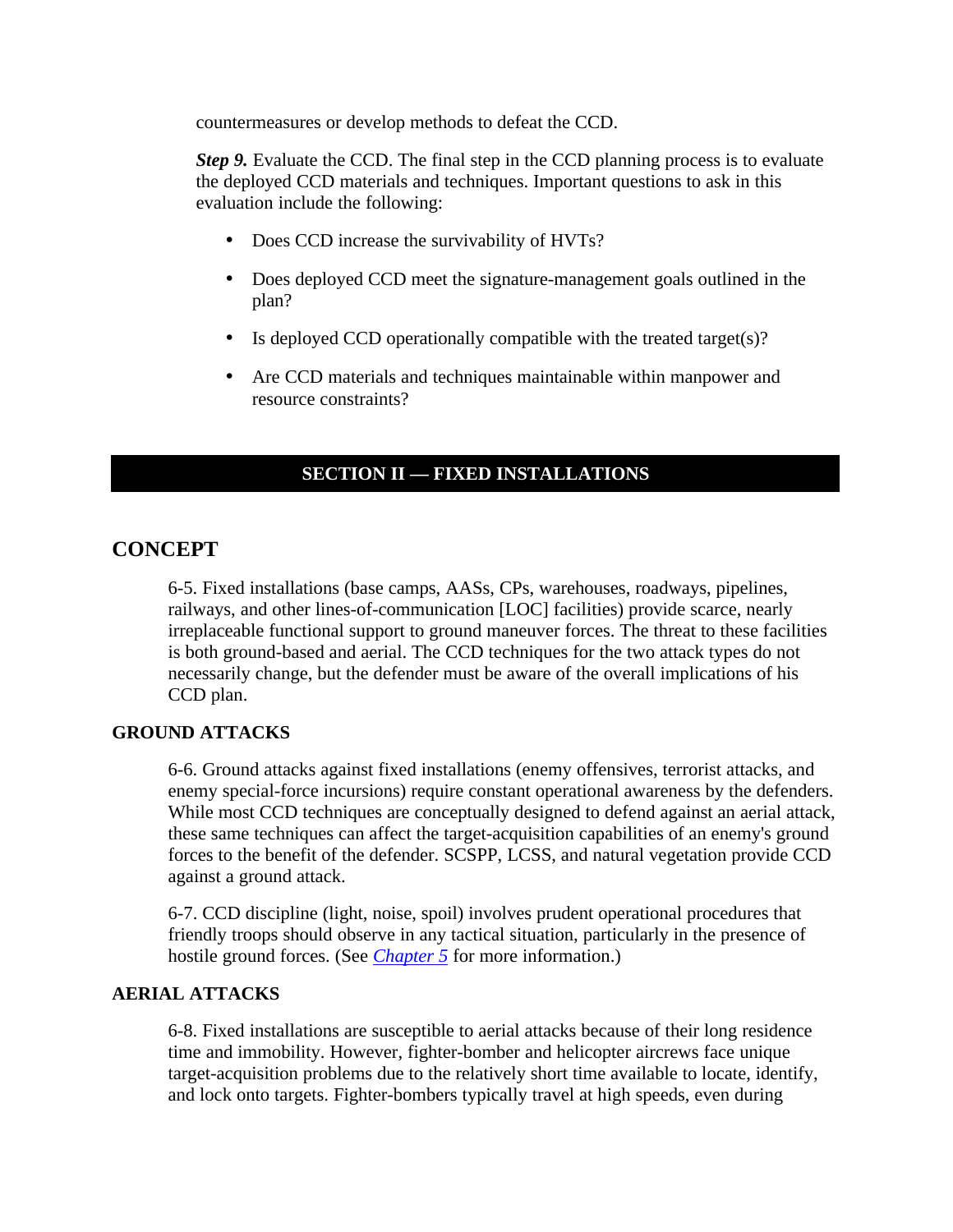weapons delivery. This means attacking aircrews have limited search time once they reach the target area. Helicopters travel at slower speeds but generally encounter similar time-on-target limitations. Because of lower flying altitudes and slower speeds, helicopters are more vulnerable to ground defenses. In either case, proper CCD can increase aircrew search time, thereby reducing available time to identify, designate, and attack an HVT. The longer an aircrew is forced to search for a target in a defended area, the more vulnerable the aircraft becomes to counterattack.

#### **ENEMY INTELLIGENCE**

6-9. The location and configuration of most fixed installations are usually well known. CCD techniques that protect against sophisticated surveillance sensor systems, particularly satellite-based systems, can be costly in terms of manpower, materials, and time. Steps can be taken to reduce an enemy's detection of relocatable targets. Fixed installations are difficult to conceal from RSTA sensors due to the relatively long residence time of fixed installations versus relocatable targets. Unless the construction process for a given fixed installation was conducted secretly, defenders can safely assume that enemy RSTA sensors have previously detected and catalogued its location. Defenders can further assume that attacking forces have intelligence data leading them to the general area of the fixed installation. CCD design efforts, therefore, should focus on the multispectral defeat or impairment of the enemy's local target-acquisition process.

#### **CCD TECHNIQUES**

6-10. Selected CCD techniques should capitalize on terrain features that are favorable to the defender and on the short time available to attacking aircrews for target acquisition. Use artificial and natural means to camouflage the installation. Where time and resources allow, deploy alternative targets (decoys) to draw the attention of the attacking aircrews away from the fixed installation.

6-11. Comprehensive CCD designs and techniques for fixed installations can be costly, yet field tests have shown that simple, expedient techniques can be effective. HVTs are usually supplied with artificial CCD materials. If they are not, soldiers increase the survivability of an installation by using CCD principles.

#### **OTHER CONSIDERATIONS**

6-12. While standard CCD materials are designed to enhance fixed-installation survivability, they have practical limitations that are not easily overcome. Materials applied directly to a fixed installation may achieve the signature-management goals stated in the CCD plan. However, if other features of the target scene are not treated accordingly, the target may be well hidden but remain completely vulnerable.

6-13. For example, three weapons-storage-area (WSA) igloos are in a row. The middle igloo is treated with CCD materials while the other two are not. The middle igloo will still be vulnerable. The enemy knows that three igloos exist and will probably locate the middle one no matter how well the CCD plan is designed. However, if all three igloos are treated with CCD materials and three decoy igloos are placed away from them, the treated igloos' survivability will increase.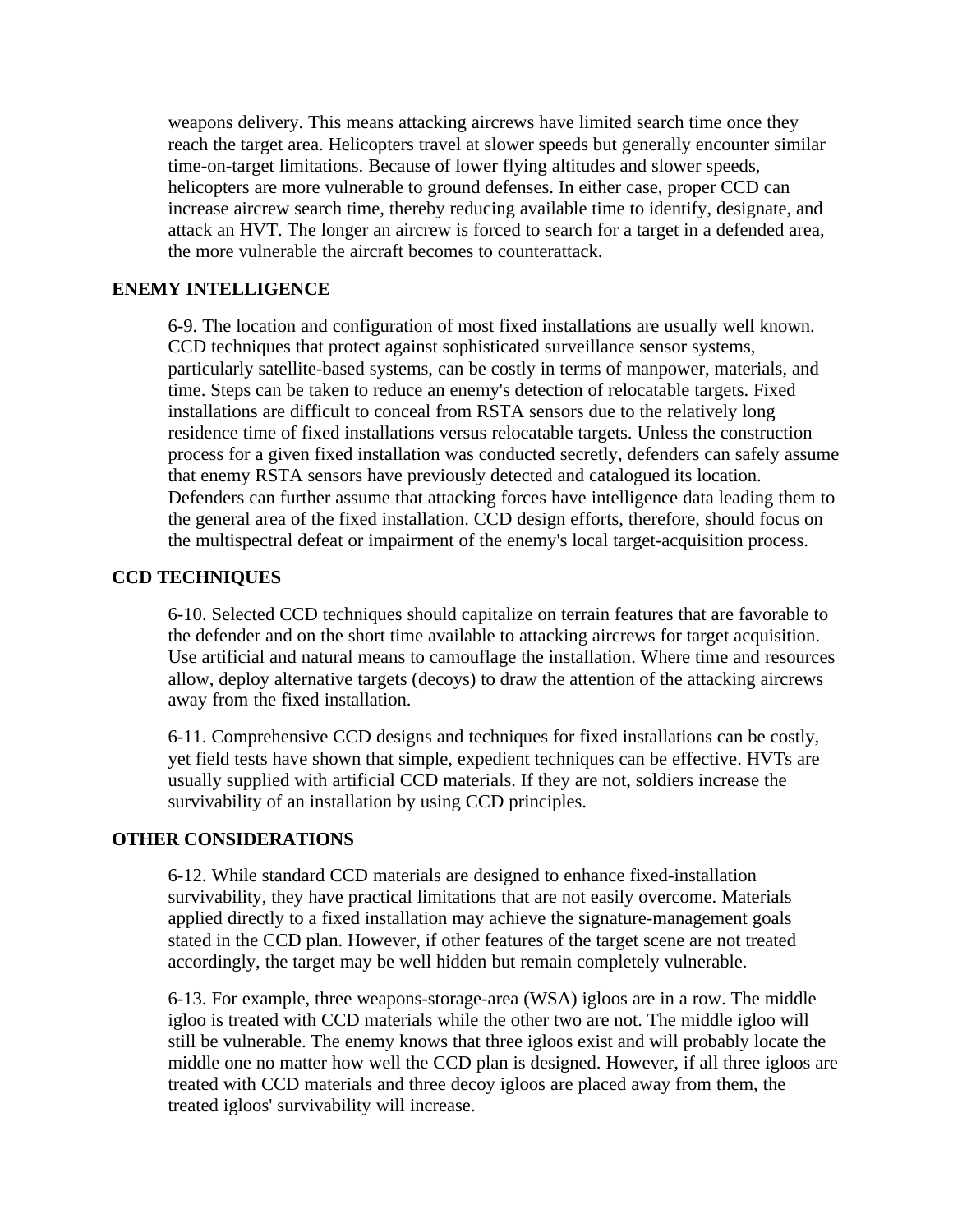6-14. Furthermore, if a man-made object (traffic surface) or a natural feature (tree line) is close to the igloos, attacking forces will use these cues to proceed to the target area even if all three igloos are treated with CCD materials. Remember, an HVT is part of an overall target scene and an attacker must interpret the scene. Do not make his task easy. CCD plans that treat only the target and ignore other cues (man-made or natural) within the target scene are insufficient.

# **COMMAND POSTS**

6-15.  $C^2$  systems provide military leaders with the capability to make timely decisions, communicate the decisions to subordinate units, and monitor the execution of the decisions. CPs contain vital  $C^2$  systems.

## **SIGNATURES**

6-16. Since World War II, the size and complexity of CPs have increased dramatically. Their signatures have correspondingly increased from a physical and communications perspective (more types of antennas and transmission modes at a wider range of frequencies). As a result, the enemy can use several conspicuous signatures to detect and target CPs for attack. Therefore, CPs require excellent CCD to survive on the battlefield.

#### **Lines of Communication**

6-17. CPs are usually located near converging LOC, such as road or rail junctions, and often require new access and egress routes. Consider the following regarding CCD and CPs:

- **Vehicle traffic.** When evaluating EM signatures that CPs emit, consider concentrations of vehicles, signs of heavy traffic (characteristic wear and track marks), and air traffic. Park vehicles and aircraft a significant distance from CPs.
- **Antennas.** Antennas and their electronic emissions and numerous support towers are common to most CPs. Paint antennas and support equipment with nonconductive green, black, or brown paint if the surfaces are shiny. If tactically feasible, use remote antennas to reduce the vulnerability of the radio system to collateral damage.
- **Security emplacements.** Security measures (barbwire, barriers, security and dismount points, and other types of emplacements) can indicate CP operations. Barbwire exhibits a measurable RCS at radar frequencies. Ensure that barbwire and concertina wire follow natural terrain lines and are concealed as much as possible.

## **Equipment**

6-18. Power generators and other heat sources produce signatures that an enemy's surveillance and target-acquisition sensors can detect. Place heat-producing equipment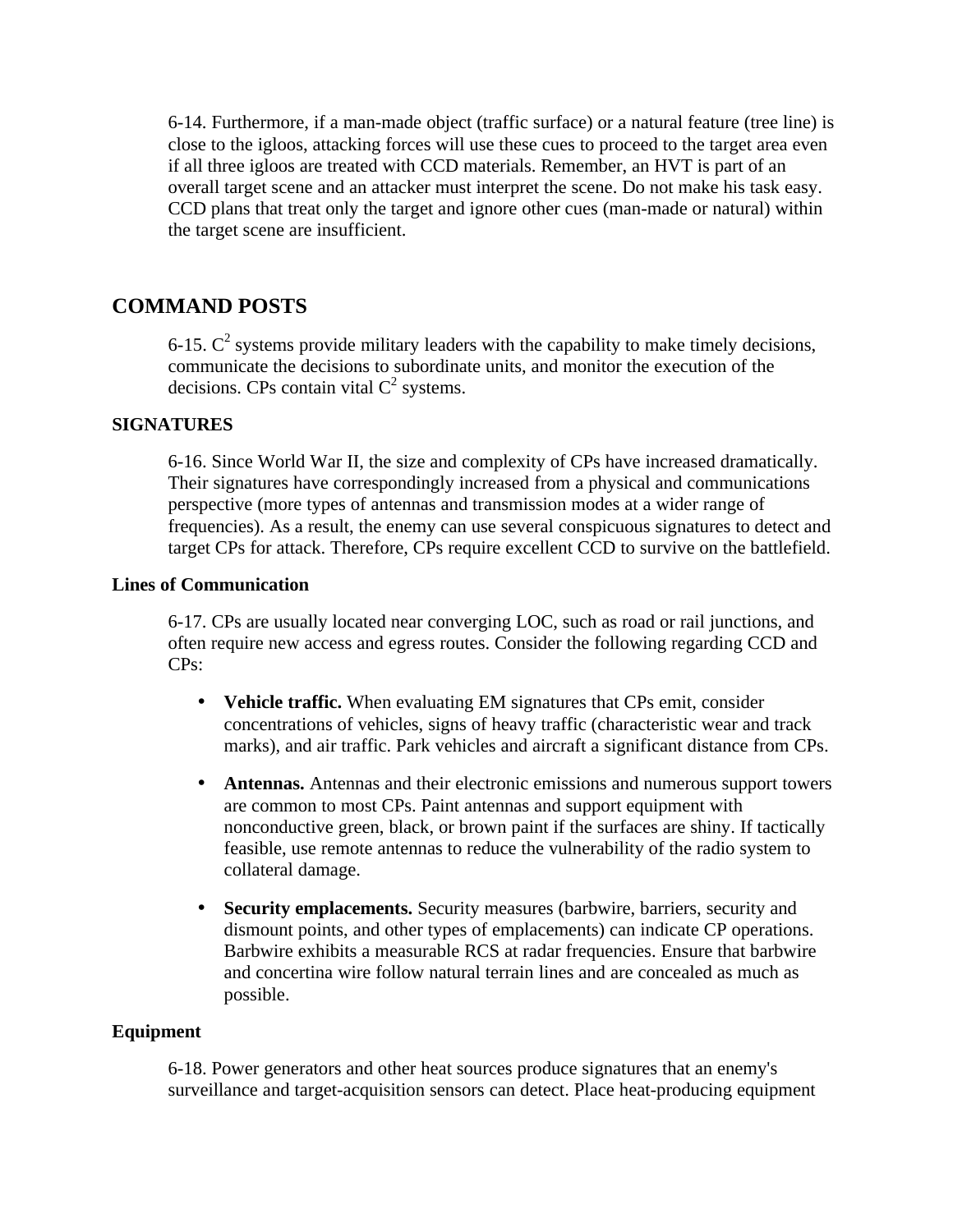and other thermal sources in defilade positions, within structures, or under natural cover. Heat diffusers, which tone down and vent vehicle exhaust away from threat direction, are an expedient means of thermal-signature reduction.

#### **Defensive Positions**

6-19. Defensive positions (berms, revetments, fighting positions) for protection against direct- and indirect-fire attackers typically create scarred earth signatures and detectable patterns due to earth excavation.

## **CCD**

6-20. CCD improves OPSEC and increases survivability by minimizing the observable size and EM signatures of CPs. CP CCD requires recon, planning, discipline, security, and maintenance. Carefully controlled traffic plans decrease the possibility of disturbing natural cover and creating new, observable paths. Decoys are a highly effective means of confusing the enemy's target-acquisition process, particularly against airborne sensors. Against ground threats, the same general rules of CCD discipline apply; however, recon and heightened security patrols enhance CCD efforts against ground attack.

## **SITES**

6-21. CP sites, which could move every 24 hours, are still occupied for a longer period than AAs. CP site selection is crucial, therefore units should—

- Consider the needs of supporting an extended occupation while minimizing changes to natural terrain patterns. When constructing defensive positions, minimize earth scarring as much as possible. If scarred earth is unavoidable, cut vegetation, toned-down agents (paint), and camouflage nets help conceal scarred areas.
- Use existing LOC (roads, trails, streams). If a site requires construction of roads or paths, make maximum use of natural concealment and existing terrain. The fewer new lines required, the better the CP blends, leaving natural features relatively unchanged.
- Never locate a CP at a road junction. Road junctions are high-priority targets for enemy forces and are easily detectable.
- Locate a CP in an existing civilian structure, if possible, which simplifies hiding military activity. However, choose a structure in an area where a sufficient number of buildings with similar EM signatures can mask its location.

## **TELECOMMUNICATIONS PROCEDURES**

6-22. By strictly complying with proper radio, telephone, and digital communications procedures, the opportunities for an enemy to detect friendly telecommunications activities are minimized. Consider the following:

• Place antennas in locations using natural supports when possible (trees for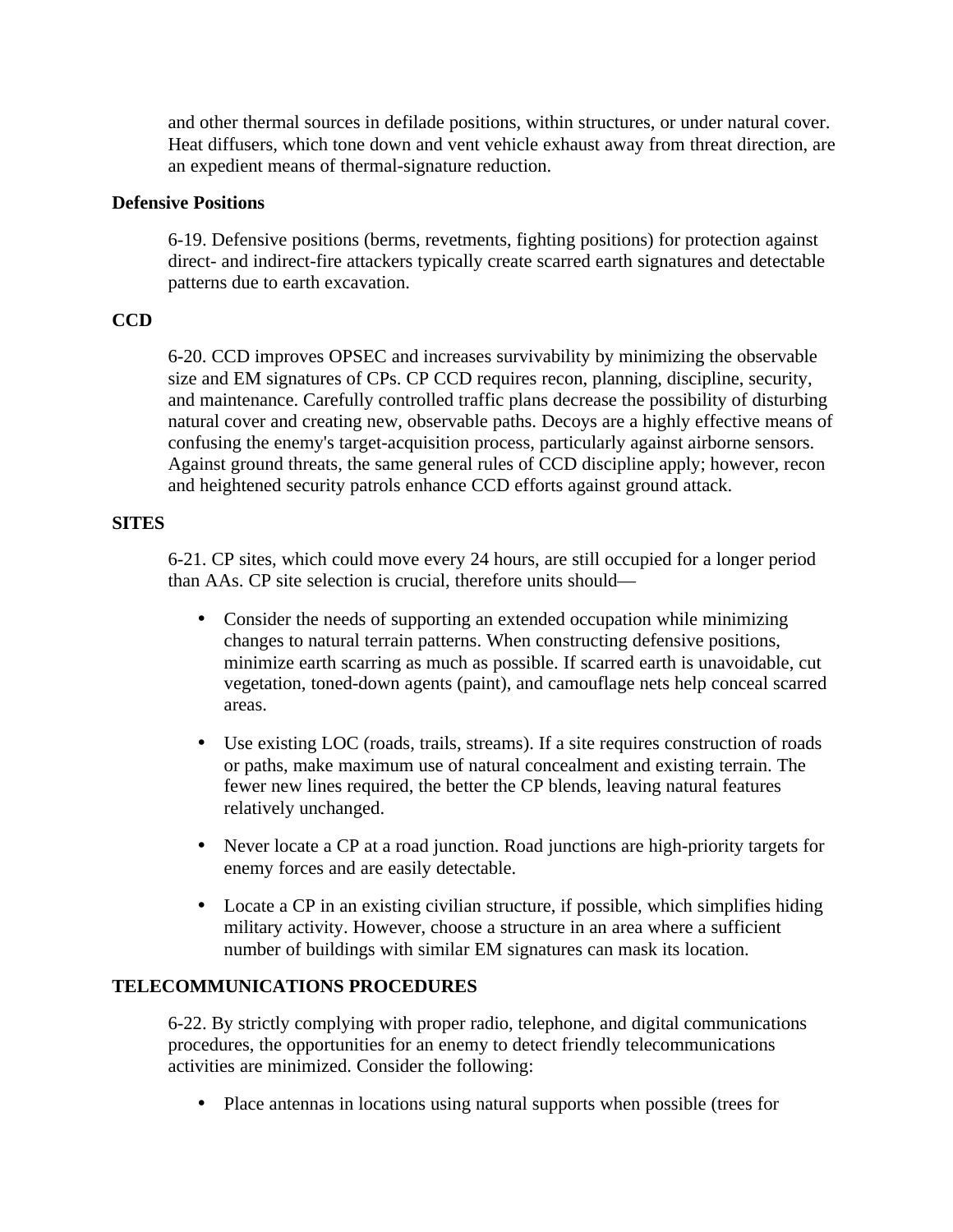dipoles). As a rule of thumb, place antennas a minimum of one wavelength away from surrounding structures or other antennas. **NOTE: One wavelength is 40 meters (typically) for low frequencies and 1 meter for very high frequencies (VHFs).**

- Move antennas as often as possible within operational constraints.
- Use directional antennas when possible. If using nondirectional antennas, employ proper terrain-masking techniques to defeat the threat's radio direction-finding efforts.
- Use existing telephone lines as much as possible. Newly laid wire is a readily observable signature that can reveal a CP's location. Communications wire and cable should follow natural terrain lines and be concealed in the best way possible.

### **CCD DISCCIPLINE**

6-23. Maintain CCD discipline after occupying a site. Establish and use designated foot paths to, from, and within a CP's area. If a unit occupies a site for more than 24 hours, consider periodically rerouting foot paths to avoid detectable patterns. Conceal security and dismount points and other individual emplacements, and make paths to the CP inconspicuous. Enforce proper disposal procedures for trash and spoil. Rigidly enforce light and noise discipline. Enhance the realism of a decoy CP by making it appear operational. Allow CCD discipline to be lax in the decoy CP, thus making it a more conspicuous target than the real CP.

# **SUPPLY AND WATER POINTS**

6-24. Supply and water points provide logistical support—the backbone of sustained combat operations. As these targets are relatively immobile and the object of an enemy's most sophisticated sensors, using CCD is one of the most effective means to improve their survivability.

#### **OPERATIONS**

6-25. Many CCD methods associated with AAs and CPs also apply to supply and water points, but with additional requirements. Large amounts of equipment and supplies are quickly brought into tactical areas and delivered to supply points located as close to the FLOT as possible. Supplies must be unloaded and concealed quickly, while supply points remain open and accessible for distribution. Under these conditions, multiple supply points are generally easier to camouflage than single, large ones. Decoy supply and water points can also confuse a threat's targeting efforts.

## **CCD**

6-26. Take maximum advantage of natural cover and concealment. Configure logistics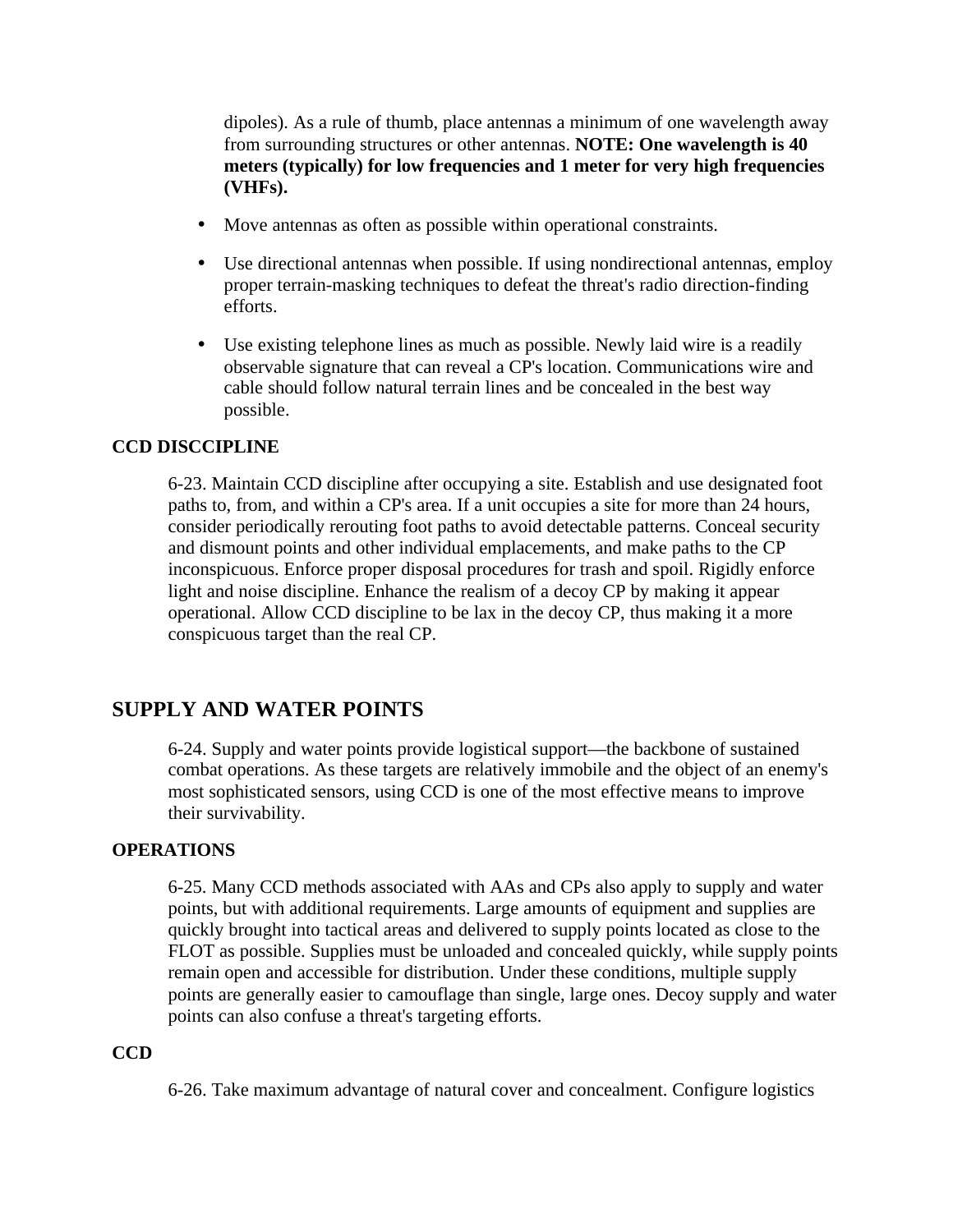layouts to conform with the local ground pattern. Creativity can play a role in this effort. The following guidance enhances concealment of these operations:

- Avoid establishing regular (square or rectangular) perimeter shapes for an area.
- Select locations where concealed access and egress routes are already established and easily controlled.
- Use roads with existing overhead concealment if you need new access roads. Conceal access over short, open areas with overhead nets.
- Control movement into and out of the supply area.
- Mix and disperse supply-point stocks to the maximum extent possible. This not only avoids a pattern of stockpile shapes but also avoids easy destruction of one entire commodity.
- Space stocks irregularly (in length and depth) to avoid recognizable patterns. Stack supplies as low as possible to avoid shadows. Dig supplies in if resources allow. In digging operations, disperse the spoil so as not to produce large piles of earth.
- Cover stocks with nets and other materials that blend with background patterns and signatures. Flattops (large, horizontal CCD nets) are effective for concealing supply-point activities when resources allow their construction and when supply points are not too large. Dunnage from supply points provides excellent material for expedient decoys.

## **TRAFFIC CONTROL**

6-27. Ensure that vehicles cause minimal changes to the natural terrain as a result of movement into, within, and out of the area. Provide concealment and control of vehicles waiting to draw supplies. Rigidly practice and enforce CCD discipline and OPSEC. Debris control could be a problem and requires constant attention.

## **WATER POINTS**

6-28. CCD for water points include the following additional considerations:

- **Spillage.** Water spillage can have positive and negative effects on a unit's CCD posture. Standing pools of water reflect light that is visible to observers. Pools can also act as forward scatterers of radar waves, resulting in conspicuous black-hole returns on radar screens. Therefore, minimize water spillage and provide adequate drainage for runoff. On the other hand, dispersed water can be used to reduce the thermal signatures of large, horizontal surfaces. However, use this technique sparingly and in such a way that pools do not form.
- **Equipment.** Use adequate natural and artificial concealment for personnel, storage tanks, and specialized pumping and purification equipment. Conceal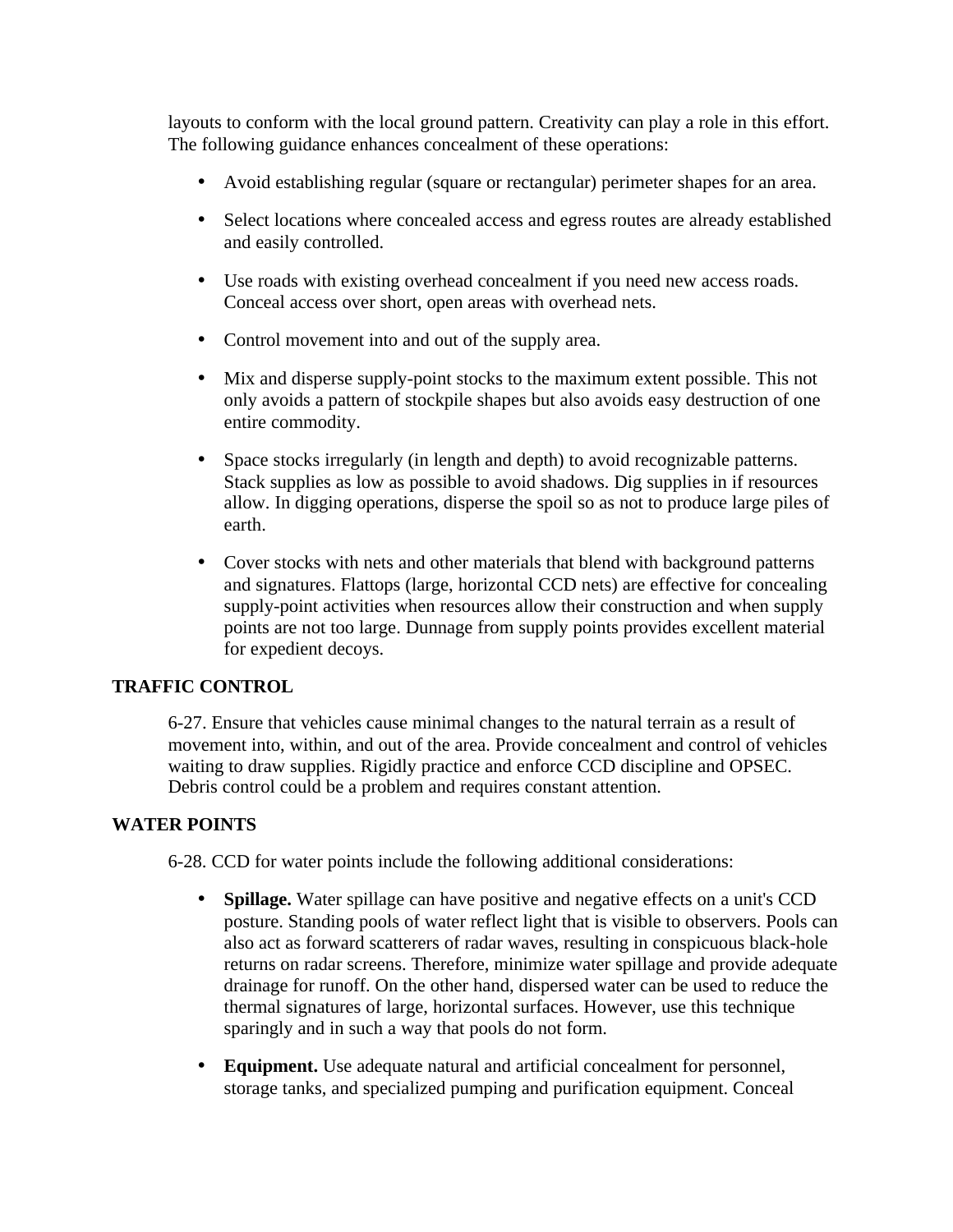water-point equipment to eliminate shine from damp surfaces. Conceal shine by placing canvas covers on bladders, using camouflage nets, and placing foliage on and around bladders. This also distorts the normal shape of the bladders.

• **Scheduling.** Enhance CCD discipline at water points by establishing and strictly enforcing a supply schedule for units. The lack of or violation of a supply schedule produces a concentration of waiting vehicles that is difficult to conceal.

# **ARMY AVIATION SITES**

6-29. AASs are among the most important of all battlefield HVTs. AASs are typically comprised of several parts that make up the whole, including tactical assembly areas (TAAs), aviation maintenance areas (AMAs), forward operating bases (FOBs), and forward arming and refueling points (FARPs). The positioning of AAS elements with respect to each other is dynamic and often depends on the existing tactical situation. In the following discussion, an AAS will be defined as a TAA, an AMA, and a FARP collocated in the same area. While these elements are not always collocated, the CCD techniques for individual elements will not greatly differ based on positioning. Untreated AASs are detectable in most threat sensor wavelengths.

- **TAA.** A TAA is typically a parking area for helicopters. Helicopters are highly conspicuous targets because of their awkward shape, distinctive thermal signatures, and large RCS. An enemy expends a lot of time and energy attempting to locate TAAs. Once it finds them, the enemy aggressively directs offensive operations against them.
- **AMA.** The most conspicuous features of an AMA are the large transportable maintenance shelters. These shelters are highly visible and indicate the presence of helicopters to an enemy. AMAs occupy large areas to allow for ground handling of aircraft. Traffic patterns around AMAs are also strong visual cues to the enemy. Maintenance assets, including aviation shop sets, have characteristically distinct multispectral cues.
- **FARP.** A FARP provides POL and ammunition support to AASs and other tactical units. A FARP consists of fuel bladders, heavy expanded mobility tactical trucks (HEMTTs), fueling apparatus, and bulk ammunition. Due to safety requirements, FARP elements are dispersed as much as possible within terrain and operational constraints. Each element is detectable with multispectral radar. In a FARP—
	- $\blacksquare$  Fuel bladders contain petroleum liquids whose thermal mass is a strong IR cue relative to the background. Bladders are often bermed, which means that visible earth scarring is necessary to construct the berm.
	- $\blacksquare$  Large HEMTTs are conspicuous in all wavelengths.
	- Fueling areas are generally arranged in such a way that the fueling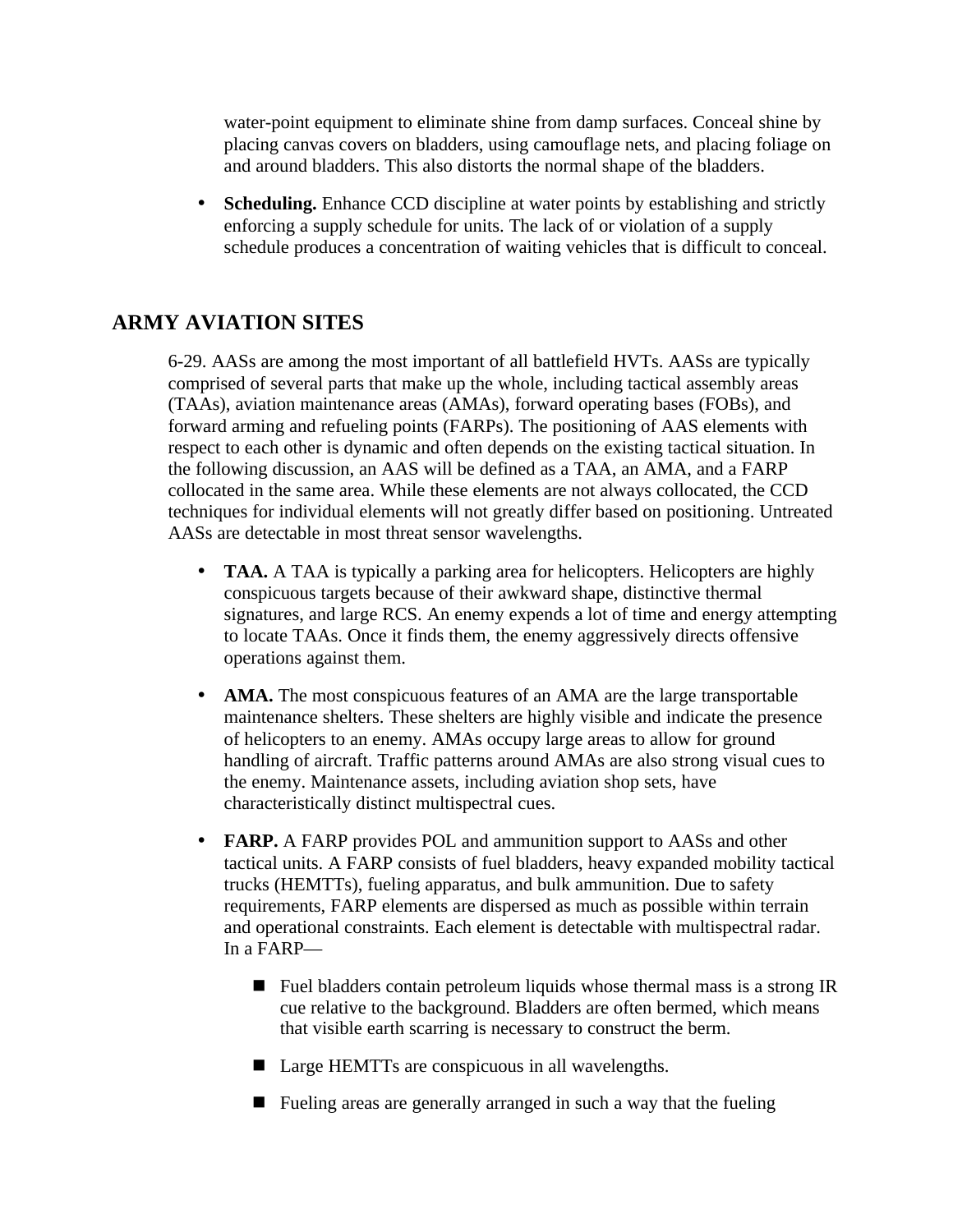apparatus (hoses, pumps) are arranged linearly in an open area for safe and easy access. The linear deployment of these hoses is a strong visual cue, and their dark color usually contrasts with the background. The dark hoses experience solar loading, and the POL liquids within the hoses can provide a thermal cue.

- **Equipment.** Palletized ammunition and support equipment accompany AASs. Such equipment is often stacked in regular, detectable patterns.
- **Aircraft.** Aircraft create large dust plumes when deployed to unpaved areas. Such plumes are distinct visual cues and indicate the presence of rotary aircraft to an enemy.
	- **Parked aircraft.** Camouflage nets, berms, stacked equipment, and revetments can effectively conceal parked aircraft. Vertical screens constructed from camouflage nets help conceal parked aircraft, particularly against ground-based threats. However, CCD techniques for rapid-response aircraft must not impair operational requirements, meaning that obtrusive, permanent CCD techniques are generally not an option. Also, foreign object damage (FOD) is a critical concern for all aviation assets. CCD for parked aircraft depends on the expected ground time between flights. The commanding officer must approve all aircraft CCD techniques before implementation.
	- **Aircraft refueling.** Aircraft refueling positions, particularly fuel hoses, should be dispersed and arrayed in a nonlinear configuration. The hoses can be concealed at periodic locations with cut vegetation or a light earth/sod covering to reduce visual and thermal signatures.
- **Defensive positions.** Constructing defensive positions can create detectable areas of scarred earth.
- **CCD.** AASs are extremely valuable targets; therefore, try to prevent their initial detection by an enemy.
- **Vehicles**. Large vehicles can be effectively concealed with camouflage nets. Also, properly placing these vehicles to use terrain features and indigenous vegetation increases their survivability. Expedient vehicle decoys provide an enemy with alternate targets, and proper CCD discipline is essential.
- **Dunnage**. Quickly conceal all dunnage (packing materials) to minimize the evidence of AASs.
- **Dust**. To avoid dust, park aircraft in grassy areas or where the earth is hardpacked. If such areas are unavailable, disperse water on the area to minimize dust plumes. However, water-soaked earth can also be an IR detection cue so use this option sparingly and, if possible, at night. Several chemical dust palliatives are available that provide excellent dust control for aviation areas.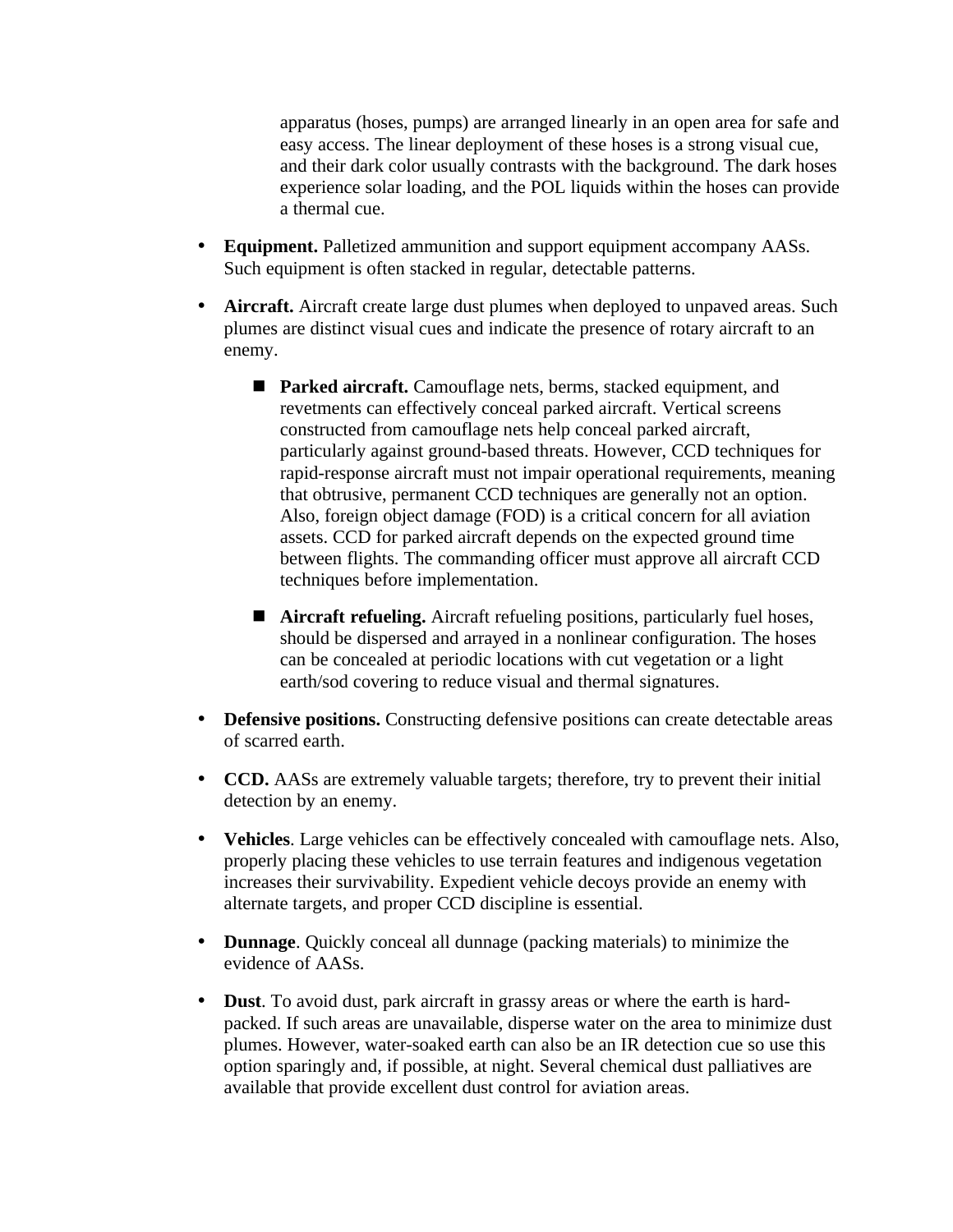• **Construction**. When constructing defensive positions, minimize disturbances to the surrounding area. Cover scarred earth with cut vegetation, camouflage nets, or toned-down agents.

## **SECTION III — RELOCATABLE UNITS**

## **MOBILITY AND CCD**

6-30. Examples of valuable relocatable units include TOCs, tactical-missile-defense (TMD) units (Patriot batteries), refuel-on-the-move (ROM) sites, and FARPs. These units are critical to offensive and defensive operations, and their protection should receive a high priority.

6-31. Mobility and CCD enhance the survivability of relocatable units. A CCD plan must include the techniques for units to deploy rapidly and conduct mobile operations continuously. The CCD techniques available to mobile units are basically the same as for fixed installations, and the principles of CCD still apply. However, the mission of relocatable units differs from that of fixed installations so CCD execution also differs.

6-32. Relocatable units spend from a few hours to several weeks in the same location, depending on their tactical situation. CCD techniques must be planned accordingly. If a unit is at a location for a few hours, it should employ expedient CCD techniques. If a unit is at a location for several days, it should employ robust CCD plans. The resources a unit expends on CCD execution must be weighed against the length of time that it remains in the same location. As CCD plans increase in complexity, subsequent assembly and teardown times also increase. Commanders must ensure that the unit's manpower and resources dedicated to CCD execution are equal to the tactical mobility requirements.

## **BUILT-IN CAPABILITIES**

6-33. CCD should be built into systems to the maximum extent possible. Supplemental CCD is usually necessary and should be designed to enhance the built-in CCD. Apply the same rules for avoiding detection and the same considerations regarding the seven recognition factors that are discussed in *Chapter 3*. The CCD planning process outlined at the beginning of this chapter also applies.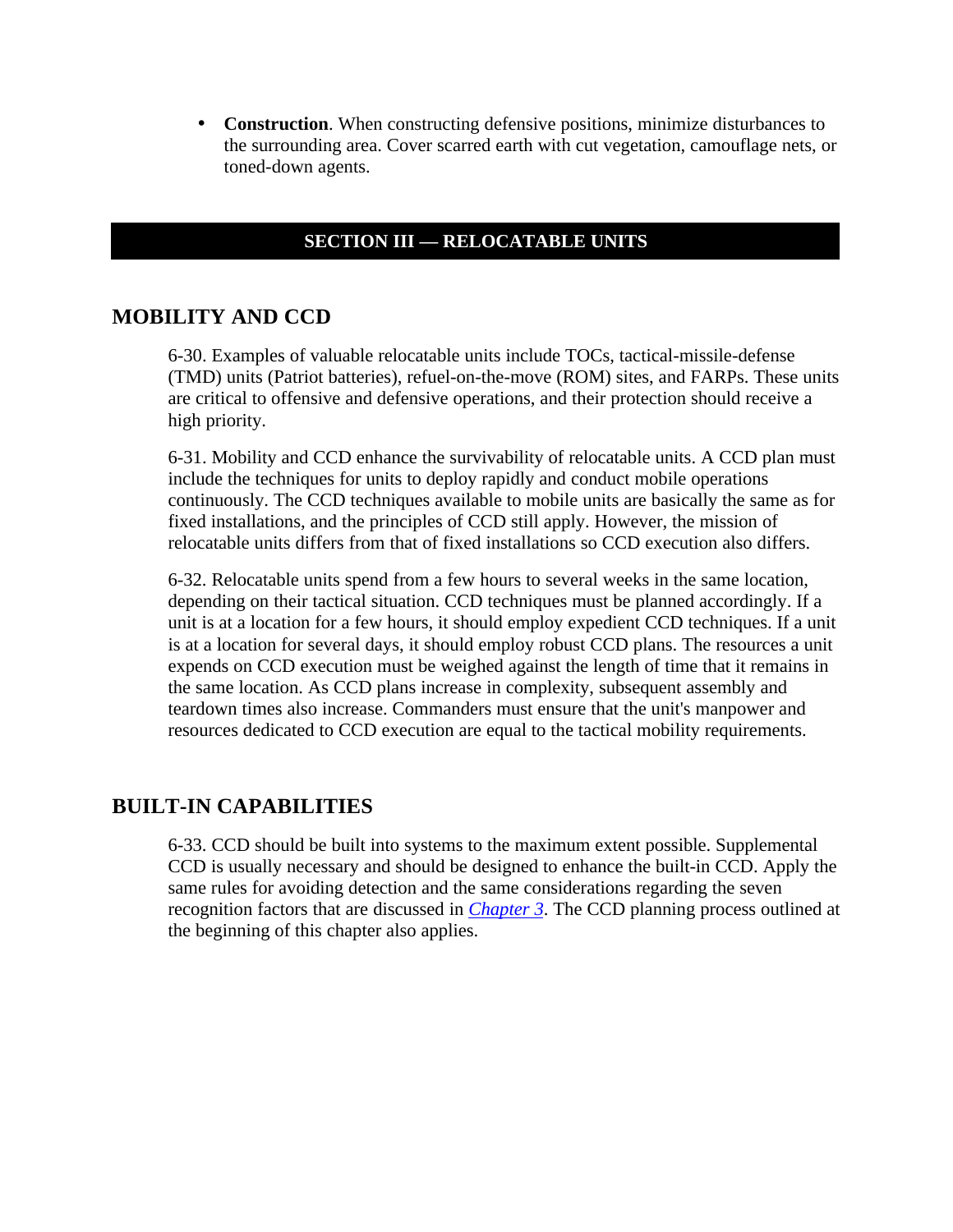# **Chapter 7**

# **Special Environments**

The fundamentals of CCD do not change between environments. The seven rules for avoiding detection and the seven recognition factors that are listed in *Chapter 3* and the three CCD principles—preventing detection, improving survivability, and improving deception capabilities—still apply. However, the guidelines for their application change. Different environments require thoughtful, creative, and unique CCD techniques. This chapter discusses different CCD techniques that have proven effective in three special environments—desert, snow-covered areas, and urban terrain.

## **DESERT**

7-1. The color of desert terrain varies from pink to blue, depending on the minerals in the soil and the time of the day. No color or combination of colors matches all deserts. Patches of uniform color in the desert are usually 10 times larger than those in wooded areas. These conditions have led to the development of a neutral, monotone tan as the best desert CCD paint color.

#### **TOPOGRAPHY**

7-2. Although desert terrain may appear featureless, it is not completely flat. In some ways, desert terrain resembles unplowed fields; barren, rocky areas; grasslands; and steppes.

#### **SHADOWS**

7-3. The closer a target is to the ground, the smaller its shadow; and a small shadow is easier to conceal from aerial observation. The proper draping of CCD nets will alter or disrupt the regular, sharp-edged shadows of military targets and allow target shadows to appear more like natural shadows. When supplemented by artificial materials, natural shadows cast by folds of the ground can be used for CCD purposes. The best solution to the shadow problem in desert terrain is to dig in and use overhead concealment or cover. Otherwise, park vehicles in a way that minimizes their broadside exposure to the sun.

#### **PLACEMENT**

7-4. Proper placement and shadow disruption remain effective techniques. Place assets in gullies, washes, wadis, and ravines to reduce their shadows and silhouettes and to take advantage of terrain masking. More dispersion is necessary in desert terrain than in wooded areas. Move assets as the sun changes position to keep equipment in shadows.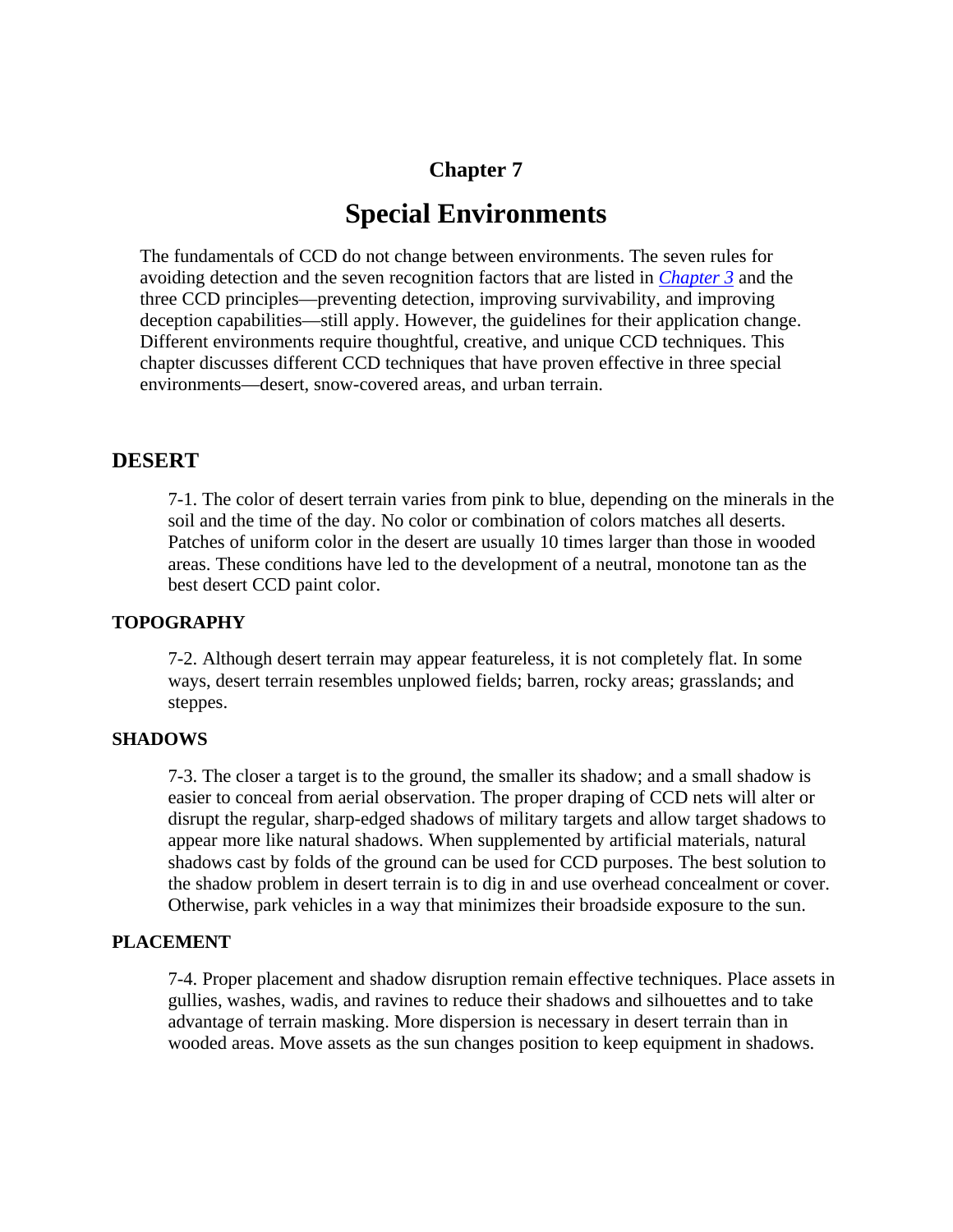#### **TERRAIN MOTTLING**

7-5. Use terrain mottling when the ground offers little opportunity for concealment. This technique involves scarring the earth with bulldozers, which creates darker areas on which to place equipment for better blending with the background. Ensure that the mottled areas are irregularly shaped and at least twice the size of the target you are concealing. Place the target off center in the mottled area and drape it with camouflage nets. When employing the scarring technique, dig two to three times as many scars as pieces of equipment being concealed. Doing this prevents the mere presence of mottled areas from giving away a unit's location.

### **MOVEMENT DISCIPLINE**

7-6. Movement discipline is especially important in the desert. Desert terrain is uniform and fragile, making it easily disturbed by vehicle tracks. Vehicle movement also produces dust and diesel plumes that are easily detectable in the desert. When movement is necessary, move along the shortest route and on the hardest ground. Shine is a particularly acute desert problem due to the long, uninterrupted hours of sunlight. To deal with this problem, remove all reflective surfaces or cover them with burlap. Use matte CCD paint or expedient paints (see *Table 3-2*) to dull the gloss of a vehicle's finish. Shade optical devices (binoculars, gun sights) when using them.

### **NOISE SND LIGHT DISCIPLINE**

7-7. Noise and light discipline is particularly important in desert terrain since sound and light can be detected at greater distances on clear desert nights. The techniques for reducing these signatures remain the same as for other environments. Be aware that thermal sensors, while not as effective during the day, have an ideal operating environment during cold desert nights. Starting all vehicle and equipment engines simultaneously is a technique that can be used to confuse enemy acoustical surveillance efforts.

## **SNOW-COVERED AREAS**

7-8. When the main background is white, apply white paint or whitewash over the permanent CCD paint pattern. The amount of painting should be based on the percentage of snow coverage on the ground:

- If the snow covers less than 15 percent of the background, do not change the CCD paint pattern.
- If the snow cover is 15 to 85 percent, substitute white for green in the CCD paint pattern.
- If the snow cover is more than 85 percent, paint the vehicles and equipment completely white.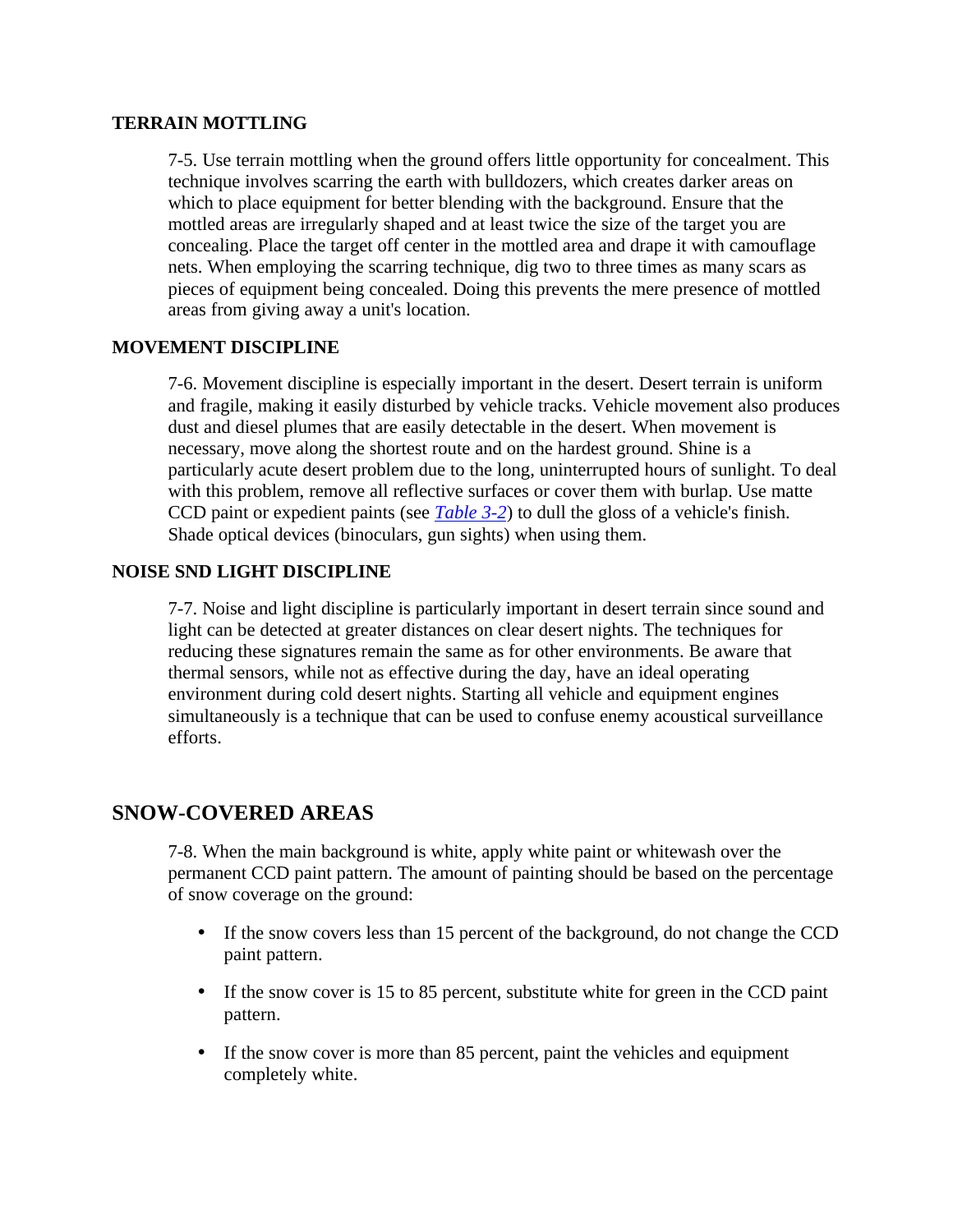#### **PLACEMENT**

7-9. A blanket of snow often eliminates much of the ground pattern, causing natural textures and colors to disappear. Blending under these conditions is difficult. However, snow-covered terrain is rarely completely white so use the dark features of the landscape. Place equipment in roadways, in streambeds, under trees, under bushes, in shadows, and in ground folds. Standard BDUs and personal equipment contrast with the snow background, so use CCD to reduce these easily recognized signatures.

#### **MOVEMENT**

7-10. Concealing tracks is a major problem in snow-covered environments. Movement should follow wind-swept drift lines, which cast shadows, as much as possible. Vehicle drivers should avoid sharp turns and follow existing track marks. Wipe out short lengths of track marks by trampling them with snowshoes or by brushing them out.

#### **THERMAL SIGNATURES**

7-11. Snow-covered environments provide excellent conditions for a threat's thermal and UV sensors. Terrain masking is the best solution to counter both types of sensors. Use arctic LCSS and winter camouflage paint to provide UV blending, and use smoke to create near-whiteout conditions.

## **URBAN TERRAIN**

7-12. Urbanization is reducing the amount of open, natural terrain throughout the world. Therefore, modern military units must be able to apply effective urban CCD. Many of the CCD techniques used in natural terrain are effective in urban areas.

#### **PLANNING**

7-13. Planning for operations in urban areas presents unique difficulties. Tactical maps do not show man-made features in enough detail to support tactical operations. Therefore, they must be supplemented with aerial photographs and local city maps. Local government and military organizations are key sources of information that can support tactical and CCD operations. They can provide diagrams of underground facilities, largescale city maps, and/or civil-defense or air-raid shelter locations.

#### **SELECTING S SITE**

7-14. The physical characteristics of urban areas enhance CCD efforts. The dense physical structure of these areas generates clutter (an abundance of EM signatures in a given area) that increases the difficulty of identifying specific targets. Urban clutter greatly reduces the effectiveness of a threat's surveillance sensors, particularly in the IR and radar wavelengths. Urban terrain, therefore, provides an excellent background for concealing CPs, reserves, combat-service-support (CSS) complexes, or combat forces. The inherent clutter in urban terrain generally makes visual cues the most important consideration in an urban CCD plan.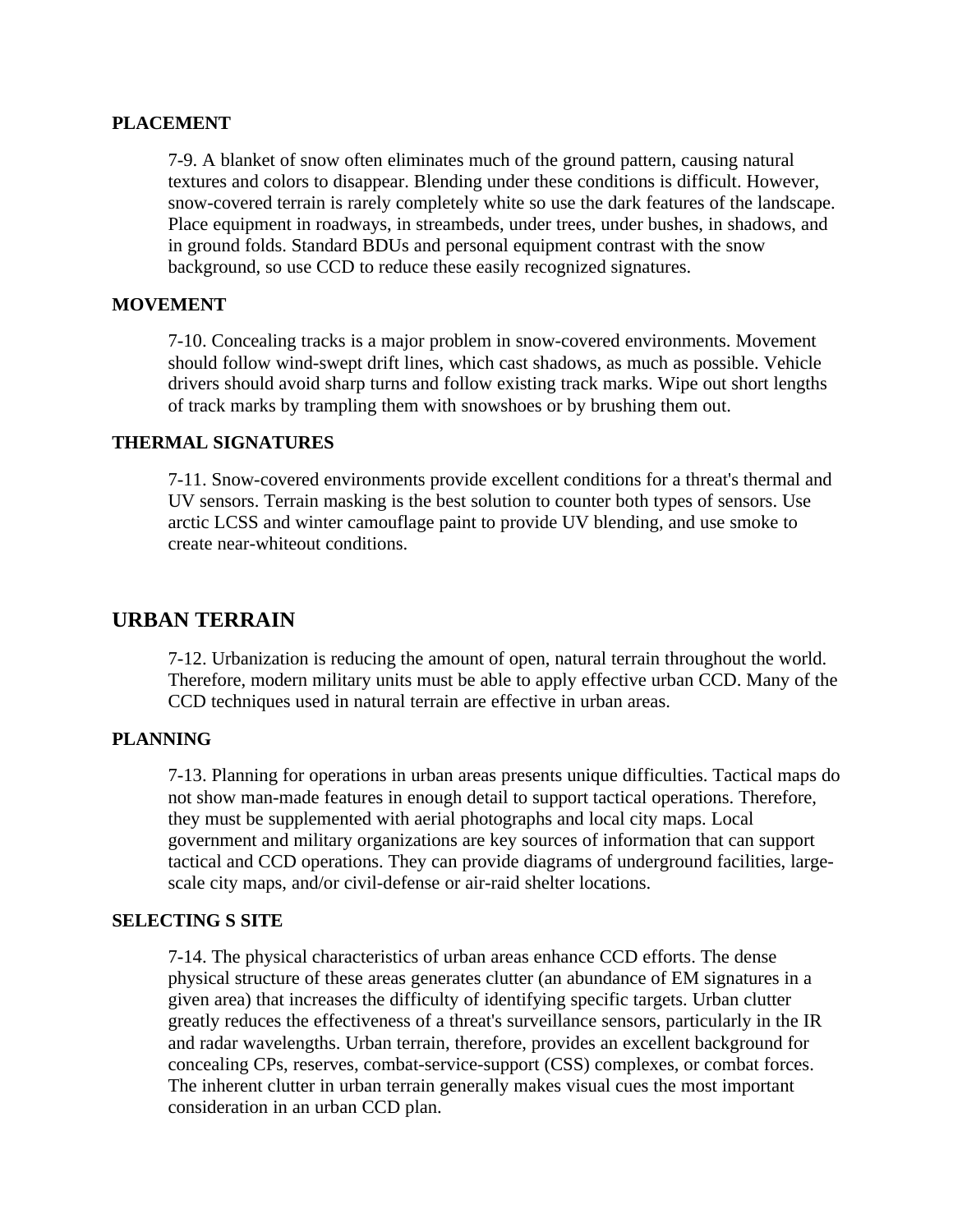7-15. The regular pattern of urban terrain; the diverse colors and contrast; and the large, enclosed structures offer enhanced concealment opportunities. Established, hardened road surfaces effectively mask vehicle tracks. Depending on the nature of the operation, numerous civilian personnel and vehicles may be present and may serve as clutter. This confuses an enemy's ability to distinguish between military targets and the civilian population. Underground structures (sewers, subways) are excellent means of concealing movement and HVTs.

7-16. When augmented by artificial means, man-made structures provide symmetrical shapes that provide ready-made CCD. The CCD for fighting positions is especially important because of the reduced identification and engagement ranges (100 meters or less) typical of urban fighting. Limit or conceal movement and shine. These signatures provide the best opportunity for successful threat surveillance in urban terrain. Careful placement of equipment and fighting positions remains important to provide visual CCD and avoid detection by contrast (thermal sensors detecting personnel and equipment silhouetted against colder buildings or other large, flat surfaces).

## **ESTABLISHING FIGHTING POSITIONS**

7-17. The fundamental CCD rule is to maintain the natural look of an area as much as possible. Buildings with large, thick walls and few narrow windows provide the best concealment. When selecting a position inside a building, soldiers should—

- Avoid lighted areas around windows.
- Stand in shadows when observing or firing weapons through windows.
- Select positions with covered and concealed access and egress routes (breaches in buildings, underground systems, trenches).
- Develop decoy positions to enhance CCD operations.

## **PLACING VEHICLES**

7-18. Hide vehicles in large structures, if possible, and use local materials to help blend vehicles with the background environment. Paint vehicles and equipment a solid, dull, dark color. If you cannot do this, use expedient paints to subdue the lighter, sand-colored portions of the SCSPP. When placing vehicles outdoors, use shadows for concealment. Move vehicles during limited visibility or screen them with smoke.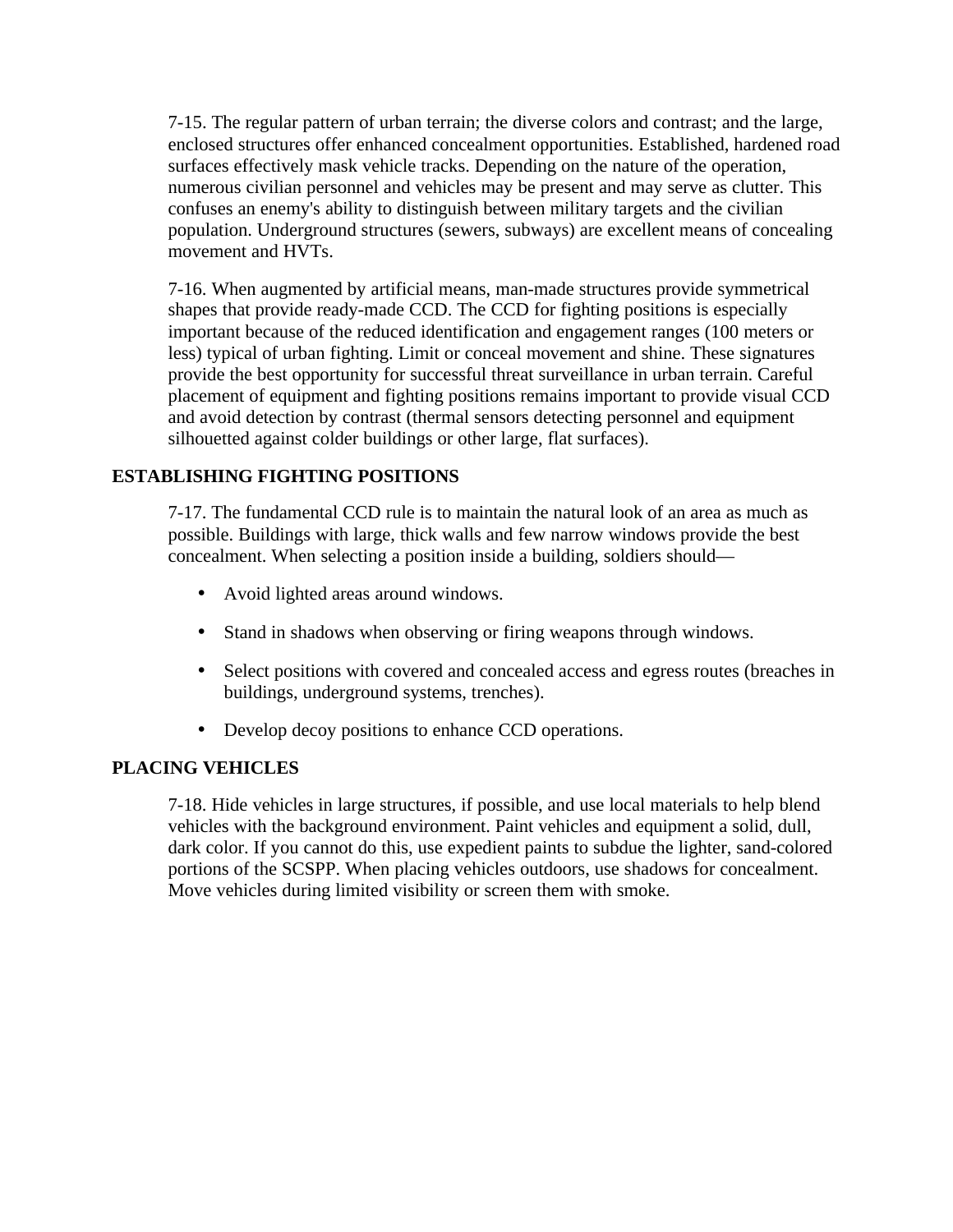# **Appendix A**

# **Metric Conversion Chart**

This appendix complies with current Army directives which state that the metric system will be incorporated into all new publications. *Table A-1* is a conversion chart.

| <b>US Units</b>     | <b>Multiplied By</b> | <b>Metric Units</b> |  |
|---------------------|----------------------|---------------------|--|
| Cubic feet          | 0.0283               | Cubic meters        |  |
| Feet                | 0.3048               | Meters              |  |
| Gallons             | 3.7854               | Liters              |  |
| Inches              | 2.54                 | Centimeters         |  |
| Inches              | 0.0254               | <b>Meters</b>       |  |
| Inches              | 25.4001              | Millimeters         |  |
| Miles, statute      | 1.6093               | Kilometers          |  |
| Miles, statute      | 0.9144               | Yards               |  |
| <b>Ounces</b>       | 28.349               | Grams               |  |
| Pounds              | 0.454                | Kilograms           |  |
| Tons, short         | 0.9072               | Tons, metric        |  |
| Square feet         | 0.093                | Square meters       |  |
| <b>Metric Units</b> | <b>Multiplied By</b> | <b>US Units</b>     |  |
| Centimeters         | 0.3937               | Inches              |  |
| Cubic meters        | 35.3144              | Cubic feet          |  |
| Cubic meters        | 1.3079               | Cubic yards         |  |
| Grams               | 0.035                | Ounces              |  |

**Table A-1. Metric conversion chart**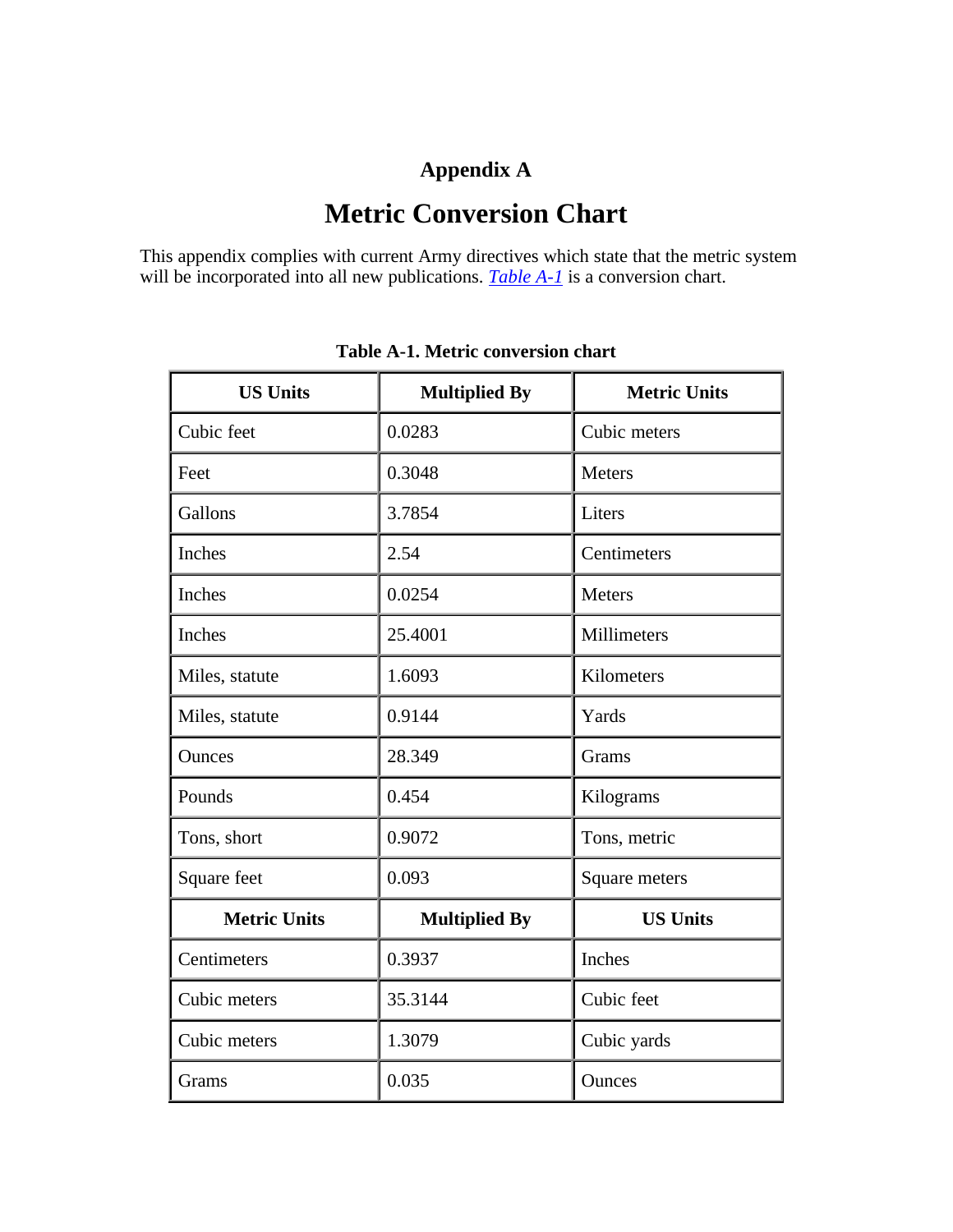| Kilograms     | 2.205   | Pounds         |
|---------------|---------|----------------|
| Kilometers    | 0.62137 | Miles, statute |
| Kilometers    | 1,093.6 | Yards          |
| Liters        | 0.264   | Gallons        |
| <b>Meters</b> | 3.2808  | Feet           |
| <b>Meters</b> | 39.37   | Inches         |
| Meters        | 1.0936  | Yards          |
| Millimeters   | 0.03937 | Inches         |
| Square meters | 10.764  | Square feet    |
| Tons, metric  | 2,204.6 | Pounds         |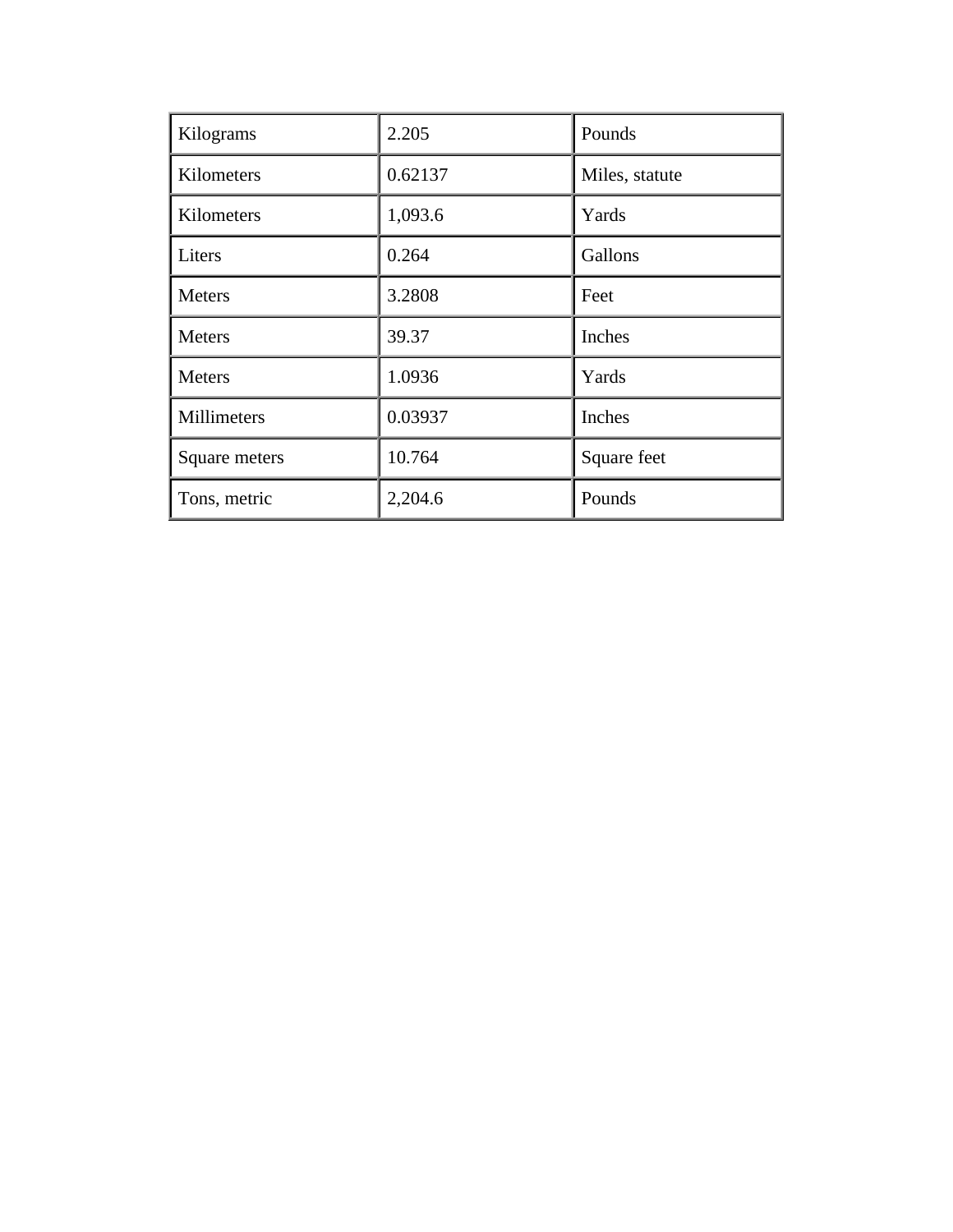# **Appendix B**

# **Guidelines for Tactical Standing Operating Procedures**

TACSOPs are critical to battlefield success. All commanders should establish camouflage guidelines in their TACSOPs and ensure that their soldiers are familiar with them. TACSOPs provide guidelines that help reduce the time required to perform routine tasks. Commanders can achieve these ends by defining the responsibilities, identifying the expected tasks, and providing supervisors with a memory aid when planning or inspecting. TACSOPs, coupled with battle drills (*Appendix C*), provide units with guidance on how to execute anticipated battlefield tasks. CCD employment is a task that should be routine for all units.

# **CONTENT**

B-1. The following CCD considerations may be included in a unit TACSOP:

- A review of CCD fundamentals.
- Rules of unit CCD discipline.
- Memory aids for supervisors, which should include an inspection checklist (*Figure B-1*) and a chart of an enemy's sensor systems with possible countermeasures.
- Guidelines on CCD discipline to provide uniformity among all subunits.
- The different CCD postures.
- Procedures for blackout, the quartering party, unit movement, and the deployment area.
- Appropriate CCD postures in OPORDs for different missions.

## **CCD Inspection Checklist**

- 1. Command Emphasis.
	- a. The commander—
		- (1) Establishes CCD goals.
		- (2) Executes CCD plans.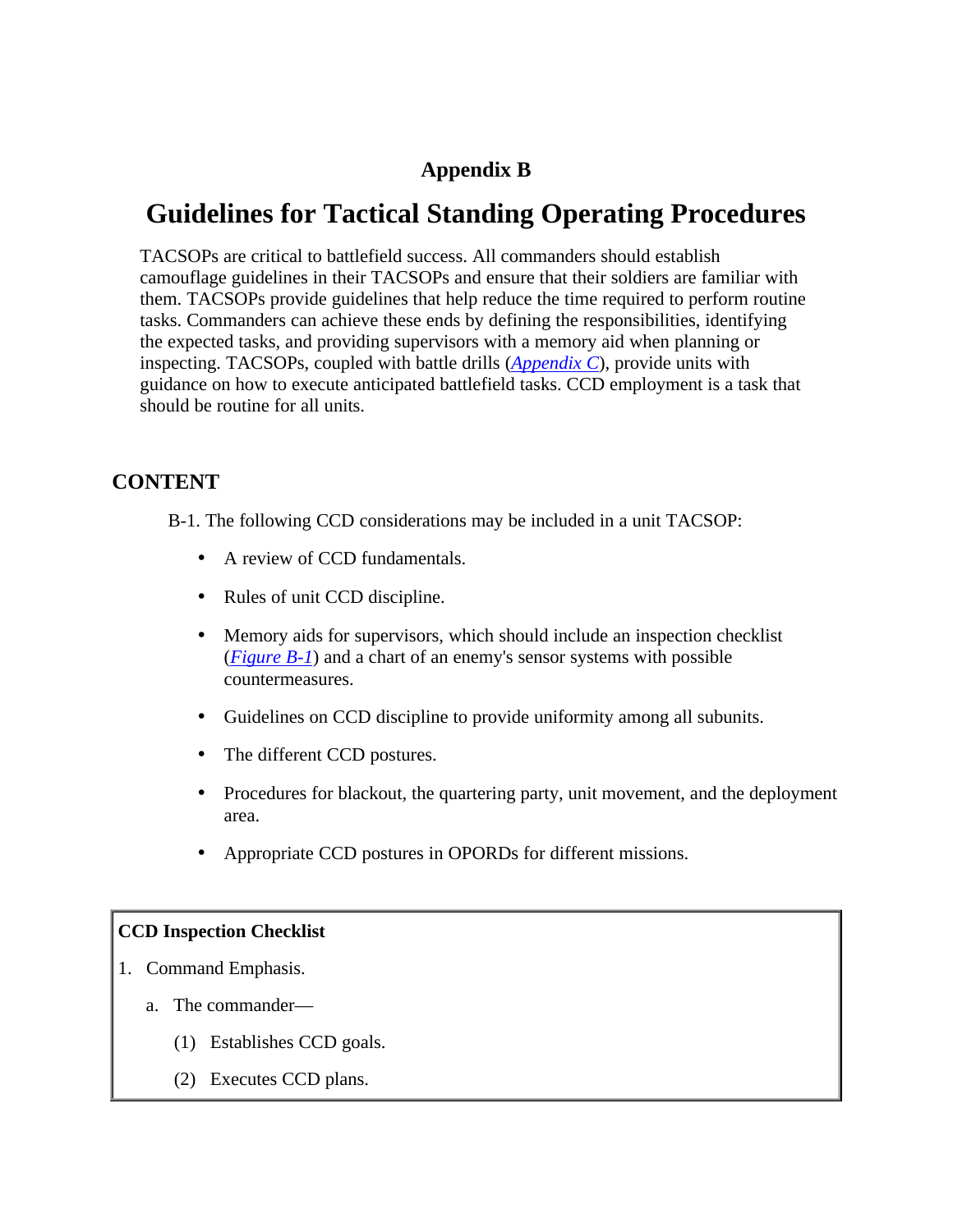- (3) Inspects frequently doe CCD deficiencies.
- (4) Conducts follow-up inspection of CCD deficiencies.
- (5) Integrates CCD into training exercises.
- b. The unit—
	- (1) Intregrates CCD into its TACSOP.
	- (2) Follows the TACSOP.

#### 2. Discipline.

- a. The unit—
	- (1) Observes noise disciplene.
	- (2) Observes light discipline with respect to smoking, fires, and lights.
	- (3) Conceals highly visible equipment.
	- (4) Covers shiny surfaces.
	- (5) Keeps exposed activity to a minimum.
	- (6) Uses cut vegetation properly.
	- (7) Uses and conceals dismount points properly.

#### b. Soldiers—

- (1) Wear the correct uniform.
- (2) Control litter and spoil.

#### 3. Techniques. The unit—

- a. Places and disperses vehicles and equipment.
- b. Disperses the CP.
- c. Employs camoulfage nets (LCSS)
- d. Uses (or minimizes) shadows.
- e. Minimizes movement.
- f. Hides operations and equipment.
- g. Blends operations and equipment with backgrounds.
- h. Employs pattern-painting techniques.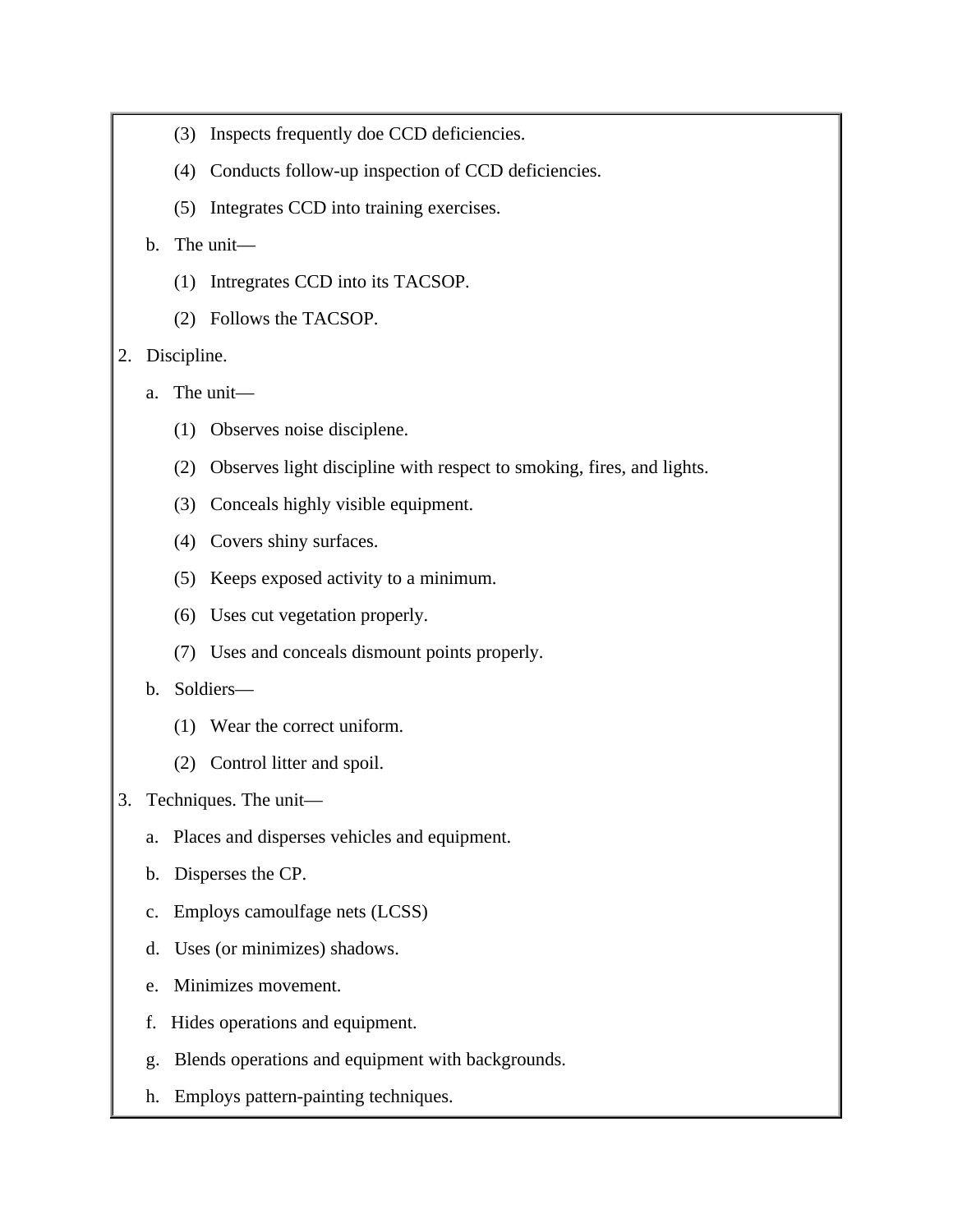- i. Employs decoys.
- j. Integrates smoke operations with unit movement.
- k. Practices individual CCD on—
	- (1) Helmet.
	- (2) Face.
	- (3) Weapon.
	- (4) Other Equipment.
- l. Employs CCD on fighting positions by—
	- (1) Eliminating or minimizing target silhouettes.
	- (2) Practicing spoil control.
	- (3) Eliminating or minimizing regular or geometric shapes and layouts.
	- (4) Maintaining overhead concealment.
	- (5) Practicing dust control.
- m. Employs CCD on tactical vehicles by—
	- (1) Minimizing and concealing track marks.
	- (2) Minimizing or eliminating the shine on vehicles and equipment.
	- (3) Reducing or using shadows to the unit's advantage.
	- (4) Enploying camouflage nets (LCSS).
	- (5) Painting vehicles to match their surroundings.
	- (6) Dispersing vehicles and equipment.
	- (7) Concealing vehicles and supply routes.
	- (8) Controlling litter and spoil.
	- (9) Storing and concealing ammunition.
- n. Employs CCD on AAs by—
	- (1) Facilitating mission planning for access and egress concealment.
	- (2) Marking guideposts for route junctions.
	- (3) Ensuring that turn-ins are not widened by improper use.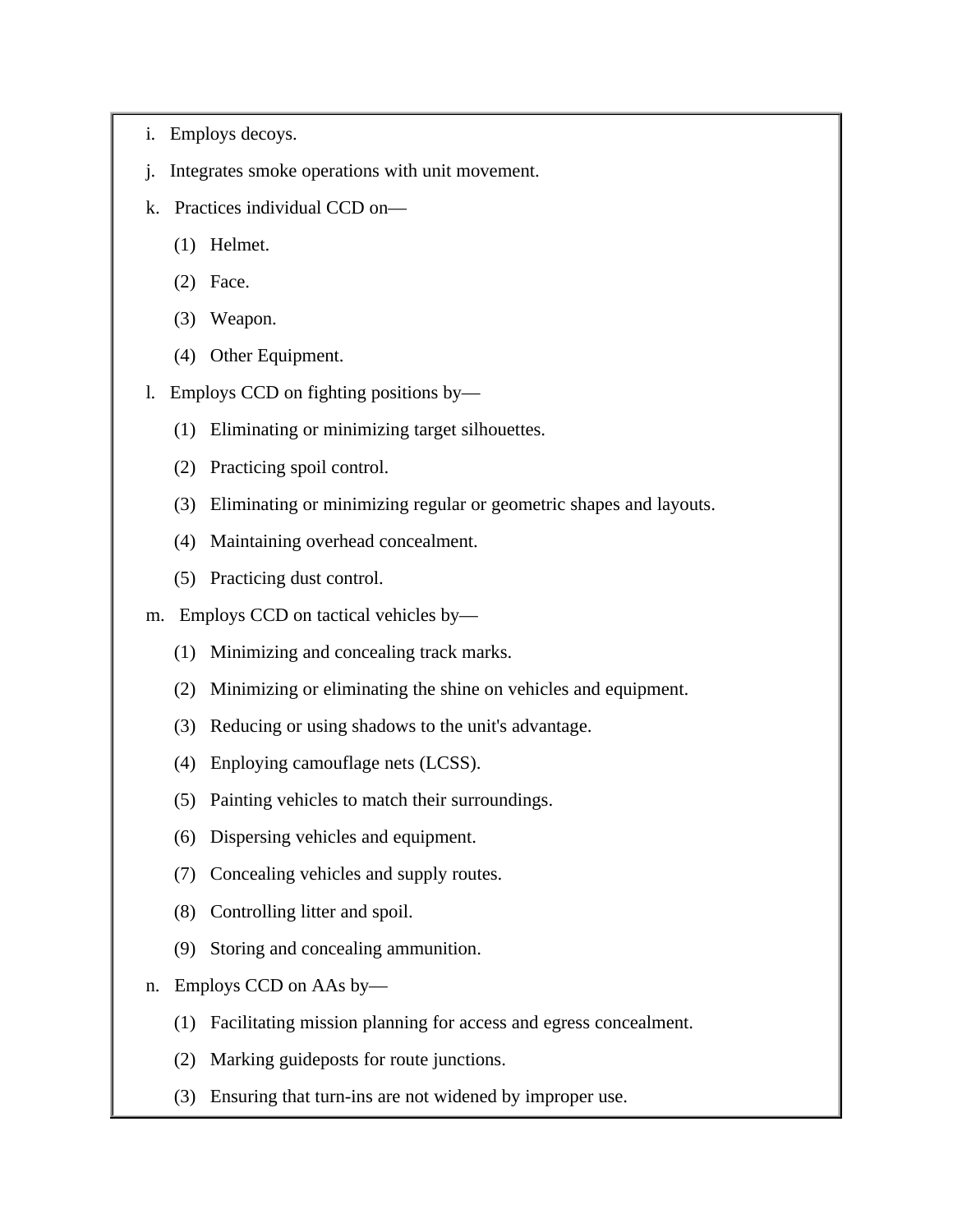- (4) Dispersing dismount, mess, and maintenance areas.
- (5) Dispersing the CP.
- (6) Maintaining CCD by—
	- (a) Inspecting CCD frequently.
	- (b) Controlling litter and garbage.
	- (c) Observing blackout procedures.
- (7) Observing evaluation procedures by—
	- (a) Policing the area
	- (b) Covering or eliminating tracks.
	- (c) Preventing traffic congestion.
	- (d) Concealing spoil.
- o. Employs CCD on the CP by—
	- (1) Ensuring that LOC are not converged.
	- (2) Dispersing vehicles.
	- (3) Ensuring that turn-ins are not widened through improper use.
	- (4) Ensuring that protective barriers follow terrain features.
	- (5) Concealing defensive weapons.
	- (6) Ensuring that existing poles are used for LOC.
	- (7) Digging in the CP (when in open areas).
	- (8) Maintaining camouflage nets (LCSS).
	- (9) Using civilian buildings properly by—
		- (a) Controlling access and egress.
		- (b) Observing blackout procedures.
		- (c) Avoiding obvious locations.
- p. Employs CCD on supply points by—
	- (1) Dispersing operations.
	- (2) Concealing access and egress routes.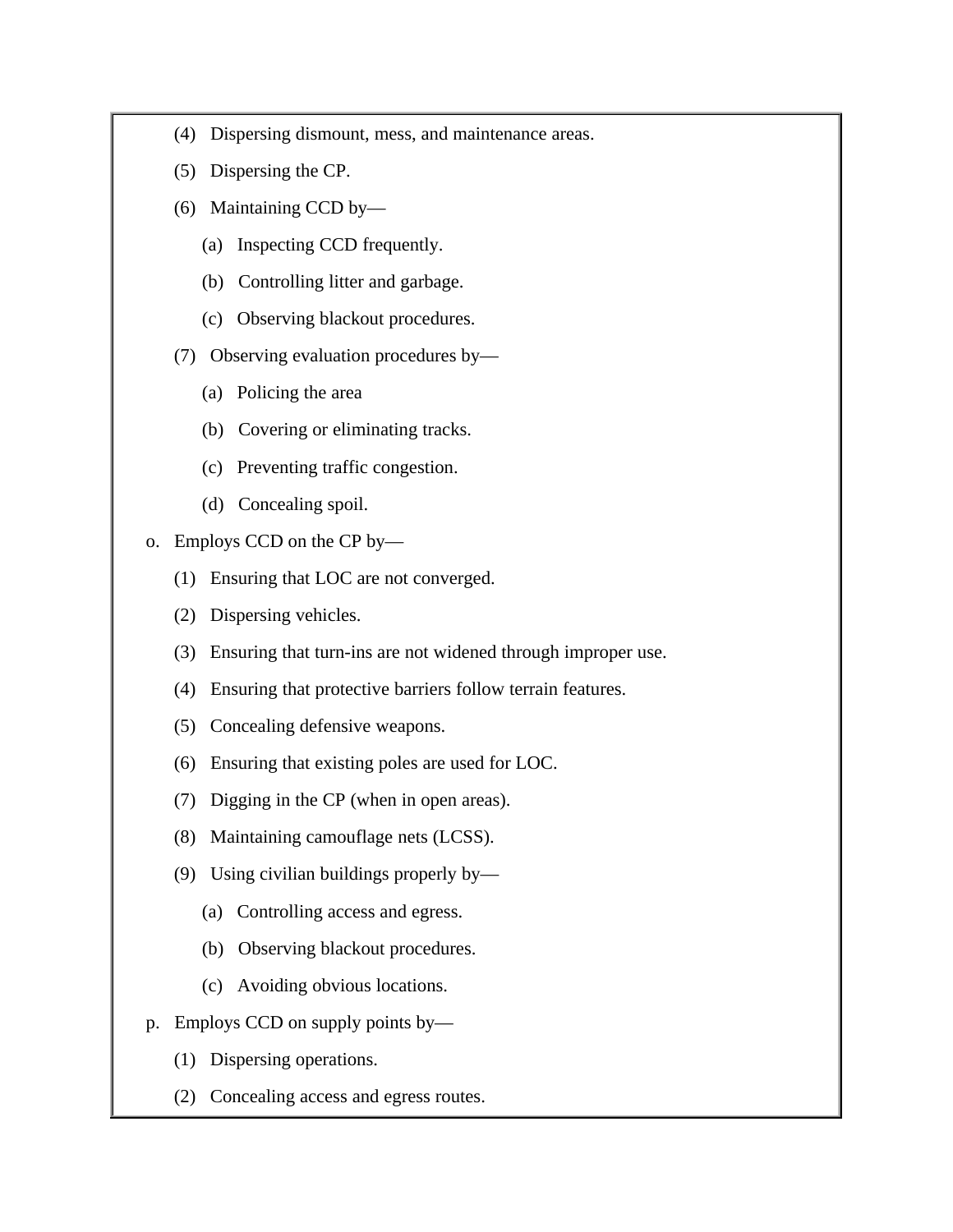- (3) Using the track plan.
- (4) Providing concealed loading areas.
- (5) Developing and implementing a schedule for the units being serviced.
- q. Enploys CCD on water points by—
	- (1) Concealing access and egress routes.
	- (2) Ensuring that the track plan is used.
	- (3) Controlling spillage.
	- (4) Controlling shine and reflections.
	- (5) Developing and implementing a schedule for the units being serviced.

#### **Figure B-1. Sample CCD checklist**

#### **COMMANDERS' RESPONSIBILITIES**

B-2. Commanders must ensure that each soldier has the required quantities of serviceable BDUs and that these uniforms are properly maintained to protect their IR screening properties. Based on unit requirements, supply personnel forecast, request, and store adequate quantities of expendable CCD supplies (paint, makeup, repair kits). Commanders ensure that authorized quantities of CCD screens (LCSS) and support systems (to include repair kits and spare parts) are on hand and continually maintained in a clean, serviceable condition.

#### **FRATRICIDE**

B-3. Since warfare often results in the loss of life from fratricide, the unit TACSOP should include a way to reduce fratricide. Commanders should consider ways for friendly and allied units to identify each other on the battlefield. Fratricide compels commanders to consider the effect CCD and deception operations have on the necessity of being recognized by friendly troops.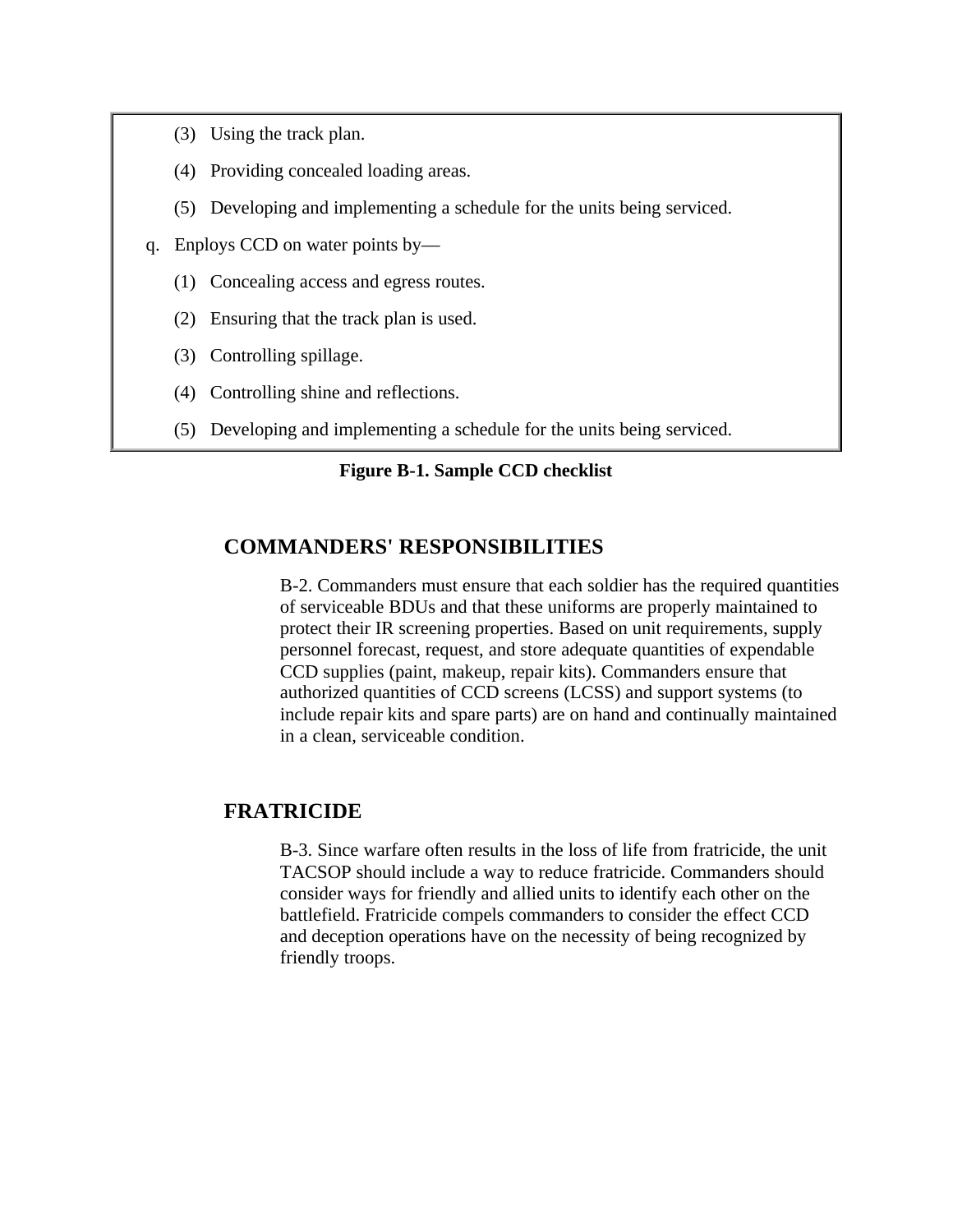## **Appendix C**

# **Camouflage Requirements and Procedures**

This appendix provides information on the LCSS and describes how to erect it. Also included is a figure for determining the amount of modules needed to camouflage the various vehicles in the Army's inventory. This appendix also includes a sample battle drill that can be used to train soldiers.

## **LIGHTWEIGHT CAMOUFLAGE SCREEN SYSTEM**

C-1. The LCSS is a modular system consisting of a hexagon screen, a diamond-shaped screen, a support system, and a repair kit. You can join any number of screens to cover a designated target or area (*Figure C-1*). Use *Figure C-2* to determine the number of modules needed for camouflaging a given area. Measure the vehicle or use *Table C-1* to determine the vehicle's dimensions.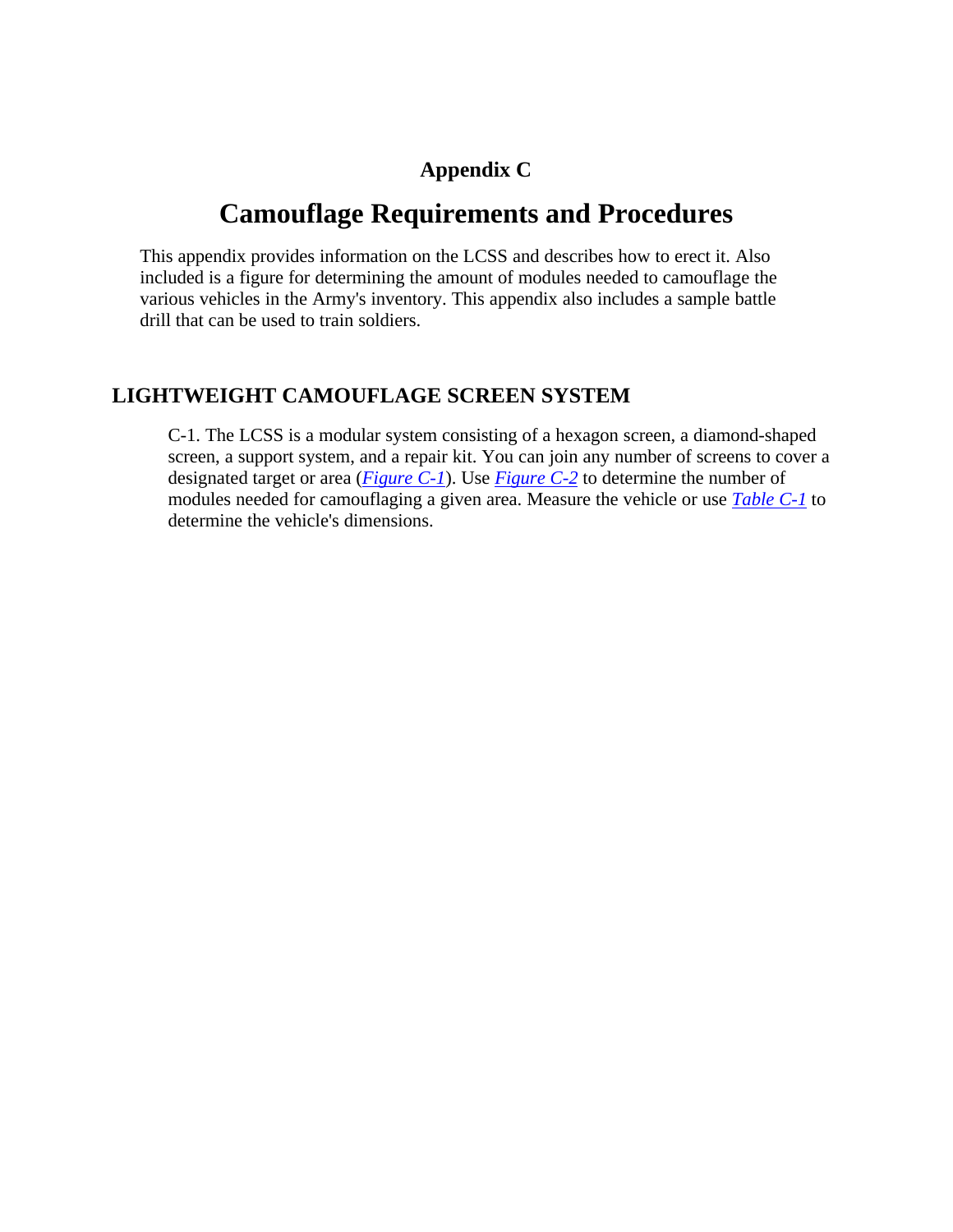

**Figure C-1. LCSS modular system.**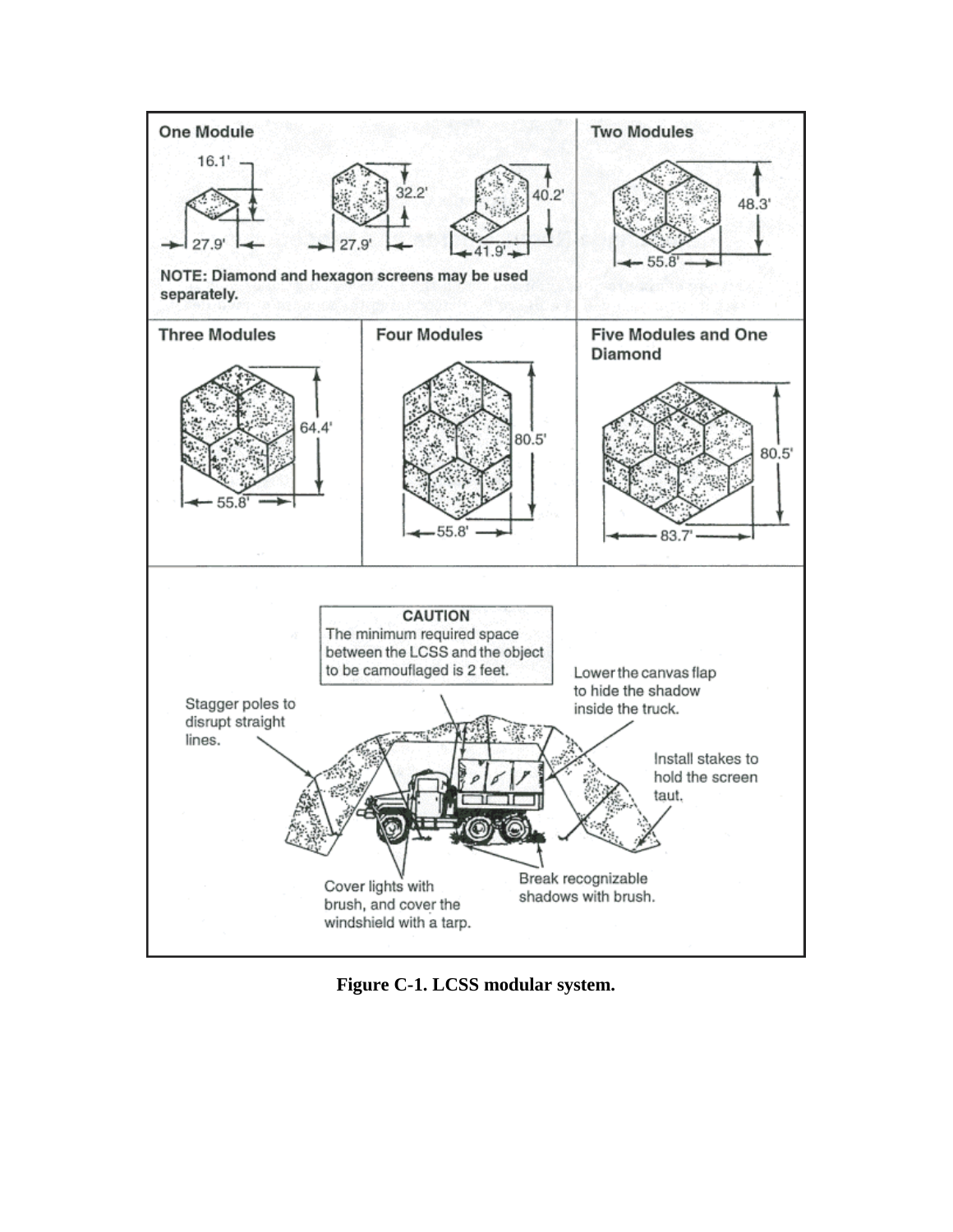

**Figure C-2. Module determination chart.**

|  | <b>Table C-1. Vehicle dimensions</b> |
|--|--------------------------------------|
|--|--------------------------------------|

| <b>Nomenclature</b> | Height | Width | Lengt | $\mathbf{r}$<br>No.<br>- ot |
|---------------------|--------|-------|-------|-----------------------------|
|---------------------|--------|-------|-------|-----------------------------|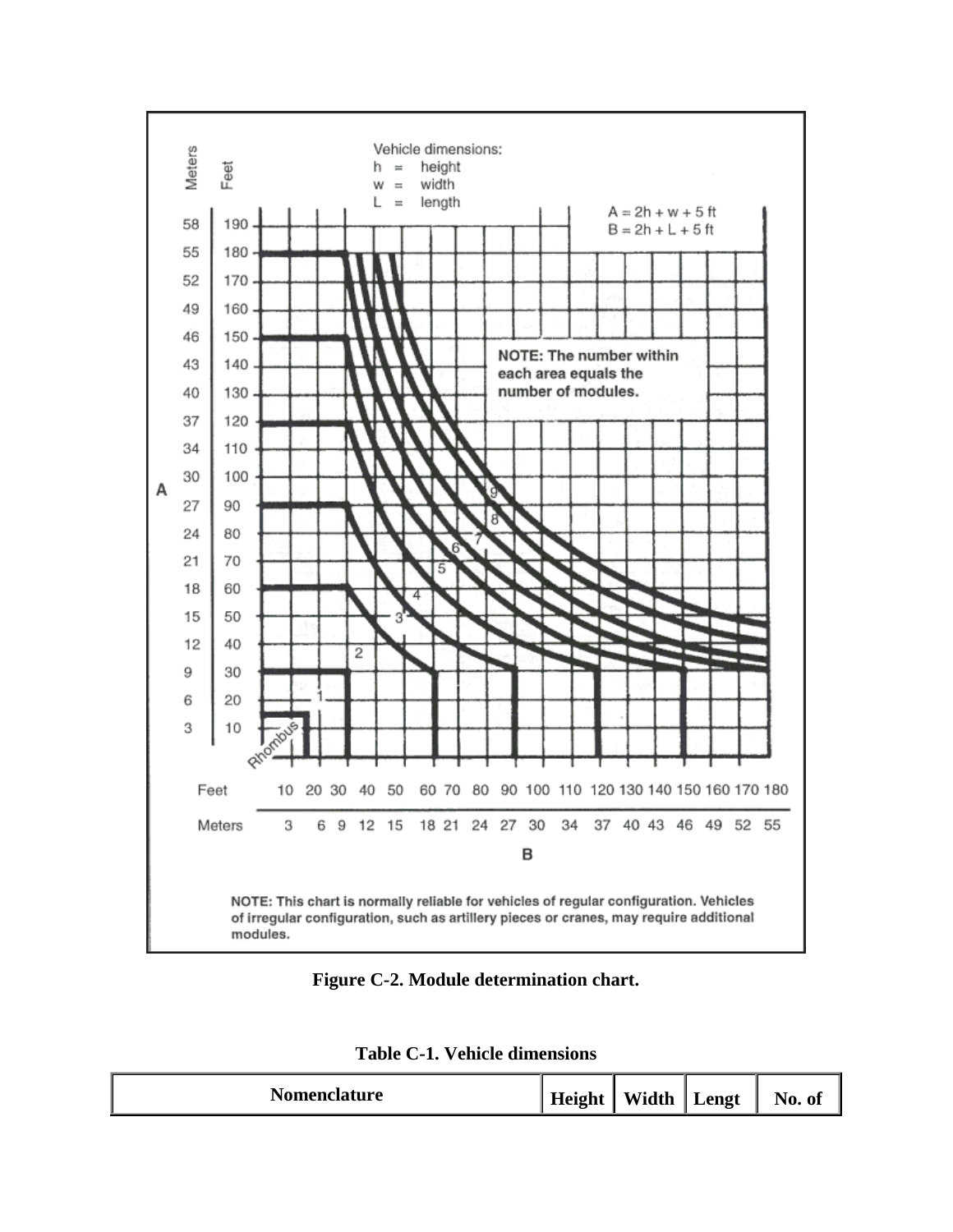|                                         | (feet)         | (feet)         | $\mathbf{h}$<br>(feet) | <b>Module</b><br>S |
|-----------------------------------------|----------------|----------------|------------------------|--------------------|
| <b>AVLB</b>                             | 17             | 13             | 37                     | 5                  |
| C7 loader, scoop, 2-ton, w/o cage       | 9              | 9              | 25                     | $\overline{2}$     |
| D7 dozer, with blade                    | 10             | 12             | 19                     | $\overline{2}$     |
| M106A1 carrier, mortar, 107-mm          | $\overline{7}$ | 10             | 16                     | $\overline{2}$     |
| M109A3 howitzer, 155-mm (SP)            | 11             | 12             | 30                     | 3                  |
| M113A2 carrier, personnel               | $\tau$         | 9              | 16                     | $\overline{2}$     |
| M113A3 carrier, personnel               | $\tau$         | 9              | 19                     | $\overline{2}$     |
| M125A1 carrier, mortar, 81-mm           | $\tau$         | 9              | 16                     | $\overline{2}$     |
| M149 trailer, water, 400-gal            | 6              | $\overline{7}$ | $\overline{7}$         | $\mathbf{1}$       |
| M172 trailer, low-bed, 25-ton           | 6              | 10             | 35                     | $\overline{2}$     |
| M1A1 tank, with mine roller             | 10             | 12             | 40                     | 3                  |
| $M1A1(2)$ tank, combat, 105- and 120-mm | 10             | 12             | 28                     | 3                  |
| M2 fighting vehicle, infantry           | 10             | 11             | 22                     | $\overline{2}$     |
| M2 TOW vehicle, improved                | 11             | 9              | 15                     | $\overline{2}$     |
| M3 fighting vehicle, cavalry            | 10             | 11             | 22                     | $\overline{2}$     |
| M35A2 truck, cargo, 2-ton               | 9              | 8              | 23                     | $\overline{2}$     |
| M520 truck, cargo, 8-ton                | 11             | 9              | 32                     | 3                  |
| M548 carrier, cargo, 6-ton              | 10             | 9              | 21                     | $\overline{2}$     |
| M54A2 truck, cargo, 5-ton               | 10             | 8              | 26                     | $\overline{2}$     |
| M553 truck, wrecker, 10-ton             | 11             | 9              | 33                     | 3                  |
| M559 truck, fuel, 2,500-gal             | 11             | 9              | 33                     | 3                  |
| M577A1 carrier, CP                      | 9              | 9              | 19                     | $\overline{2}$     |
| M578 vehicle, recovery, light           | 11             | 10             | 21                     | $\overline{2}$     |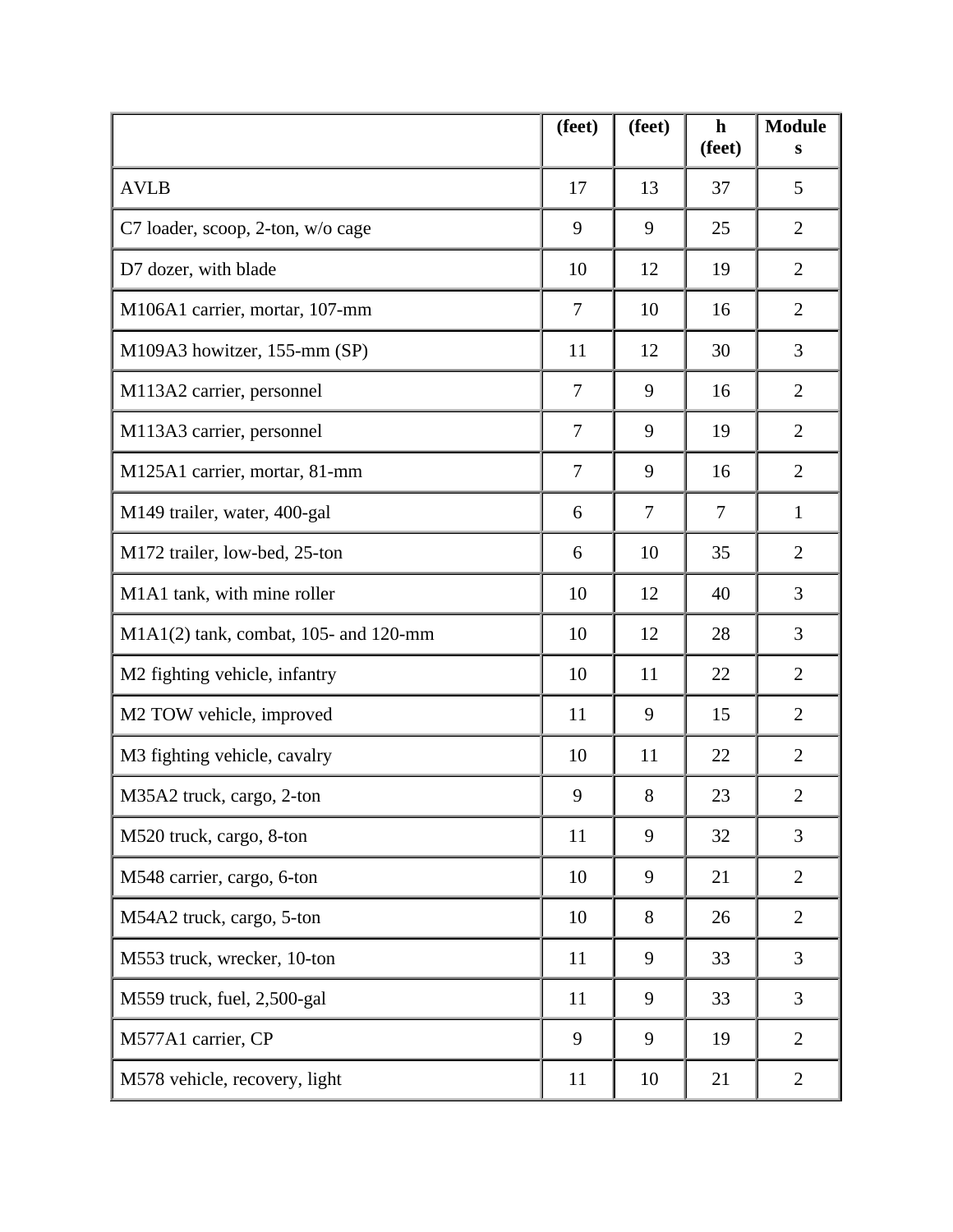| M60A3 tank, combat, 105-mm      | 11     | 12             | 27 | 3              |
|---------------------------------|--------|----------------|----|----------------|
| M713 truck, ambulance, -ton     | $\tau$ | 6              | 12 | $\overline{2}$ |
| M728 vehicle, combat engineer   | 11     | 12             | 29 | 3              |
| M792 truck, ambulance, 1-ton    | 8      | $\tau$         | 19 | $\overline{2}$ |
| M816 truck, wrecker, 5-ton      | 10     | 8              | 30 | 3              |
| M880 truck, cargo, 1-ton        | 8      | $\overline{7}$ | 19 | $\overline{2}$ |
| M88A1 vehicle, recovery, medium | 10     | 11             | 27 | 3              |
| M9 vehicle, ACE                 | 9      | 13             | 21 | $\overline{2}$ |
| M920 truck, tractor, 20-ton     | 12     | 11             | 27 | 3              |
| M930 truck, dump, 5-ton         | 9      | 8              | 24 | $\overline{2}$ |
| M977 truck, cargo, HEMTT        | 9      | 8              | 34 | 3              |
| M978 truck, tanker, HEMTT       | 9      | 8              | 34 | 3              |
| M992 ammo carrier (FAAS-V)      | 11     | 11             | 23 | 3              |
| M998, HMMWV, carrier, personnel | 6      | $\tau$         | 15 | $\overline{2}$ |
| <b>MLRS</b>                     | 9      | 10             | 23 | $\overline{2}$ |
| MT250 crane, hydraulic, 25-ton  | 10     | 8              | 45 | 3              |
| RT crane, boom, 20-ton          | 14     | 11             | 44 | $\overline{4}$ |

#### **NOTES:**

**1. See** *Appendix E* **for a list of LCSS national stock numbers (NSNs) and ordering information.**

**2. See TM 5-1080-200-13&P for more information on maintenance, erection, and characteristics of the LCSS.**

### **CAPABILITIES**

C-2. The LCSS protects targets in four different ways. It—

- Casts patterned shadows that break up the characteristic outlines of a target.
- Scatters radar returns (except when radar-transparent nets are used).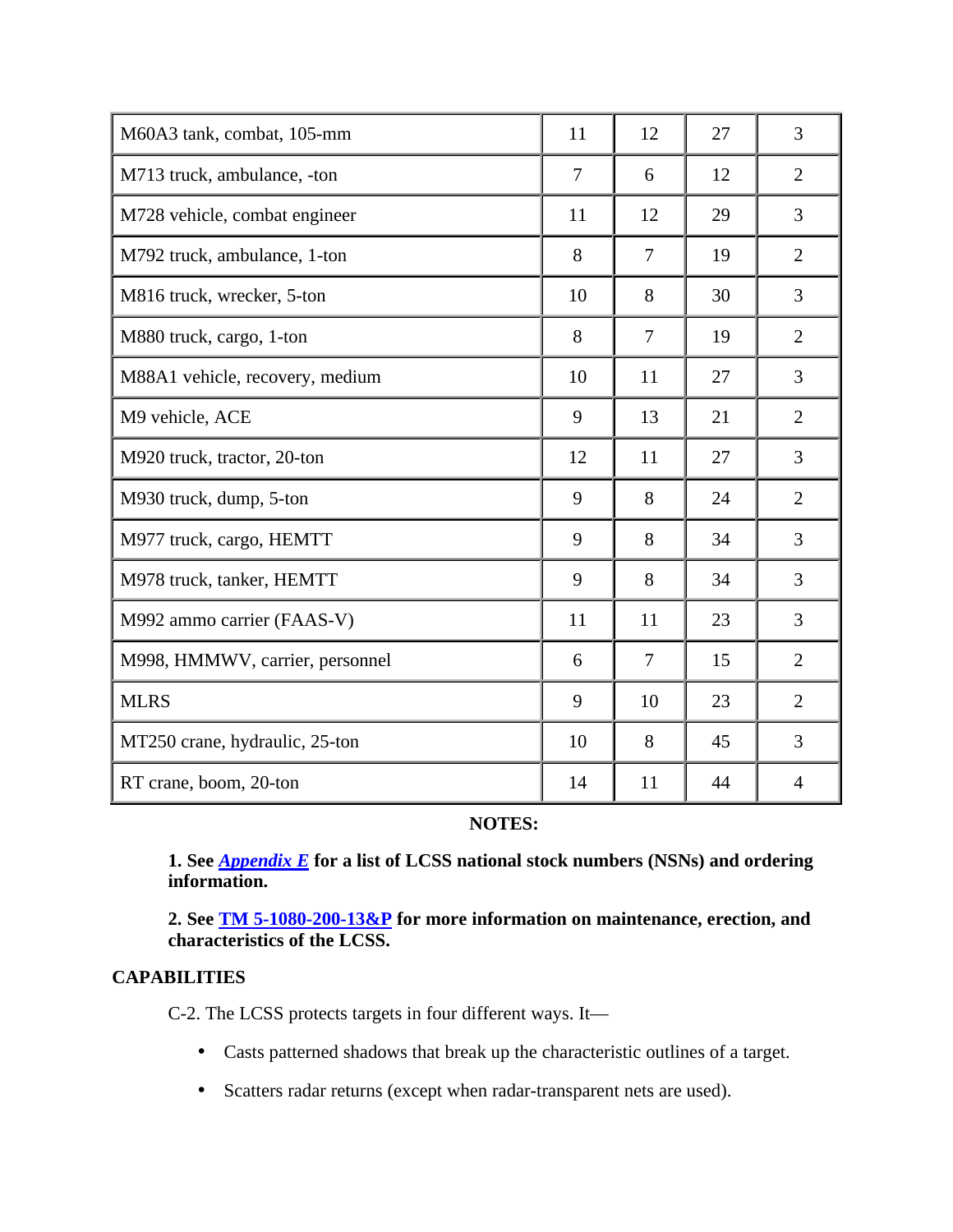- Traps target heat and allows it to disperse.
- Simulates color and shadow patterns that are commonly found in a particular region.

### **ERECTING PROCEDURES**

C-3. To erect camouflage nets effectively—

- Keep the net structure as small as possible.
- Maintain the net a minimum of 2 feet from the camouflaged target's surface. This prevents the net from assuming the same shape and thermal signature as the target it is meant to conceal.
- Ensure that the lines between support poles are gently sloped so that the net blends into its background. Sloping the net over the target also minimizes sharp edges, which are more easily detectable to the human eye.
- Extend the net completely to the ground to prevent creating unnatural shadows that are easily detected. This ensures that the net effectively disrupts the target's shape and actually absorbs and scatters radar energy.
- Extend the net all the way around the target to ensure complete protection from enemy sensors.

# **SUPPLEMENTAL CAMOUFLAGE**

C-4. Camouflage nets are often employed in conjunction with supplemental camouflage because nets alone do not make a target invisible to a threat's multispectral sensors. Use other CCD techniques to achieve effective concealment. Cover or remove all of the target's reflective surfaces (mirrors, windshields, lights). Also ensure that the target's shadow is disrupted or disguised. Use native vegetation, because placing a target in dense foliage provides natural concealment and a smoother transition between the edges of the camouflage net and the target's background. Cover exposed edges of the net with dirt or cut vegetation to enhance the transition.

# **VEHICLE CAMOUFLAGE**

C-5. Measure the vehicle or determine its dimensions from *Table C-1*. Use the following equations and *Figure C-2* to determine the number of modules needed to camouflage a vehicle.

Equation 1:  $A = 2h + w + 5$  feet

Equation 2:  $B = 2h + L + 5$  feet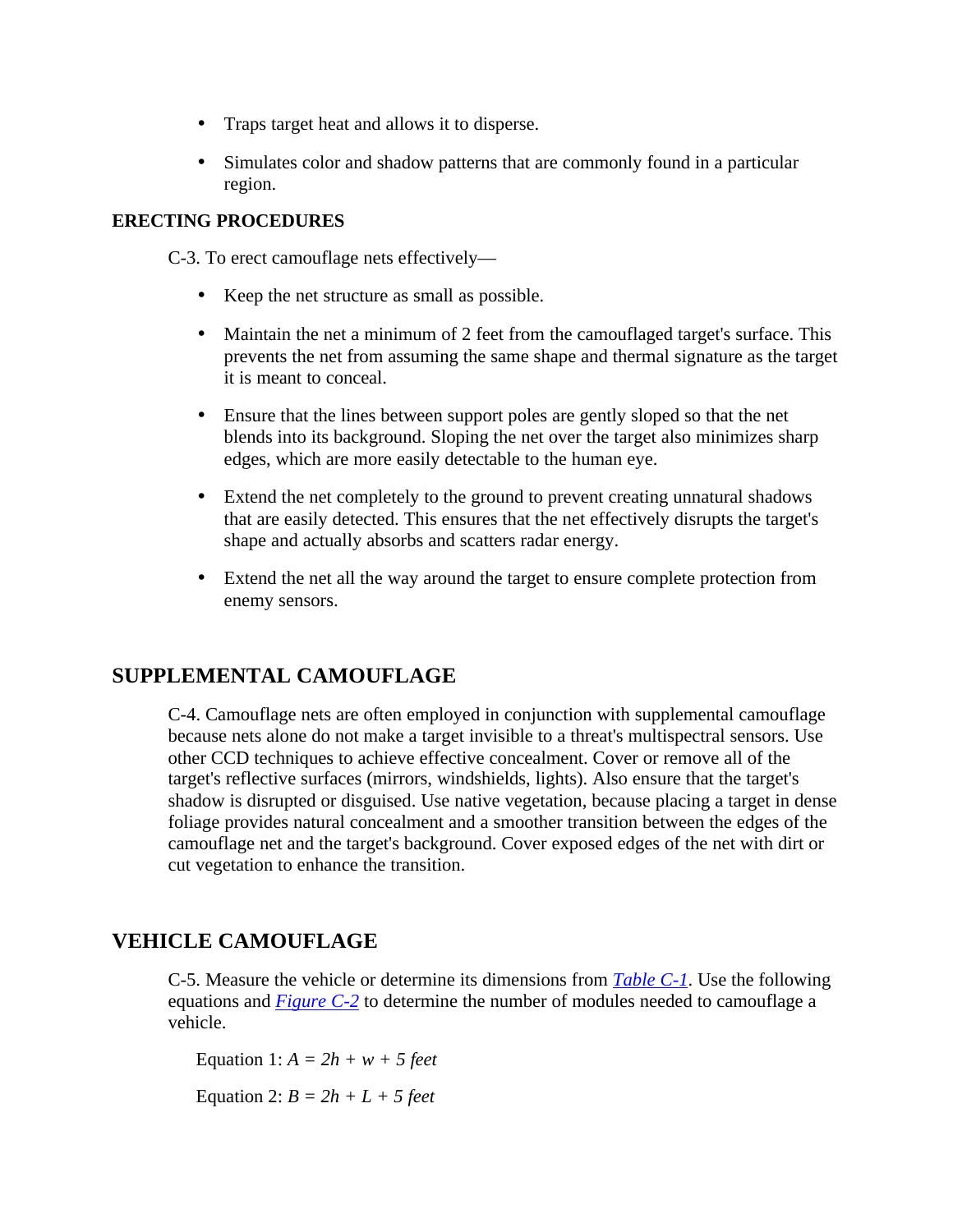*where h = height, in feet w = width, in feet L = length, in feet*

*Step 1.* Determine the vehicle's dimensions (measure or use *Table C-1*). For the M2 fighting vehicle, the height is 10 feet, the width is 11 feet, and the length is 22 feet.

*Step 2.* Use the above equations and the measurements from Step 1 to determine the total dimensions.

$$
A = 2(10) + 11 + 5 = 36 feet
$$
  

$$
B = 2(10) + 22 + 5 = 47 feet
$$

*Step 3.* Determine the number of modules needed (use *Figure C-2*). Since A equals 36 and B equals 47, two modules of camouflage are required to cover the M2 fighting vehicle.

# **TRAINING**

C-6. Units should develop and practice battle drills that cover the requirements and procedures for erecting nets over assigned equipment. *Table C-2* shows a sample battle drill.

## **Table C-2. Sample battle drill**

Standards:

- Complete camouflage net setup drills within 20 minutes.
- Complete camouflage net teardown drills within 15 minutes.

Personnel Required: Three crew members.

Equipment Required: Two modules or the following items:

- Nets, hexagonal, 2 each.
- Nets, diamond, 2 each.
- Pole sections, 24 each.
- Stakes, 36 each.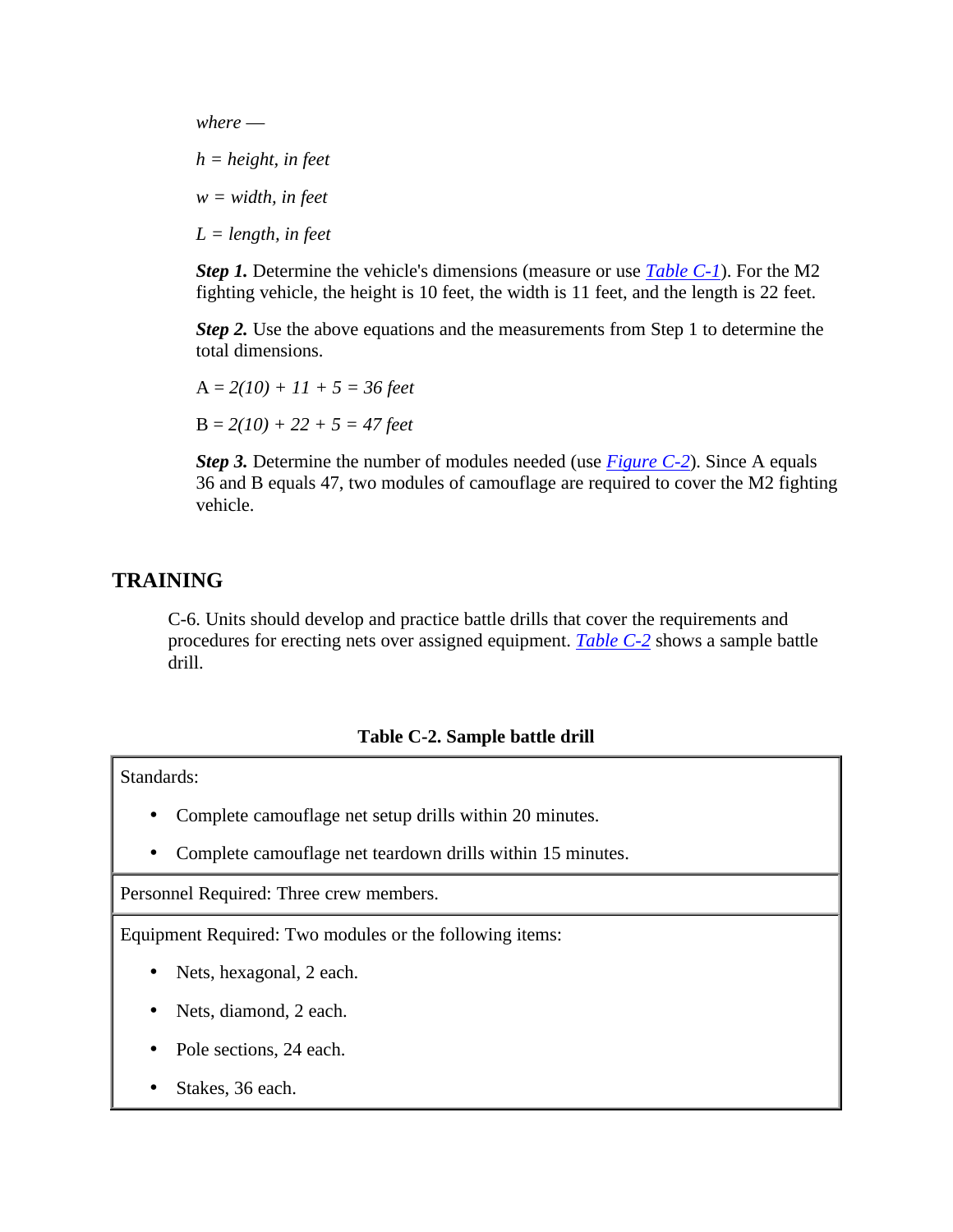- Lanyards, 6 each.
- Spreaders, 12 each.

Stowage Location: The camouflage net is strapped to the right side of the trim vane.

Setup Drill:

- The gunner and the assistant gunner remove the camouflage net from the trim vane and place it on top of the M2.
- The driver removes poles and stakes from the bag and places them around the vehicle.
- The gunner and the assistant gunner remove the vehicle's antenna, position the net on top of the vehicle, and roll the net off the sides of the vehicle.
- The driver stakes the net around the vehicle.
- The driver and the assistant gunner assemble plies and spreaders and then erect the net.
- The gunner inspects the camouflage from a distance.
- The crew adjusts the camouflage as necessary.

Teardown Drill:

- The driver and the assistant gunner take down and disassemble plies and spreaders.
- The gunner and the assistant gunner unstake the net and roll it to the top of the M2.
- The gunner and the assistant gunner complete rolling the net on top of the vehicle and replace the vehicle's antenna.
- The driver stores the net on the trim vane.
- The gunner and the assistant gunner store poles, spreaders, and stakes on the trim vane.

#### **NOTES:**

**1. Preassemble the nets before placing them on the M2.**

**2. Supplement camouflage nets by properly placing vehicles and using natural vegetation.**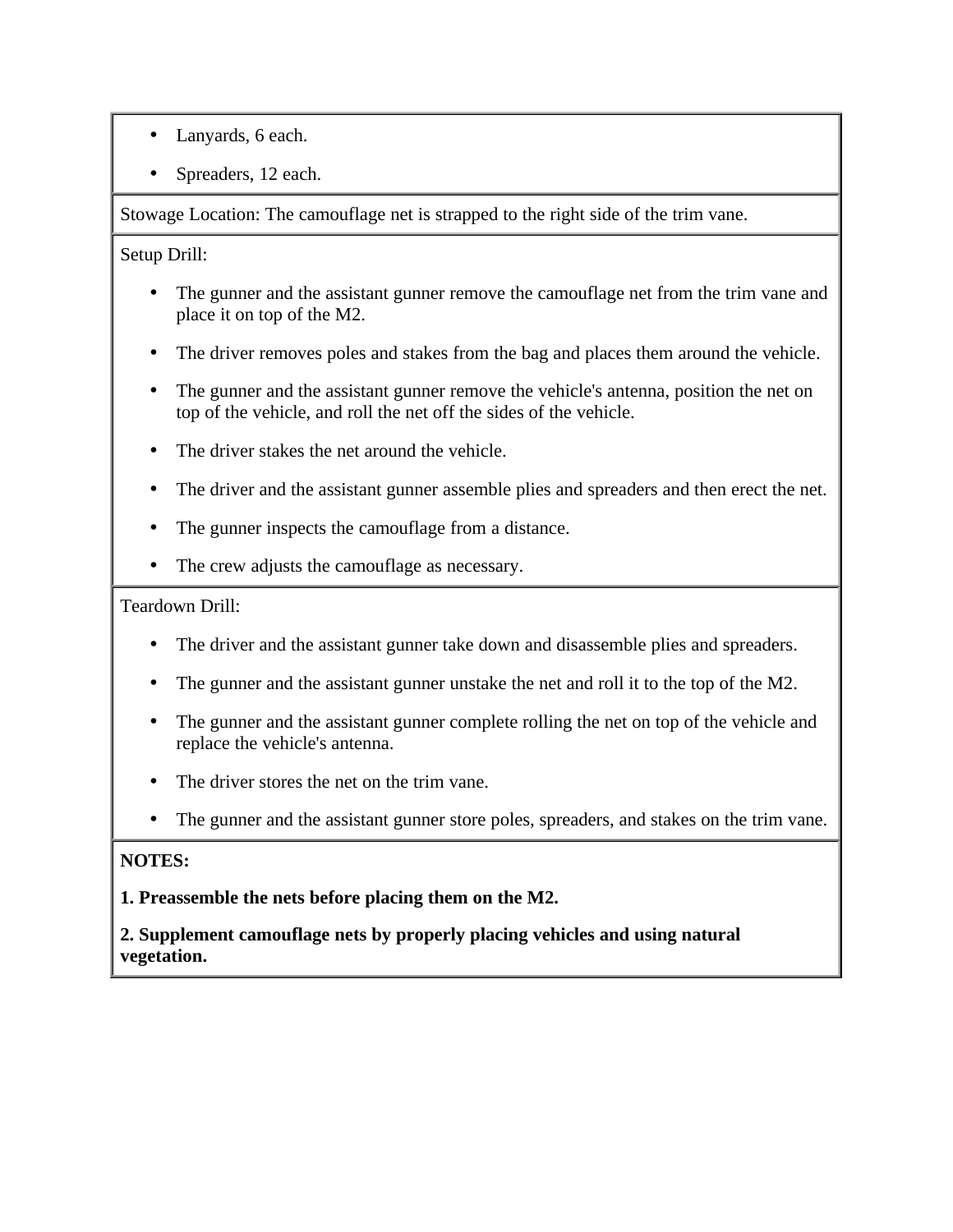### **Appendix D**

## **Individual Camouflage, Concealment, and Decoys**

Each soldier is responsible for camouflaging himself, his equipment, and his position. CCD reduces the probability of an enemy placing aimed fire on a soldier.

#### **MATERIALS**

D-1. Use natural and artificial materials for CCD. Natural CCD includes defilade, grass, bushes, trees, and shadows. Artificial CCD for soldiers includes BDUs, camouflage nets, skin paint, and natural materials removed from their original positions. To be effective, artificial CCD must blend with the natural background.

#### **DISCIPLINE**

D-2. Noise, movement, and light discipline contribute to individual CCD:

- Noise discipline muffles and eliminates sounds made by soldiers and their equipment.
- Movement discipline minimizes movement within and between positions and limits movement to routes that cannot be readily observed by an enemy.
- Light discipline controls the use of lights at night. Avoid open fires, do not smoke tobacco in the open, and do not walk around with a lit flashlight.

#### **DISPERSAL**

D-3. Dispersal is the deliberate deployment of soldiers and equipment over a wide area. It is a key individual survival technique. Dispersal creates a smaller target mass for enemy sensors and weapons systems. Therefore, it reduces casualties and losses in the event of an attack and also makes enemy detection efforts more difficult.

#### **CONSIDERATIONS**

D-4. Every soldier should have a detailed understanding of the recognition factors described in *Chapter 3*. While all of these factors remain important when applying individual CCD, the following factors are critical: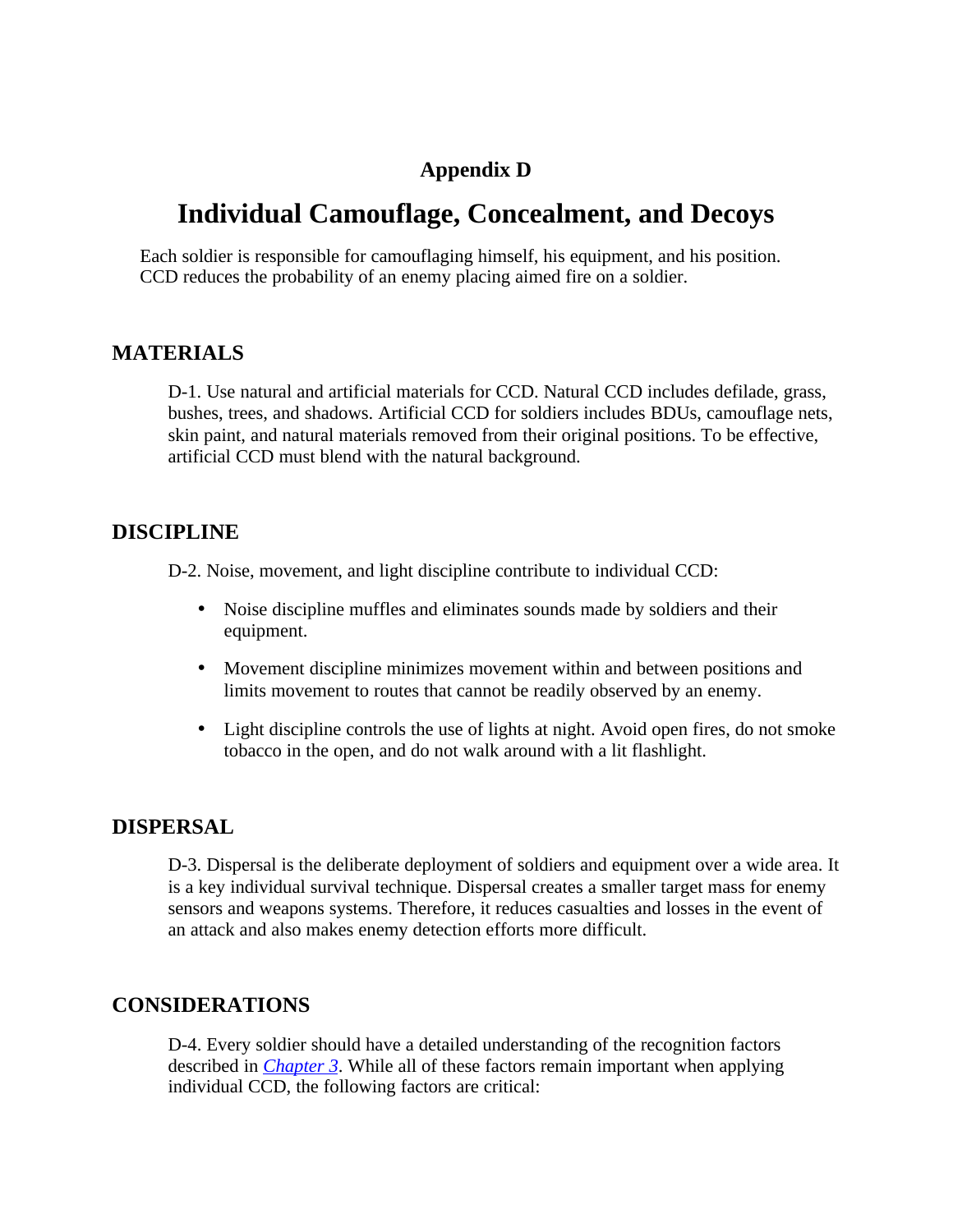- **Movement.** Movement draws attention, whether it involves vehicles on the road or individuals walking around positions. The naked eye, IR, and radar sensors can detect movement. Minimize movement while in the open and remember that darkness does not prevent observation by an enemy equipped with modern sensors. When movement is necessary, slow, smooth movement attracts less attention than quick, irregular movement.
- **Shape.** Use CCD materials to break up the shapes and shadows of positions and equipment. Stay in the shadows whenever possible, especially when moving, because shadows can visually mask objects. When conducting operations close to an enemy, disguise or distort helmet and body shapes with artificial CCD materials because an enemy can easily recognize them at close range.
- **Shine and light.** Shine can also attract attention. Pay particular attention to light reflecting from smooth or polished surfaces (mess kits, mirrors, eyeglasses, watches, windshields, starched uniforms). Plastic map cases, dust goggles worn on top of a helmet, and clear plastic garbage bags also reflect light. Cover these items or remove them from exposed areas. Vehicle headlights, taillights, and safety reflectors not only reflect light but also reflect laser energy used in weapon systems. Cover this equipment when the vehicle is not in operation.

Red filters on vehicle dome lights and flashlights, while designed to protect a soldier's night vision, are extremely sensitive to detection by NVDs. A tank's red dome light, reflecting off the walls and out through the sight and vision blocks, can be seen with a starlight scope from 4 kilometers. Red-lensed flashlights and lit cigarettes and pipes are equally observable. To reduce the chances of detection, replace red filters with blue-green filters and practice strict light discipline. Use measures to prevent shine at night because moonlight and starlight can be reflected as easily as sunlight.

• **Color.** The contrast of skin, uniforms, and equipment with the background helps an enemy detect OPFOR. Individual CCD should blend with the surroundings; or at a minimum, objects must not contrast with the background. Ideally, blend colors with the background or hide objects with contrasting colors.

#### **EMPLOYMENT**

D-5. Study nearby terrain and vegetation before applying CCD to soldiers, equipment, or the fighting position. During recon, analyze the terrain in lieu of the CCD considerations listed above and then choose CCD materials that best blend with the area. Change CCD as required when moving from one area to another.

#### **SKIN**

D-6. Exposed skin reflects light and may draw attention. Even very dark skin, because of natural oils, will reflect light. CCD paint sticks cover these oils and help blend skin with the background. Avoid using oils or insect repellent to soften the paint stick because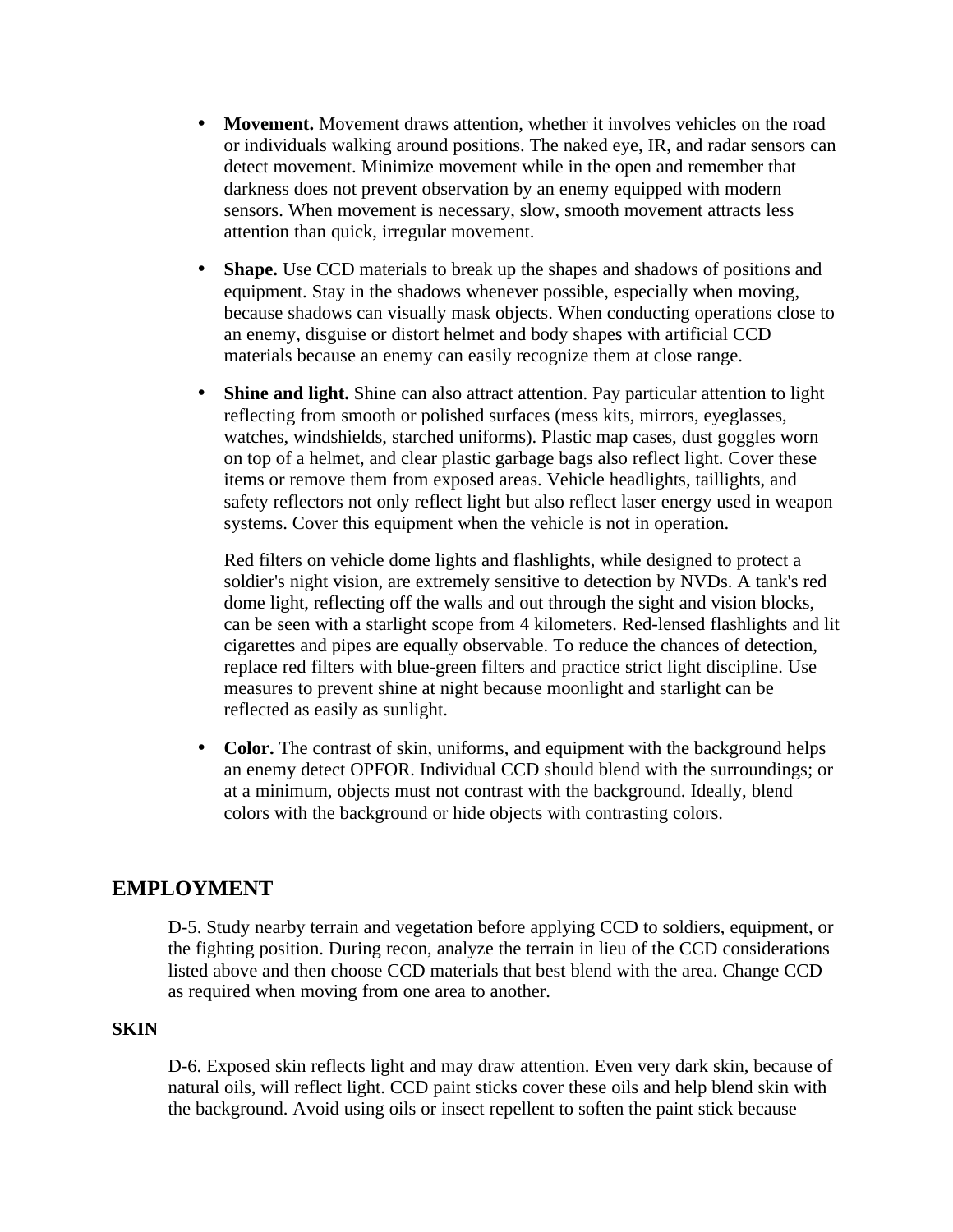doing so makes skin shiny and defeats the purpose of CCD paint. Soldiers applying CCD paint should work in pairs and help each other. Self-application may leave gaps, such as behind ears. Use the following technique:

- Paint high, shiny areas (forehead, cheekbones, nose, ears, chin) with a dark color.
- Paint low, shadow areas with a light color.
- Paint exposed skin (back of neck, arms, hands) with an irregular pattern.

D-7. When CCD paint sticks are unavailable, use field expedients such as burnt cork, bark, charcoal, lampblack, or mud. Mud contains bacteria, some of which is harmful and may cause disease or infection, so consider mud as the last resource for individual CCD field-expedient paint.

#### **UNIFORMS**

D-8. BDUs have a CCD pattern but often require additional CCD, especially in operations occurring very close to the enemy. Attach leaves, grass, small branches, or pieces of LCSS to uniforms and helmets. These items help distort the shape of a soldier, and they blend with the natural background. BDUs provide visual and NIR CCD. Do not starch BDUs because starching counters the IR properties of the dyes. Replace excessively faded and worn BDUs because they lose their CCD effectiveness as they wear.

#### **EQUIPMENT**

D-9. Inspect personal equipment to ensure that shiny items are covered or removed. Take corrective action on items that rattle or make other noises when moved or worn. Soldiers assigned equipment, such as vehicles or generators, should be knowledgeable of their appropriate camouflage techniques (see *Chapters 3*, *4*, and *5*).

#### **INDIVIDUAL FIGHTING POSITIONS**

#### **NOTE:** Review the procedures for camouflaging positions in *Chapter 5*, which **include considerations for camouflaging individual positions.**

D-10. While building a fighting position, camouflage it and carefully dispose of earth spoil. Remember that too much CCD material applied to a position can actually have a reverse effect and disclose the position to the enemy. Obtain CCD materials from a dispersed area to avoid drawing attention to the position by the stripped area around it.

D-11. Camouflage a position as it is being built. To avoid disclosing a fighting position, never—

- Leave shiny or light-colored objects exposed.
- Remove shirts while in the open.
- Use fires.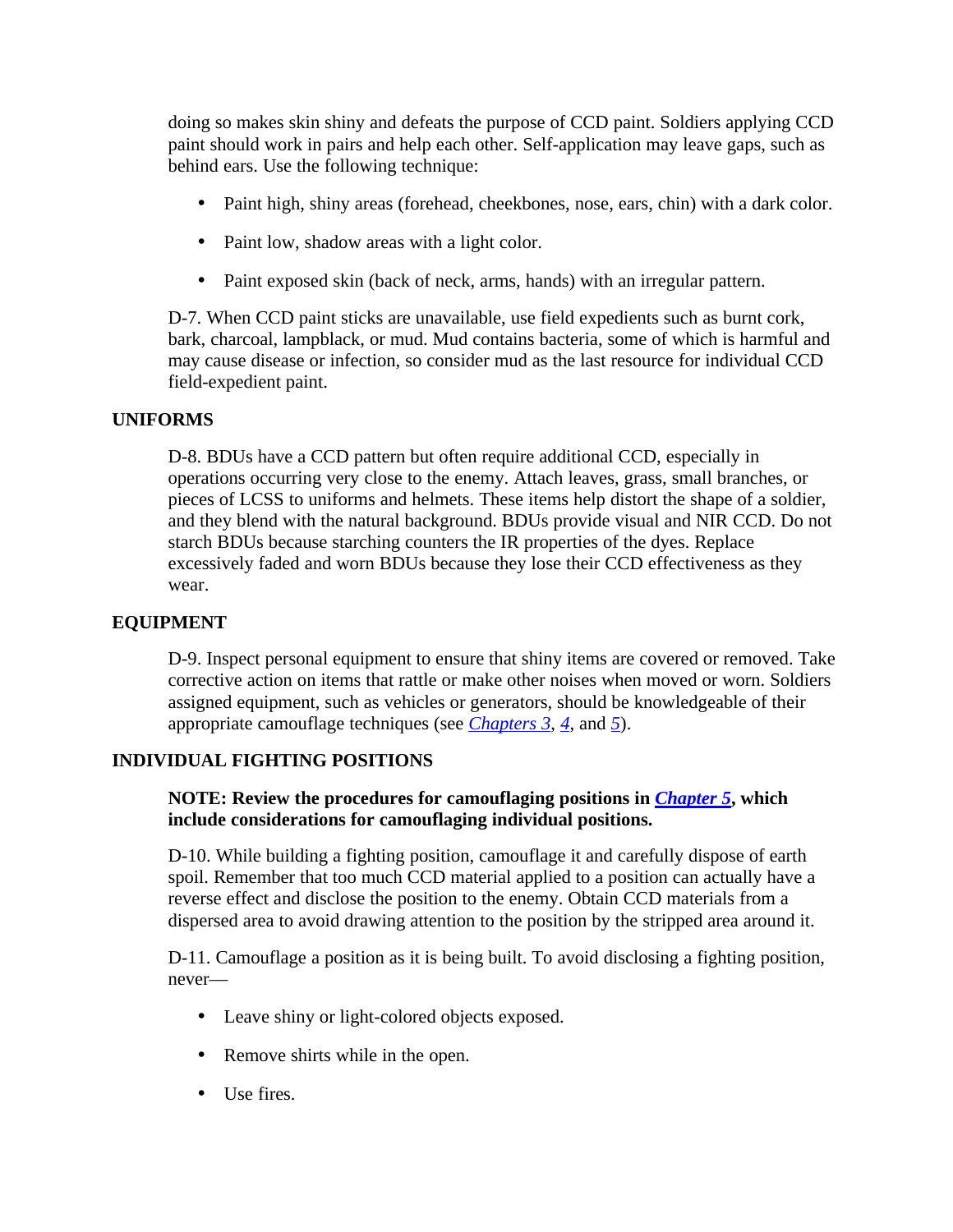- Leave tracks or other signs of movement.
- Look up when aircraft fly overhead. (One of the most obvious features on aerial photographs is the upturned faces of soldiers.)

D-12. When CCD is complete, inspect the position from an enemy's viewpoint. Check CCD periodically to see that it stays natural-looking and conceals the position. When CCD materials become ineffective, change or improve them.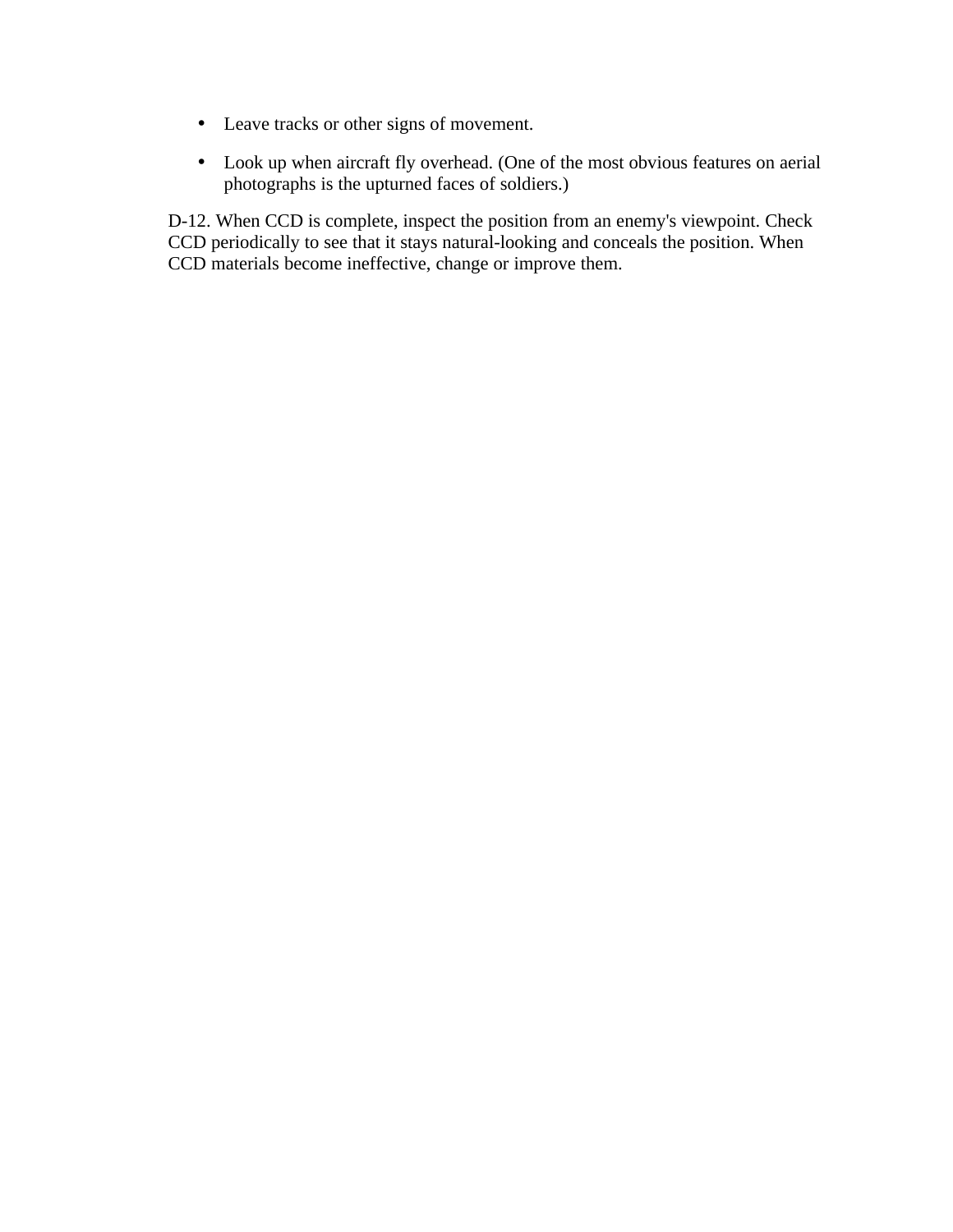## **Appendix E**

## **Standard Camouflage Materials**

*Table E-1* lists standard camouflage items available to the soldier. Items on this list are ordered through normal unit-procurement channels:

- A complete list of Department of Defense (DOD) stock materials is available from the Defense Logistics Service Center (DLSC), Battle Creek, Michigan, Defense Switched Network (DSN) 932-4725 or commercial (616) 961-4725.
- A complete list of Army materials is available from the Army Materiel Command (AMC), Logistics Support Activity, Redstone Arsenal, Alabama, DSN 645-0782 or commercial (205) 955-0782.

| <b>Item</b>                                         | <b>NSN</b>                 | Mil No.             | <b>Remarks</b>        |
|-----------------------------------------------------|----------------------------|---------------------|-----------------------|
| Camo enamel, black                                  | 8010-00-111-8356           | NA                  | $5$ gal               |
| Camo enamel, black                                  | 8010-00-111-8005           | NA                  | 1 gal                 |
| Camo enamel, sand                                   | 8010-00-111-8336           | lΝA                 | 5 gal                 |
| Camo enamel, sand                                   | 8010-00-111-7988           | NA                  | 1 gal                 |
| Camo screen, ultralite,<br>asphalt/concrete         | 1080-01-338-4468           | PN8811616           | <b>CVU-165/G</b>      |
| Camo screen, ultralite, green/tan                   | $[1080 - 01 - 338 - 4471]$ | PN8811600           | $CVU-166/G$           |
| Camo screen, ultralite,<br>snow/partial snow        | 1080-01-338-4469           | PN8811617           | $CVU-164/G$           |
| Camo support set, ultralite (A-<br>frame)           | 1080-01-338-4472           | PN8811615           | MTU-96/G              |
| Connector plug, w/o gen-test                        | 5935-01-050-6586           | MS3456W1<br>$6S-1P$ | Use 5935-00-431-4935  |
| Connector, receptacle, electrical<br>$CCK$ -77/ $E$ | 1370-01-171-1336           | 293E663P4<br>04     | 1.4G class/div, 49 ea |

**Table E-1. Camouflage items**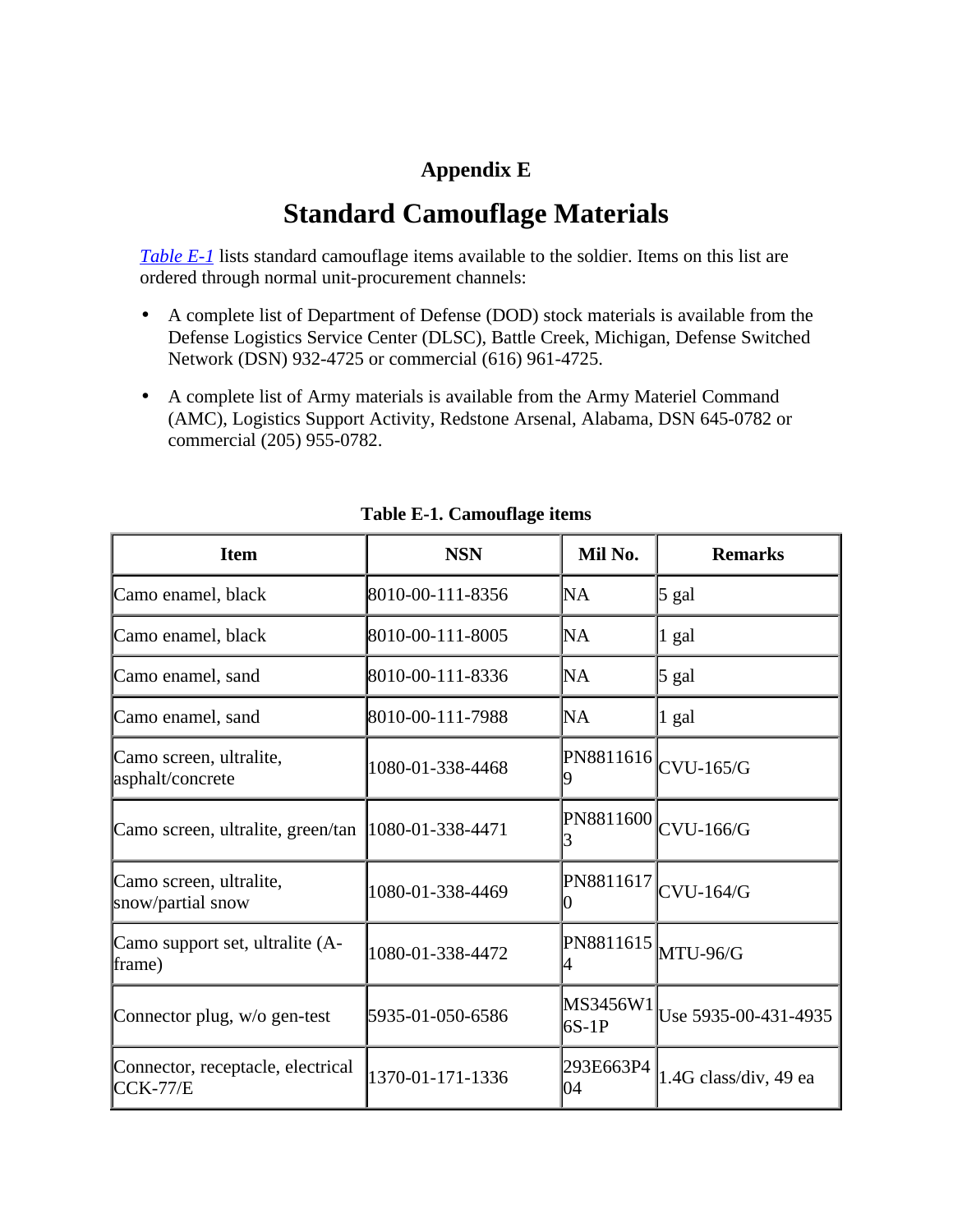| Control, remote smoke gen,<br>MXK-856/E32    | 1080-01-338-7051 | PN8811551               | For SG-18-02                              |
|----------------------------------------------|------------------|-------------------------|-------------------------------------------|
| Decoy target, bailey bridge                  | 1080-00-650-1098 | MIL-D-<br>52165         | None                                      |
| Decoy target, how, 105-mm                    | 1080-00-570-6519 | MIL-D-<br>52165B        | PN EB 306D4904-IT08                       |
| Decoy units, inflating, radar,<br>AN/SLQ-49  | 5865-01-266-3840 | 820/821                 | MRIIRVIN Passive radar freq<br>respondent |
| Decoy, aircraft, ground (F-16)               | 1080-01-301-8273 | PN160002                | Only 25 produced                          |
| Decoy, close combat, M1A1<br>tank            | 1080-01-242-7251 | <b>PN13277E9</b><br>830 | None                                      |
| Decoy, close combat, M60A3<br>tank           | 1080-01-242-7250 | PN3228E19<br>79         | None                                      |
| Decoy, runway (FOS)                          | 1080-01-338-5201 | PN8811610               | $50 \times 1,000$ ft                      |
| Diesel fuel, DF-1                            | 9140-00-286-5288 |                         | VV-F-800DSmoke/obsc-alt                   |
| Diesel fuel, DF-2                            | 9140-00-286-5296 |                         | VV-F-800DSmoke/obsc-alt                   |
| Diesel fuel, DF-2                            | 9140-00-286-5297 |                         | VV-F-800D Smoke/obsc-alt                  |
| Drum, $S&S$ , 55-gal                         | 8110-00-292-9783 | NA                      | 18-gauge steel, painted                   |
| Drum, $S&S$ , 55-gal                         | 8110-00-597-2353 | <b>NA</b>               | 16-gauge steel, painted                   |
| Explosive, airburst projectile<br>launch atk | 1055-01-175-4002 | PN102575                | Smoky flak, LMK-25                        |
| Federal standard colors 595-B                | 7690-01-162-2210 | NA                      | 2-ft x 10-in fan deck of<br>color         |
| Gen set, smoke, mech, M157                   | 1040-01-206-0147 | PN31-15-<br>255         | None                                      |
| Gen, signal radio freq                       | 6625-00-937-4029 | NA                      | SM-422/GRC                                |
| Gen, smoke, mech, A/E32U-13                  | 1040-01-338-8839 | PN8811546<br>0          | SG-18-02                                  |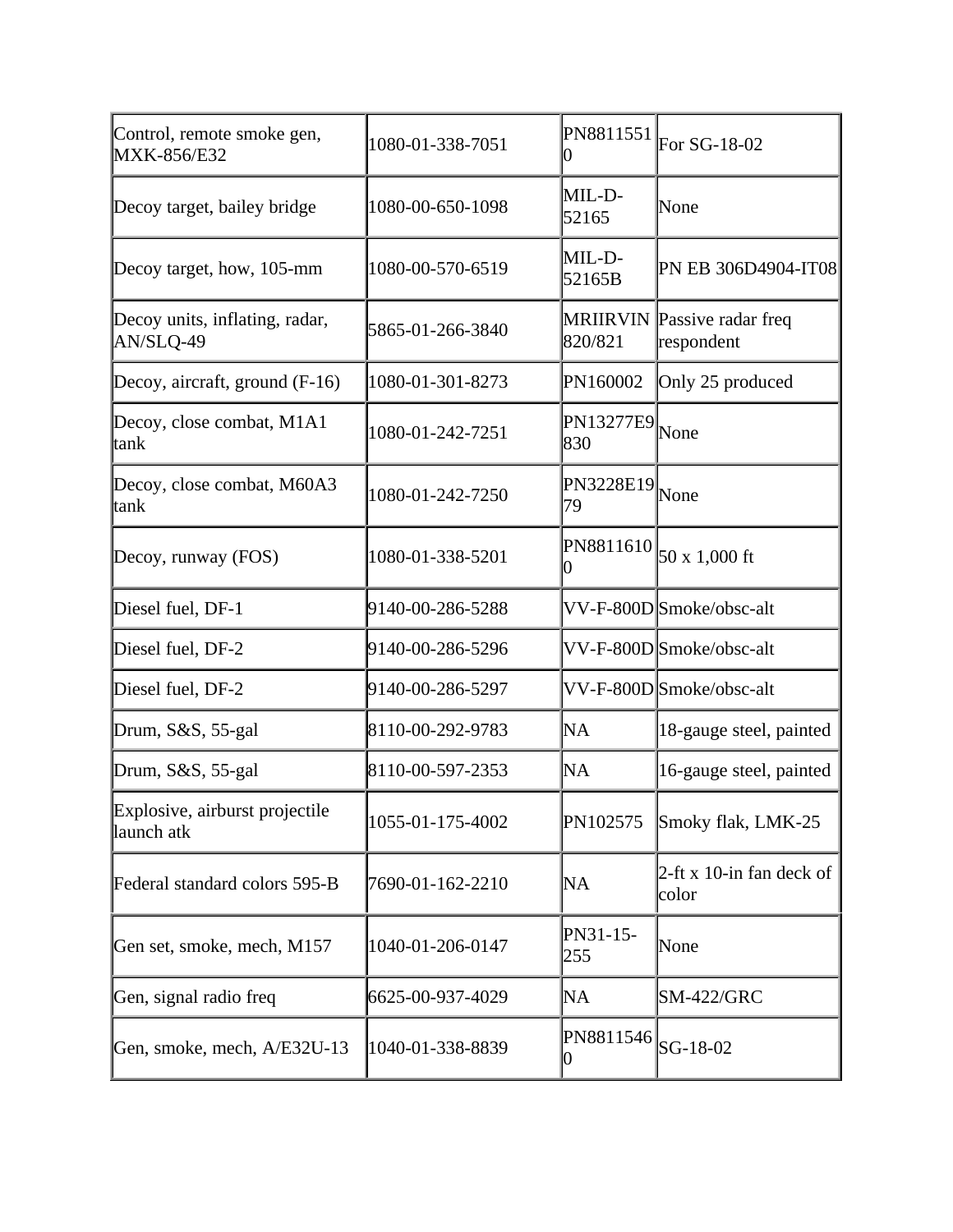| Gen, smoke, mech, M3A                                 | 1040-00-587-3618 | MILSTD60               | None                                    |
|-------------------------------------------------------|------------------|------------------------|-----------------------------------------|
| Gen, smoke, mech, M3A4                                | 1040-01-143-9506 | MILSTD60               | PN E31-15-2000                          |
| Indiv camo cover, 3-color<br>woodland                 | 8415-01-280-3098 | MIL-C-<br>44358        | $\beta$ oz, 5- x 8-ft coverage          |
| Indiv camo cover, 6-color desert $ 8415-01-280-5234 $ |                  | MIL-C-<br>44358        | $\beta$ oz, 5- x 8-ft coverage          |
| Indiv camo cover, snow                                | 8415-01-282-3160 | MIL-C-<br>44358        | $\beta$ oz, 5- x 8-ft coverage          |
| Launcher rckt, 1-bay launcher,<br>$LMU-23E$           | 1055-01-131-7857 | <b>PN1335AS</b><br>380 | <b>Smoky SAM</b>                        |
| Launcher rckt, 4-bay launcher,<br>$OMU-24E$           | 1055-01-144-0864 | <b>PN1335AS</b><br>700 | Smoky SAM                               |
| LCSS support set, desert                              | 1080-00-623-7295 | MIL-C-<br>52765        | Can use 1080-01-253-<br>0522            |
| <b>LCSS</b> support set, snow                         | 1080-00-556-4954 | MIL-C-<br>52765        | Same as 1080-01-179-<br>6024            |
| LCSS support set, woodland                            | 1080-00-108-1173 | MIL-C-<br>52765        | Same as 1080-01-179-<br>6025            |
| LCSS support set, woodland                            | 1080-00-108-1173 | MIL-C-<br>52765        | Plastic poles                           |
| LCSS, desert, radar-scattering                        | 1080-00-103-1211 | MIL-C-<br>52771        | Can use 1080-01-266-<br>1828            |
| LCSS, desert, radar-scattering                        | 1080-01-266-1825 | 930                    | PN13228E5 Can use 1080-01-266-<br>1828  |
| LCSS, desert, radar-scattering                        | 1080-01-266-1828 | 933                    | PN13228E5 Use 1080-01-266-1825<br>first |
| LCSS, desert, radar-transparent                       | 1080-00-103-1217 | MIL-<br>C52765         | PN13226E1357                            |
| LCSS, snow, radar-scattering                          | 1080-00-103-1233 | MIL-C-<br>52765        | Can use 1080-01-266-<br>1826            |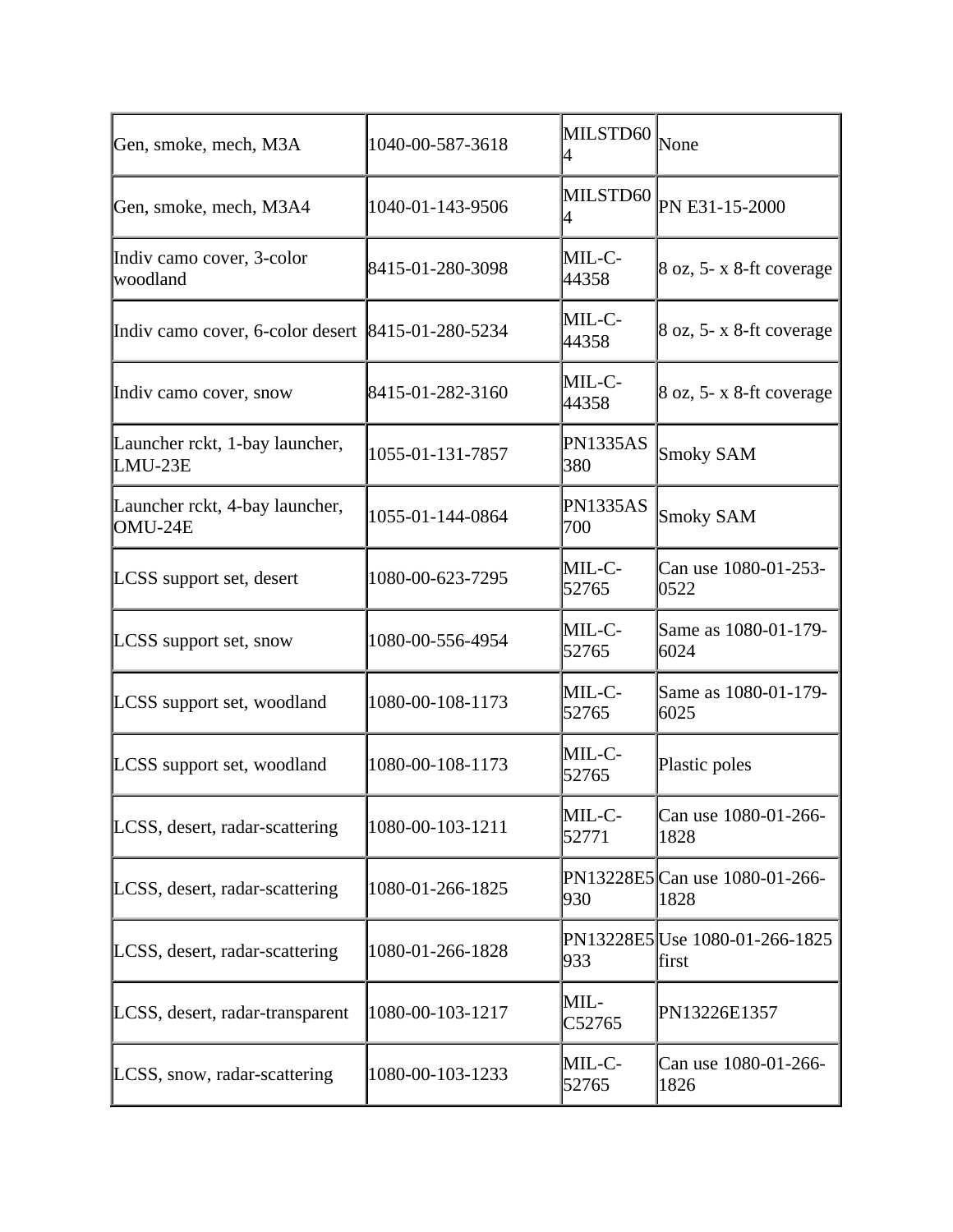| LCSS, snow, radar-scattering                 | 1080-00-103-1234 | MIL-C-<br>52765    | PN13226E1355                           |
|----------------------------------------------|------------------|--------------------|----------------------------------------|
| LCSS, snow, radar-scattering                 | 1080-01-266-1823 | 928                | PN13228E5 Can use 1080-01-266-<br>1826 |
| LCSS, snow, radar-scattering                 | 1080-01-266-1826 | 931                | PN13228E5 Can use 1080-00-103-<br>1233 |
| LCSS, woodland, radar-<br>scattering         | 1080-00-103-1246 | MIL-C-<br>53004    | Can use 1080-01-266-<br>1827           |
| LCSS, woodland, radar-<br>scattering         | 1080-00-103-1322 | MIL-C-<br>53004    | PN13226E1356                           |
| LCSS, woodland, radar-<br>scattering         | 1080-01-266-1824 | 929                | PN13228E5 Can use 1080-01-266-<br>1827 |
| LCSS, woodland, radar-<br>scattering         | 1080-01-266-1827 | 932                | PN13228E5Use 1080-01-266-1824<br>first |
| Lead acid btry, 24V, BB-297U                 | 6140-00-059-3528 |                    | MS75047-1 For SG 18-02 w/o gen         |
| Mounting kit, smoke gen, M284                | 1040-01-249-0272 | PN31-14-<br>2680   | For M157 gen                           |
| Net, multipurpose, olive-green<br>mesh       | 8465-00-889-3771 | MIL-N-<br>43181    | 108- $x$ 60-in coverage                |
| Paint, temp, tan                             | 8010-01-326-8078 | MIL-P-<br>52905    | Fed-std-595B 33446                     |
| Paint, temp, tan                             | 8010-01-326-8079 | MIL-P-<br>52905    | Fed-std-595B 33446                     |
| Paint, temp, white                           | 8010-01-129-5444 | MIL-P-<br>52905    | None                                   |
| Pump inflating, manual, smoky<br> flak       | 4320-00-822-9036 | XX-P-746           | Need 1 ea TO 11A-1-<br>46              |
| Reflector, radar, Coast Guard<br>buoy marker | 2050-01-225-2779 | 120768             | 1 cu ft, 10-lb,<br>aluminum            |
| Simulator, atomic explosion,<br>M142         | 1370-00-474-0270 | MIL-S-<br>46528(1) | PM8864243                              |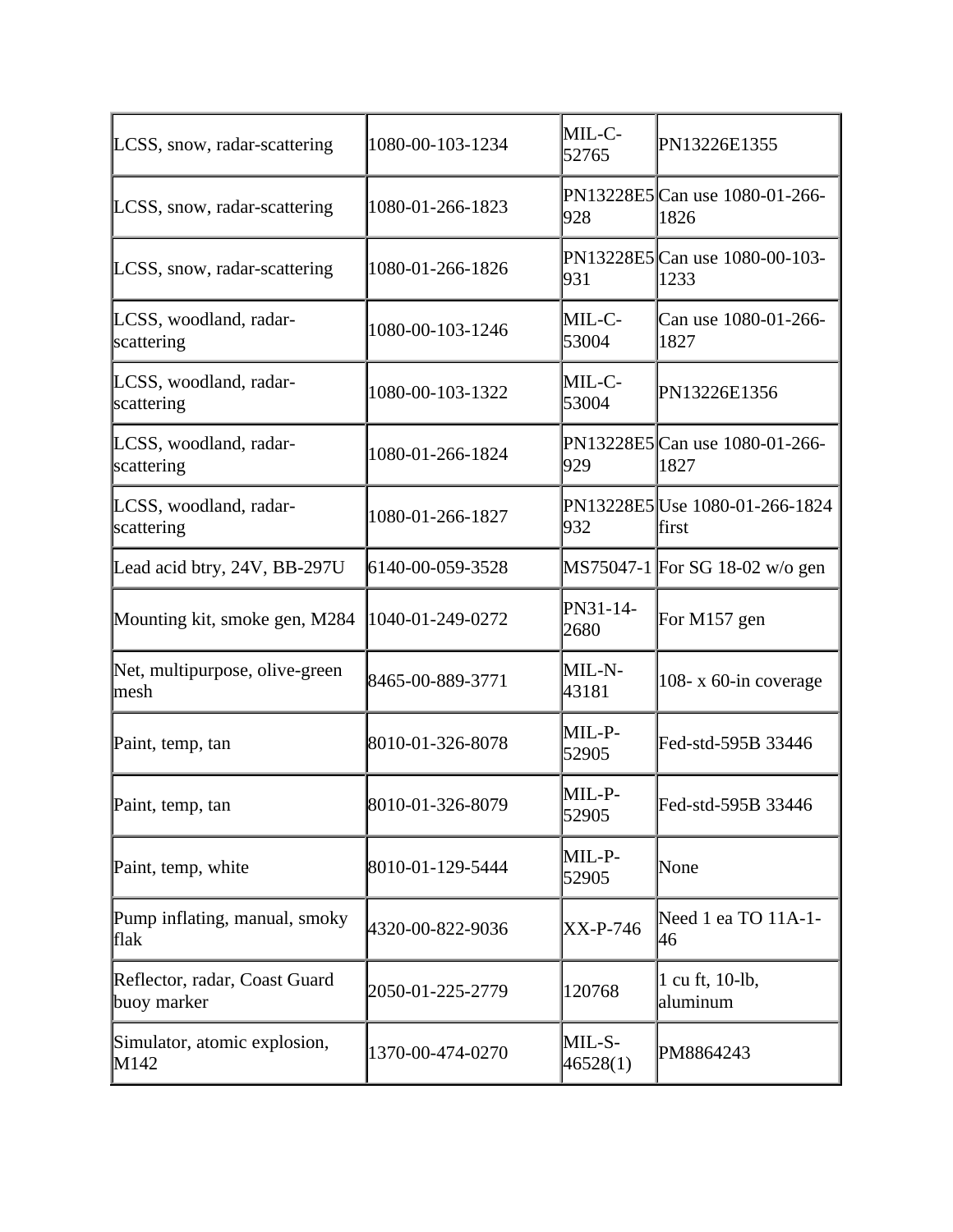| Simulator, projectile airburst,<br>$PIU-7/E$          | 1370-01-180-5856 | PN102549               | $1.1G$ class/div, 48 ea                |
|-------------------------------------------------------|------------------|------------------------|----------------------------------------|
| Simulator, projectile airburst,<br>PJU-7A/E           | 1370-01-279-9505 |                        | PN8387310 1.3G class/div, 48 ea        |
| Smoke pot, 30-lb, HC, M5                              | 1365-00-598-5207 | MIL-S-<br>13183        | PH E36-1-18, 17 min                    |
| Smoke pot, floating, HC                               | 1365-00-939-6599 | MIL-S-<br>51235        | w/M208/M209 fuse                       |
| Smoke pot, floating, HC, M4A2                         | 1365-00-598-5220 | MIL-S-<br>51235B       | w/M207a fuse, 12 min                   |
| Smokey SAM rocket, GTR-18A                            | 1340-01-130-6282 | <b>DL1335AS</b><br>100 | Firing cartridge and<br>rocket         |
| Support poles, camo net, ultralite   1080-01-338-4470 |                  | 3                      | PN8811615 MTU-99/G, 2<br>poles/battens |
| Tool, special purpose, smoky<br>flak                  | 5120-01-176-2188 | PN103320               | Need 1 ea                              |
| Trailer, ground-handling, MHU-<br>141/M               | 1740-01-031-5868 | MIL-BK-<br>300         | $5,500$ -lb cap, for SG-<br>18-02      |
| Valve adapter assy, smoky flak                        | 1055-01-216-4803 | PN8523971<br>$-10$     | Need 1 each                            |
| Valve, pneumatic tank, smoky<br>lflak                 | 4820-00-427-5047 | GV500RK2 Need 1 ea     |                                        |
| Wrench, bung                                          | 5120-00-045-5055 | Cage<br>#07227         | $2 - x - in$ plugs                     |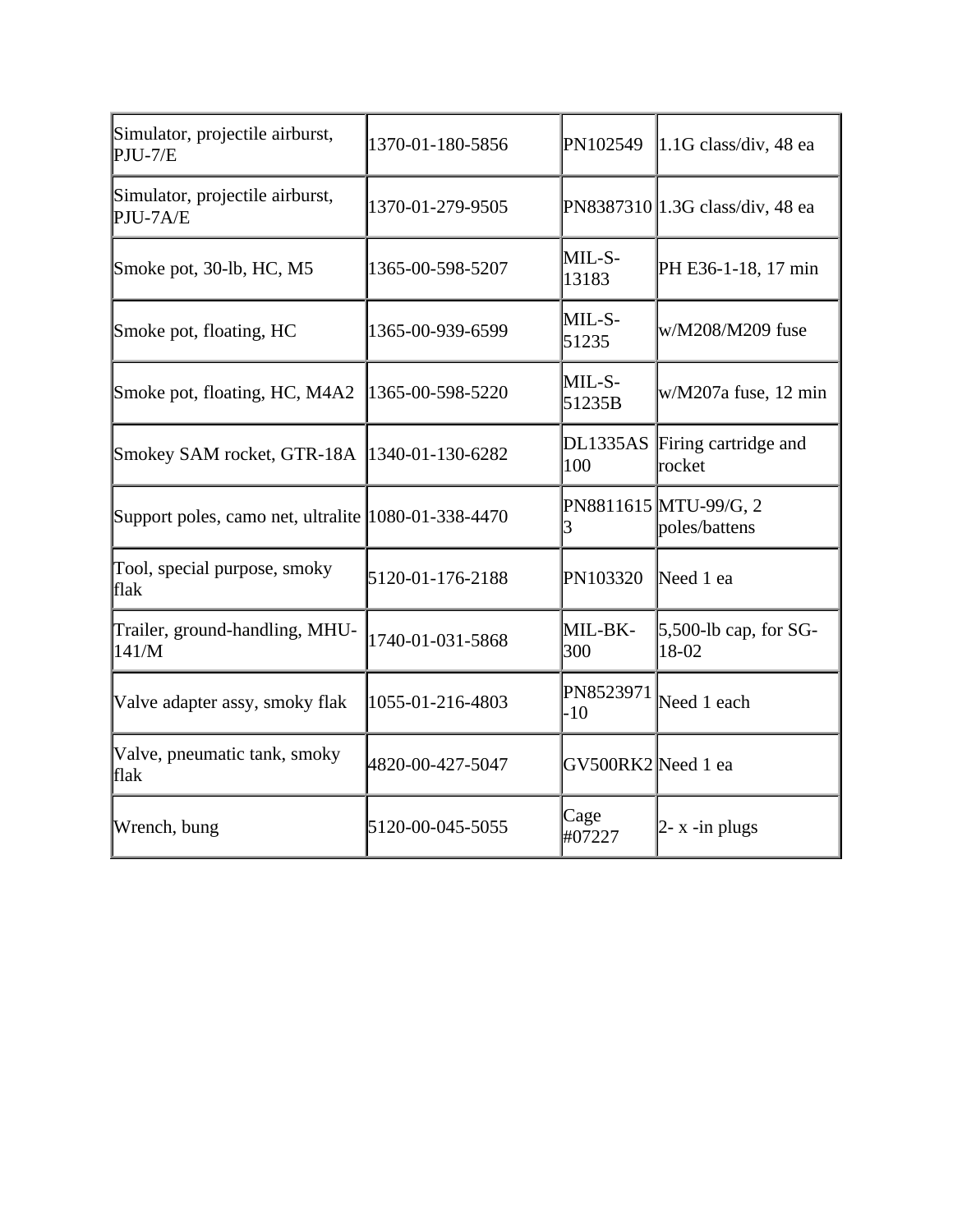#### **Appendix F**

## **The Geneva Emblem and Camouflage of Medical Facilities**

#### **This appendix implements STANAG 2931.**

STANAG 2931 covers procedures for using the Geneva emblem and camouflaging medical facilities. This STANAG requires signatories to display the Geneva emblem (red cross) on medical facilities to help identify and protect the sick and wounded. All signatories, however, are allowed to display the Geneva emblem according to their national regulations and procedures. STANAG 2931 also defines medical facilities as medical units, medical vehicles, and medical aircraft on the ground. A tactical commander may order the camouflage of medical facilities, including the Geneva emblem, when the failure to do so will endanger or compromise tactical operations. Such an order is considered temporary and must be rescinded as soon as the tactical situation permits. The camouflage of large, fixed medical facilities is not envisaged under the guidelines of STANAG 2931.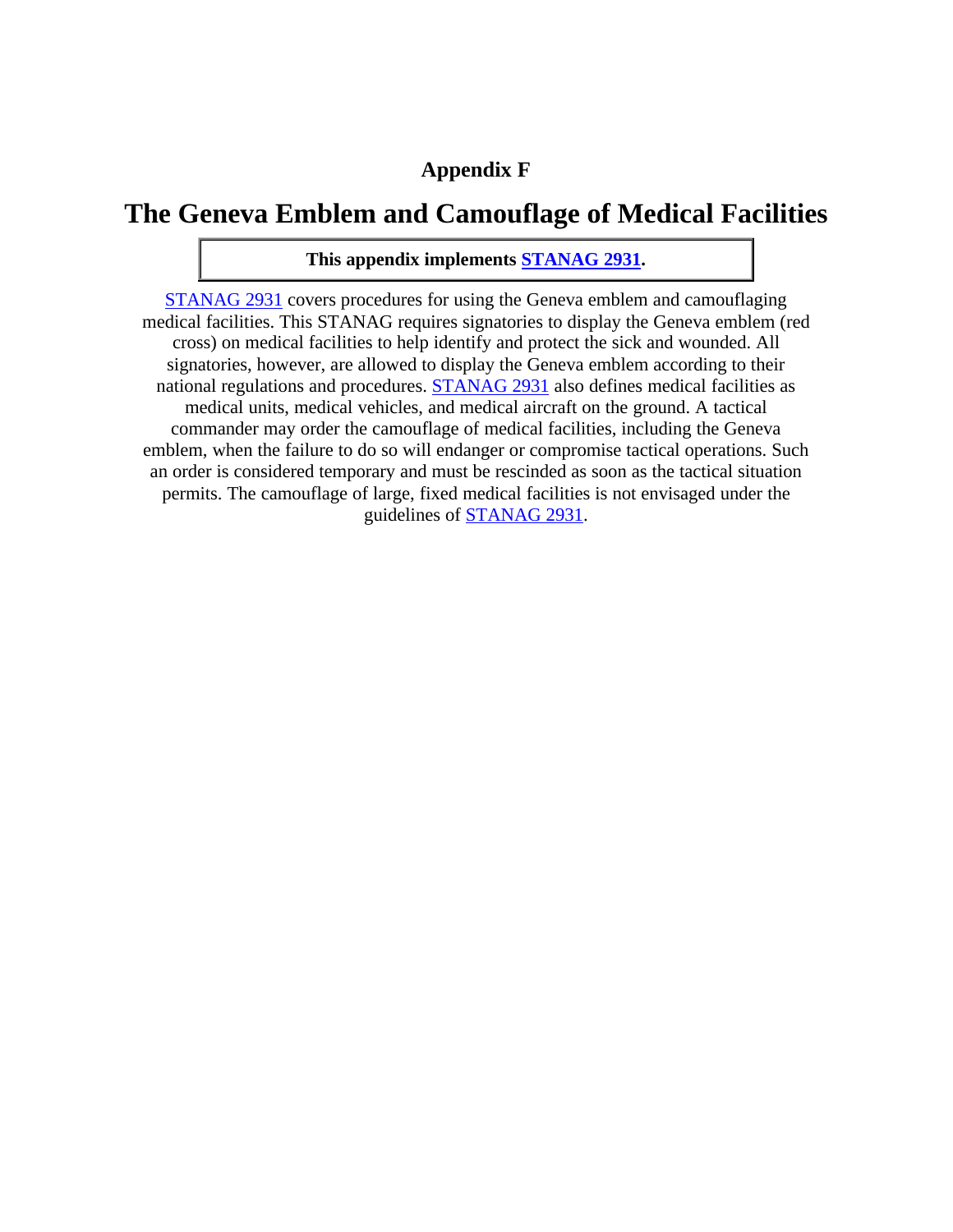# **Glossary**

| AA             | assembly area                                                                                                                                                                                                                                                                                |
|----------------|----------------------------------------------------------------------------------------------------------------------------------------------------------------------------------------------------------------------------------------------------------------------------------------------|
| <b>AAR</b>     | after-action review                                                                                                                                                                                                                                                                          |
| <b>AAS</b>     | Army aviation site                                                                                                                                                                                                                                                                           |
| ACE            | armored combat earthmover, M9                                                                                                                                                                                                                                                                |
| <b>AFJPAM</b>  | Air Force joint pamphlet                                                                                                                                                                                                                                                                     |
| <b>AFV</b>     | armored fighting vehicle                                                                                                                                                                                                                                                                     |
| alt            | alternate                                                                                                                                                                                                                                                                                    |
| AM             | amplitude modulation                                                                                                                                                                                                                                                                         |
| <b>AMA</b>     | aviation maintenance area                                                                                                                                                                                                                                                                    |
| <b>AMC</b>     | <b>Army Materiel Command</b>                                                                                                                                                                                                                                                                 |
| ammo           | ammunition                                                                                                                                                                                                                                                                                   |
| AO             | area of operation                                                                                                                                                                                                                                                                            |
| assy           | assembly                                                                                                                                                                                                                                                                                     |
| atk            | attack                                                                                                                                                                                                                                                                                       |
| <b>ATTN</b>    | attention                                                                                                                                                                                                                                                                                    |
| <b>AVLB</b>    | armored vehicle-launched bridge                                                                                                                                                                                                                                                              |
| backgrou<br>nd | The features in a target area that surround the target.                                                                                                                                                                                                                                      |
| <b>BDU</b>     | battle-dress uniform                                                                                                                                                                                                                                                                         |
|                | blending A CCD technique that causes a target to appear as part of the background. Many<br>target characteristics must be considered when attempting a blending treatment,<br>including target size and shape, regular patterns in the target scene, and rough or<br>smooth target contours. |
| btry           | battery                                                                                                                                                                                                                                                                                      |
| $\mathbf{C}^2$ | command and control                                                                                                                                                                                                                                                                          |
| $C^2W$         | command and control warfare. The integrated use of PSYOP, military deception,<br>OPSEC, EW, and physical destruction supported by intelligence to deny                                                                                                                                       |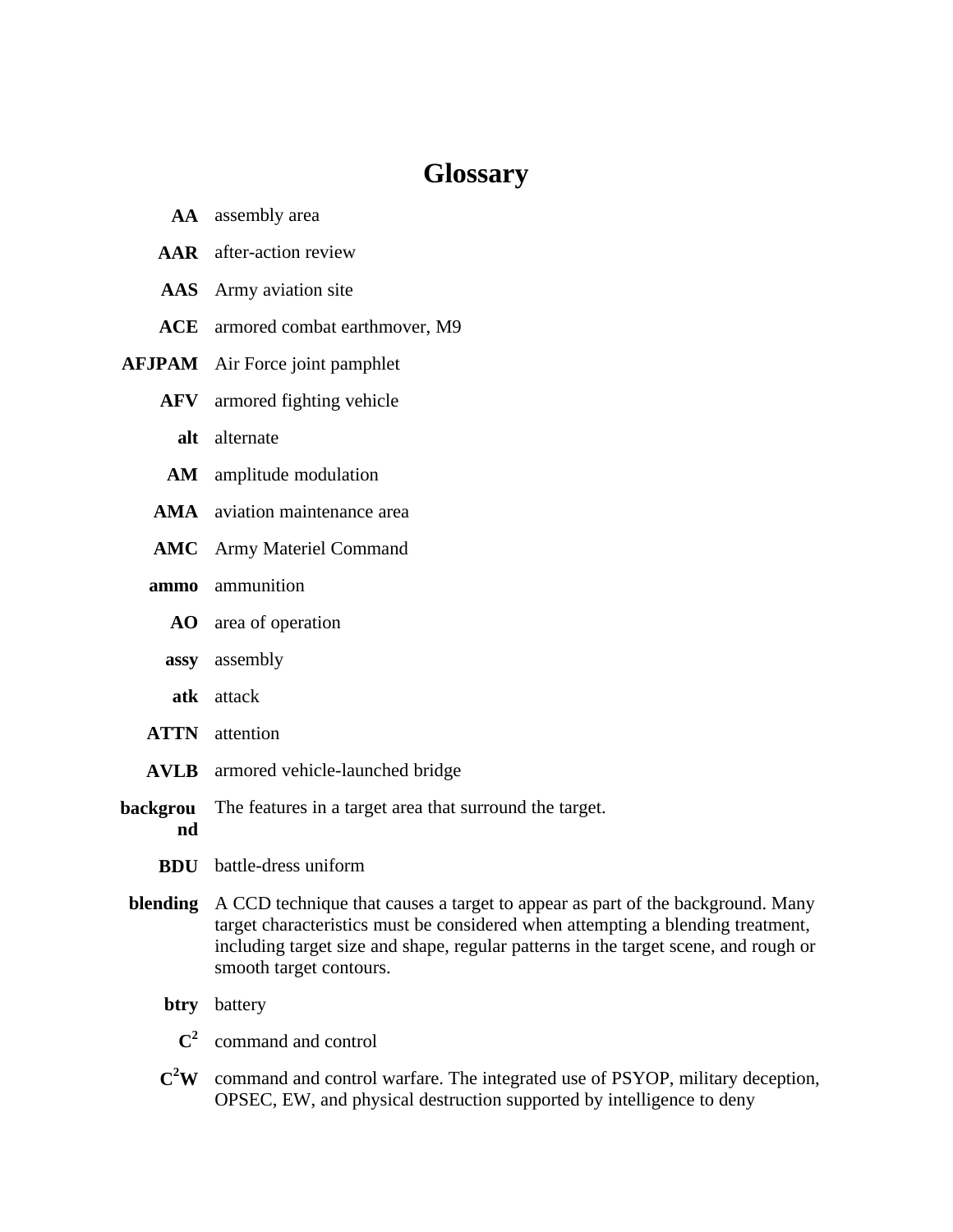information to, influence, degrade, or destroy adversary  $C^2$ capabilities while protecting friendly  $C^2$ capabilities against such actions.

- $C^3$  command, control, and communications
- **C <sup>3</sup>CM** command, control, and communications countermeasure. The integrated use of OPSEC, military deception, jamming, and physical destruction supported by intelligence to deny information to, influence, degrade, or destroy adversary  $C^3$ capabilities while protecting friendly  $C^3$ capabilities against such actions.
- **camo** camouflage. The use of natural or artificial materials on personnel, objects, and tactical positions to confuse, mislead, or evade the enemy.
- **camoufla ge net** identity of critical assets (aircraft, fixed targets, vehicles, personnel) where natural Part of a system designed to blend a target with its surroundings and conceal the cover and/or concealment might be absent or inadequate.
- **camoufla ge net set** Standard DOD set consisting of a hexagon-shaped net (673.6 sq ft), a diamondshaped net (224.5 sq ft), and a net repair kit.

#### **camoufla ge net spreader** A plastic or aluminum disc or paddle that is supported by a lightweight pole and used to support camouflage nets above the ground, buildings, or vehicles.

- **cap** capacity
- **CB** counterbattery
- **CCD** camouflage, concealment, and decoys. Methods and resources to prevent adversary observation or surveillance; confuse, mislead, or evade the adversary; or induce the adversary to act in a manner prejudicial to his interests.

**CCD** A combination of CCD equipment and techniques applied to a selected target **treatmen** and/or its background to reduce or delay target acquisition.

- **t**
- **chaff** Material consisting of thin, narrow, metallic strips of various lengths and frequency responses used as artificial clouds to scatter radar signals.
- **clutter** EM radiation from sources around the target that tend to hinder target detection.
	- **CM** countermortar
- **counterm easure** Any technique intended to confuse or mislead hostile sensors.
- **COMSE C** communications security
- **concealm ent** The protection from observation or surveillance.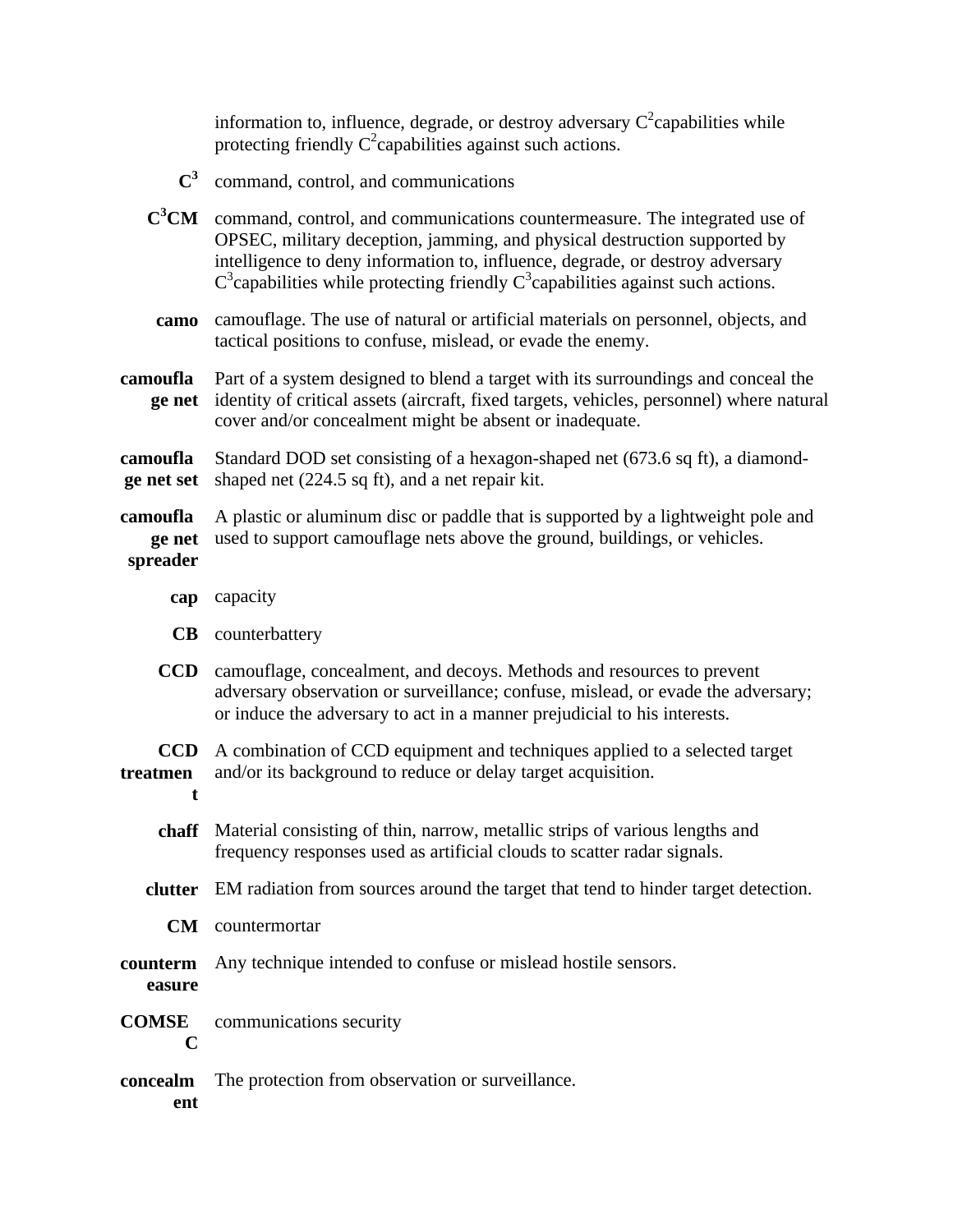| conspicui<br>ty               | A term peculiar to the CCD community that denotes the perceived difference of<br>one feature in a scene as compared to other features in the scene.                                                                   |
|-------------------------------|-----------------------------------------------------------------------------------------------------------------------------------------------------------------------------------------------------------------------|
| corner<br>reflector           | An object that reflects multiple signals from smooth surfaces mounted mutually<br>perpendicular and produces a radar return of greater magnitude than expected<br>from the size of the object the reflector conceals. |
| counterre<br>connaissa<br>nce | All measures taken to prevent hostile observation of a force, an area, or a place.                                                                                                                                    |
| counters<br>urveillan<br>ce   | All measures, active or passive, taken to counteract hostile surveillance.                                                                                                                                            |
| cover                         | Any natural or artificial protection from enemy observation and fire.                                                                                                                                                 |
| covered<br>approach           | Any route that offers protection against enemy observation or fire.                                                                                                                                                   |
| $\bf CP$                      | command post                                                                                                                                                                                                          |
| <b>CSS</b>                    | combat service support                                                                                                                                                                                                |
| cu                            | cubic                                                                                                                                                                                                                 |
|                               | <b>DA</b> Department of the Army                                                                                                                                                                                      |
|                               | <b>DC</b> District of Columbia                                                                                                                                                                                        |
| deceive                       | Any action that causes the enemy to believe the false or purposely causes the<br>enemy to make incorrect conclusions based on false evidence.                                                                         |
| deception                     | Those measures designed to mislead the enemy by manipulation, distortion, or<br>falsification of evidence, inducing him to react in a manner prejudicial to his<br>interests.                                         |
|                               | <b>decoy</b> An imitation in any sense of a person, an object, or a phenomenon that is intended<br>to deceive enemy surveillance devices or mislead enemy evaluation.                                                 |
|                               | <b>detection</b> The discovery of an existence or presence.                                                                                                                                                           |
| disguise                      | Any alteration of identity cues for items, signals, or systems sufficient to cause<br>misidentification by the enemy.                                                                                                 |
|                               | <b>dispersal</b> Relocation of forces for the purpose of increasing survivability.                                                                                                                                    |
| disrupt                       | Any action intended to interrupt the shape or outline of an object or an individual,                                                                                                                                  |
|                               | making it less recognizable.                                                                                                                                                                                          |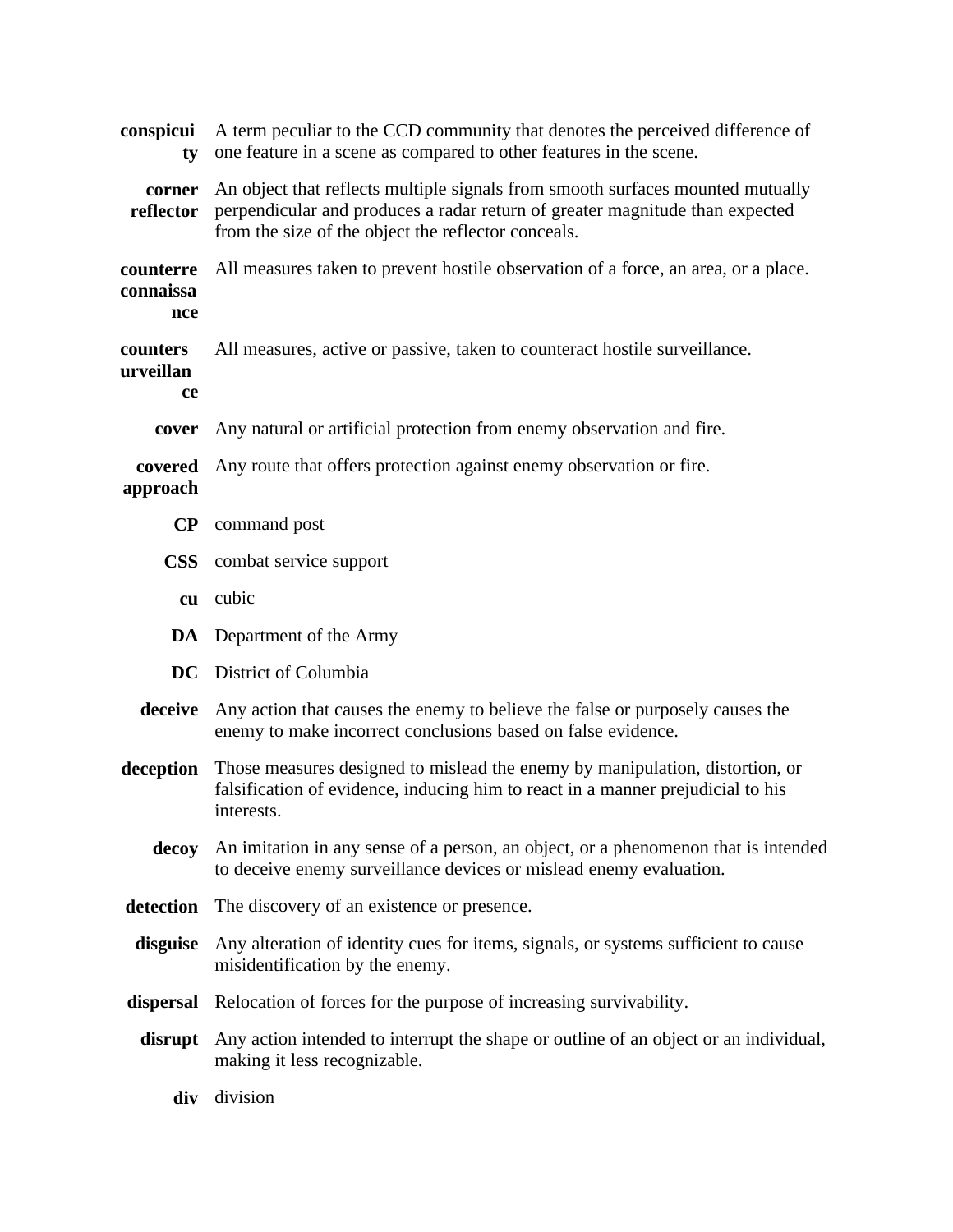- **DLSC** Defense Logistics Service Center
- **DOD** Department of Defense
- **DSN** Defense Switched Network
	- **ea** each
- **ECCM** electronic counter-countermeasure. Any action involving effective use of the EM spectrum by friendly forces, despite the enemy's use of EW.
- **ECM** electronic countermeasure. Any action involving prevention or reduction of an enemy's effective use of the EM spectrum. ECMs include electronic jamming and electronic deception.
- **electronic** The protection resulting from all measures designed to deny unauthorized persons **s security** information of value that, when analyzed, might alert the enemy to the intentions of friendly forces (for example, a signal security provided by encryption equipment).
	- **EM** electromagnetic
- **EM** electromagnetic spectrum. The range of frequencies from zero to infinity where **spectrum** energy is transferred by electric and magnetic waves. EM waves at the lower end of this spectrum (low-frequency navigation aids and AM and shortwave radio services) are refracted back to earth by the ionosphere to frequencies as high as 50 MHz. At frequencies above 50 MHz, propagation is generally limited to LOS. These frequencies are used by TV, FM radio, and land-mobile and point-to-point communication services. They extend on to parts of the EM spectrum generally termed as radar, IR, visible light, UV light, and cosmic rays.
	- **EW** electronic warfare. Any military action involving the use of EM energy to determine, exploit, reduce, or prevent hostile use of the EM spectrum; action which retains friendly use of the EM spectrum.
- **FAAS-V** field artillery ammunition support vehicle
	- **FARP** forward arming and refueling point
	- **FEBA** forward edge of the battle area
		- **fed** federal
	- **FLIRS** Forward-Looking Infrared System. An imaging IR sensor used to acquire a target's heat signature.
	- **FLOT** forward line of own troops
		- **FM** field manual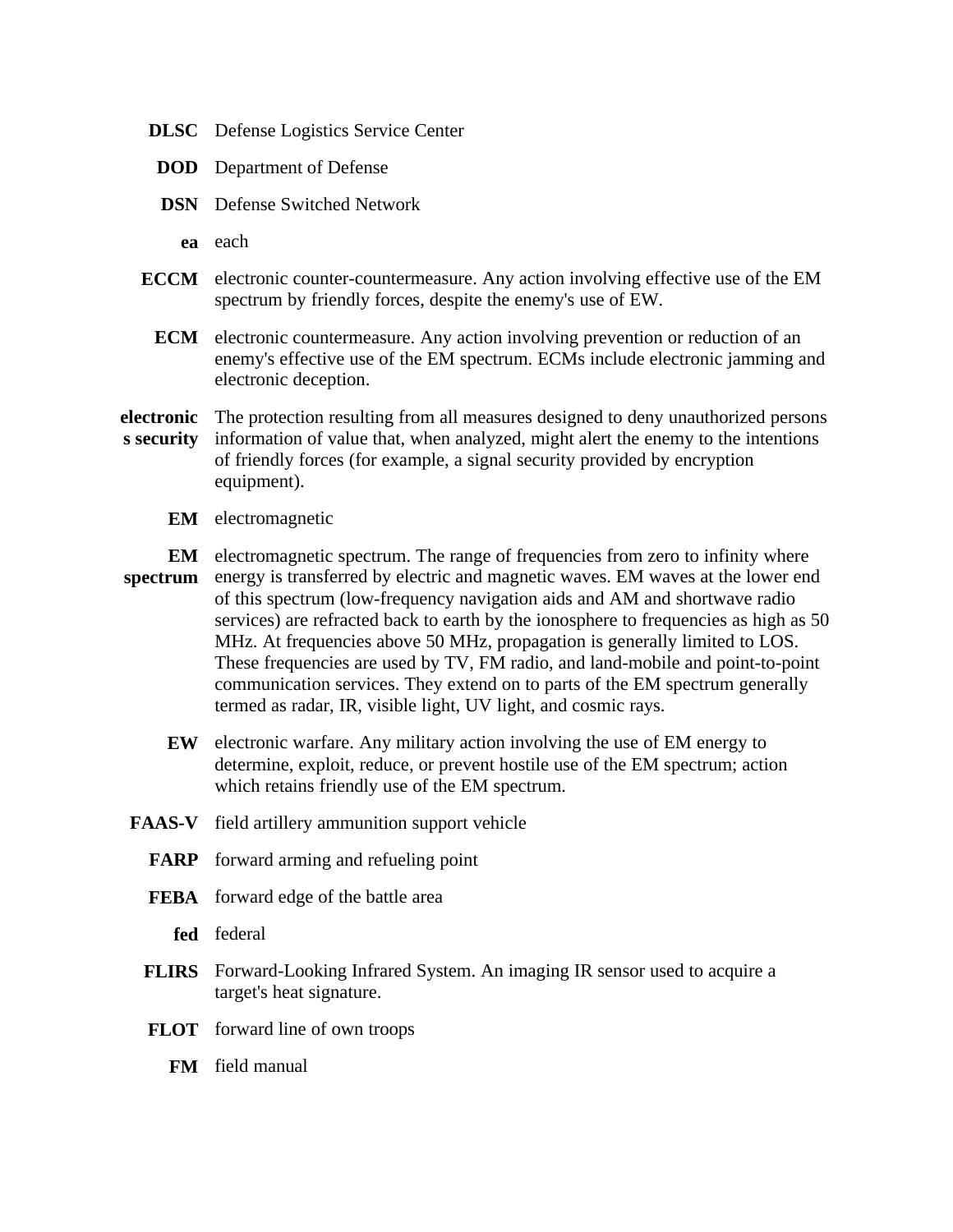- **FM** frequency modulation
- **FOB** forward operating base
- **FOD** foreign object damage
- **fog oil** Petroleum compounds of selected molecular weight and composition to facilitate the formation of smoke by atomization, vaporization, and subsequent recondensation.
	- **FOS** false operating surface. A simulated horizontal construction placed to represent operating surfaces such as runways, taxiways, parking pads, and access roads.
	- **freq** frequency
		- **ft** foot, feet
		- **gal** gallon(s)
	- **gen** generator
	- **GHz** gigahertz
		- **GI** government issue
	- **GSR** ground-surveillance radar
- **hardenin g** conventional or nuclear explosions. The facility may also be equipped to provide The construction of a facility to provide protection against the effects of protection against chemical or biological attacks. Construction usually involves reinforced concrete placement and/or burying the structure.
	- **HC** hydrogen chloride
- **HEMTT** heavy expanded mobility tactical truck
	- **hiding** The choice of a position or materials to obstruct direct observation.
- **HMMW** high-mobility multipurpose wheeled vehicle
	- **V**
	- **how** howitzer
	- **HQ** headquarters
	- **HTF** how to fight
	- **HUD** heads-up display
	- **HVT** high-value target

**hyperspe** Refers to a sensor or data with many bands extending over a range of the EM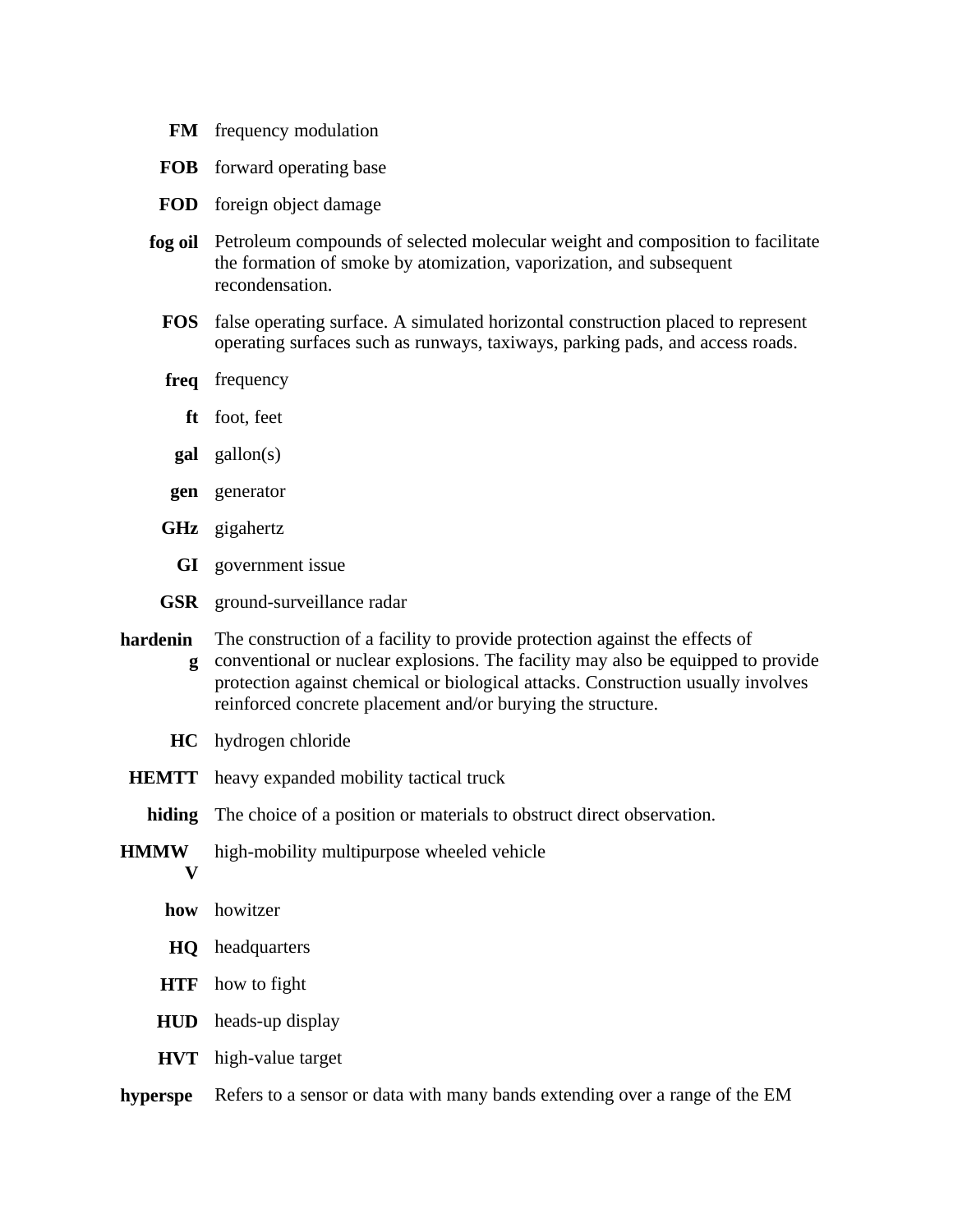**ctral** spectrum.

- **imaging** An electronic or optical process for recording or displaying a scene generated by a **radar** radar sensor.
	- **in** inch(es)
	- **indiv** individual
- **intervisib ility** The condition of the atmosphere that allows soldiers the ability to see from one point to another. This condition may be altered or interrupted by weather, smoke, dust, or debris.
	- **IPB** intelligence preparation of the battlefield. A systematic approach to analyzing the enemy, weather, and terrain in a specific geographic area. It integrates enemy doctrine with the weather and terrain conditions as they relate to the mission and the specific battlefield environment. IPB provides the framework for determining and evaluating enemy capabilities, vulnerabilities, and probable courses of action.
		- **IR** infrared
- **IR smoke** It produces obscuration in one or more of the transparent IR spectral bands **screen** between 0.7 and 14 microns. In most cases, an effective IR smoke screen is also an effective visual smoke screen. However, effective visual smoke screens are not necessarily effective IR smoke screens.
	- **JCCD** Joint Camouflage, Concealment, and Deception
- **JSTARS** Joint Surveillance Target Attack Radar System
	- **JT&E** Joint Test and Evaluation
		- **lb** pound(s)
	- **LCSS** Lightweight Camouflage Screen System
	- **LLTV** low-light television
	- **LOC** lines of communication
	- **LOS** line of sight

**low** Paint used to lower the apparent temperature of a target (or nearby scene features), **emissivit** thus making the *hot* target less conspicuous to a thermal target-acquisition sensor.

- **y paint** Using a paint that has too low an emissivity (less than 0.6) causes the target to become more visually conspicuous (or shiny).
- **maskirov ka** The battlefield doctrine of the former Soviet Union.
	- **MCRP** Marine Corps reference publication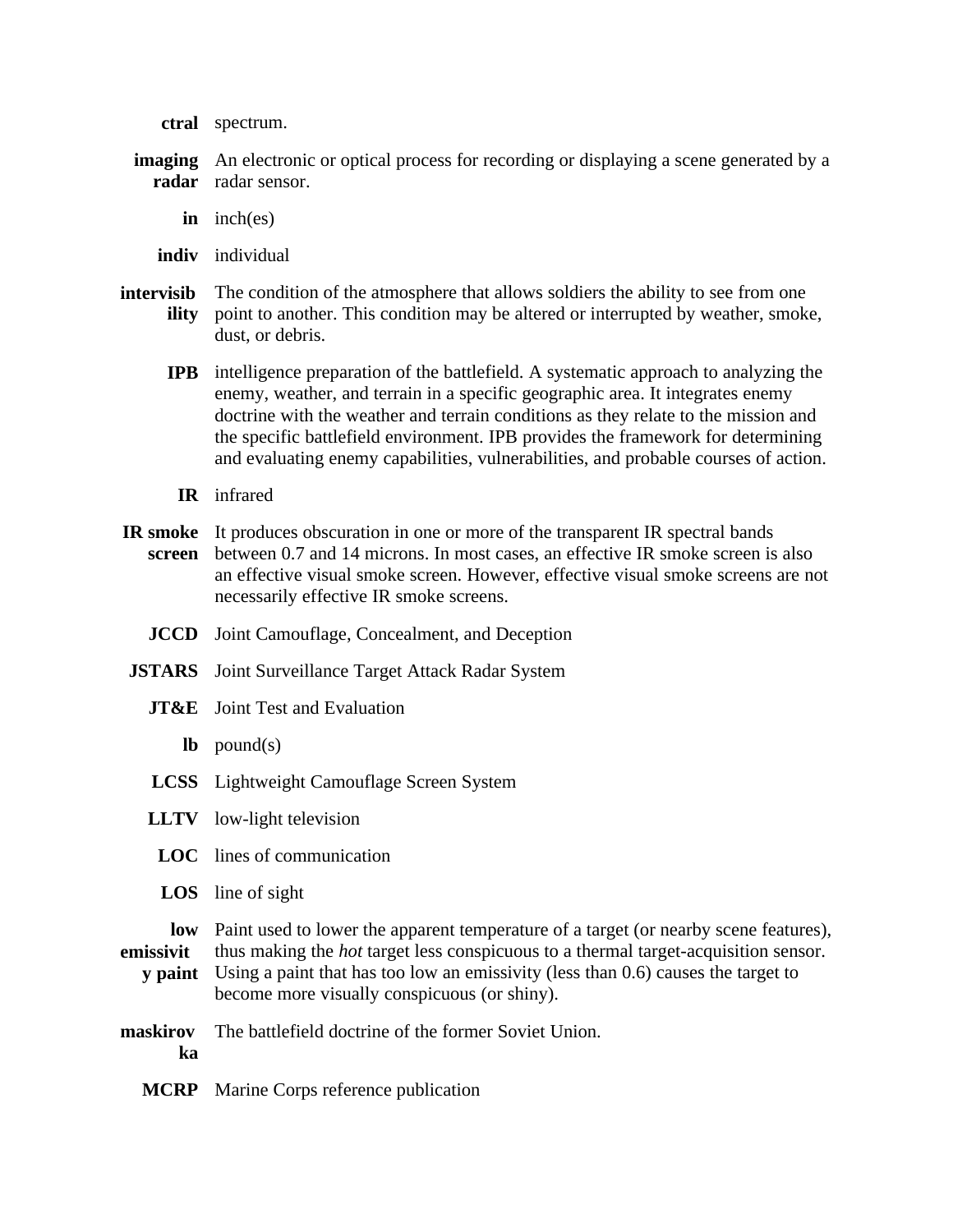|                                | <b>MCWP</b> Marine Corps warfighting publication                                                                                                                                                                                      |
|--------------------------------|---------------------------------------------------------------------------------------------------------------------------------------------------------------------------------------------------------------------------------------|
|                                | mech mechanized                                                                                                                                                                                                                       |
| <b>METT-</b><br><b>TC</b>      | mission, enemy, terrain, weather, troops, time available, and civilian<br>considerations                                                                                                                                              |
|                                | MHz megahertz                                                                                                                                                                                                                         |
|                                | mil military                                                                                                                                                                                                                          |
|                                | $min$ minute(s)                                                                                                                                                                                                                       |
|                                | <b>MLRS</b> Multiple Launch Rocket System                                                                                                                                                                                             |
| mm                             | millimeter(s)                                                                                                                                                                                                                         |
|                                | <b>MOUT</b> military operations on urbanized terrain                                                                                                                                                                                  |
| movemen<br>t<br>technique<br>S | The methods used by a unit to travel from one point to another (traveling,<br>traveling overwatch, and bounding overwatch) are considered movement<br>techniques. The likelihood of enemy contact determines which technique is used. |
| MTI                            | moving-target indicator                                                                                                                                                                                                               |
| multispec<br>tral              | Refers to a sensor or data in two or more regions of the EM spectrum.                                                                                                                                                                 |
|                                | <b>NA</b> not applicable                                                                                                                                                                                                              |
|                                | NBC nuclear, biological, chemical                                                                                                                                                                                                     |
| <b>NCO</b>                     | noncommissioned officer                                                                                                                                                                                                               |
|                                | <b>NIR</b> near infrared                                                                                                                                                                                                              |
|                                | No. number                                                                                                                                                                                                                            |
| <b>NSN</b>                     | national stock number. A 13-digit number assigned to each item of supply<br>purchased, stocked, or distributed within the federal government.                                                                                         |
| <b>NVD</b>                     | night-vision device                                                                                                                                                                                                                   |
| <b>NWP</b>                     | Navy warfighting publication                                                                                                                                                                                                          |
| obsc                           | obscurant. Suspended particulates or entrained liquid droplets that can absorb<br>and/or scatter EM radiation in various parts of the EM spectrum (visual, IR,<br>radar).                                                             |
| obscurati<br>on                | The effects of weather, battlefield dust, and debris; the use of smoke munitions to<br>hamper observation and target acquisition; and the concealment of activities or                                                                |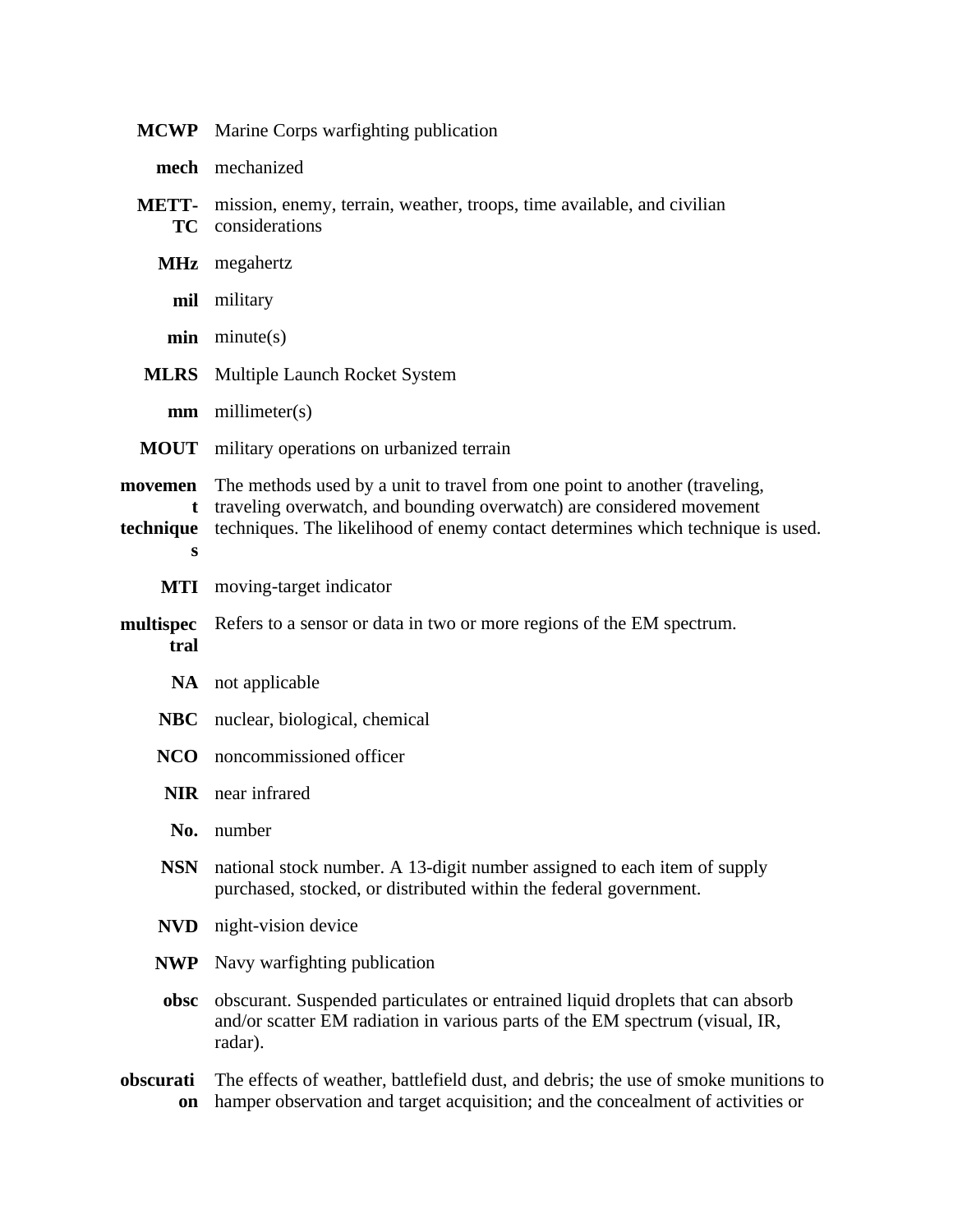movement.

- **OPFOR** opposing forces
- **OPORD** operation order
- **OPSEC** operations security. The process of denying adversaries information about friendly capabilities and intentions by identifying, controlling, and protecting signatures associated with planning for and conducting military operations and other activities. It includes countersurveillance and physical, signal, and information security. **oz** ounce(s) **POL** petroleum, oils, and lubricants **PSYOP** psychological operations **pub** publication **radar** A device that uses EM waves to provide information on the range, the azimuth, or the elevation of objects. **radar** Any radar-absorbing or -reflecting material that changes the radar-echoing **camoufla ge** properties of an object's surface. **radar** Unwanted signals, echoes, or images displayed by a radar unit that interfere with **clutter** the observation of desired signals. **radar** The picture produced on a radar screen by recording the EM waves reflected from **imagery** a given target surface. **radio** The detection of a radio's presence by intercepting its signals without precise **detection** determination of its position. **radio directionfinding** The act of determining the azimuth to a radio transmitter, from a specific location, using signal-detecting equipment. **radio fix** The location of a radio transmitter determined by simultaneously using two direction-finding devices stationed at different locations and plotting the results on a map. The intersection of the two azimuths indicates the transmitter's location. **radio** The act of determining the distance to a radio transmitter. This technique involves **range-**using electronic equipment to intercept and measure a transmitter's emissions and finding then translating this information into a distance.
	- **RAM** radar-absorbing material. Material that absorbs and dissipates incident radar energy as contrasted to radar-scattering material, which reflects the incident energy in a different direction.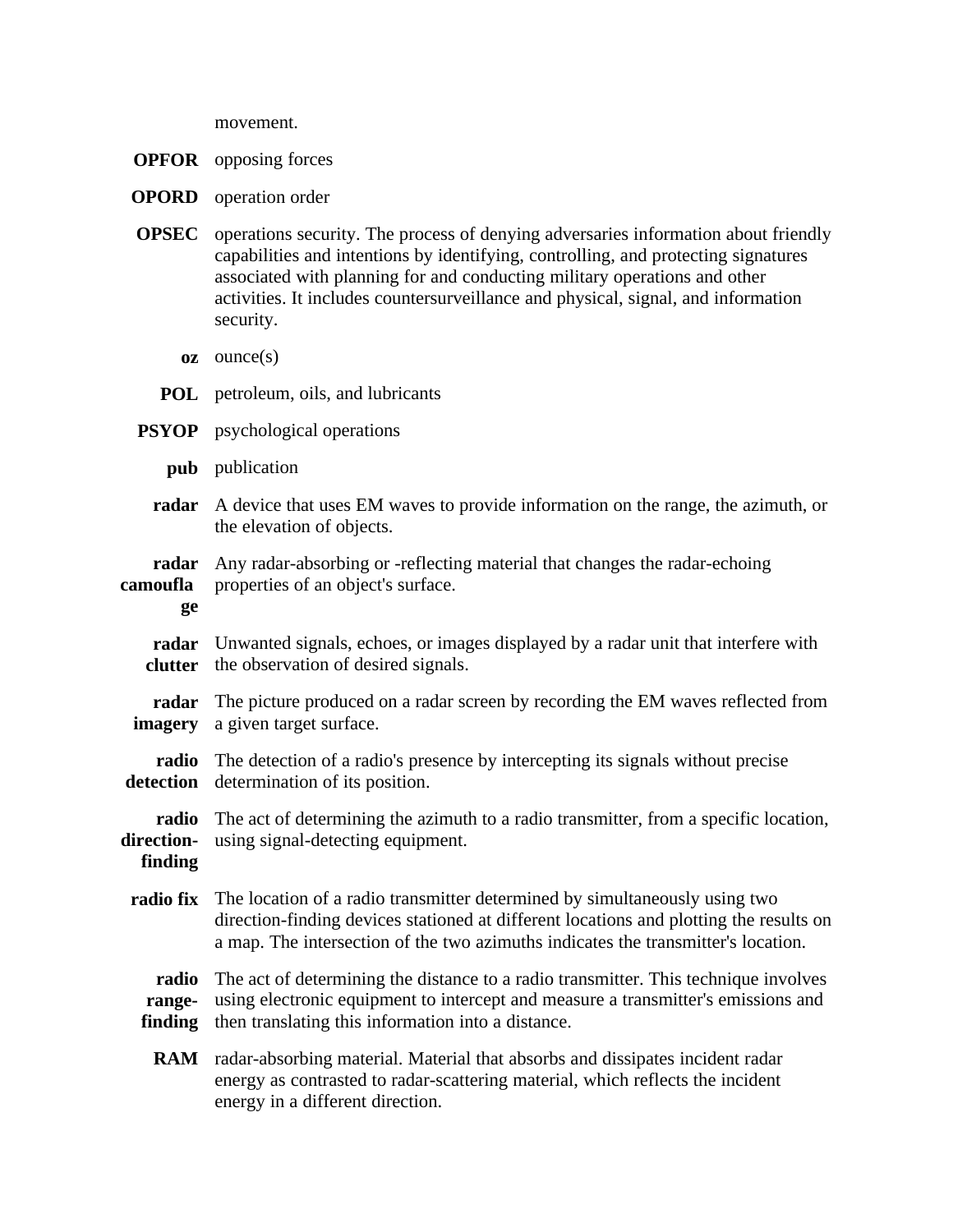- **RAP** radar-absorbing paint. A coating that can absorb incident radar energy.
- **RATEL** radiotelephone operator

**O**

- **rckt** rocket
- **RCS** radar cross section. The size of a conducting square, metal plate that would return the same signal to a radar sensor as a target, provided that the radar energy received at the target is reradiated equally in all directions.
- **recon** reconnaissance. An exploratory survey of a particular area or airspace by visual, aural, electronic, photographic, IR, or other means. It may imply a physical visit to the area.
- **redundan** The use of multiple systems with similar perceived functional capabilities to **cy** provide higher system survivability.
- **relocatab** A military asset that normally stays in place for a short period of time relative to a **le asset** fixed asset.
	- **reverse-**A position on the ground that is not exposed to direct fire or observation; for slope example, a slope that descends away from the enemy. **position**
- **revetmen** A barrier used to protect assets against attack. **t**
	- **ROM** refuel on the move
	- **RSTA** reconnaissance, surveillance, and target acquisition
		- **RT** rough terrain
		- **S&S** supply and service
	- **SAM** surface-to-air missile
	- **SCSPP** standard camouflage screening paint pattern
		- **Scud** A surface-to-surface missile.
- **signature** Detectable indications that forces are occupying or operating in an area. Signatures can be EM (visible, IR, NIR, radar) or mechanical (acoustic, seismic). Common detectable EM signatures include visible vehicle tracks, thermal flames, and radar signal returns. Common mechanical signatures include radio noise, humans conversing, and seismic ground waves produced by tanks and heavy vehicles.
	- **SLAR** side-looking airborne radar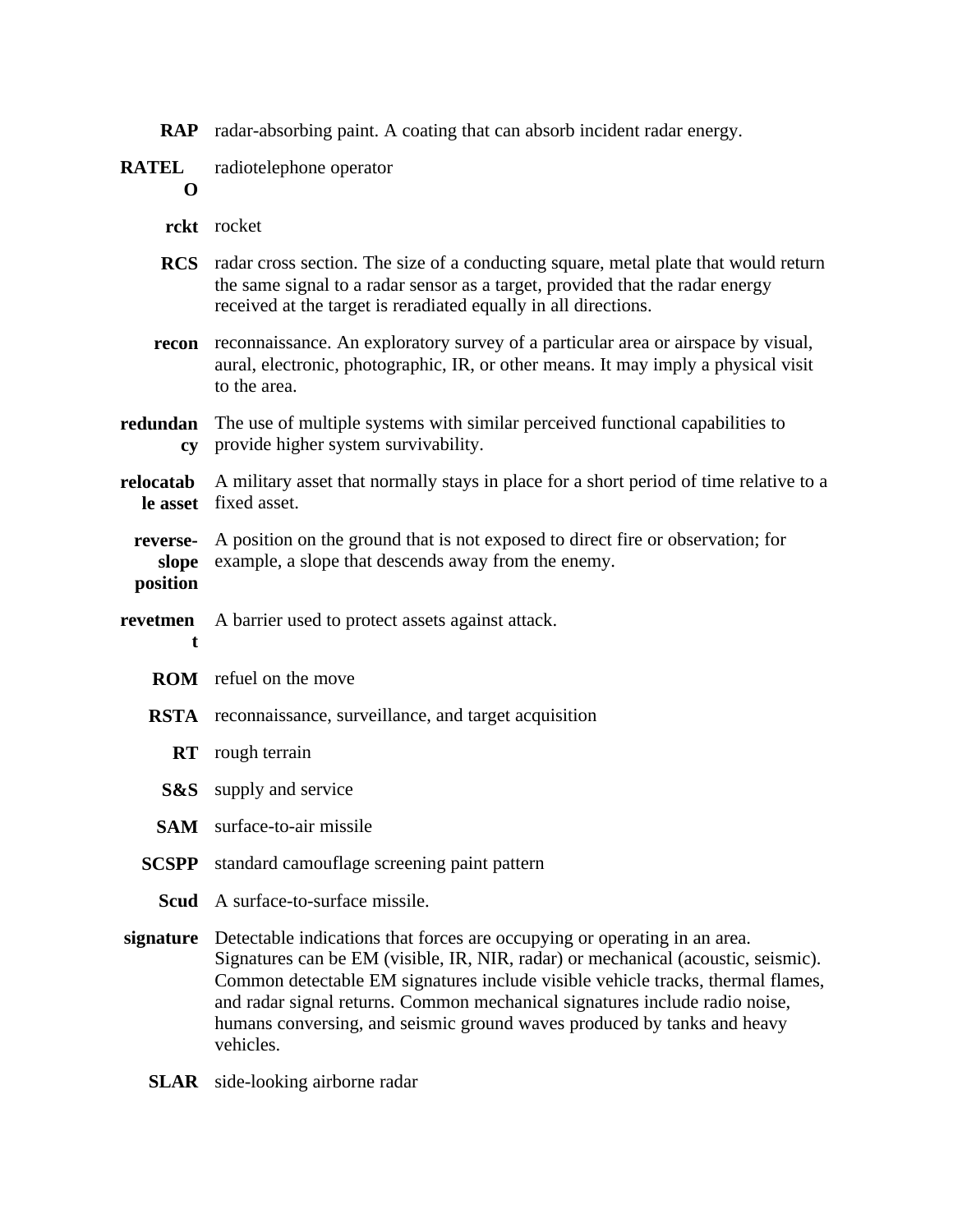- **smk** smoke. An artificially produced aerosol of solid, liquid, or vapor deposited in the atmosphere that inhibits the passage of visible light or other forms of EM radiation.
- **smky** smoky

**smoke** A machine that produces large volumes of smoke to support hasty or deliberate **generator** operations for screening, protecting, and/or sustaining airfields, ports, staging areas, and bridge crossings. Present smoke generators vaporize liquid aerosol materials such as fog oil, diesel fuel, and polyethylene glycol. These generators consist of a heat source to vaporize the liquid aerosol material and an apparatus for the production of airflow to efficiently disseminate the smoke vapor into the atmosphere where it disperses and condenses.

**smoke** An expendable bucket- or pot-like munition that produces dense smoke by **pot** burning combustible material.

smoke Smoke generated to deceive or confuse an enemy as to the activities of tactical **screen** elements.

- **SOP** standing operating procedure
	- **SP** self-propelled
	- **sq** square
- **STANAG** standardization agreement
	- **std** standard
- **surveilla nce** photographic, IR, or other means. A systematic observation of airspace or surface areas by visual, aural, electronic,

**survivabi** Activities involving the development and construction of fighting and protective **lity operation** reduce the effectiveness of enemy detection systems. positions (earth berms, defilade positions, overhead protection, camouflage) that

**s**

**TAA** tactical assembly area

**TACSOP** tactical standing operating procedure

**target** The process involving the detection and identification of hostile operations and **acquisitio** equipment for subsequent engagement.

**n**

**target** The view of a target area that includes both the target and its surroundings. **scene**

**temp** temporary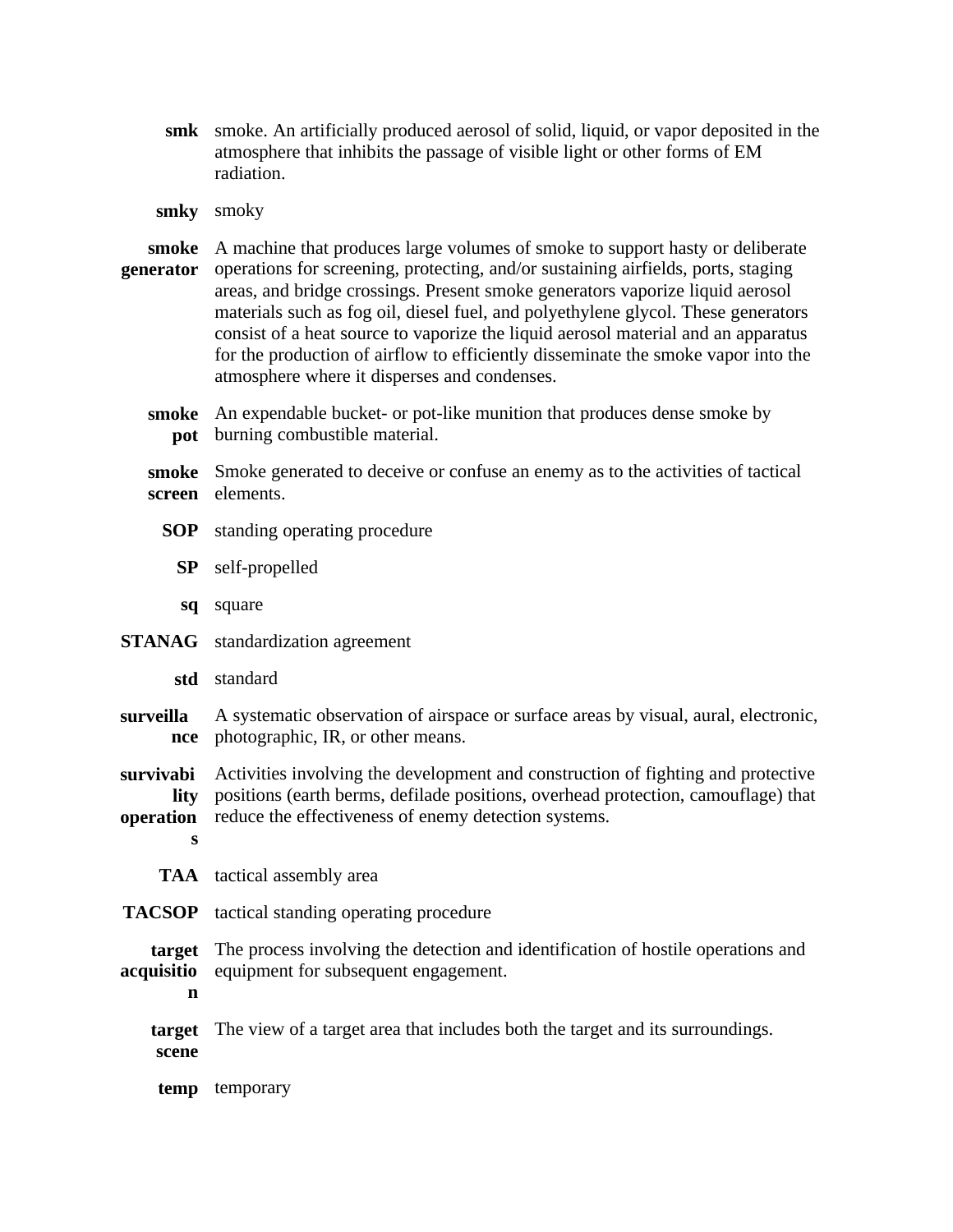| terrain<br>analysis       | The process of examining a geographic area to determine what effects its natural<br>and man-made features may have on military operations.                                                                                                                                                                                                                                                                                                                                                                                                                                                                                 |
|---------------------------|----------------------------------------------------------------------------------------------------------------------------------------------------------------------------------------------------------------------------------------------------------------------------------------------------------------------------------------------------------------------------------------------------------------------------------------------------------------------------------------------------------------------------------------------------------------------------------------------------------------------------|
| terrain<br>mottling       | A camouflage technique normally used in desert terrain. It involves scarring the<br>earth with heavy equipment to expose patches of bare ground. Equipment and<br>supplies are placed on the bare patches to avoid detection by aerial<br>reconnaissance.                                                                                                                                                                                                                                                                                                                                                                  |
| thermal<br>contrast       | The difference in radiance (as usually measured in the 8-to-14 micron band)<br>between two features of a scene; for example, a target and its background.                                                                                                                                                                                                                                                                                                                                                                                                                                                                  |
| thermal<br>crossover      | A temporary situation, in the morning or evening, when the target and background<br>temperatures become equal.                                                                                                                                                                                                                                                                                                                                                                                                                                                                                                             |
| thermal<br>emissivit<br>y | The ratio of the emissive power of a surface to that of a black body. The<br>emissivity is 1 for a black body and 0.9 for most natural and man-made materials.<br>The apparent temperature of a target can be reduced by reducing its real<br>temperature and/or lowering its emissivity. Unfortunately, as the thermal<br>emissivity is lowered, its reflectivity in the visual portion of the spectrum<br>increases, thus making the target more conspicuous to a visual sensor. A typical<br>compromise is 0.7, which lowers the apparent target temperature but does not<br>make it too shiny in the visible spectrum. |
|                           | <b>TM</b> technical manual                                                                                                                                                                                                                                                                                                                                                                                                                                                                                                                                                                                                 |
| TMD                       | tactical missile defense                                                                                                                                                                                                                                                                                                                                                                                                                                                                                                                                                                                                   |
| tone<br>down              | The process of blending a target or other high-value asset with the background by<br>reducing its brightness characteristics using nets or coatings. The recommended<br>reflectance of a target as compared with the surrounding scene is 10 percent or<br>less.                                                                                                                                                                                                                                                                                                                                                           |
| TOW                       | tube-launched, optically tracked, wire-guided                                                                                                                                                                                                                                                                                                                                                                                                                                                                                                                                                                              |
| $\mathbf C$               | <b>TRADO</b> United States Army Training and Doctrine Command                                                                                                                                                                                                                                                                                                                                                                                                                                                                                                                                                              |
| TV                        | television                                                                                                                                                                                                                                                                                                                                                                                                                                                                                                                                                                                                                 |
| <b>UAV</b>                | unmanned aerial vehicle                                                                                                                                                                                                                                                                                                                                                                                                                                                                                                                                                                                                    |
| <b>US</b>                 | <b>United States</b>                                                                                                                                                                                                                                                                                                                                                                                                                                                                                                                                                                                                       |
| <b>USAES</b>              | United States Army Engineer School                                                                                                                                                                                                                                                                                                                                                                                                                                                                                                                                                                                         |
| UV                        | ultraviolet                                                                                                                                                                                                                                                                                                                                                                                                                                                                                                                                                                                                                |
| $\bf V$                   | volt                                                                                                                                                                                                                                                                                                                                                                                                                                                                                                                                                                                                                       |
| <b>VHF</b>                | very high frequency                                                                                                                                                                                                                                                                                                                                                                                                                                                                                                                                                                                                        |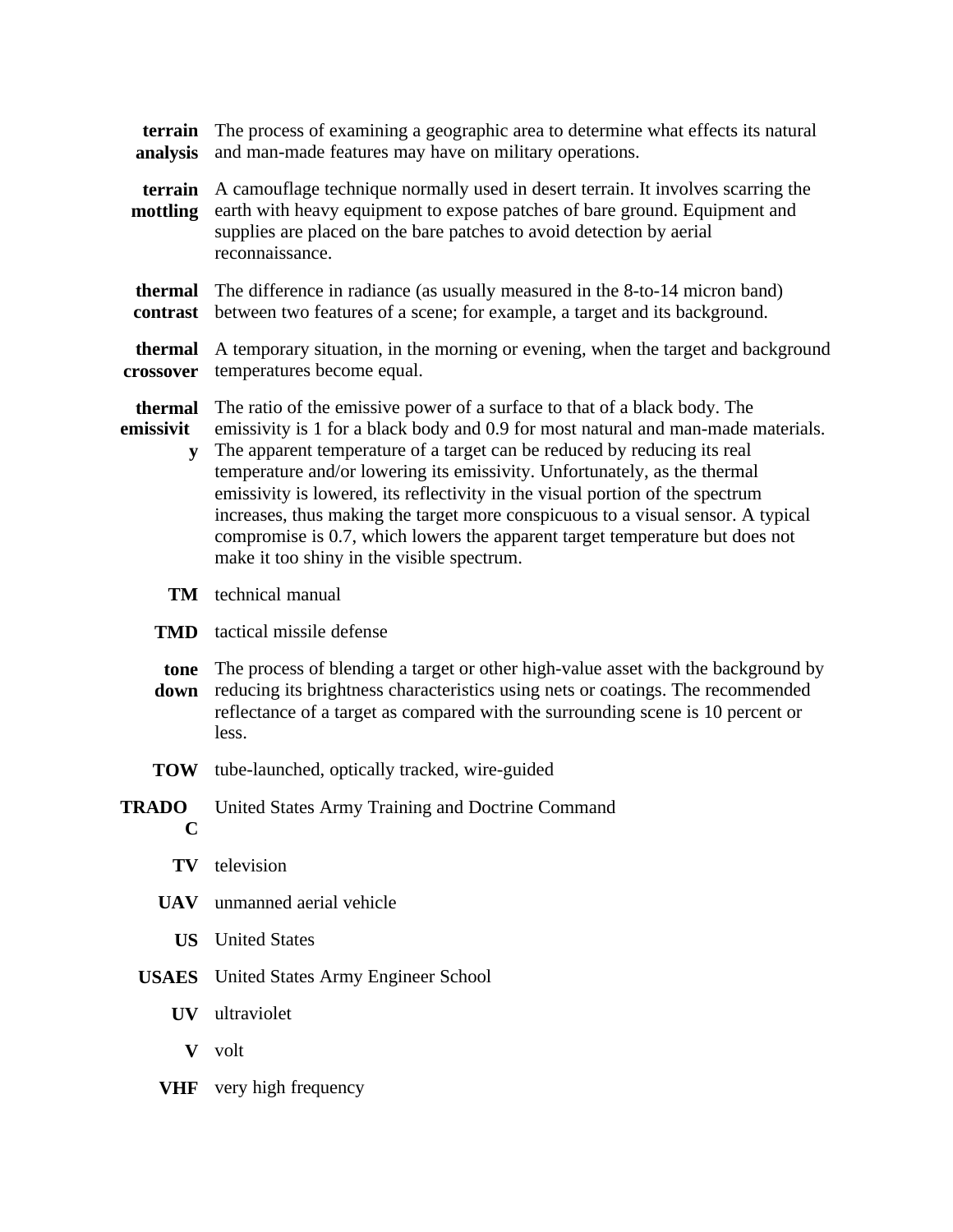- **w/** with
- **w/o** without
- **WSA** weapons storage area
	- $\mu$  micron(s)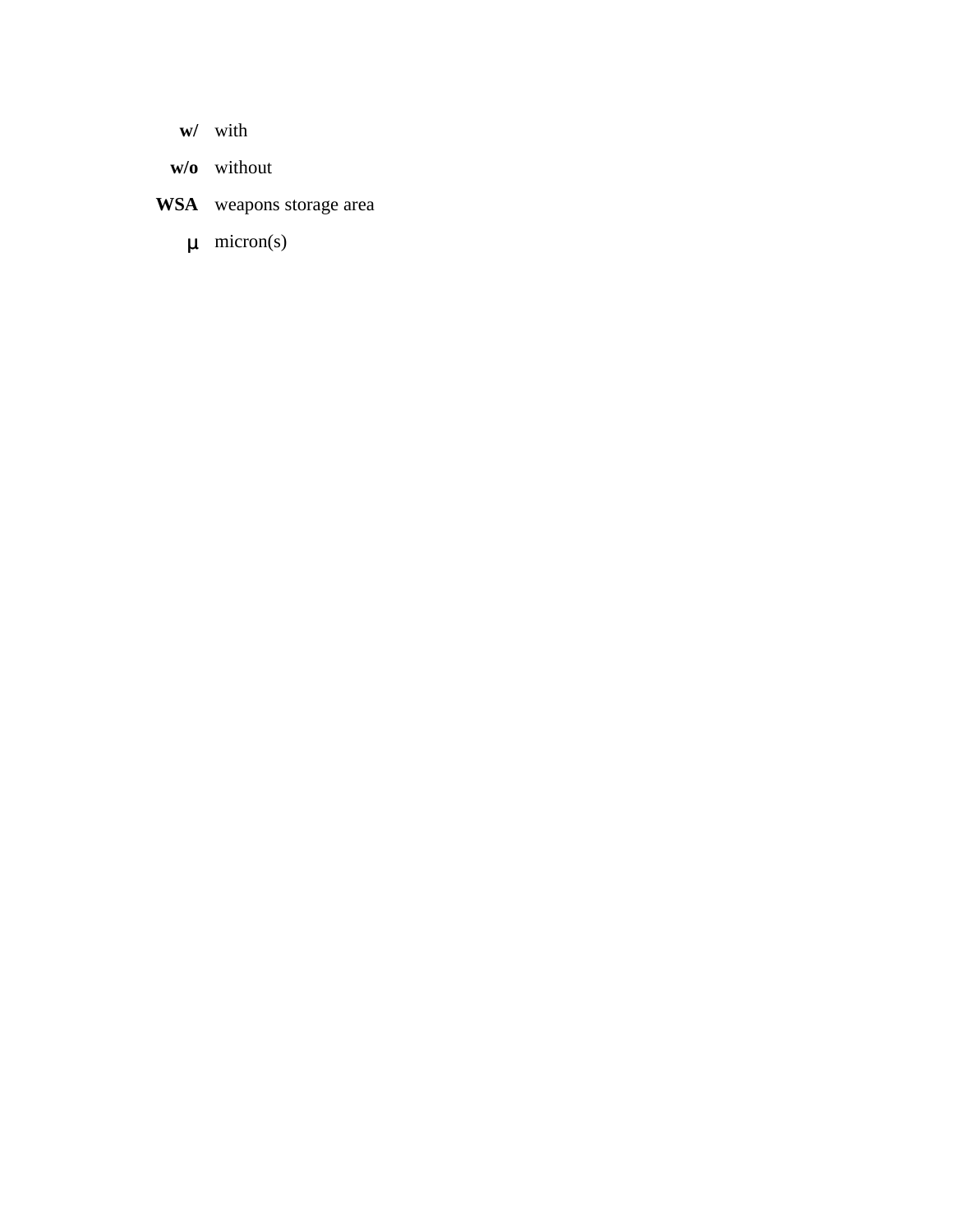## **Bibliography**

DA Form 2028. *Recommended Changes to Publications and Blank Forms.* 1 February 1974.

FM 3-50. *Smoke Operations.* 4 December 1990.

FM 3-100. *Chemical Operations Principles and Fundamentals {MCWP 3-3.7.1}.* 8 May 1996.

FM 5-34. *Engineer Field Data.* To be published within 6 months.

FM 5-103. *Survivability.* 10 June 1985.

FM 21-10. *Field Hygiene and Sanitation.* 22 November 1988.

FM 21-26. *Map Reading and Land Navigation.* 7 May 1993.

FM 24-33. *Communications Techniques: Electronic Counter-Countermeasures.* 17 July 1990.

FM 34-1. *Intelligence and Electronic Warfare Operations.* 27 September 1994.

FM 34-3. *Intelligence Analysis.* 15 March 1990.

FM 90-10 (HTF). *Military Operations on Urbanized Terrain (MOUT) (How to Fight).* 15 August 1979.

FM 90-13. *River-Crossing Operations {MCWP 3-17.1}.* 26 January 1998.

FM 90-19. *Multiservice Tactics, Techniques, and Procedures for Camouflage, Concealment, and Decoy (CCD) Employment in Command and Control Warfare (C<sup>2</sup>W) {MCRP 3-36.4A, NWP 3- 58.1.1 TP, AFJPAM 10-223}.* 4 April 1997.

Joint Pub 1-02. *Department of Defense Dictionary of Military and Associated Terms.* 23 March 1994.

Joint Pub 3-13.1. *Joint Doctrine for Command and Control Warfare (C<sup>2</sup>W).* 7 February 1996.

STANAG 2931 (Edition 1). *Camouflage of the Red Cross and Red Crescent on Land in Tactical Operations.* 18 October 1984.

TM 5-1080-200-13&P. *Operator's, Organizational and Direct Support Maintenance Manual, Including Repair Parts and Special Tools for Lightweight Camouflage Screen Systems and Support Systems.* 29 January 1987.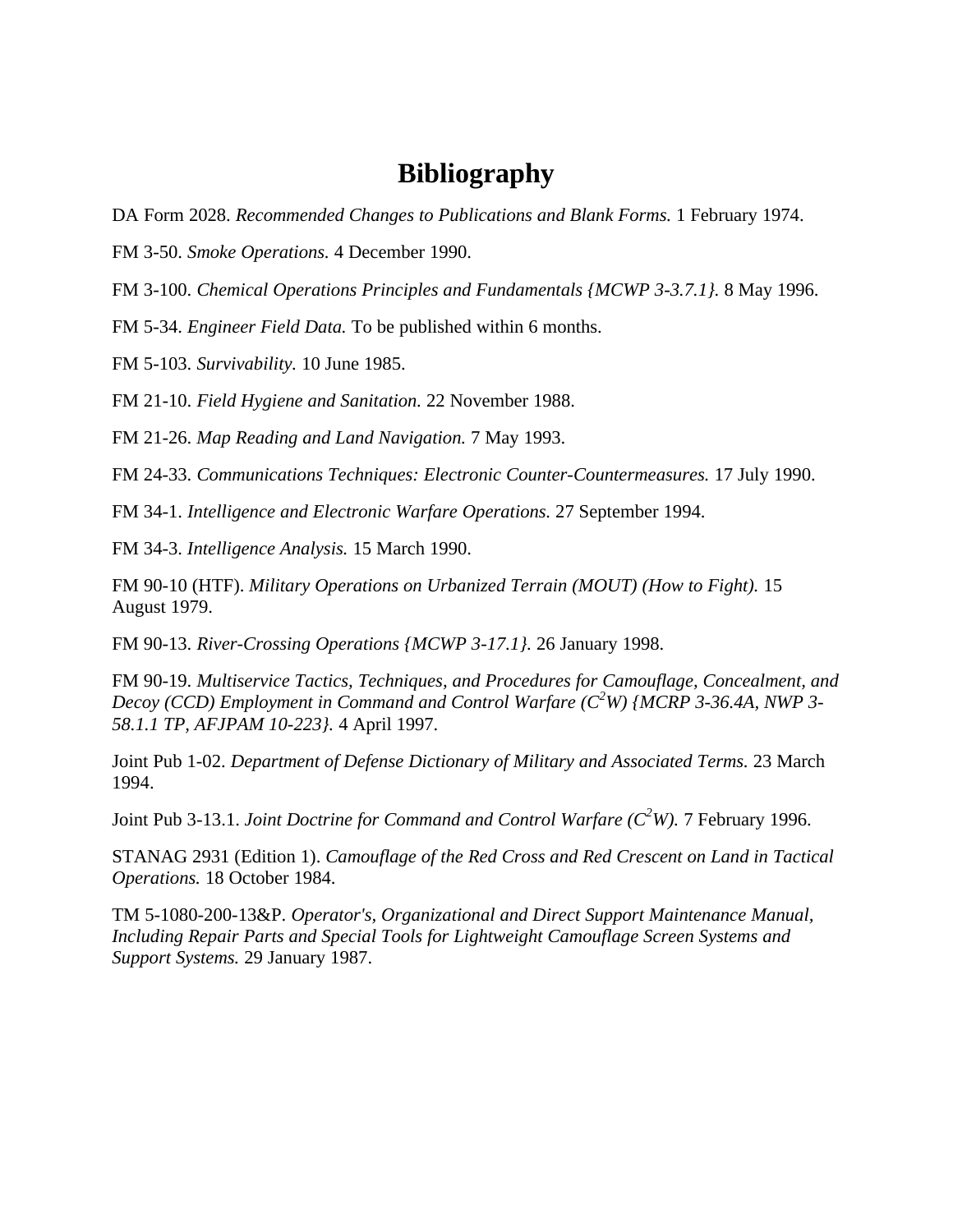FM 20-3 **30 AUGUST 1999** 

By Order of the Secretary of the Army:

Official:

Ø JOEL B. HUDSON Administrative Assistant to the Secretary of the Army 9916606

ERIC K. SHINSEKI General, United States Army Chief of Staff

#### **DISTRIBUTION:**

Active Army, Army National Guard, and U. S. Army Reserve: To be distributed in accordance with the initial distribution number 114825, requirements for FM 20-3.